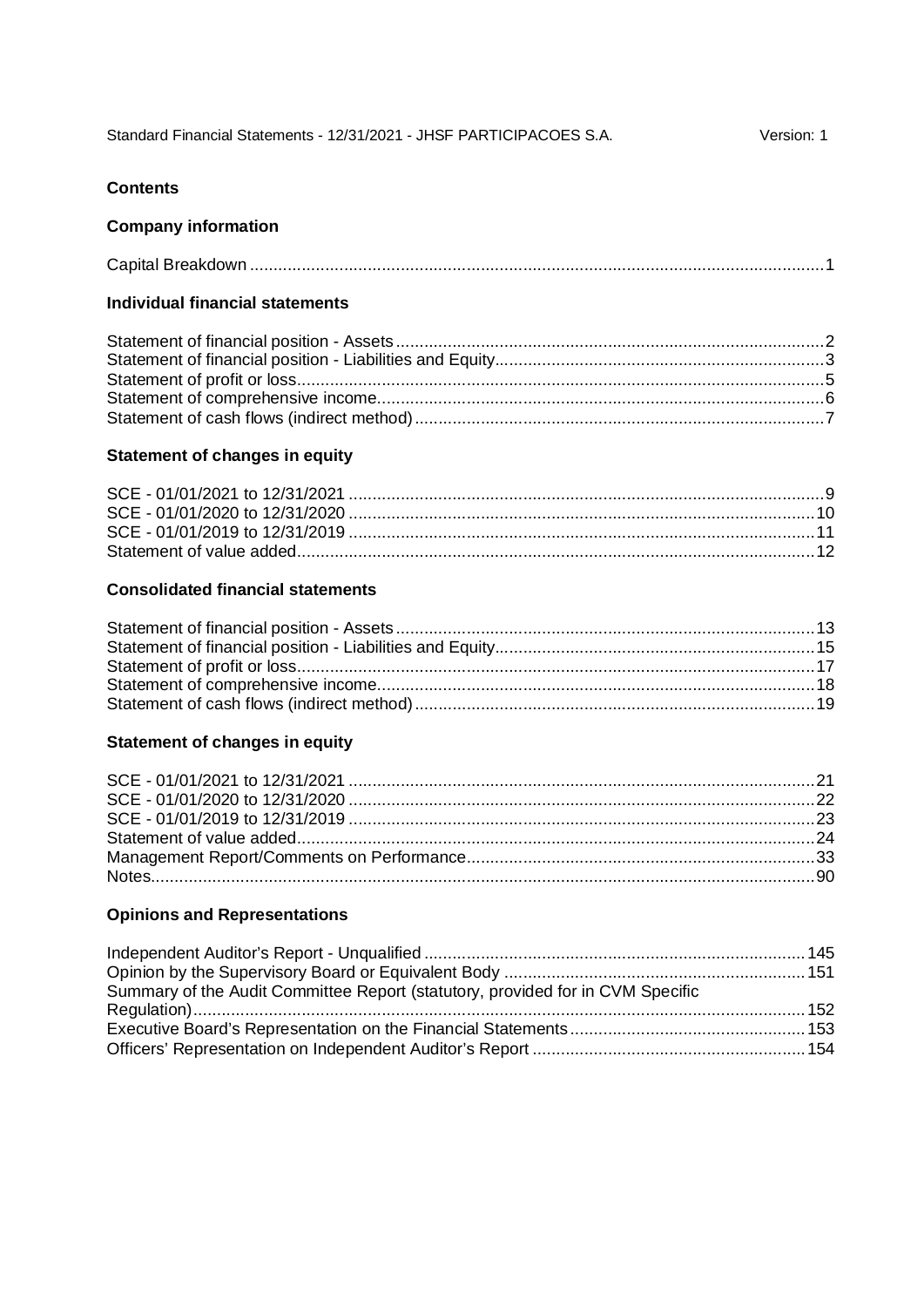# **Company Information / Capital Breakdown**

| <b>Number of shares</b><br>(Unit) | Last fiscal year<br>12/31/2021 |
|-----------------------------------|--------------------------------|
| Paid-in capital                   |                                |
| <b>Common shares</b>              | 686,224,353                    |
| <b>Preferred shares</b>           |                                |
| Total                             | 686.224.353                    |
| <b>Treasury shares</b>            |                                |
| <b>Common shares</b>              | 4,921,188                      |
| <b>Preferred shares</b>           |                                |
| Total                             | 4,921,188                      |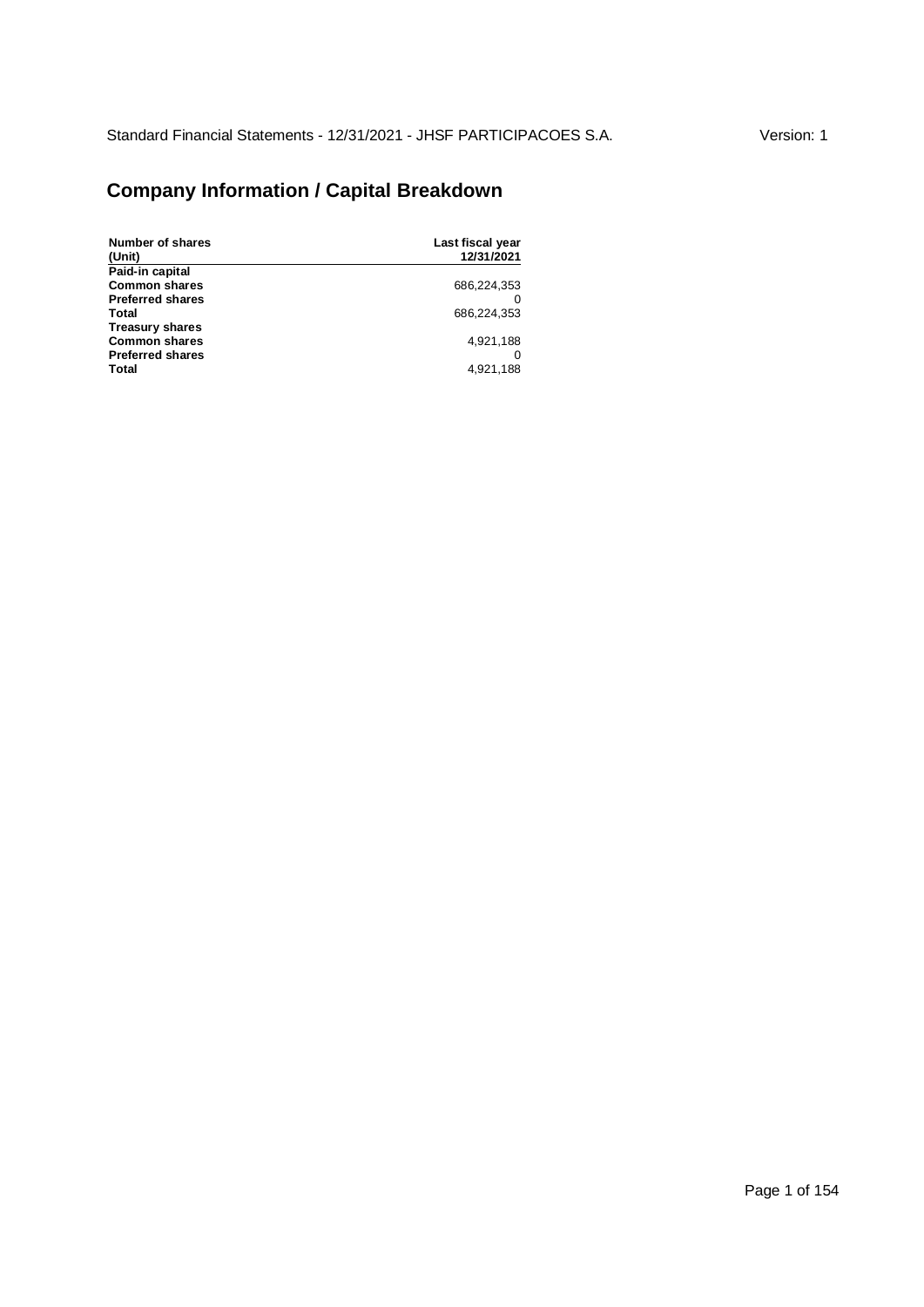## **Individual Financial Statements / Statement of Financial Position - Assets**

|                |                                                       |            |                  | Second year |
|----------------|-------------------------------------------------------|------------|------------------|-------------|
| <b>Account</b> |                                                       | Last year  | Year before last | before last |
| Code           | <b>Account Description</b>                            | 12/31/2021 | 12/31/2020       | 12/31/2019  |
| 1              | Total assets                                          | 6,114,073  | 5,876,198        | 4,356,956   |
| 1.01           | <b>Current assets</b>                                 | 668,998    | 928,198          | 523,096     |
| 1.01.01        | Cash and cash equivalents                             | 195,902    | 269,607          | 182,396     |
| 1.01.01.01     | Cash and cash equivalents                             | 195,902    | 269,607          | 182,396     |
| 1.01.02        | <b>Financial investments</b>                          | 440,554    | 550,505          | 224,433     |
|                | Short-term Investments Measured at Fair Value Through |            |                  |             |
| 1.01.02.01     | Profit or Loss                                        | 440,554    | 550,505          | 224,433     |
| 1.01.03        | Accounts receivable                                   | 2,818      | 431              | 723         |
| 1.01.03.01     | Trade accounts receivable                             | 2,818      | 431              | 723         |
| 1.01.08        | Other current assets                                  | 29,724     | 107,655          | 115,544     |
| 1.01.08.03     | Other                                                 | 29,724     | 107,655          | 115,544     |
| 1.01.08.03.01  | Sundry receivables                                    | 16,960     | 46,577           | 59,906      |
| 1.01.08.03.02  | Receivables from related parties                      | 12.764     | 61.078           | 55,638      |
| 1.02           | Noncurrent assets                                     | 5,445,075  | 4,948,000        | 3,833,860   |
| 1.02.01        | Long-term receivables                                 | 269,094    | 324,351          | 210,264     |
| 1.02.01.04     | Accounts receivable                                   | 0          | 0                | 62,027      |
| 1.02.01.09     | Receivables from related parties                      | 262.010    | 314,330          | 141,639     |
| 1.02.01.09.04  | Receivables from related parties                      | 262,010    | 314,330          | 141,639     |
| 1.02.01.10     | Other noncurrent assets                               | 7,084      | 10,021           | 6,598       |
| 1.02.01.10.03  | Sundry receivables                                    | 7,084      | 10,021           | 6,598       |
| 1.02.02        | Investments                                           | 5,167,261  | 4,614,866        | 3,612,772   |
| 1.02.02.01     | <b>Equity Interests</b>                               | 4,759,139  | 4,210,247        | 3,466,384   |
| 1.02.02.01.02  | Interest Held in Subsidiaries                         | 4,759,139  | 4,210,247        | 3,466,384   |
| 1.02.02.02     | Investment properties                                 | 408,122    | 404,619          | 146,388     |
| 1.02.03        | Property and equipment                                | 4,637      | 4,363            | 5,513       |
| 1.02.03.01     | Property and Equipment in Operation                   | 4,637      | 4,363            | 5,513       |
| 1.02.04        | intangible assets                                     | 4,083      | 4,420            | 5,311       |
| 1.02.04.01     | Intangible assets                                     | 4,083      | 4,420            | 5,311       |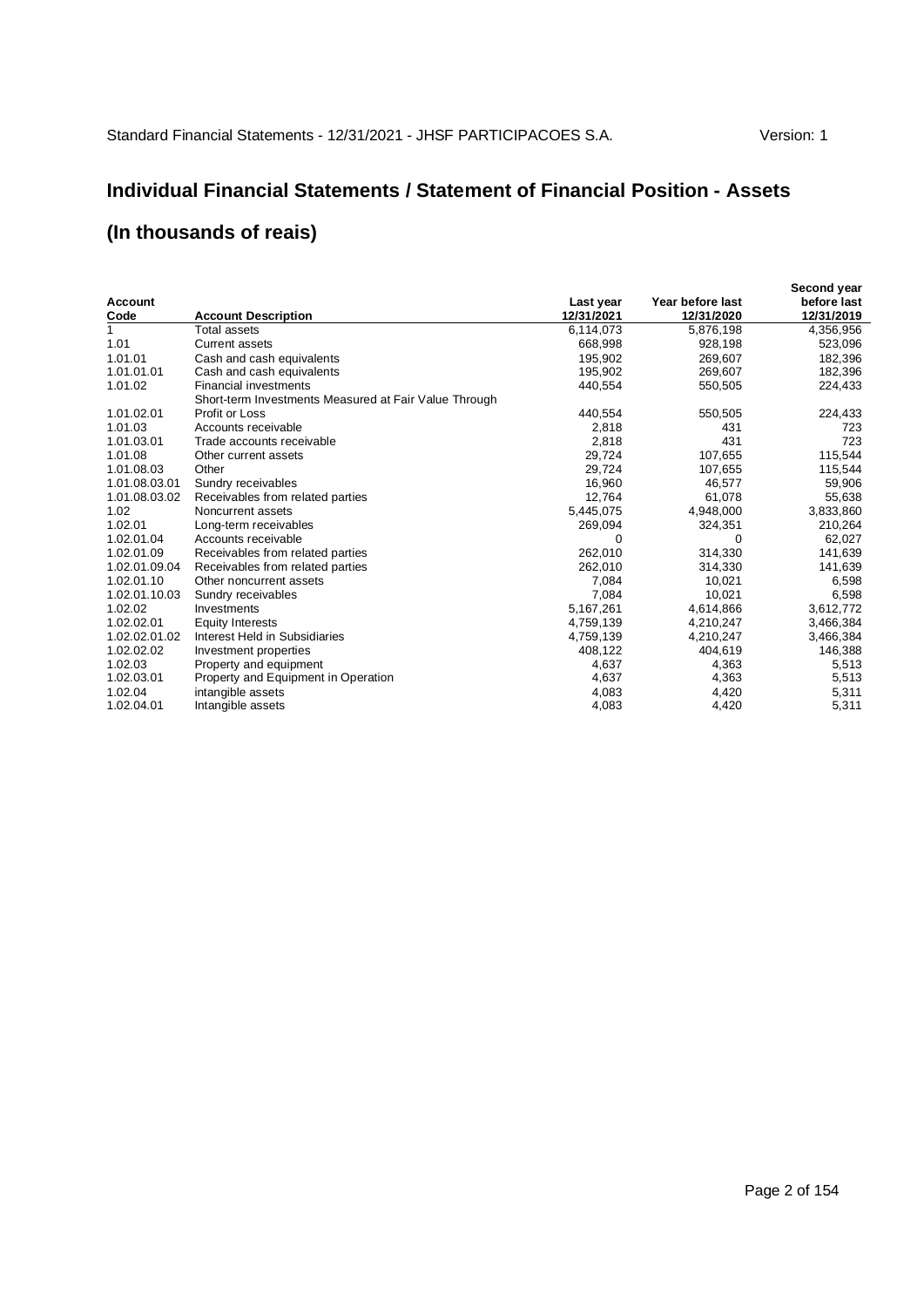### **Individual Financial Statements / Statement of Financial Position - Liabilities and Equity**

|                |                                                      |            |                  | Second year |
|----------------|------------------------------------------------------|------------|------------------|-------------|
| <b>Account</b> |                                                      | Last year  | Year before last | before last |
| Code           | <b>Account Description</b>                           | 12/31/2021 | 12/31/2020       | 12/31/2019  |
| $\overline{2}$ | <b>Total liabilities</b>                             | 6,114,073  | 5,876,198        | 4,356,956   |
| 2.01           | <b>Current liabilities</b>                           | 975,035    | 1,643,545        | 978,876     |
| 2.01.04        | Loans and financing                                  | 222,754    | 342,496          | 99,489      |
| 2.01.04.01     | Loans and financing                                  | 170,288    | 296,655          | 99,152      |
| 2.01.04.02     | <b>Debentures</b>                                    | 52,466     | 45,841           | 337         |
| 2.01.04.02.01  | <b>Debentures</b>                                    | 52,466     | 45,841           | 337         |
| 2.01.05        | Other obligations                                    | 752,281    | 1,301,049        | 879,387     |
| 2.01.05.01     | Payables to related parties                          | 631,833    | 1,148,813        | 826,157     |
| 2.01.05.01.04  | Payables to other related parties                    | 631,833    | 1,148,813        | 826,157     |
| 2.01.05.02     | Other                                                | 120,448    | 152,236          | 53,230      |
| 2.01.05.02.02  | Mandatory minimum dividend payable                   | 108,992    | 144,361          | 35,500      |
| 2.01.05.02.05  | Sundry payables                                      | 10,295     | 2,013            | 17,105      |
| 2.01.05.02.06  | Trade accounts payable and other                     | 1,161      | 5,862            | 625         |
| 2.02           | Noncurrent liabilities                               | 674,474    | 483,907          | 363,951     |
| 2.02.01        | Loans and financing                                  | 521,444    | 393,243          | 297,351     |
| 2.02.01.01     | Loans and financing                                  | 139,338    | 61,786           | 177,631     |
| 2.02.01.02     | <b>Debentures</b>                                    | 382,106    | 331,457          | 119,720     |
| 2.02.01.02.01  | Debentures                                           | 382,106    | 331,457          | 119,720     |
| 2.02.02        | Other obligations                                    | 116,890    | 8,199            | 66,600      |
| 2.02.02.02     | Other                                                | 116,890    | 8,199            | 66,600      |
| 2.02.02.02.03  | Payables to related parties                          | 0          | $\Omega$         | 66,310      |
| 2.02.02.02.04  | Sundry payables                                      | 21,842     | 8,199            | 290         |
| 2.02.02.02.05  | Trade accounts payable and other                     | 95,048     | 0                | 0           |
| 2.02.03        | Deferred taxes                                       | 29,140     | 75,465           | 0           |
| 2.02.03.01     | Deferred income and social contribution taxes        | 29,140     | 75,465           | 0           |
| 2.02.04        | Provisions                                           | 7,000      | 7,000            | $\Omega$    |
|                | Provisions for tax, social security, labor and civil |            |                  |             |
| 2.02.04.01     | contingencies                                        | 7,000      | 7,000            | 0           |
| 2.02.04.01.05  | Provisions for contingencies                         | 7,000      | 7,000            | $\Omega$    |
| 2.03           | Equity                                               | 4,464,564  | 3,748,746        | 3,014,129   |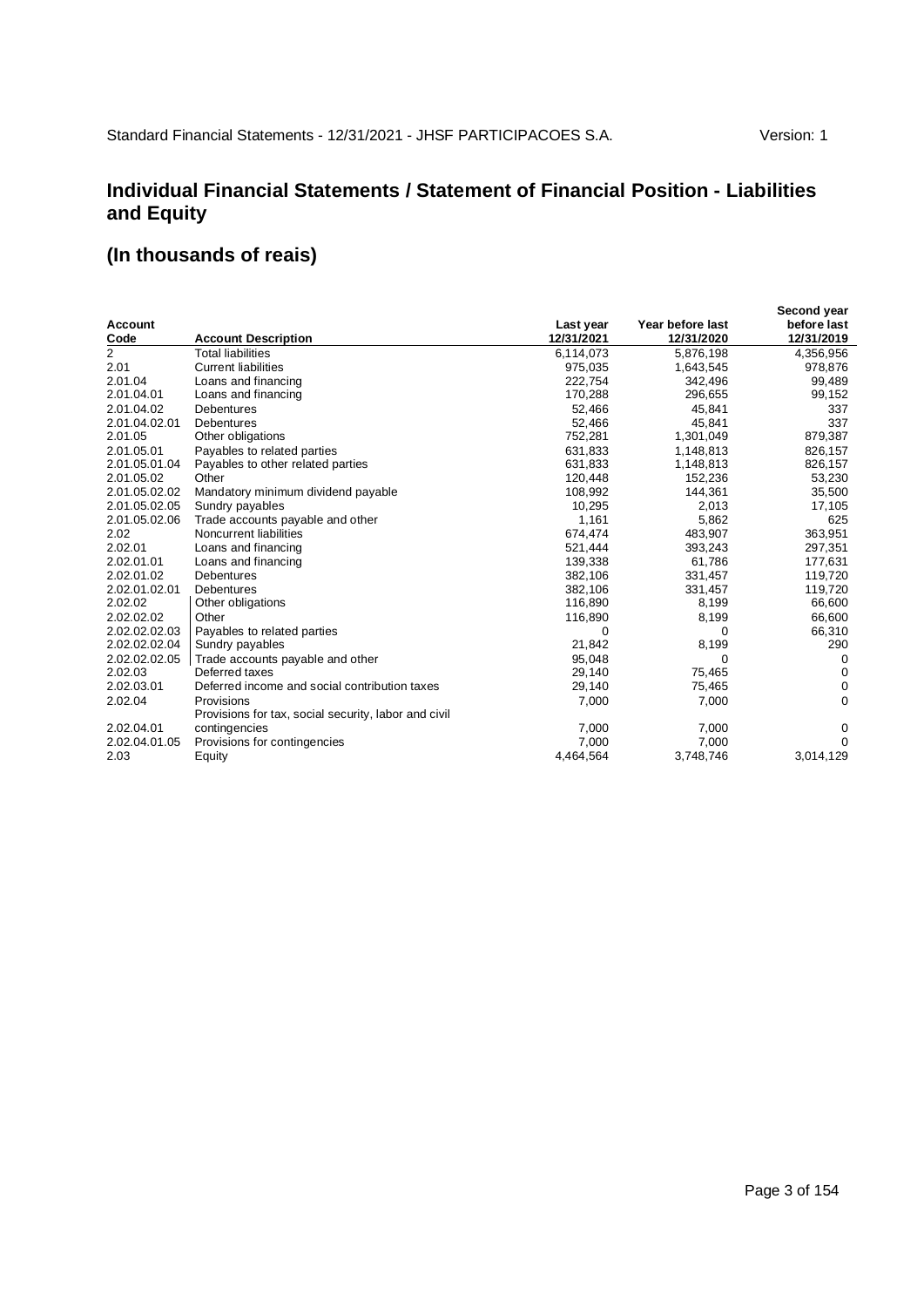### **Individual Financial Statements / Statement of Financial Position - Liabilities and Equity**

| Account<br>Code | <b>Account Description</b> | Last year<br>12/31/2021 | Year before last<br>12/31/2020 | Second year<br>before last<br>12/31/2019 |
|-----------------|----------------------------|-------------------------|--------------------------------|------------------------------------------|
| 2.03.01         | Paid-in Capital            | 1.865.950               | 1,860,183                      | 1,436,138                                |
| 2.03.01.01      | Paid-in Capital            | 1.865.950               | 1,860,183                      | 1,436,138                                |
| 2.03.04         | Income reserves            | 2.598.614               | 1,888,563                      | 1,577,991                                |
| 2.03.04.10      | Income reserves            | 2.685.486               | 1.935.432                      | 1,599,399                                |
| 2.03.04.11      | Other reserves             | $-86,872$               | -46.869                        | $-21.408$                                |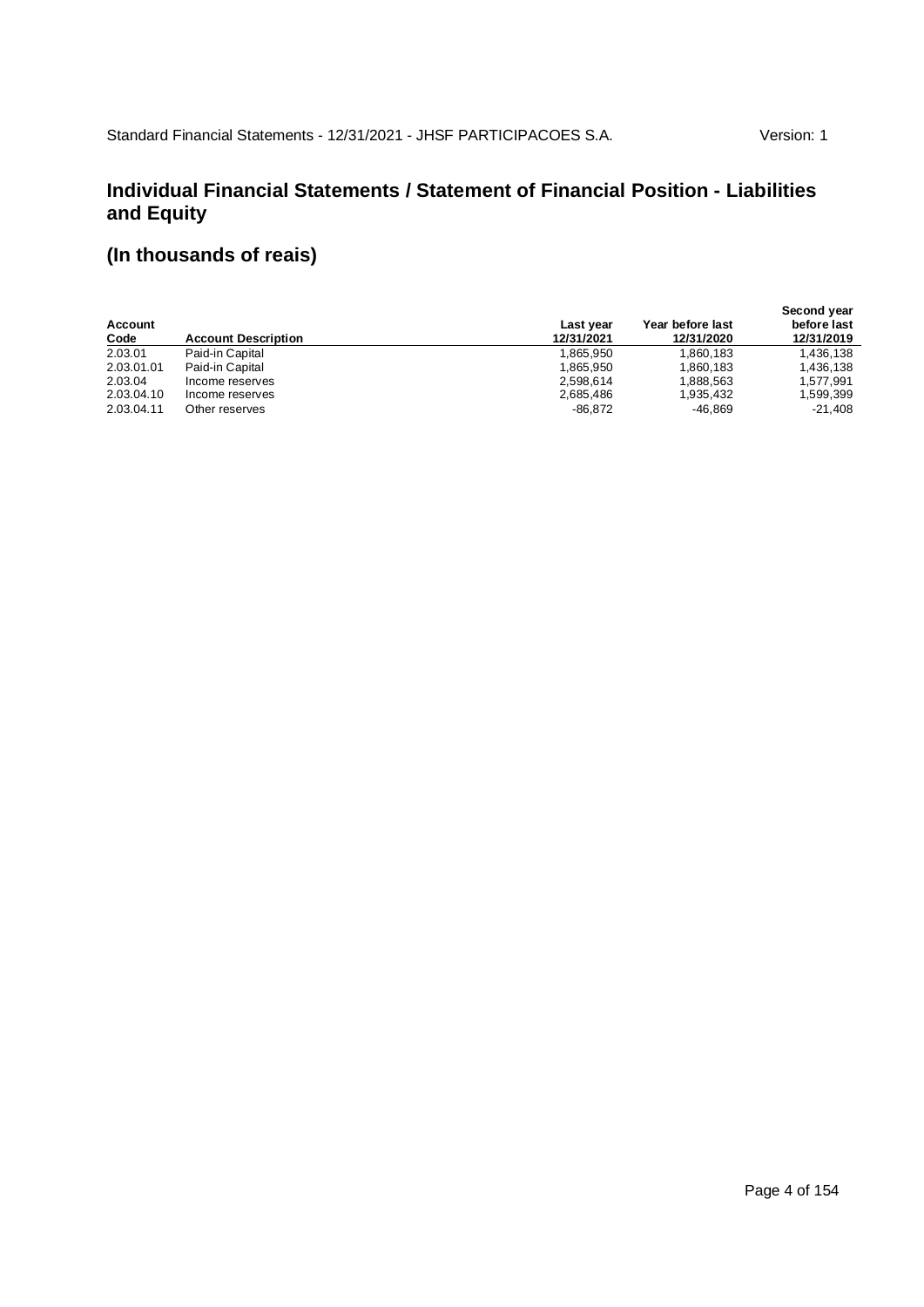### **Individual Financial Statements / Statement of Profit or Loss**

| Account<br>Code | <b>Account Description</b>                            | Last year<br>01/01/2021 to<br>12/31/2021 | Year before last<br>01/01/2020 to<br>12/31/2020 | Second year<br>before last<br>01/01/2019 to<br>12/31/2019 |
|-----------------|-------------------------------------------------------|------------------------------------------|-------------------------------------------------|-----------------------------------------------------------|
| 3.04            | Operating Income/Expenses                             | 972,888                                  | 744,591                                         | 341,659                                                   |
| 3.04.01         | Selling expenses                                      | $-25,427$                                | $-24,455$                                       | $-11,295$                                                 |
| 3.04.02.01      | Selling, general and administrative expenses          | $-25,427$                                | $-24,455$                                       | $-11,295$                                                 |
| 3.04.05         | Other operating expenses                              | $-141,911$                               | 212,654                                         | $-9,404$                                                  |
| 3.04.05.01      | Other operating income (expenses)                     | $-5,662$                                 | $-9,302$                                        | $-9,404$                                                  |
| 3.04.05.02      | Fair value of investment properties                   | $-136,249$                               | 221,956                                         | 0                                                         |
| 3.04.06         | Equity pickup                                         | 1,140,226                                | 556,392                                         | 362,358                                                   |
| 3.05            | Income (loss) before finance income (costs) and taxes | 972,888                                  | 744,591                                         | 341,659                                                   |
| 3.06            | Finance income (costs)                                | $-15,749$                                | $-25,417$                                       | $-19,428$                                                 |
| 3.06.01         | Finance income                                        | 26,068                                   | 24,808                                          | 18,029                                                    |
| 3.06.02         | Finance costs                                         | $-41,817$                                | $-50,225$                                       | $-37,457$                                                 |
| 3.07            | Income (loss) before income taxes                     | 957,139                                  | 719,174                                         | 322,231                                                   |
| 3.08            | Income and social contribution taxes                  | 46,325                                   | -75,465                                         | 0                                                         |
| 3.08.02         | Deferred                                              | 46,325                                   | $-75,465$                                       | 0                                                         |
| 3.09            | Net Income (Loss) from Continuing Operations          | 1,003,464                                | 643,709                                         | 322,231                                                   |
| 3.11            | Income/loss for the period                            | 1,003,464                                | 643,709                                         | 322,231                                                   |
| 3.99            | Earnings per share (reais/share)                      |                                          |                                                 |                                                           |
| 3.99.01         | Basic earnings per share                              |                                          |                                                 |                                                           |
| 3.99.01.01      | Registered Common Shares                              | 1.45735                                  | 0.97358                                         | 0.59309                                                   |
| 3.99.02         | Diluted earnings per share                            |                                          |                                                 |                                                           |
| 3.99.02.01      | <b>Registered Common Shares</b>                       | 1.44916                                  | 0.96326                                         | 0.57865                                                   |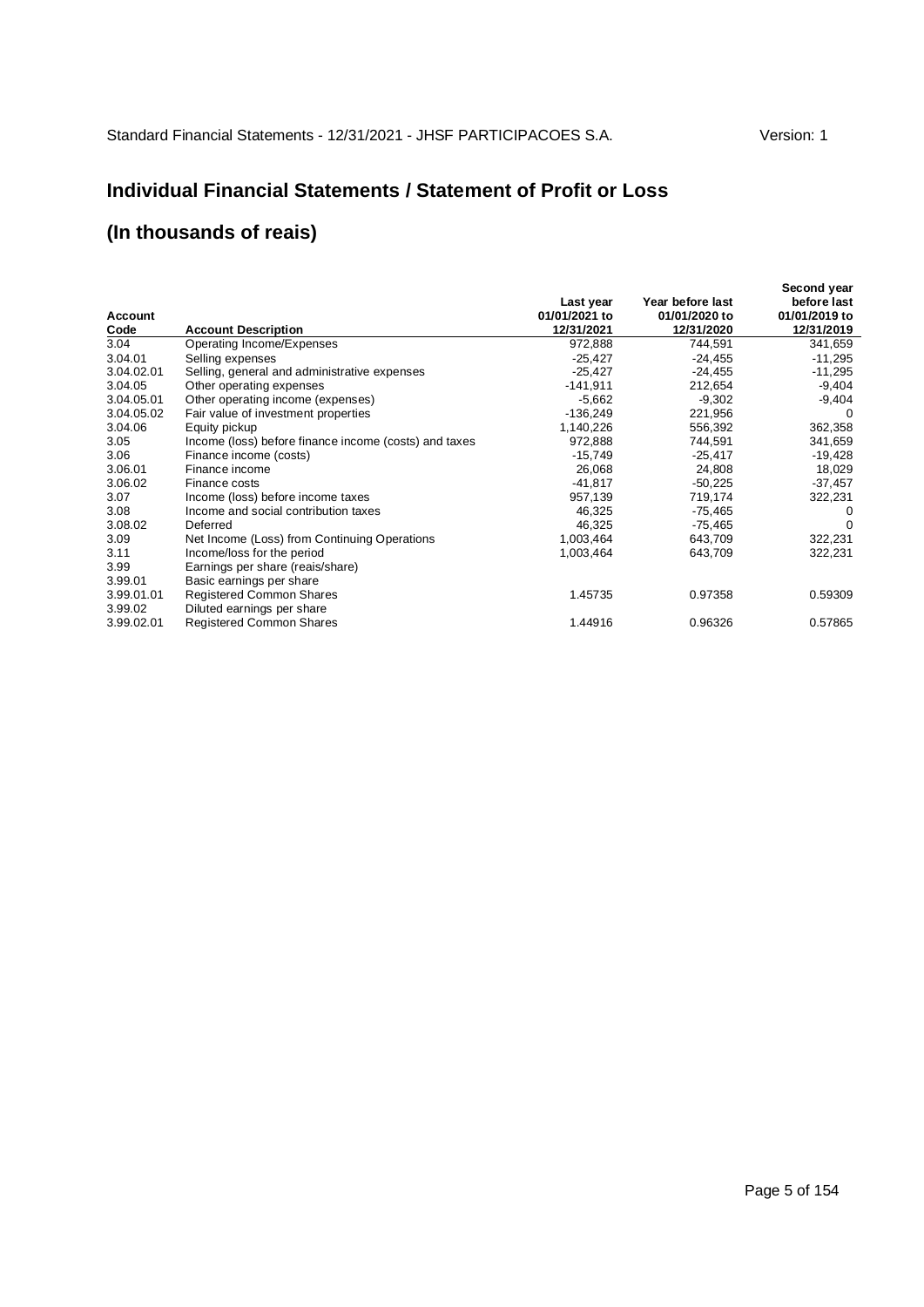# **Individual Financial Statements / Statement of Comprehensive Income**

| Account<br>Code | <b>Account Description</b>                             | Last year<br>01/01/2021 to<br>12/31/2021 | Year before last<br>01/01/2020 to<br>12/31/2020 | Second year<br>before last<br>01/01/2019 to<br>12/31/2019 |
|-----------------|--------------------------------------------------------|------------------------------------------|-------------------------------------------------|-----------------------------------------------------------|
| 4.01            | Net income for the period                              | 1.003.464                                | 643.709                                         | 322.231                                                   |
| 4.02            | Other comprehensive income (loss)                      | -5.405                                   | 17.173                                          | $-14.623$                                                 |
| 4.02.01         | Fair value adjustment of securities available for sale | $-5.405$                                 | 14.588                                          | $-12.038$                                                 |
| 4.02.02         | Translation adjustment of foreign investees            |                                          | 2.585                                           | $-2,585$                                                  |
| 4.03            | Comprehensive income for the period                    | 998.059                                  | 660,882                                         | 307,608                                                   |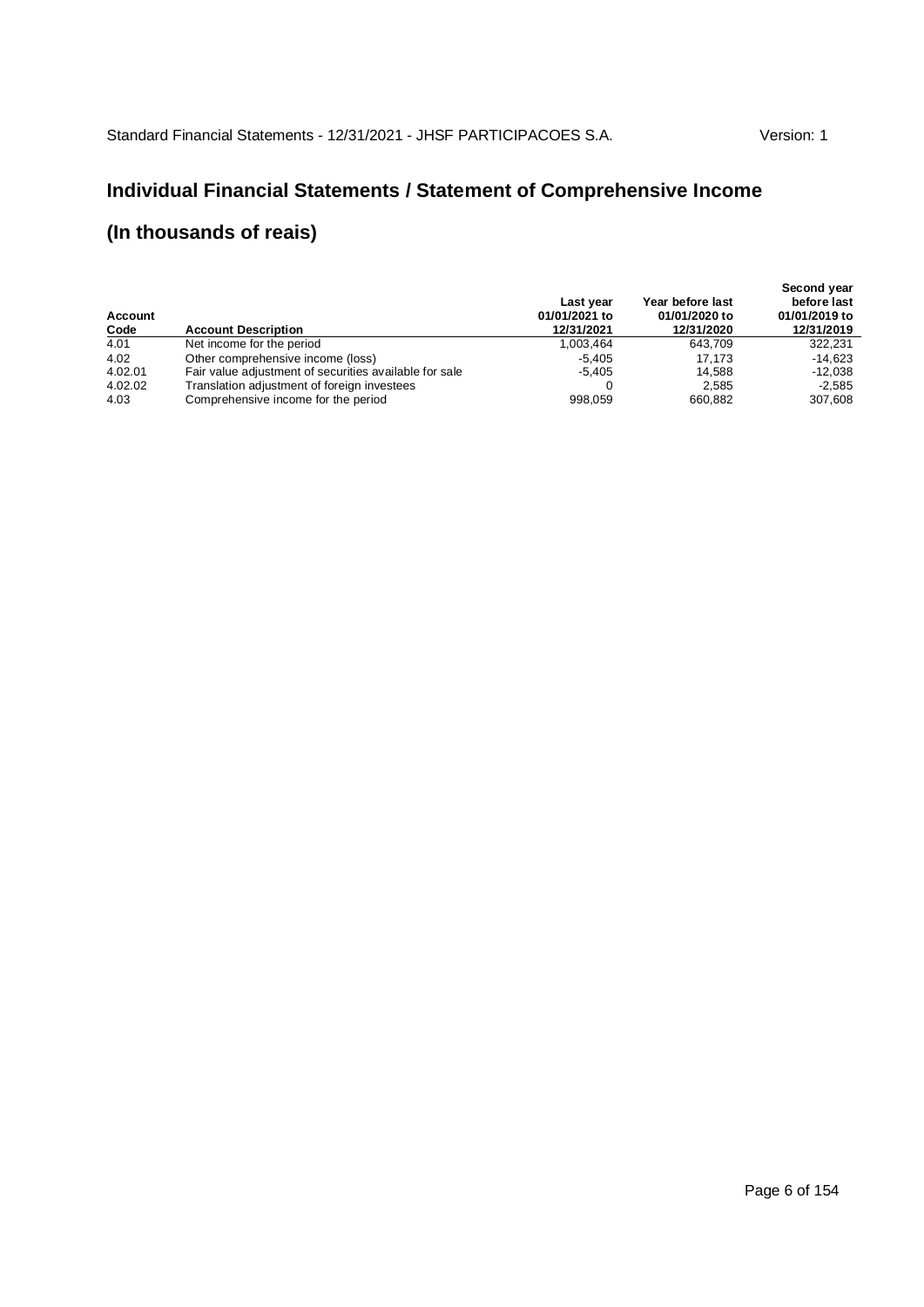# **Individual Financial Statements / Statement of Cash Flows (Indirect Method)**

| <b>Account</b><br>Code | <b>Account Description</b>                                                                     | Last year<br>01/01/2021 to<br>12/31/2021 | Year before last<br>01/01/2020 to<br>12/31/2020 | Second year<br>before last<br>01/01/2019 to<br>12/31/2019 |
|------------------------|------------------------------------------------------------------------------------------------|------------------------------------------|-------------------------------------------------|-----------------------------------------------------------|
| 6.01                   | Net cash flows from operating activities                                                       | 26,096                                   | $-74,866$                                       | $-44.334$                                                 |
| 6.01.01                | Cash flows from operating activities<br>Income before income and social contribution taxes and | 24,596                                   | $-43,779$                                       | $-8,869$                                                  |
| 6.01.01.01             | noncontrolling interests<br>Depreciation and amortization of property and equipment            | 957,139                                  | 719,174                                         | 322,231                                                   |
| 6.01.01.02             | items and intangible assets                                                                    | 2,962                                    | 4,502                                           | 4,973                                                     |
| 6.01.01.03             | Equity pickup<br>Interest and monetary variations on loans, financing and                      | $-1,140,226$                             | $-556.392$                                      | $-362,358$                                                |
| 6.01.01.04             | debentures<br>Amortization of borrowing costs, financing, debentures                           | 34,673                                   | 16,015                                          | 0                                                         |
| 6.01.01.05             | and obligations with joint operators                                                           | 3,499                                    | 8,330                                           | 35,821                                                    |
| 6.01.01.08             | Interest and monetary variations on assets and liabilities                                     | 48,314                                   | $-12,299$                                       | $-10,406$                                                 |
| 6.01.01.09             | Changes in fair value of investment properties                                                 | 136,249                                  | $-221,956$                                      | 0                                                         |
| 6.01.01.10             | Other adjustments                                                                              | $-18,014$                                | $-1,153$                                        | 870                                                       |
| 6.01.02                | Changes in Assets and liabilities                                                              | 1,500                                    | $-31,087$                                       | $-35,465$                                                 |
| 6.01.02.01             | Accounts receivable                                                                            | $-2,387$                                 | 7,480                                           | $-352$                                                    |
| 6.01.02.05             | Other assets and liabilities                                                                   | 33,471                                   | $-16.915$                                       | 14.687                                                    |
| 6.01.02.06             | Interest paid on loans, financing and debentures                                               | $-29,584$                                | $-21,652$                                       | $-49,800$                                                 |
| 6.02                   | Net cash flows from investing activities                                                       | 205,622                                  | $-412,651$                                      | 102,194                                                   |
| 6.02.01                | Redemptions (investments)<br>Acquisition of property and equipment and investment              | 129,194                                  | $-310,568$                                      | $-173,950$                                                |
| 6.02.02                | properties                                                                                     | $-42,529$                                | $-33.432$                                       | $-122,887$                                                |
| 6.02.03                | Acquisition of intangible assets                                                               | 0                                        | $-2,037$                                        | $-674$                                                    |
| 6.02.04                | Capital increase in subsidiaries<br>Proceeds from divestiture and disposal of investment       | $-34,743$                                | $-205,213$                                      | $-141,798$                                                |
| 6.02.05                | properties                                                                                     | 2,400                                    | 0                                               | 104,342                                                   |
| 6.02.06                | Related parties, net                                                                           | 151,300                                  | 138,599                                         | 437,161                                                   |
| 6.03                   | Net cash flows from financing activities                                                       | $-305,423$                               | 574,728                                         | 92,059                                                    |
| 6.03.01                | New loans, financing and debentures taken out                                                  | 339,380                                  | 609,489                                         | 324,232                                                   |
| 6.03.02                | Repayment of loans, financing and debentures (principal)                                       | $-344,583$                               | $-278,391$                                      | $-688,218$                                                |
| 6.03.03                | Dividends paid out                                                                             | $-269,361$                               | $-115,524$                                      | $-34,612$                                                 |
| 6.03.04                | Payment of capital                                                                             | 5,767                                    | 424,045                                         | 519,675                                                   |
| 6.03.06                | Share issue costs                                                                              | 0                                        | $-26,379$                                       | $-29,018$                                                 |
| 6.03.07                | Acquisition of noncontrolling interest                                                         | $\Omega$                                 | $-18,500$                                       | 0                                                         |
| 6.03.08                | Acquisition of treasury shares                                                                 | $-36.626$                                | $-20,012$                                       | $\Omega$                                                  |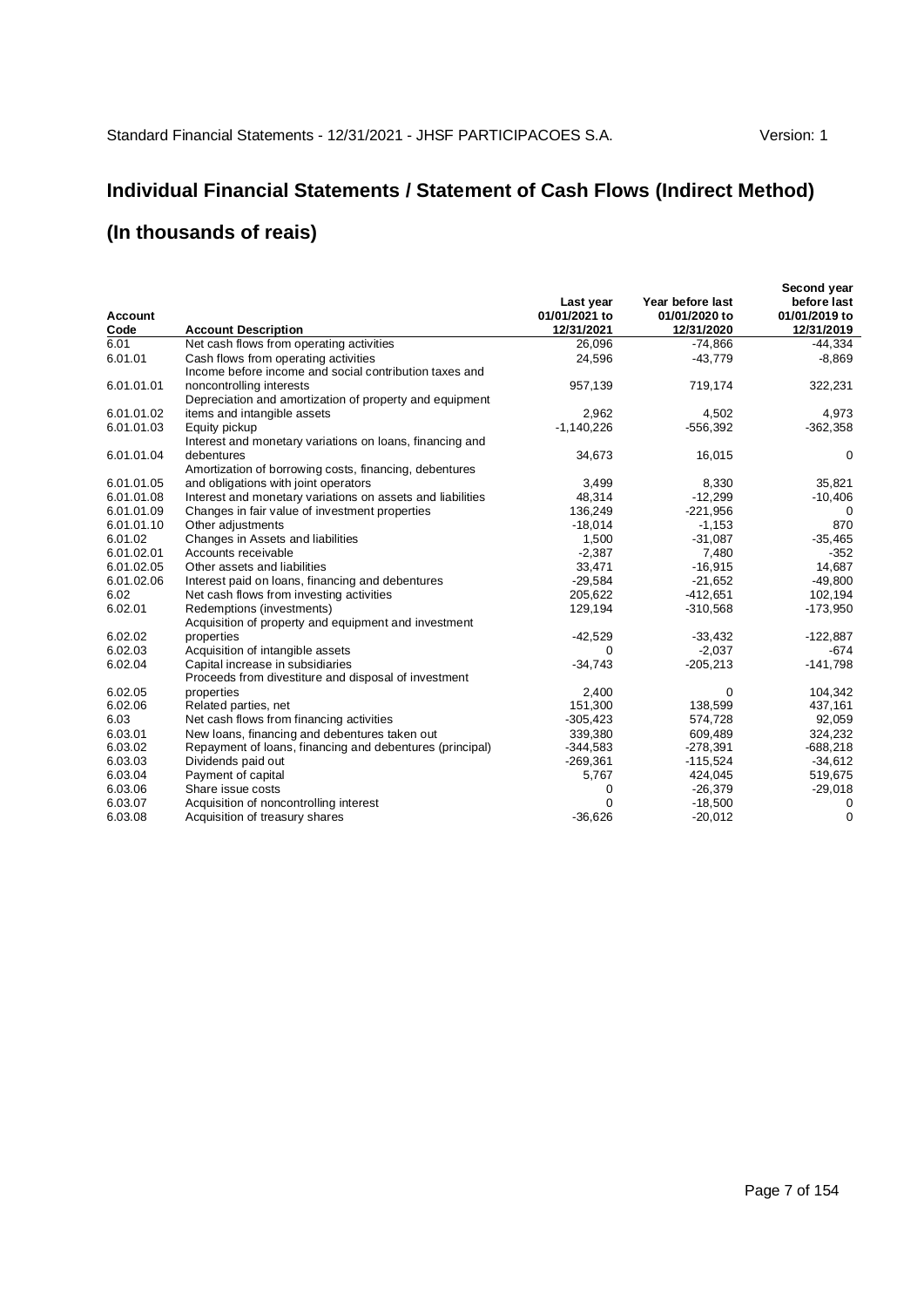#### **Individual Financial Statements / Statement of Cash Flows (Indirect Method)**

| Account<br>Code | <b>Account Description</b>                       | Last year<br>01/01/2021 to<br>12/31/2021 | Year before last<br>01/01/2020 to<br>12/31/2020 | Second year<br>before last<br>01/01/2019 to<br>12/31/2019 |
|-----------------|--------------------------------------------------|------------------------------------------|-------------------------------------------------|-----------------------------------------------------------|
| 6.05            | Increase (decrease) in cash and cash equivalents | -73.705                                  | 87.211                                          | 149.919                                                   |
| 6.05.01         | Opening balance of cash and cash equivalents     | 269.607                                  | 182,396                                         | 32,477                                                    |
| 6.05.02         | Closing balance of cash and cash equivalents     | 195.902                                  | 269.607                                         | 182,396                                                   |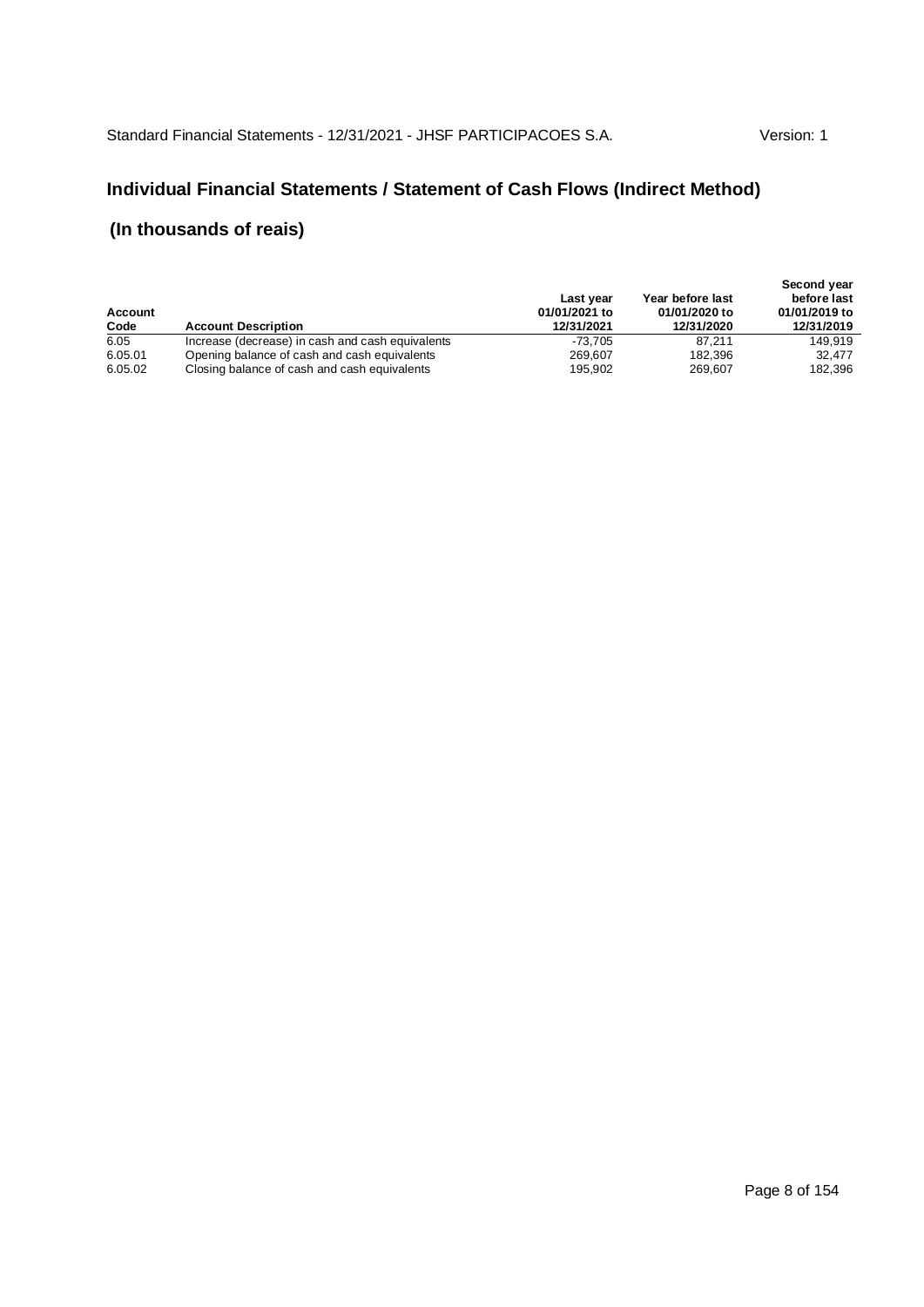#### **Individual Financial Statements / Statement of Changes in Equity / SCE - 01/01/2021 to 12/31/2021**

|                        |                                                        |                 | Capital reserves,<br>options granted |                    | <b>Retained</b><br>earnings | Other                          |            |
|------------------------|--------------------------------------------------------|-----------------|--------------------------------------|--------------------|-----------------------------|--------------------------------|------------|
| <b>Account</b><br>Code | <b>Account Description</b>                             | Paid-in capital | and treasury<br>shares               | Income<br>reserves | (accumulated<br>losses)     | comprehensive<br>income (loss) | Equity     |
|                        |                                                        |                 |                                      |                    |                             |                                |            |
| 5.01                   | Opening balances                                       | 1,860,183       | $-34,924$                            | 1,935,432          |                             | $-11,945$                      | 3,748,746  |
| 5.03                   | Adjusted opening balances                              | 1,860,183       | $-34,924$                            | 1,935,432          |                             | $-11,945$                      | 3,748,746  |
| 5.04                   | Capital transactions with shareholders                 | 5,767           | $-34,598$                            | $-19,418$          | $-233,992$                  |                                | $-282,241$ |
| 5.04.01                | Capital increase                                       | 5,767           |                                      |                    |                             |                                | 5,767      |
| 5.04.03                | Recognized options granted                             |                 | 2,028                                |                    |                             |                                | 2,028      |
| 5.04.04                | Treasury shares acquired                               |                 | $-36,626$                            |                    |                             |                                | $-36,626$  |
| 5.04.06                | <b>Dividends</b>                                       |                 |                                      |                    | $-233,992$                  |                                | $-233,992$ |
| 5.04.08                | Transactions with shareholders                         |                 |                                      | $-19,418$          |                             |                                | $-19,418$  |
| 5.05                   | Total comprehensive income                             |                 |                                      |                    | 1,003,464                   | $-5,405$                       | 998,059    |
| 5.05.01                | Net income for the period                              |                 |                                      |                    | 1,003,464                   | 0                              | 1,003,464  |
| 5.05.02                | Other comprehensive income                             |                 |                                      |                    |                             | $-5,405$                       | $-5,405$   |
| 5.05.02.06             | Fair value adjustment of securities available for sale |                 |                                      |                    |                             | $-5,405$                       | $-5,405$   |
| 5.06                   | Internal changes in equity                             |                 |                                      | 769,472            | -769,472                    |                                |            |
| 5.06.01                | Setting up of reserves                                 |                 |                                      | 50,173             | $-50,173$                   |                                |            |
| 5.06.02                | Realization of revaluation reserve                     |                 |                                      | 17.321             | $-17,321$                   |                                |            |
| 5.06.04                | Retained profits for the year through income reserve   |                 |                                      | 701,978            | $-701,978$                  |                                |            |
| 5.07                   | Closing balances                                       | 1,865,950       | $-69,522$                            | 2,685,486          |                             | $-17,350$                      | 4,464,564  |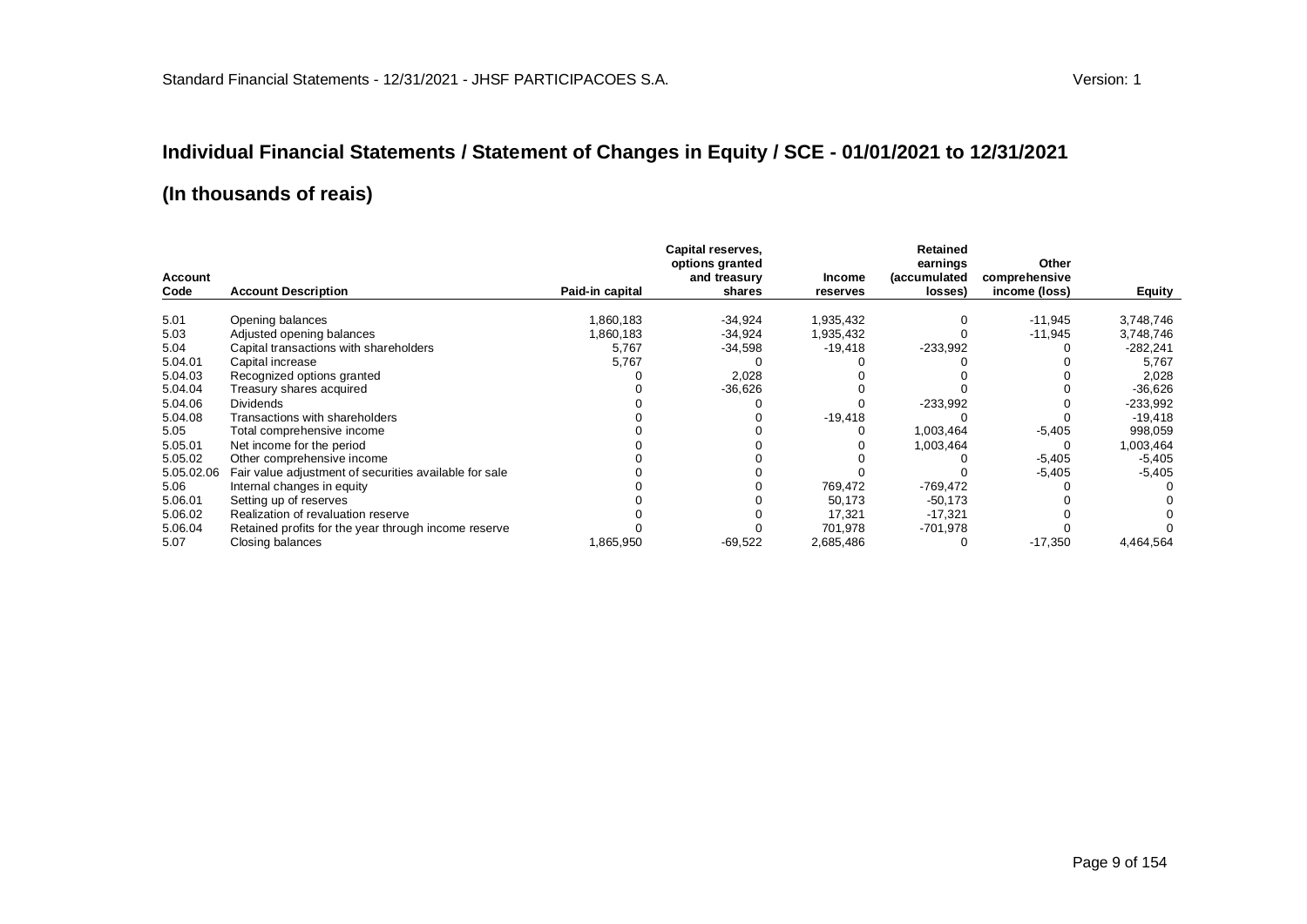# **Individual Financial Statements / Statement of Changes in Equity / SCE - 01/01/2020 to 12/31/2020**

|            |                                                        |                 | Capital reserves,   |            | Retained<br>earnings | Other         |            |
|------------|--------------------------------------------------------|-----------------|---------------------|------------|----------------------|---------------|------------|
| Account    |                                                        |                 | options granted     | Income     | (accumulated         | comprehensive |            |
| Code       | <b>Account Description</b>                             | Paid-in capital | and treasury shares | reserves   | losses)              | income (loss) | Equity     |
| 5.01       | Opening balances                                       | 1,436,138       | 7,710               | 1,599,399  |                      | $-29,118$     | 3,014,129  |
| 5.03       | Adjusted opening balances                              | 1,436,138       | 7,710               | 1,599,399  |                      | $-29,118$     | 3,014,129  |
| 5.04       | Capital transactions with shareholders                 | 424,045         | -42,634             | $-163,316$ | $-144,361$           |               | 73,734     |
| 5.04.01    | Capital increase                                       | 424,045         |                     |            |                      |               | 424,045    |
| 5.04.02    | Share issue costs                                      |                 | $-26,379$           |            |                      |               | -26,379    |
| 5.04.03    | Recognized options granted                             |                 | 3,757               |            |                      |               | 3,757      |
| 5.04.04    | Treasury shares acquired                               |                 | $-20,012$           |            |                      |               | $-20,012$  |
| 5.04.06    | <b>Dividends</b>                                       |                 |                     | $-98,413$  | $-144,361$           |               | $-242,774$ |
| 5.04.08    | Transactions with shareholders                         |                 |                     | $-64,903$  |                      |               | -64,903    |
| 5.05       | Total comprehensive income                             |                 |                     |            | 643,709              | 17,174        | 660,883    |
| 5.05.01    | Net income for the period                              |                 |                     |            | 643,709              |               | 643,709    |
| 5.05.02    | Other comprehensive income                             |                 |                     |            |                      | 17,174        | 17,174     |
| 5.05.02.04 | Translation adjustments for the period                 |                 |                     |            |                      | 2,585         | 2,585      |
| 5.05.02.06 | Fair value adjustment of securities available for sale |                 |                     |            |                      | 14,589        | 14,589     |
| 5.06       | Internal changes in equity                             |                 |                     | 499,348    | $-499,348$           |               |            |
| 5.06.01    | Setting up of reserves                                 |                 |                     | 32,185     | $-32,185$            |               |            |
| 5.06.02    | Realization of revaluation reserve                     |                 |                     | 34,080     | $-34,080$            |               |            |
| 5.06.04    | Retained profits for the year through income reserve   |                 |                     | 433,083    | $-433,083$           |               |            |
| 5.07       | Closing balances                                       | 1,860,183       | $-34,924$           | 1,935,431  |                      | $-11,944$     | 3,748,746  |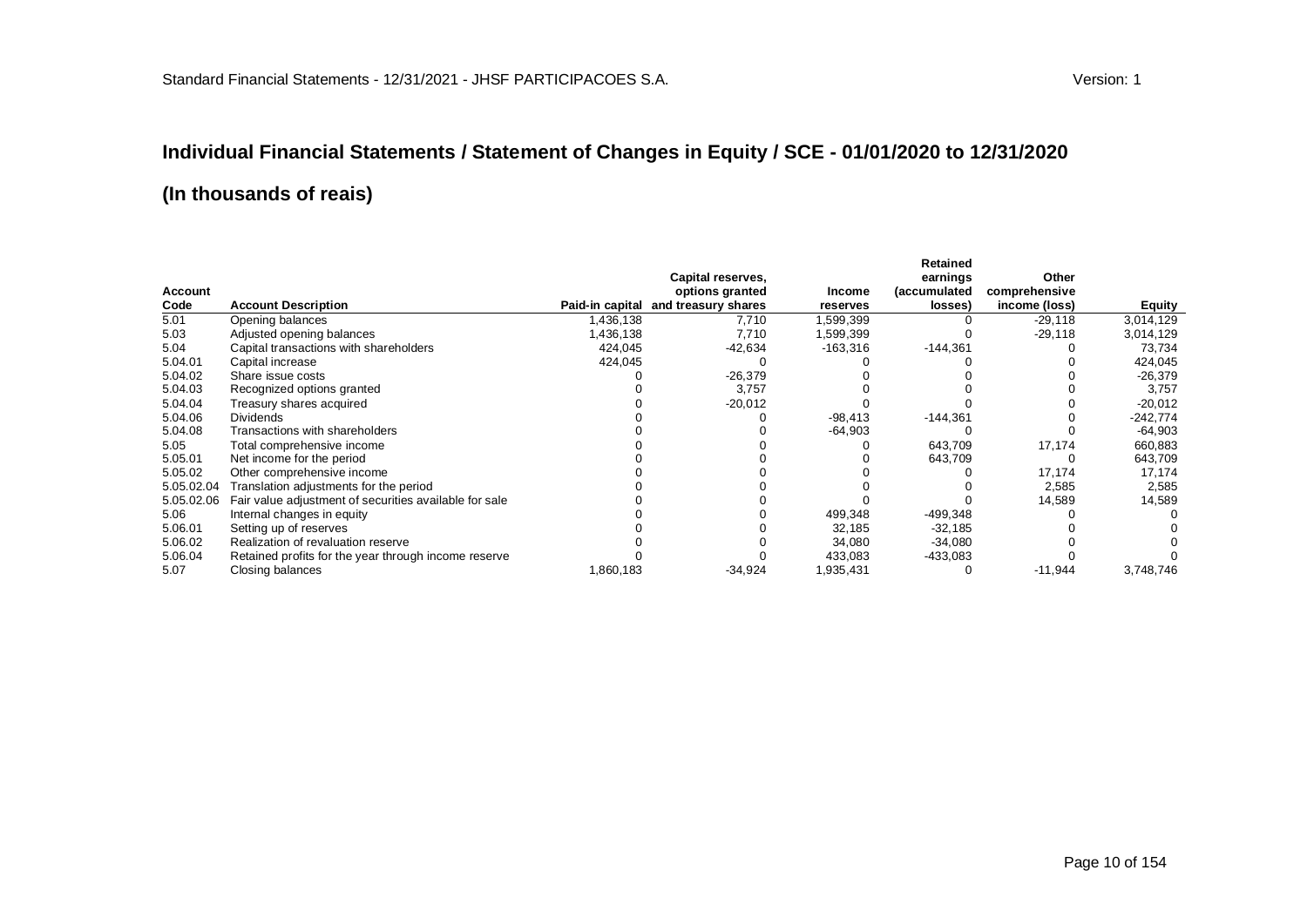# **Individual Financial Statements / Statement of Changes in Equity / SCE - 01/01/2019 to 12/31/2019**

|            |                                                        |           |                                     |           | Retained     |               |           |
|------------|--------------------------------------------------------|-----------|-------------------------------------|-----------|--------------|---------------|-----------|
|            |                                                        |           | Capital reserves,                   |           | earnings     | Other         |           |
| Account    |                                                        |           | options granted                     | Income    | (accumulated | comprehensive |           |
| Code       | <b>Account Description</b>                             |           | Paid-in capital and treasury shares | reserves  | losses)      | income        | Equity    |
| 5.01       | Opening balances                                       | 916,463   | 34,116                              | .291,754  |              | $-14,495$     | 2,227,838 |
| 5.03       | Adjusted opening balances                              | 916,463   | 34,116                              | .291,754  |              | $-14,495$     | 2,227,838 |
| 5.04       | Capital transactions with shareholders                 | 519,675   | $-26,406$                           | $-12,999$ | $-1,587$     |               | 478,683   |
| 5.04.01    | Capital increase                                       | 519,675   |                                     |           |              |               | 519,675   |
| 5.04.02    | Share issue costs                                      |           | $-29,018$                           |           |              |               | $-29,018$ |
| 5.04.03    | Recognized options granted                             |           | 2,229                               |           |              |               | 2,229     |
| 5.04.05    | Treasury shares sold                                   |           | 383                                 |           |              |               | 383       |
| 5.04.06    | <b>Dividends</b>                                       |           |                                     |           | $-1,587$     |               | $-1,587$  |
| 5.04.08    | Transactions with shareholders                         |           |                                     | $-12,999$ |              |               | $-12,999$ |
| 5.05       | Total comprehensive income                             |           |                                     |           | 322,231      | $-14,623$     | 307,608   |
| 5.05.01    | Net income for the period                              |           |                                     |           | 322,231      |               | 322,231   |
| 5.05.02    | Other comprehensive income                             |           |                                     |           |              | $-14,623$     | $-14,623$ |
| 5.05.02.04 | Translation adjustments for the period                 |           |                                     |           |              | $-2,585$      | $-2,585$  |
| 5.05.02.06 | Fair value adjustment of securities available for sale |           |                                     |           |              | $-12,038$     | $-12,038$ |
| 5.06       | Internal changes in equity                             |           |                                     | 320,644   | -320,644     |               |           |
| 5.06.01    | Setting up of reserves                                 |           |                                     | 16,112    | $-16, 112$   |               |           |
| 5.06.02    | Realization of revaluation reserve                     |           |                                     | 299,772   | $-299,772$   |               |           |
| 5.06.04    | Retained profits for the year through income reserve   |           |                                     | 4,760     | $-4,760$     |               |           |
| 5.07       | Closing balances                                       | 1,436,138 | 7,710                               | .599,399  |              | $-29,118$     | 3,014,129 |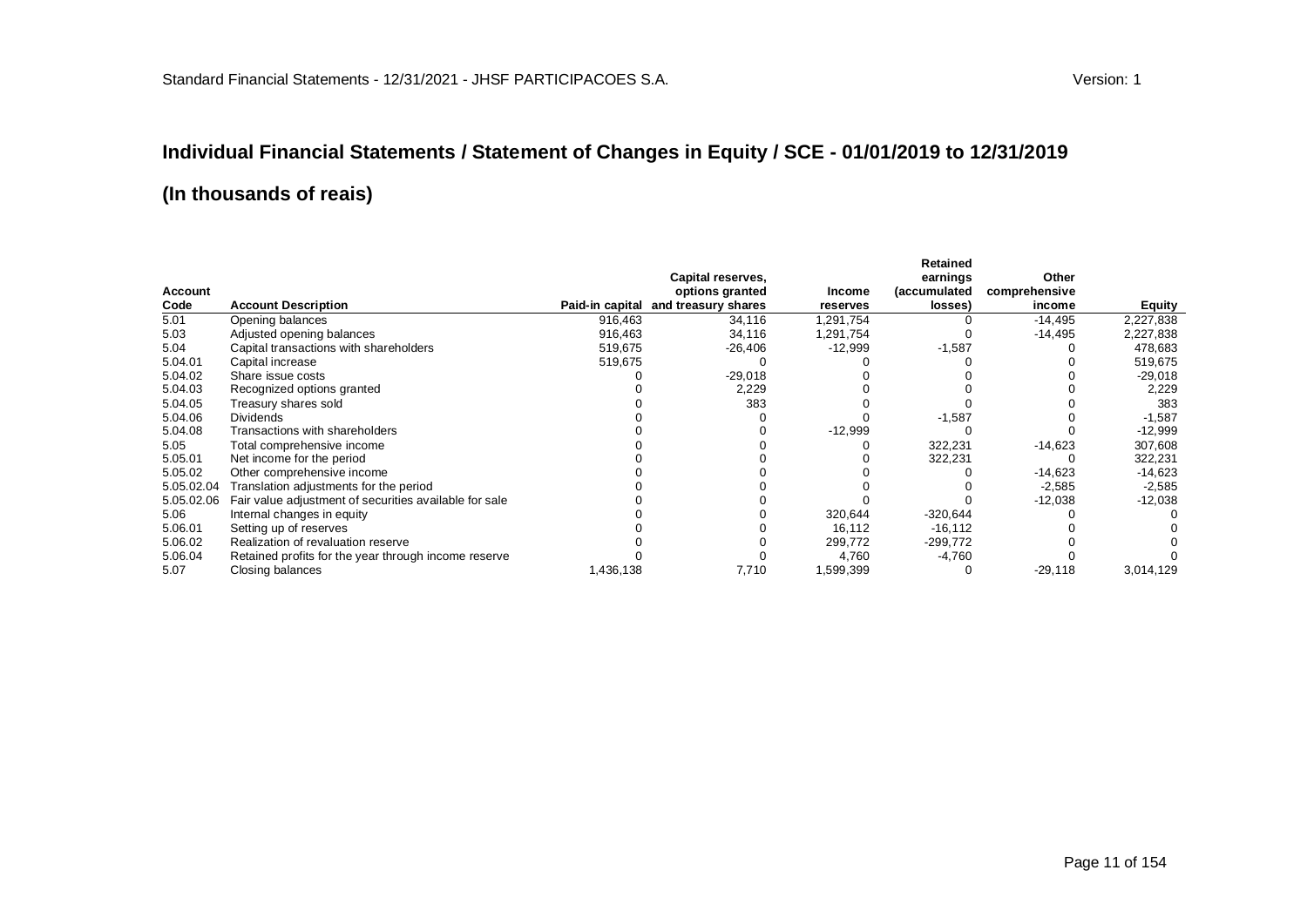### **Individual Financial Statements / Statement of Value Added**

| Account<br>Code | <b>Account Description</b>                          | Last year<br>01/01/2021 to<br>12/31/2021 | Year before last<br>01/01/2020 to<br>12/31/2020 | Second year<br>before last<br>01/01/2019 to<br>12/31/2019 |
|-----------------|-----------------------------------------------------|------------------------------------------|-------------------------------------------------|-----------------------------------------------------------|
| 7.01            | Revenues                                            | $-134.886$                               | 223,981                                         | 2,834                                                     |
| 7.01.02         | Other revenues                                      | $-136, 146$                              | 222,721                                         | 2,834                                                     |
| 7.01.02.01      | Other revenues                                      | 103                                      | 765                                             | 2,834                                                     |
| 7.01.02.02      | Changes in fair value of investment properties      | $-136.249$                               | 221,956                                         | 0                                                         |
| 7.01.04         | Allowance for/Reversal of expected credit losses    | 1,260                                    | 1,260                                           | 0                                                         |
| 7.02            | Inputs acquired from third parties                  | $-23,983$                                | $-78,982$                                       | $-76,009$                                                 |
| 7.02.02         | Materials, power, services from suppliers and other | $-23,983$                                | -78,982                                         | $-76,009$                                                 |
| 7.03            | Gross value added                                   | $-158,869$                               | 144,999                                         | $-73,175$                                                 |
| 7.04            | Retentions                                          | $-3,499$                                 | $-4.502$                                        | $-4.973$                                                  |
| 7.04.01         | Depreciation, amortization and depletion            | $-3,499$                                 | $-4,502$                                        | $-4,973$                                                  |
| 7.05            | Net value added produced                            | $-162,368$                               | 140,497                                         | $-78,148$                                                 |
| 7.06            | Value added received in transfer                    | 1,166,294                                | 617.722                                         | 412,662                                                   |
| 7.06.01         | Equity pickup                                       | 1,140,226                                | 556,392                                         | 362,358                                                   |
| 7.06.02         | Finance income                                      | 26.068                                   | 61,330                                          | 50,304                                                    |
| 7.07            | Total value added to be distributed                 | 1,003,926                                | 758,219                                         | 334,514                                                   |
| 7.08            | Distribution of value added                         | 1,003,926                                | 758,219                                         | 334,514                                                   |
| 7.08.01         | Personnel                                           | 11,175                                   | 19,329                                          | 4,207                                                     |
| 7.08.01.01      | Direct compensation                                 | 8,469                                    | 17,550                                          | 1,888                                                     |
| 7.08.01.02      | <b>Benefits</b>                                     | 1,804                                    | 1,084                                           | 1,702                                                     |
| 7.08.01.03      | Unemployment Compensation Fund (FGTS)               | 902                                      | 695                                             | 617                                                       |
| 7.08.02         | Taxes, charges and contributions                    | $-45,934$                                | 76,625                                          | 1,186                                                     |
| 7.08.02.01      | <b>Federal taxes</b>                                | $-46,079$                                | 76,229                                          | 1,072                                                     |
| 7.08.02.03      | Local taxes                                         | 145                                      | 396                                             | 114                                                       |
| 7.08.03         | Debt remuneration                                   | 35,221                                   | 18,556                                          | 6,890                                                     |
| 7.08.03.01      | Interest                                            | 34,710                                   | 17,871                                          | 6,129                                                     |
| 7.08.03.02      | Rental                                              | 511                                      | 685                                             | 761                                                       |
| 7.08.04         | Equity remuneration                                 | 1,003,464                                | 643,709                                         | 322,231                                                   |
| 7.08.04.02      | <b>Dividends</b>                                    | 233,992                                  | 144,361                                         | 0                                                         |
| 7.08.04.03      | Retained Profits / Loss for the Period              | 769,472                                  | 499,348                                         | 322,231                                                   |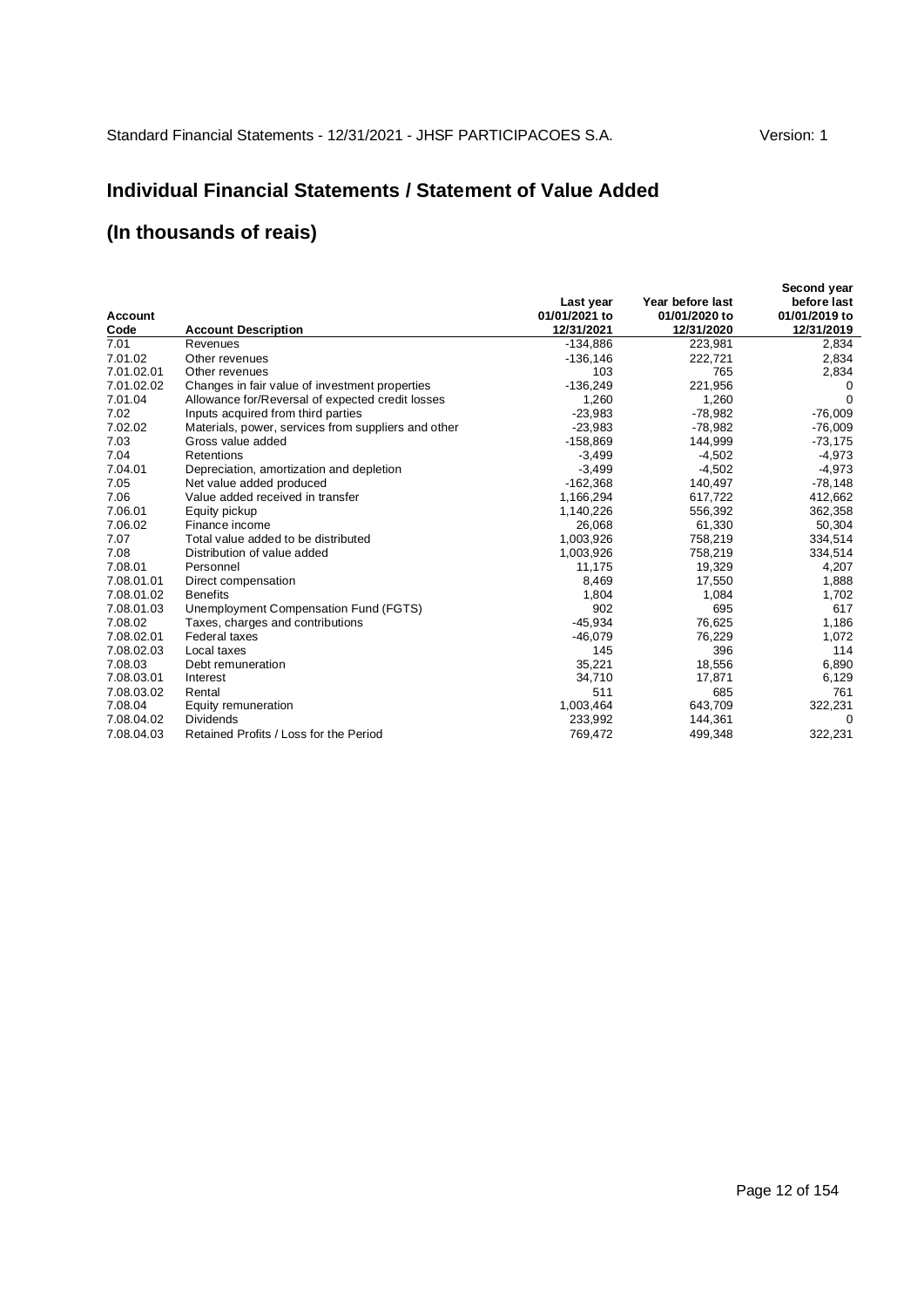# **Consolidated Financial Statements / Statement of Financial Position - Assets**

|                |                                                       |            |                  | Second year |
|----------------|-------------------------------------------------------|------------|------------------|-------------|
| <b>Account</b> |                                                       | Last year  | Year before last | before last |
| Code           | <b>Account Description</b>                            | 12/31/2021 | 12/31/2020       | 12/31/2019  |
| 1              | Total assets                                          | 8,411,534  | 7,282,039        | 5,837,934   |
| 1.01           | <b>Current assets</b>                                 | 2,041,760  | 1,859,590        | 930,319     |
| 1.01.01        | Cash and cash equivalents                             | 421,743    | 480,160          | 286,335     |
| 1.01.01.01     | Cash and cash equivalents                             | 421,743    | 480,160          | 286,335     |
| 1.01.02        | <b>Financial investments</b>                          | 455,751    | 561,109          | 250,769     |
|                | Short-term Investments Measured at Fair Value Through |            |                  |             |
| 1.01.02.01     | Profit or Loss                                        | 455,751    | 561,109          | 250,769     |
| 1.01.02.01.03  | Marketable securities                                 | 455,751    | 561,109          | 250,769     |
| 1.01.03        | Accounts receivable                                   | 694,841    | 418,490          | 170,936     |
| 1.01.04        | Inventories                                           | 275,855    | 246,678          | 153,759     |
| 1.01.04.01     | Properties for sale                                   | 275,855    | 246,678          | 153,759     |
| 1.01.08        | Other current assets                                  | 193,570    | 153,153          | 68,520      |
| 1.01.08.03     | Other                                                 | 193,570    | 153,153          | 68,520      |
| 1.01.08.03.01  | Sundry receivables                                    | 193,570    | 153,153          | 68,520      |
| 1.02           | Noncurrent assets                                     | 6,369,774  | 5,422,449        | 4,907,615   |
| 1.02.01        | Long-term receivables                                 | 1,342,475  | 923,352          | 685,762     |
|                | Short-term Investments Measured at Fair Value Through |            |                  |             |
| 1.02.01.01     | Profit or Loss                                        | 0          | 0                | 6,595       |
| 1.02.01.04     | Accounts receivable                                   | 364,948    | 210,734          | 117,189     |
| 1.02.01.05     | Inventories                                           | 928,943    | 675,520          | 466,082     |
| 1.02.01.05.01  | Properties for sale                                   | 928,943    | 675,520          | 466,082     |
| 1.02.01.09     | Receivables from related parties                      | 25,606     | 17,309           | 79,573      |
| 1.02.01.09.04  | Receivables from related parties                      | 25,606     | 17,309           | 79,573      |
| 1.02.01.10     | Other noncurrent assets                               | 22,978     | 19,789           | 16,323      |
| 1.02.01.10.03  | Sundry receivables                                    | 22,978     | 19,789           | 16,323      |
| 1.02.02        | Investments                                           | 3,648,342  | 3,312,587        | 3,174,380   |
| 1.02.02.01     | <b>Equity Interests</b>                               | 10,810     | 7,108            | 6,264       |
| 1.02.02.01.01  | Equity interests held in associates                   | 10,810     | 7,108            | 6,264       |
| 1.02.02.02     | Investment properties                                 | 3,637,532  | 3,305,479        | 3,168,116   |
| 1.02.03        | Property, plant and equipment                         | 1,264,763  | 1,077,871        | 948,227     |
| 1.02.03.01     | Property and Equipment in Operation                   | 1,264,763  | 1,077,871        | 948,227     |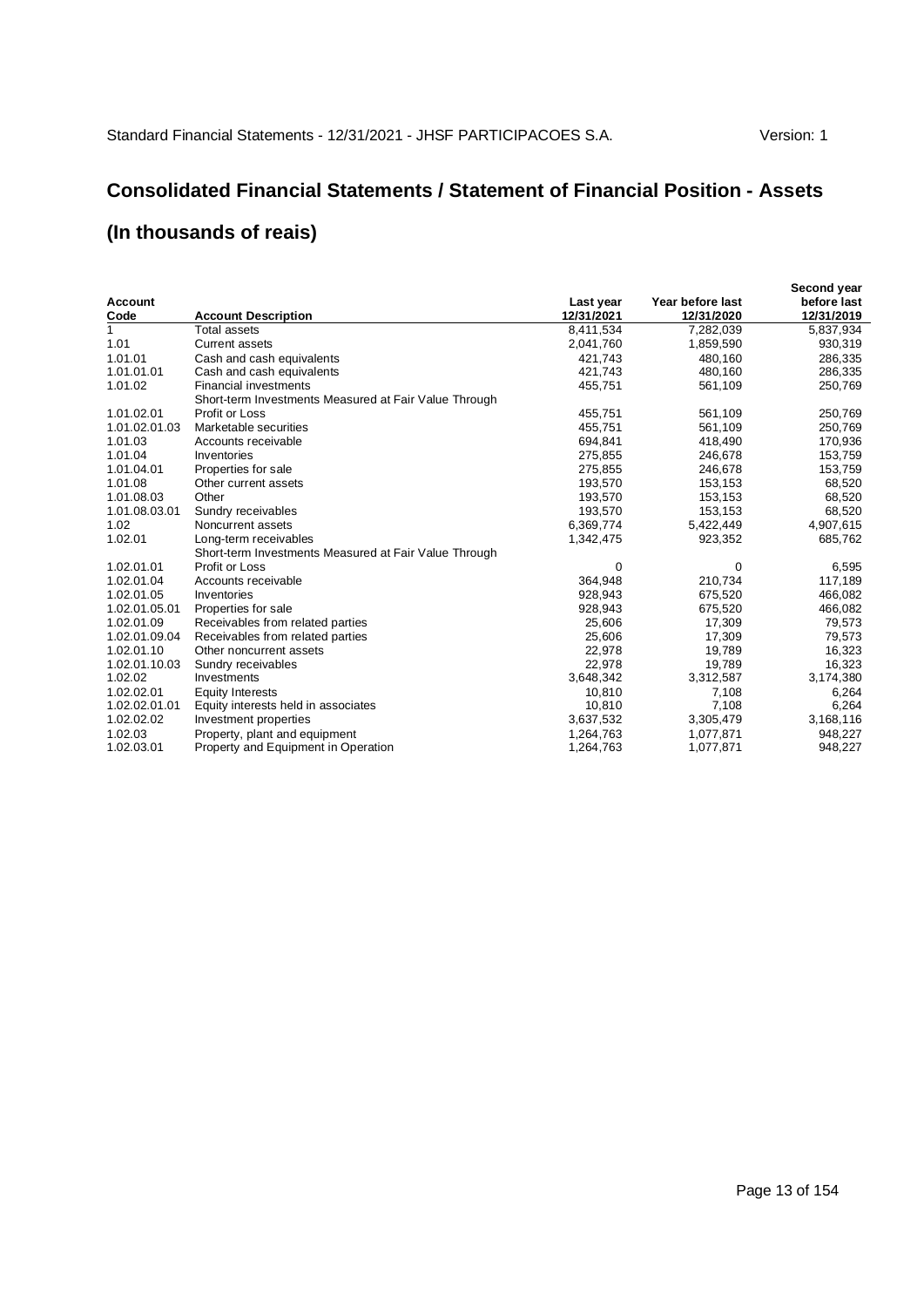## **Consolidated Financial Statements / Statement of Financial Position - Assets**

| Account    |                            | Last vear  | Year before last | Second year<br>before last |
|------------|----------------------------|------------|------------------|----------------------------|
| Code       | <b>Account Description</b> | 12/31/2021 | 12/31/2020       | 12/31/2019                 |
| 1.02.04    | intangible assets          | 114.194    | 108.639          | 99.246                     |
| 1.02.04.01 | Intangible assets          | 114.194    | 108.639          | 99.246                     |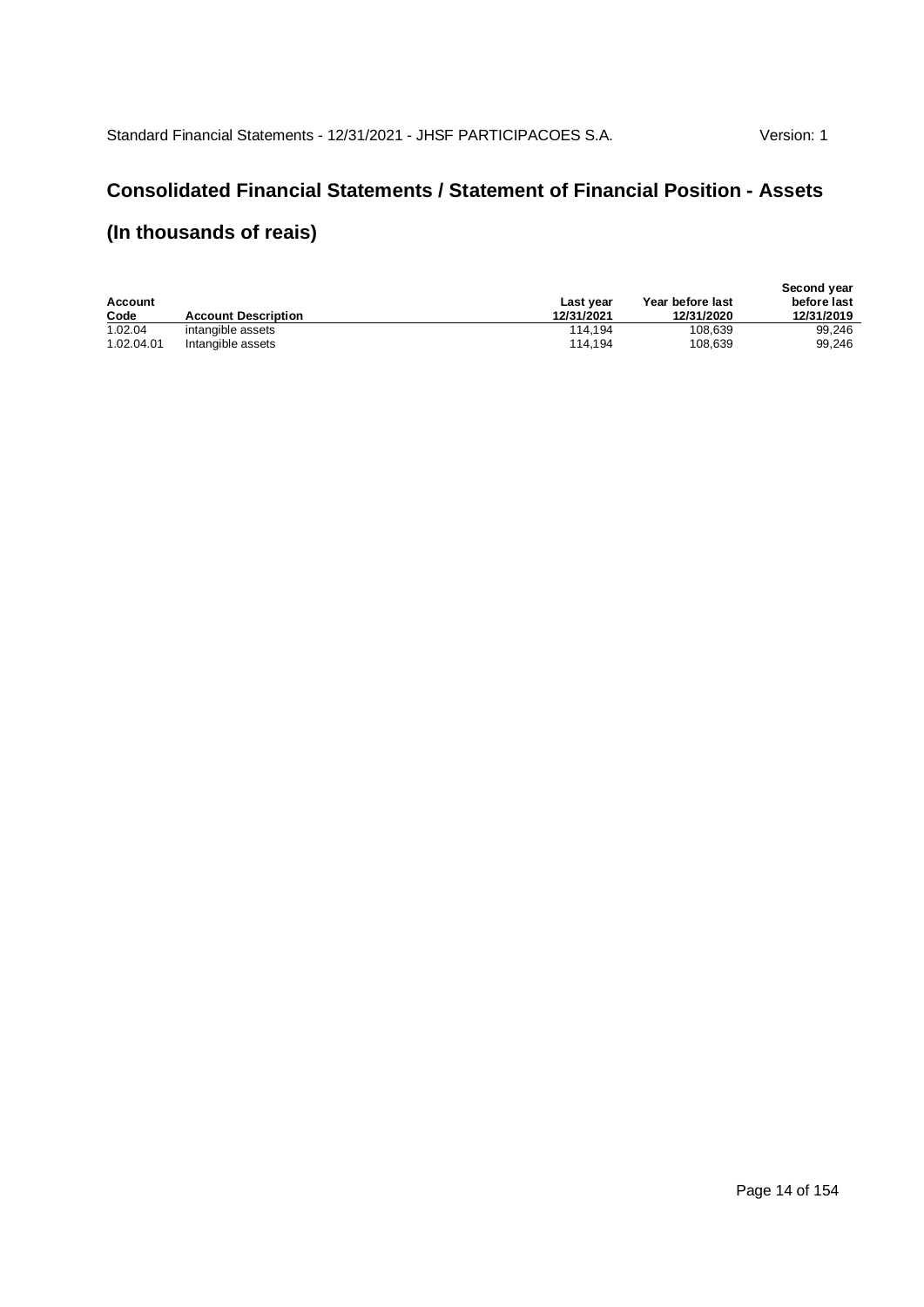### **Consolidated Financial Statements / Statement of Financial Position - Liabilities and Equity**

|                |                                               |            |                  | Second year |
|----------------|-----------------------------------------------|------------|------------------|-------------|
| Account        |                                               | Last year  | Year before last | before last |
| Code           | <b>Account Description</b>                    | 12/31/2021 | 12/31/2020       | 12/31/2019  |
| $\overline{2}$ | <b>Total liabilities</b>                      | 8,411,534  | 7,282,039        | 5,837,934   |
| 2.01           | <b>Current liabilities</b>                    | 843,724    | 1,078,153        | 429,941     |
| 2.01.04        | Loans and financing                           | 258,627    | 384,142          | 179,638     |
| 2.01.04.01     | Loans and financing                           | 204,696    | 338,301          | 165,815     |
| 2.01.04.02     | <b>Debentures</b>                             | 53,931     | 45,841           | 13,823      |
| 2.01.04.02.01  | <b>Debentures</b>                             | 53,931     | 45,841           | 13.823      |
| 2.01.05        | Other obligations                             | 585,097    | 694,011          | 250,303     |
| 2.01.05.01     | Payables to related parties                   | 7,242      | 3,024            | 1,124       |
| 2.01.05.01.04  | Payables to other related parties             | 7,242      | 3,024            | 1,124       |
| 2.01.05.02     | Other                                         | 577,855    | 690,987          | 249,179     |
| 2.01.05.02.02  | Mandatory minimum dividend payable            | 108,992    | 144,361          | 35,500      |
| 2.01.05.02.05  | Sundry payables                               | 190,425    | 139,038          | 89,974      |
| 2.01.05.02.06  | Trade accounts payable and other              | 101,574    | 232,294          | 91,552      |
| 2.01.05.02.08  | Advances from customers                       | 176.864    | 175,294          | 32,153      |
| 2.02           | Noncurrent liabilities                        | 3,021,350  | 2,377,211        | 2,351,205   |
| 2.02.01        | Loans and financing                           | 1,718,365  | 1,183,044        | 1,026,708   |
| 2.02.01.01     | Loans and financing                           | 392,638    | 238,657          | 304,745     |
| 2.02.01.02     | <b>Debentures</b>                             | 1,325,727  | 944,387          | 721,963     |
| 2.02.01.02.01  | <b>Debentures</b>                             | 1,325,727  | 944,387          | 721,963     |
| 2.02.02        | Other obligations                             | 578,169    | 449,870          | 672,089     |
| 2.02.02.01     | Payables to related parties                   | 1,533      | 3,444            | 67,211      |
| 2.02.02.01.04  | Payables to other related parties             | 1,533      | 3,444            | 67,211      |
| 2.02.02.02     | Other                                         | 576.636    | 446.426          | 604,878     |
| 2.02.02.02.04  | Sundry payables                               | 296,070    | 274,042          | 99,173      |
| 2.02.02.02.05  | Advances from customers                       | 31,463     | 31,463           | 31,463      |
| 2.02.02.02.06  | Trade accounts payable and other              | 249,103    | 140,921          | 474,242     |
| 2.02.03        | Deferred taxes                                | 704,133    | 733,091          | 648,356     |
| 2.02.03.01     | Deferred income and social contribution taxes | 704,133    | 733,091          | 648,356     |
| 2.02.04        | Provisions                                    | 20,683     | 11,206           | 4,052       |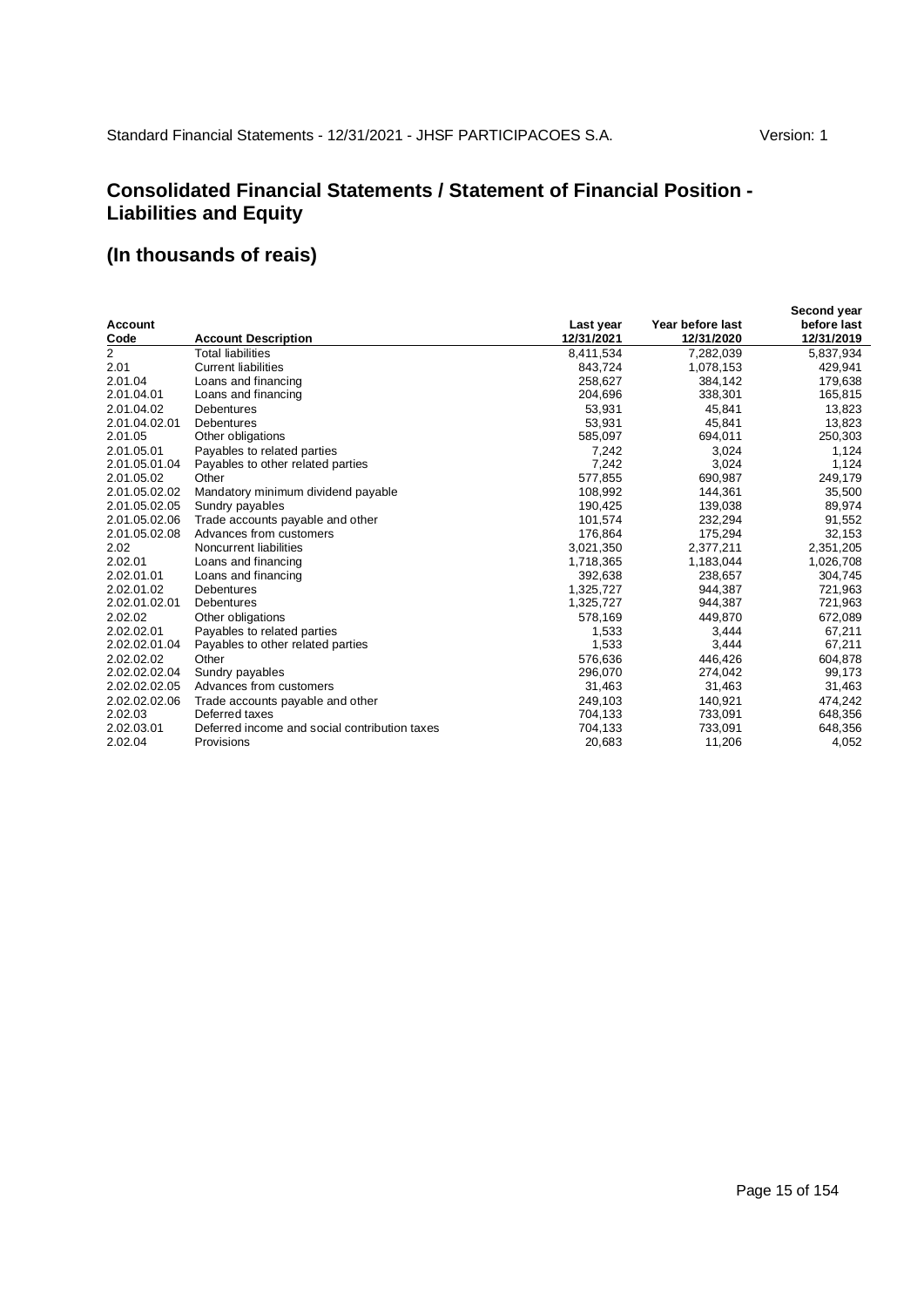### **Consolidated Financial Statements / Statement of Financial Position - Liabilities and Equity**

| <b>Account</b><br>Code | <b>Account Description</b>                           | Last year<br>12/31/2021 | Year before last<br>12/31/2020 | Second year<br>before last<br>12/31/2019 |
|------------------------|------------------------------------------------------|-------------------------|--------------------------------|------------------------------------------|
|                        | Provisions for tax, social security, labor and civil |                         |                                |                                          |
| 2.02.04.01             | contingencies                                        | 20.683                  | 11.206                         | 4,052                                    |
| 2.02.04.01.05          | Provisions for contingencies                         | 20.683                  | 11.206                         | 4.052                                    |
| 2.03                   | Consolidated Equity                                  | 4.546.460               | 3,826,675                      | 3,056,788                                |
| 2.03.01                | Paid-in Capital                                      | 1,865,950               | 1,860,183                      | 1,436,138                                |
| 2.03.04                | Income reserves                                      | 2,598,614               | 1,888,563                      | 1.577.991                                |
| 2.03.04.10             | Income reserves                                      | 2,685,486               | 1,935,432                      | 1,599,399                                |
| 2.03.04.11             | Other reserves                                       | $-86.872$               | $-46.869$                      | $-21.408$                                |
| 2.03.09                | Noncontrolling interests                             | 81,896                  | 77,929                         | 42,659                                   |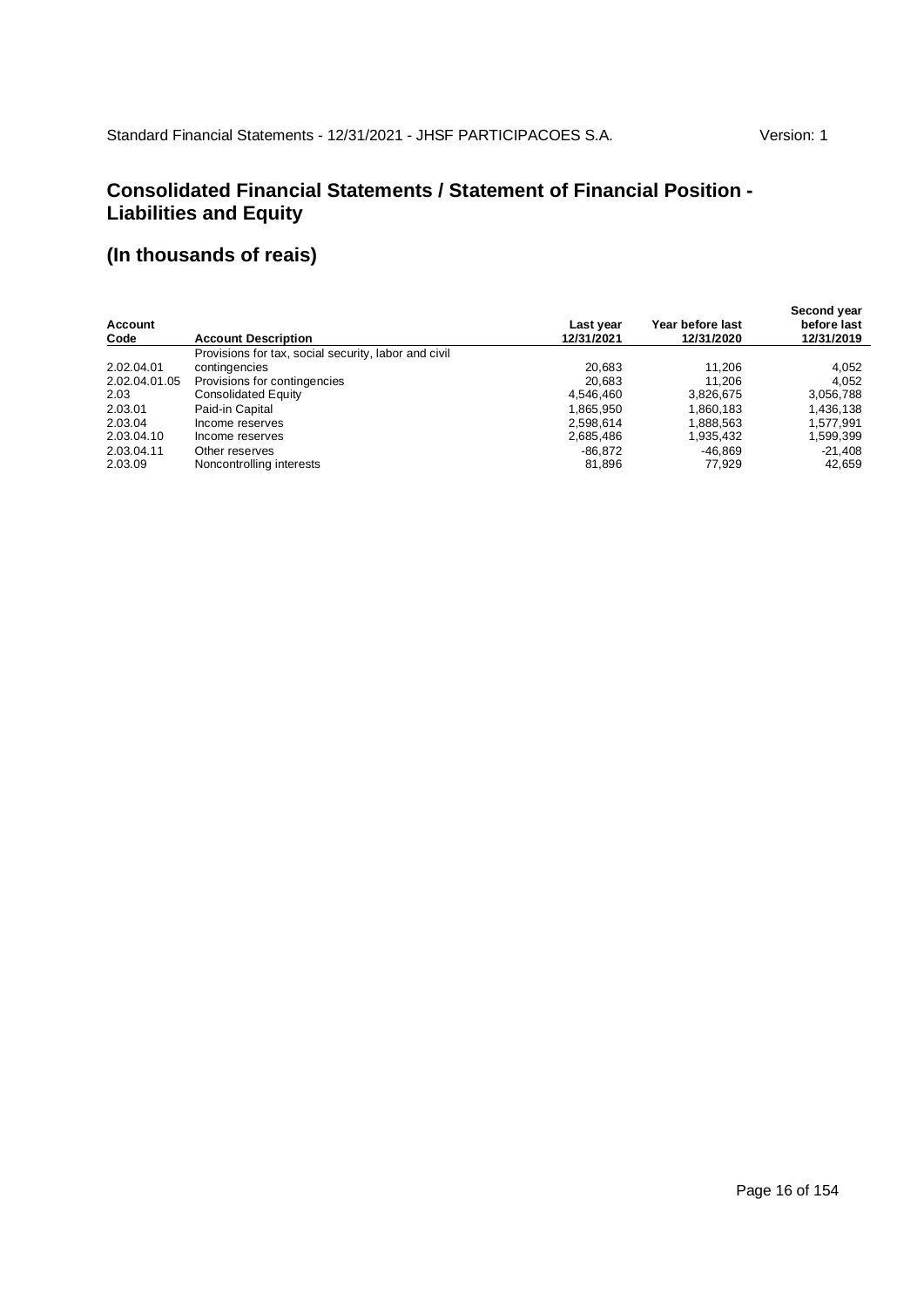## **Consolidated Financial Statements / Statement of Profit or Loss**

| Account<br>Code            | <b>Account Description</b>                                                                               | Last year<br>01/01/2021 to<br>12/31/2021 | Year before last<br>01/01/2020 to<br>12/31/2020 | Second year<br>before last<br>01/01/2019 to<br>12/31/2019 |
|----------------------------|----------------------------------------------------------------------------------------------------------|------------------------------------------|-------------------------------------------------|-----------------------------------------------------------|
| 3.01                       | Revenue from Sales and/or Services                                                                       | 2,007,441                                | 1,170,550                                       | 636,789                                                   |
| 3.02                       | Cost of sales and/or services                                                                            | $-613,475$                               | $-360, 121$                                     | $-326,386$                                                |
| 3.03                       | Gross profit                                                                                             | 1,393,966                                | 810,429                                         | 310,403                                                   |
| 3.04                       | Operating Income/Expenses                                                                                | $-280,455$                               | 5,742                                           | 300,570                                                   |
| 3.04.02                    | General and administrative expenses                                                                      | $-258,724$                               | $-168,255$                                      | $-143,012$                                                |
| 3.04.02.01                 | Selling, general and administrative expenses                                                             | $-258,724$                               | $-168,255$                                      | $-143,012$                                                |
| 3.04.05                    | Other operating expenses                                                                                 | $-25,091$                                | 172,955                                         | 443,942                                                   |
| 3.04.05.01                 | Other operating income (expenses)                                                                        | $-51,335$                                | $-22,641$                                       | 6,614                                                     |
| 3.04.05.02                 | Fair value of investment properties                                                                      | 26,244                                   | 195,596                                         | 437,328                                                   |
| 3.04.06                    | Equity pickup                                                                                            | 3,360                                    | 1,042                                           | $-360$                                                    |
| 3.05                       | Income (loss) before finance income (costs) and taxes                                                    | 1,113,511                                | 816,171                                         | 610,973                                                   |
| 3.06                       | Finance income (costs)                                                                                   | $-117,749$                               | $-65,107$                                       | $-138,384$                                                |
| 3.06.01                    | Finance income                                                                                           | 147,323                                  | 75,777                                          | 19,905                                                    |
| 3.06.01.01                 | Finance income                                                                                           | 147,323                                  | 75,777                                          | 19,905                                                    |
| 3.06.02                    | Finance costs                                                                                            | $-265,072$                               | $-140,884$                                      | $-158,289$                                                |
| 3.06.02.02                 | Finance costs                                                                                            | $-265,072$                               | $-140,884$                                      | $-158,289$                                                |
| 3.07                       | Income (loss) before income taxes                                                                        | 995,762                                  | 751,064                                         | 472,589                                                   |
| 3.08                       | Income and social contribution taxes                                                                     | $-14.543$                                | $-112,210$                                      | $-145,911$                                                |
| 3.08.01                    | Current                                                                                                  | -47,818                                  | $-27,887$                                       | $-10,281$                                                 |
| 3.08.02                    | Deferred                                                                                                 | 33,275                                   | $-84,323$                                       | $-135,630$                                                |
| 3.09                       | Net Income (Loss) from Continuing Operations                                                             | 981,219                                  | 638,854                                         | 326,678                                                   |
| 3.11                       | Consolidated Income/Loss for the Period                                                                  | 981,219                                  | 638,854                                         | 326,678                                                   |
| 3.11.01                    | Attributable to controlling interests                                                                    | 1,003,464                                | 643,709                                         | 322,231                                                   |
| 3.11.02<br>3.99<br>3.99.01 | Attributable to noncontrolling interests<br>Earnings per share (reais/share)<br>Basic earnings per share | $-22,245$                                | $-4,855$                                        | 4,447                                                     |
| 3.99.01.01<br>3.99.02      | Registered Common Shares<br>Diluted earnings per share                                                   | 1.45735                                  | 0.97358                                         | 0.60128                                                   |
| 3.99.02.01                 | <b>Registered Common Shares</b>                                                                          | 1.44916                                  | 0.96326                                         | 0.58664                                                   |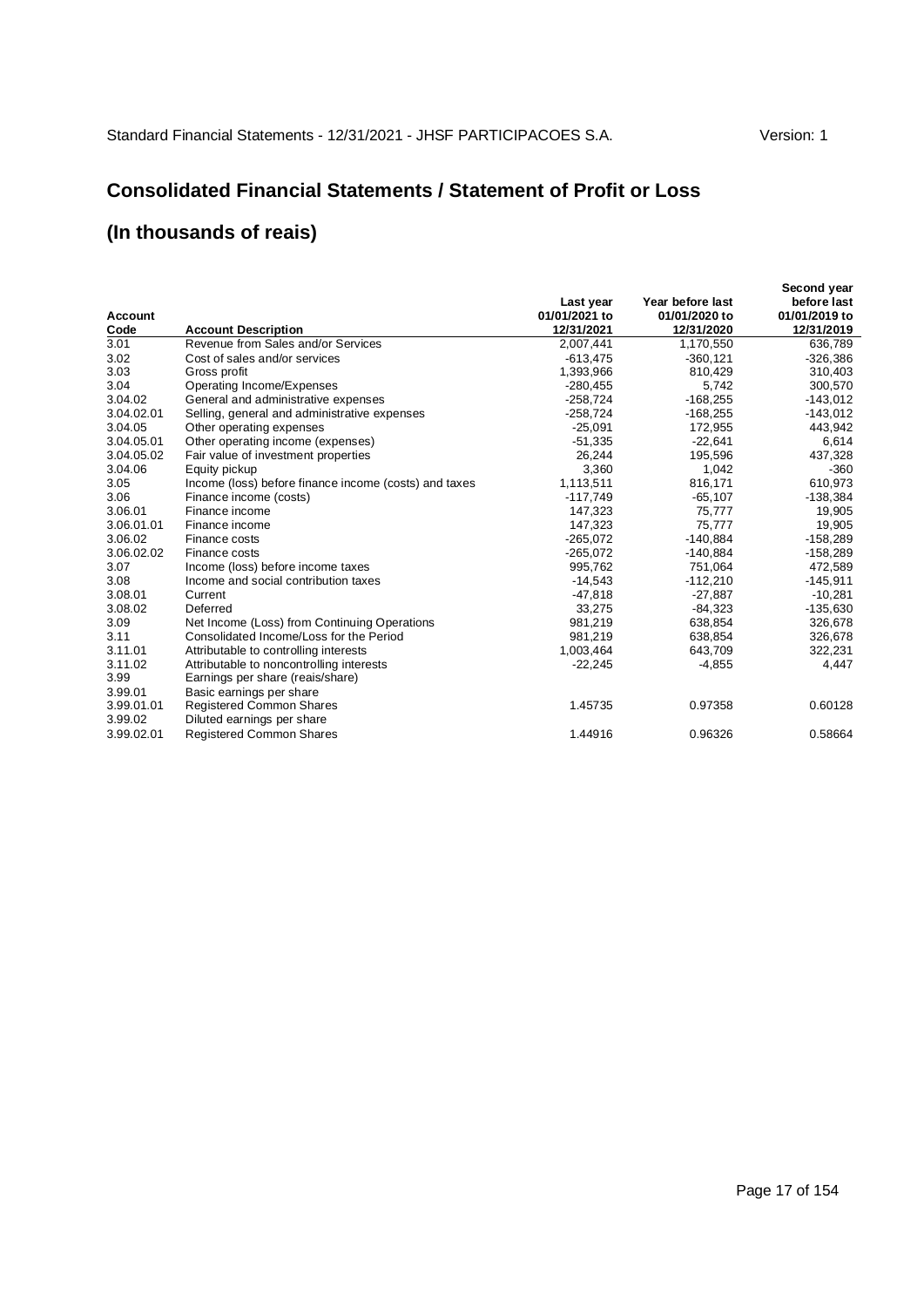# **Consolidated Financial Statements/ Statement of Comprehensive Income**

| Account<br>Code | <b>Account Description</b>                             | Last year<br>01/01/2021 to<br>12/31/2021 | Year before last<br>01/01/2020 to<br>12/31/2020 | Second year<br>before last<br>01/01/2019 to<br>12/31/2019 |
|-----------------|--------------------------------------------------------|------------------------------------------|-------------------------------------------------|-----------------------------------------------------------|
| 4.01            | Consolidated Net Income for the Period                 | 981.219                                  | 638.854                                         | 326,678                                                   |
| 4.02            | Other comprehensive income (loss)                      | $-5.405$                                 | 17.173                                          | -14.623                                                   |
| 4.02.01         | Translation adjustments                                |                                          | 2.585                                           | $-2.585$                                                  |
| 4.02.02         | Fair value adjustment to securities available for sale | $-5.405$                                 | 14.588                                          | $-12,038$                                                 |
| 4.03            | Consolidated Comprehensive Income for the Period       | 975.814                                  | 656.027                                         | 312.055                                                   |
| 4.03.01         | Attributable to controlling interests                  | 998.059                                  | 660.882                                         | 307,608                                                   |
| 4.03.02         | Attributable to noncontrolling interests               | $-22.245$                                | $-4.855$                                        | 4.447                                                     |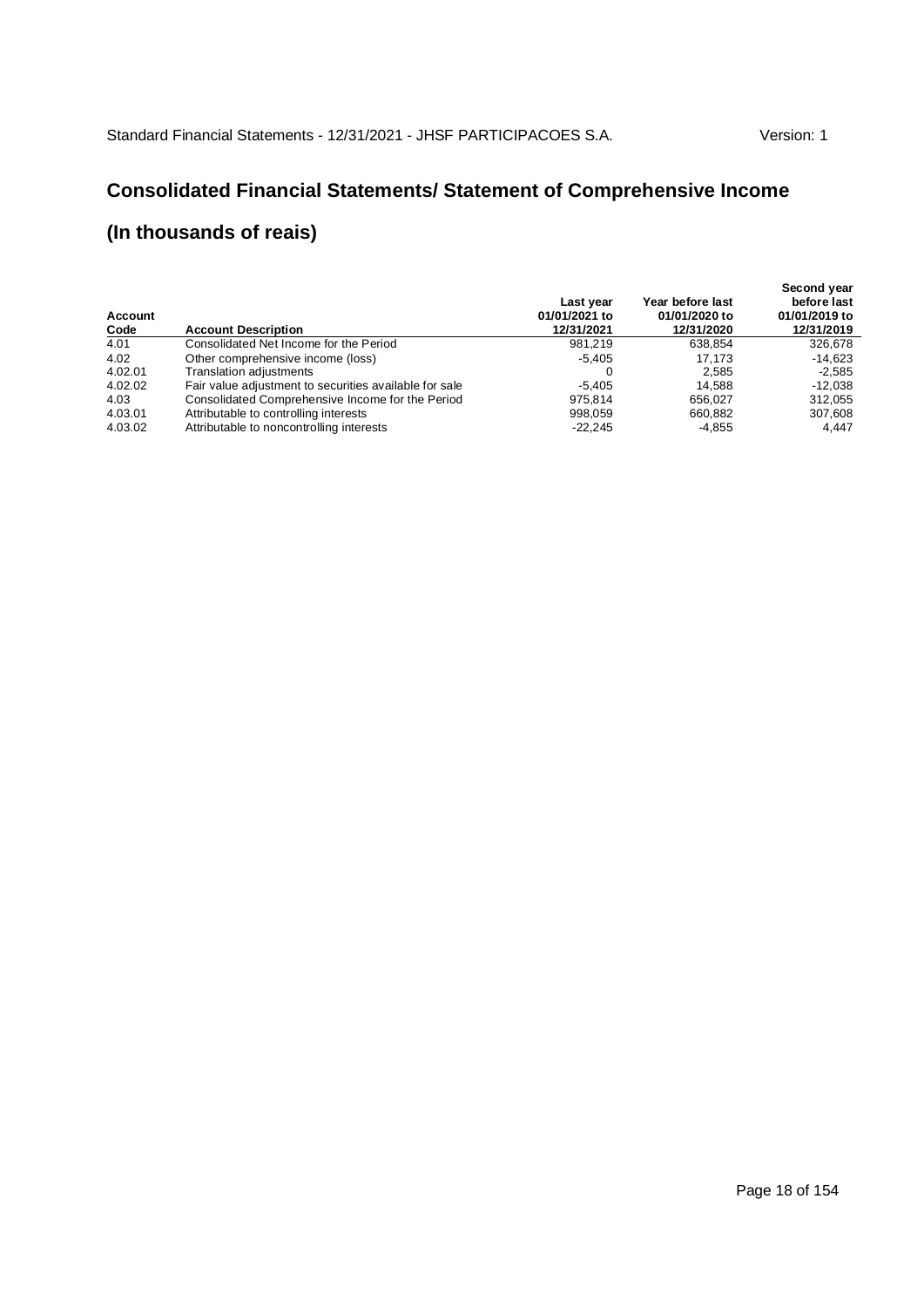# **Consolidated Financial Statements / Statement of Cash Flows (Indirect Method)**

|                |                                                            |               |                  | Second year   |
|----------------|------------------------------------------------------------|---------------|------------------|---------------|
|                |                                                            | Last year     | Year before last | before last   |
| <b>Account</b> |                                                            | 01/01/2021 to | 01/01/2020 to    | 01/01/2019 to |
| Code           | <b>Account Description</b>                                 | 12/31/2021    | 12/31/2020       | 12/31/2019    |
| 6.01           | Net cash flows from operating activities                   | 391,016       | 173,330          | 97,797        |
| 6.01.01        | Cash flows from operating activities                       | 1,224,892     | 652,960          | 147,623       |
|                | Income before income and social contribution taxes and     |               |                  |               |
| 6.01.01.01     | noncontrolling interests                                   | 995,762       | 751,064          | 472,589       |
|                | Depreciation and amortization of property and equipment    |               |                  |               |
| 6.01.01.02     | items and intangible assets                                | 62,231        | 25,523           | 24,759        |
| 6.01.01.03     | Equity pickup                                              | $-3,360$      | $-1,042$         | 360           |
|                | Interest and monetary variations on loans, financing and   |               |                  |               |
| 6.01.01.04     | debentures                                                 | 156,686       | 79,090           | 62,418        |
|                | Amortization of borrowing costs, financing, debentures     |               |                  |               |
| 6.01.01.05     | and obligations with joint operators                       | 4,314         | 10,915           | 42,513        |
| 6.01.01.08     | Interest and monetary variations on assets and liabilities | 8,038         | $-5,782$         | $-9,704$      |
| 6.01.01.09     | Changes in fair value of investment properties             | $-26,244$     | $-195,596$       | $-437,328$    |
| 6.01.01.12     | Other adjustments                                          | 27,465        | $-11,212$        | $-7,984$      |
| 6.01.02        | Changes in Assets and liabilities                          | $-833,876$    | $-479,630$       | $-49,826$     |
| 6.01.02.01     | Accounts receivable                                        | $-438,053$    | $-399,293$       | $-27,805$     |
|                | Advances from customers and contract cancellations         |               |                  |               |
| 6.01.02.04     | payable                                                    | 1,570         | 143,141          | 10,576        |
| 6.01.02.05     | Properties for sale                                        | 0             | 0                | 57,500        |
| 6.01.02.06     | Other assets and liabilities                               | 29.705        | $-8,790$         | 14,050        |
| 6.01.02.07     | Income and social contribution taxes paid                  | $-47,818$     | $-28,897$        | $-6,281$      |
| 6.01.02.08     | Interest paid on loans, financing and debentures           | $-53.527$     | $-47,367$        | $-97,042$     |
| 6.01.02.09     | Interest paid on leases                                    | $-4,307$      | 0                | $-824$        |
| 6.01.02.10     | Acquisition of land for development                        | $-321,446$    | $-138,424$       | $\Omega$      |
| 6.02           | Net cash from investing activities                         | $-303,423$    | $-544,436$       | $-357,140$    |
| 6.02.01        | Redemptions (investments)                                  | 130,860       | $-293,356$       | $-68,732$     |
|                | Acquisition of property and equipment items and            |               |                  |               |
| 6.02.02        | investment properties                                      | $-422,410$    | $-307,507$       | $-314, 155$   |
| 6.02.03        | Acquisition of intangible assets                           | $-9,358$      | $-8,532$         | $-4,573$      |
| 6.02.04        | Future capital contributions in subsidiaries               | $\Omega$      | 0                | $-6,086$      |
|                | Proceeds from divestiture and disposal of investment       |               |                  |               |
| 6.02.05        | properties                                                 | 2,400         | 0                | 128,488       |
| 6.02.06        | Related parties, net                                       | $-4,915$      | 64,959           | $-92,082$     |
| 6.03           | Net cash from financing activities                         | $-146,010$    | 564,931          | 503,127       |
| 6.03.01        | New loans, financing and debentures taken out              | 693,053       | 673,883          | 1,017,639     |
| 6.03.02        | Repayment of loans, financing and debentures (principal)   | $-398,733$    | $-339,193$       | $-1,053,608$  |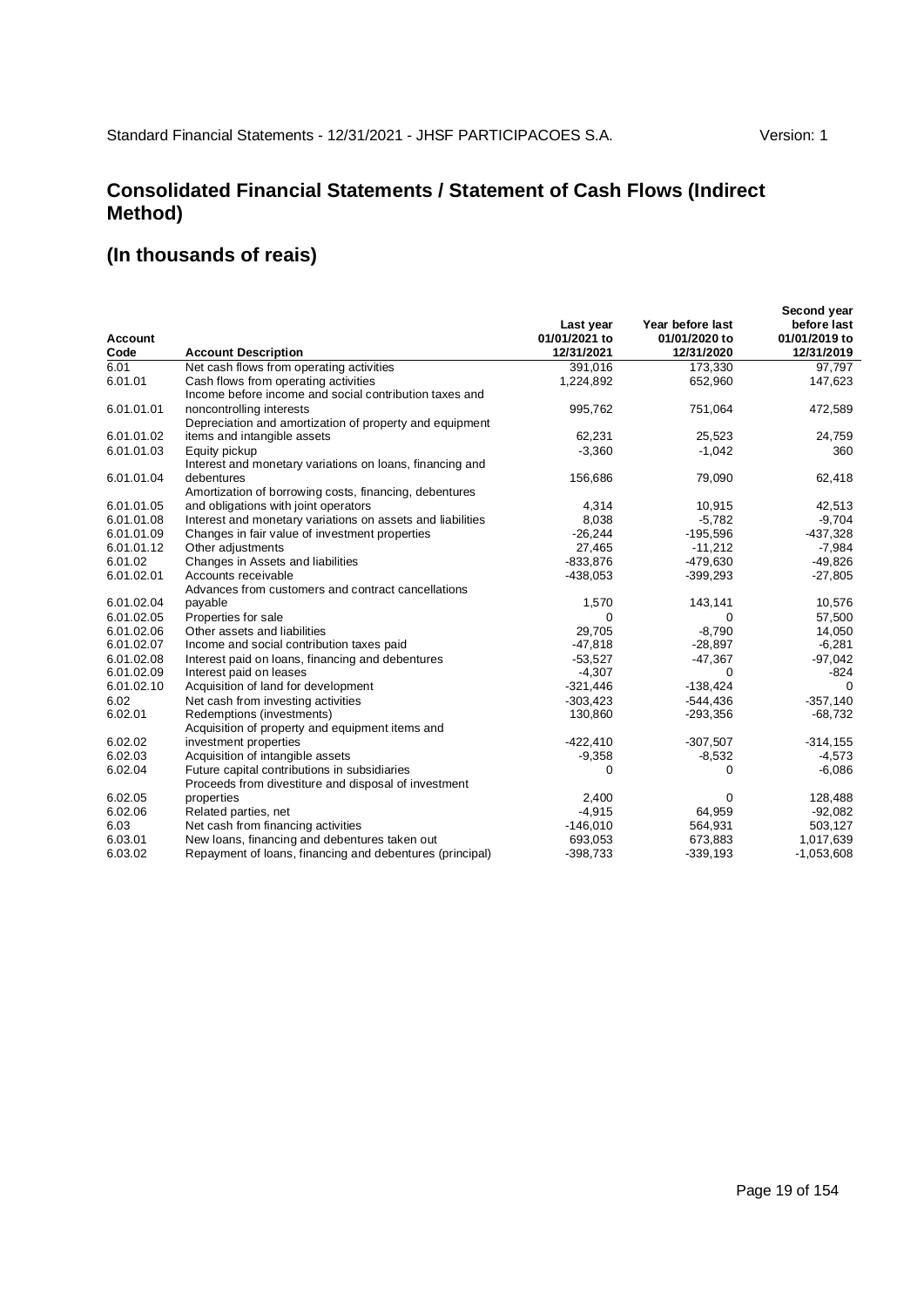### **Consolidated Financial Statements / Statement of Cash Flows (Indirect Method)**

| <b>Account</b><br>Code | <b>Account Description</b>                               | Last year<br>01/01/2021 to<br>12/31/2021 | Year before last<br>01/01/2020 to<br>12/31/2020 | Second year<br>before last<br>01/01/2019 to<br>12/31/2019 |
|------------------------|----------------------------------------------------------|------------------------------------------|-------------------------------------------------|-----------------------------------------------------------|
| 6.03.03                | Dividends paid out                                       | $-269,361$                               | $-115.524$                                      | $-34,612$                                                 |
| 6.03.04                | Payment of capital                                       | 5,767                                    | 424.045                                         | 519,675                                                   |
|                        | Amount received due to assignment of beneficial interest |                                          |                                                 |                                                           |
| 6.03.05                | on assets                                                | 0                                        | 0                                               | 112,213                                                   |
|                        | Payment due to assignment of beneficial interest on      |                                          |                                                 |                                                           |
| 6.03.06                | assets                                                   | 0                                        | -184                                            | $-953$                                                    |
| 6.03.07                | Share issue costs                                        |                                          | $-26,379$                                       | $-29,018$                                                 |
| 6.03.08                | Payment to joint operators                               | $-125,312$                               | $\Omega$                                        | $\Omega$                                                  |
| 6.03.09                | Payment of leases (principal)                            | $-14.798$                                | $-13,205$                                       | $-14,980$                                                 |
| 6.03.10                | Acquisition of noncontrolling interest                   | $\Omega$                                 | $-18,500$                                       | $-13,229$                                                 |
| 6.03.11                | Acquisition of treasury shares                           | $-36,626$                                | $-20.012$                                       | $\Omega$                                                  |
| 6.05                   | Increase (decrease) in cash and cash equivalents         | $-58.417$                                | 193,825                                         | 243,784                                                   |
| 6.05.01                | Opening balance of cash and cash equivalents             | 480,160                                  | 286,335                                         | 42,551                                                    |
| 6.05.02                | Closing balance of cash and cash equivalents             | 421,743                                  | 480,160                                         | 286,335                                                   |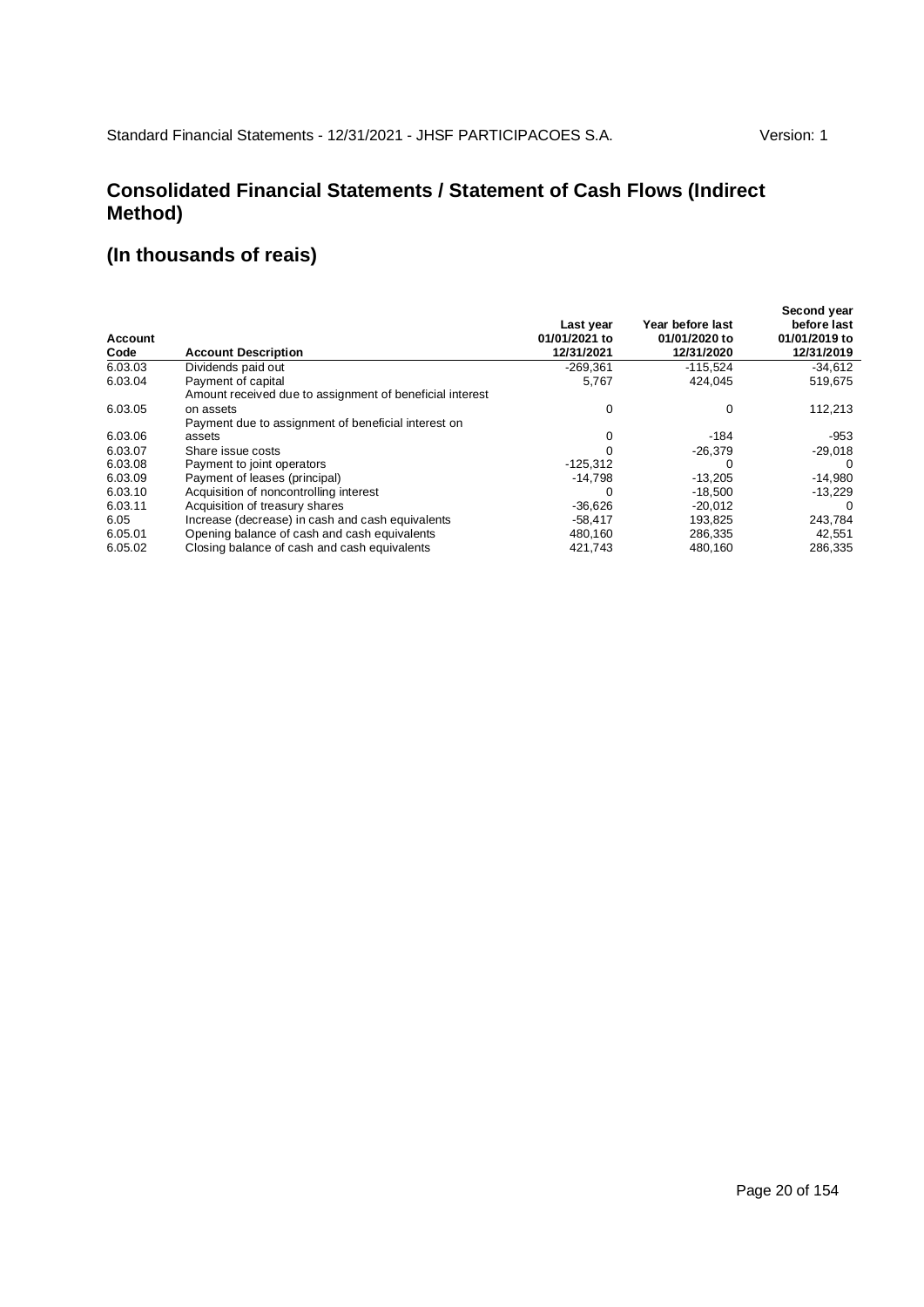#### **Consolidated Financial Statements / Statement of Changes in Equity - SCE - 01/01/2021 to 12/31/2021**

|                |                                        |           | Capital<br>reserves.   |               | <b>Retained</b>          | Other         |            |                |               |
|----------------|----------------------------------------|-----------|------------------------|---------------|--------------------------|---------------|------------|----------------|---------------|
| <b>Account</b> |                                        | Paid-in   | options granted<br>and | <b>Income</b> | earnings<br>(accumulate) | comprehensiv  |            | Noncontrolling | Consolidated  |
| code           | <b>Account Description</b>             | Capital   | treasury shares        | reserves      | d losses)                | income (loss) | Equity     | interests      | <b>Equity</b> |
| 5.01           | Opening balances                       | 860,183   | $-34.924$              | 1,935,432     |                          | $-11,945$     | 3,748,746  | 77,929         | 3,826,675     |
| 5.03           | Adjusted opening balances              | 1,860,183 | $-34,924$              | 1,935,432     |                          | $-11,945$     | 3,748,746  | 77,929         | 3,826,675     |
| 5.04           | Capital transactions with shareholders | 5,767     | -34,598                | $-19,418$     | $-233,992$               |               | $-282,241$ | 26,212         | $-256,029$    |
| 5.04.01        | Capital increase                       | 5,767     |                        |               |                          |               | 5,767      | 26,212         | 31,979        |
| 5.04.03        | Recognized options granted             |           | 2,028                  |               |                          |               | 2,028      |                | 2,028         |
| 5.04.04        | Treasury shares acquired               |           | $-36,626$              |               |                          |               | $-36,626$  |                | $-36,626$     |
| 5.04.06        | <b>Dividends</b>                       |           |                        |               | $-233,992$               |               | $-233,992$ |                | $-233,992$    |
| 5.04.08        | Transactions with shareholders         |           |                        | $-19,418$     |                          |               | $-19,418$  |                | $-19,418$     |
| 5.05           | Total comprehensive income             |           |                        | 0             | 1,003,464                | $-5,405$      | 998,059    | $-22,245$      | 975,814       |
| 5.05.01        | Net income for the period              |           |                        |               | 1,003,464                | 0             | 1,003,464  | $-22,245$      | 981,219       |
| 5.05.02        | Other comprehensive income (loss)      |           |                        |               | O                        | $-5,405$      | $-5,405$   | 0              | $-5,405$      |
| 5.05.02.06     | Fair value adjustment of securities    |           |                        |               |                          |               |            |                |               |
|                | available for sale                     |           |                        |               |                          | $-5,405$      | $-5,405$   |                | $-5,405$      |
| 5.06           | Internal changes in equity             |           |                        | 769,472       | $-769,472$               |               |            |                |               |
| 5.06.01        | Setting up of reserves                 |           |                        | 50,173        | $-50,173$                |               |            |                |               |
| 5.06.02        | Realization of revaluation reserve     |           |                        | 17,321        | $-17,321$                |               | 0          |                |               |
| 5.06.04        | Retained profits for the year through  |           |                        |               |                          |               |            |                |               |
|                | income reserve                         |           |                        | 701,978       | $-701,978$               |               |            |                |               |
| 5.07           | Closing balances                       | 1,865,950 | $-69,522$              | 2,685,486     | 0                        | $-17,350$     | 4,464,564  | 81,896         | 4,546,460     |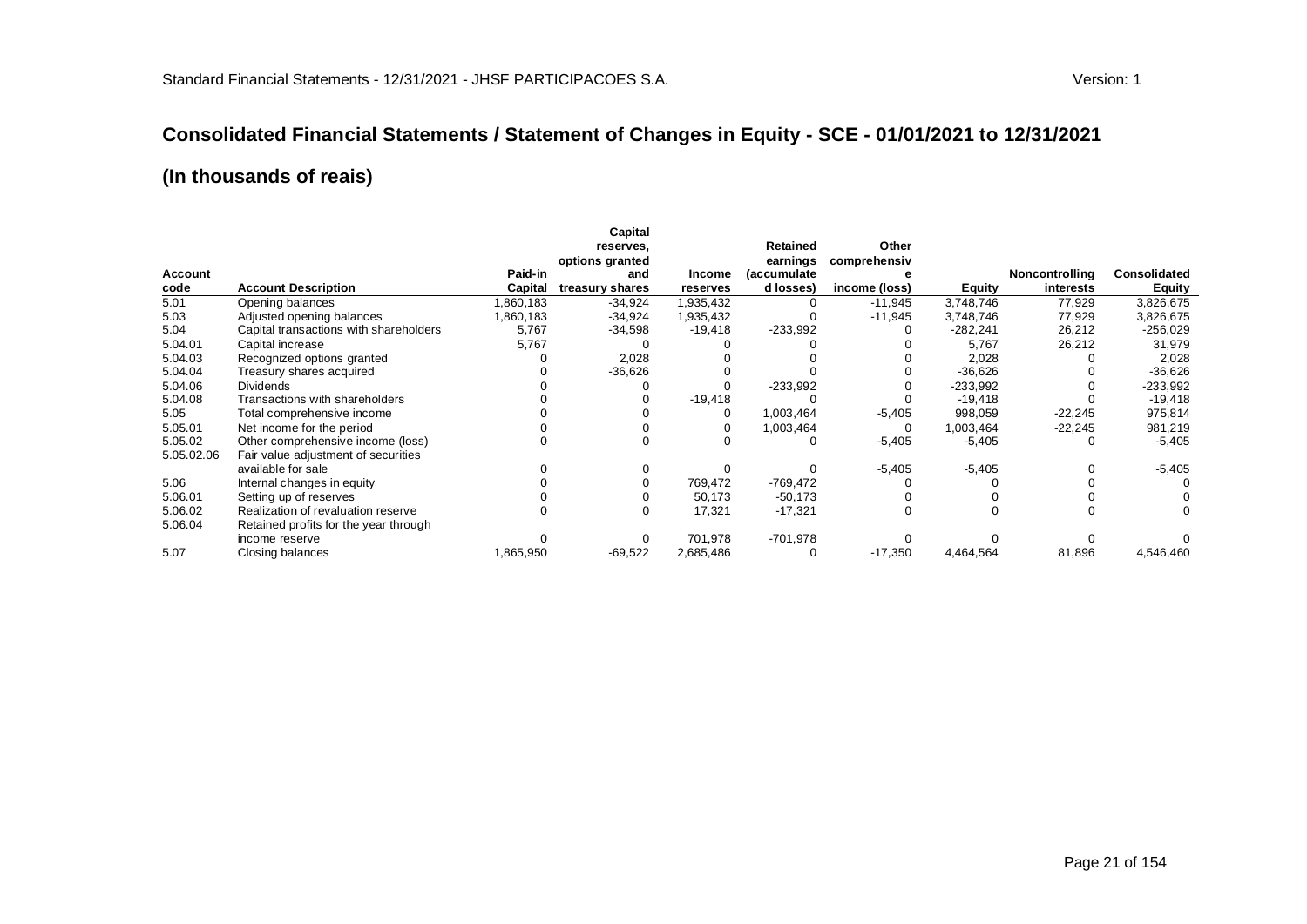#### **Consolidated Financial Statements / Statement of Changes in Equity - SCE - 01/01/2020 to 12/31/2020**

|                |                                        |           | Capital         |               |                 |               |               |                       |             |
|----------------|----------------------------------------|-----------|-----------------|---------------|-----------------|---------------|---------------|-----------------------|-------------|
|                |                                        |           | reserves,       |               | <b>Retained</b> |               |               |                       |             |
|                |                                        |           | options granted |               | earnings        | Other         |               |                       |             |
| <b>Account</b> |                                        | Paid-in   | and treasury    | <b>Income</b> | (accumulate     | comprehensive |               | <b>Noncontrolling</b> | Consolidate |
| code           | <b>Account Description</b>             | Capital   | shares          | reserves      | d losses)       | income (loss) | <b>Equity</b> | interests             | d Equity    |
| 5.01           | Opening balances                       | .436,138  | 7,710           | 1,599,399     |                 | $-29,118$     | 3,014,129     | 42,659                | 3,056,788   |
| 5.03           | Adjusted opening balances              | 1,436,138 | 7,710           | 1,599,399     |                 | $-29,118$     | 3,014,129     | 42,659                | 3,056,788   |
| 5.04           | Capital transactions with shareholders | 424,045   | -42,634         | $-163,316$    | $-144,361$      |               | 73,734        | 40,778                | 114,512     |
| 5.04.01        | Capital increase                       | 424,045   |                 |               |                 |               | 424,045       | 2,872                 | 426,917     |
| 5.04.02        | Share issue costs                      |           | $-26,379$       |               |                 |               | $-26,379$     |                       | $-26,379$   |
| 5.04.03        | Recognized options granted             |           | 3,757           |               |                 |               | 3,757         |                       | 3,757       |
| 5.04.04        | Treasury shares acquired               |           | $-20,012$       |               |                 |               | $-20,012$     |                       | $-20,012$   |
| 5.04.06        | <b>Dividends</b>                       |           |                 | $-98,413$     | $-144,361$      |               | $-242,774$    |                       | $-242,774$  |
| 5.04.08        | Transactions with shareholders         |           |                 | $-64,903$     |                 |               | $-64,903$     | 37,906                | $-26,997$   |
| 5.05           | Total comprehensive income             |           |                 |               | 643,709         | 17,174        | 660,883       | $-5,508$              | 655,375     |
| 5.05.01        | Net income for the period              |           |                 |               | 643,709         | C             | 643,709       | $-4,855$              | 638,854     |
| 5.05.02        | Other comprehensive income (loss)      |           |                 |               |                 | 17,174        | 17,174        | $-653$                | 16,521      |
| 5.05.02.04     | Translation adjustments for the period |           |                 |               |                 | 2,585         | 2,585         | 0                     | 2,585       |
| 5.05.02.06     | Fair value adjustment of securities    |           |                 |               |                 |               |               |                       |             |
|                | available for sale                     |           |                 |               |                 | 14,589        | 14,589        | $-653$                | 13,936      |
| 5.06           | Internal changes in equity             |           |                 | 499,348       | -499,348        |               |               |                       |             |
| 5.06.01        | Setting up of reserves                 |           |                 | 32,185        | $-32,185$       |               |               |                       |             |
| 5.06.02        | Realization of revaluation reserve     |           |                 | 34,080        | $-34,080$       |               |               |                       |             |
| 5.06.04        | Retained profits for the year through  |           |                 |               |                 |               |               |                       |             |
|                | income reserve                         |           |                 | 433,083       | $-433,083$      |               |               |                       |             |
| 5.07           | Closing balances                       | 1,860,183 | $-34,924$       | 1,935,431     | 0               | $-11,944$     | 3,748,746     | 77,929                | 3,826,675   |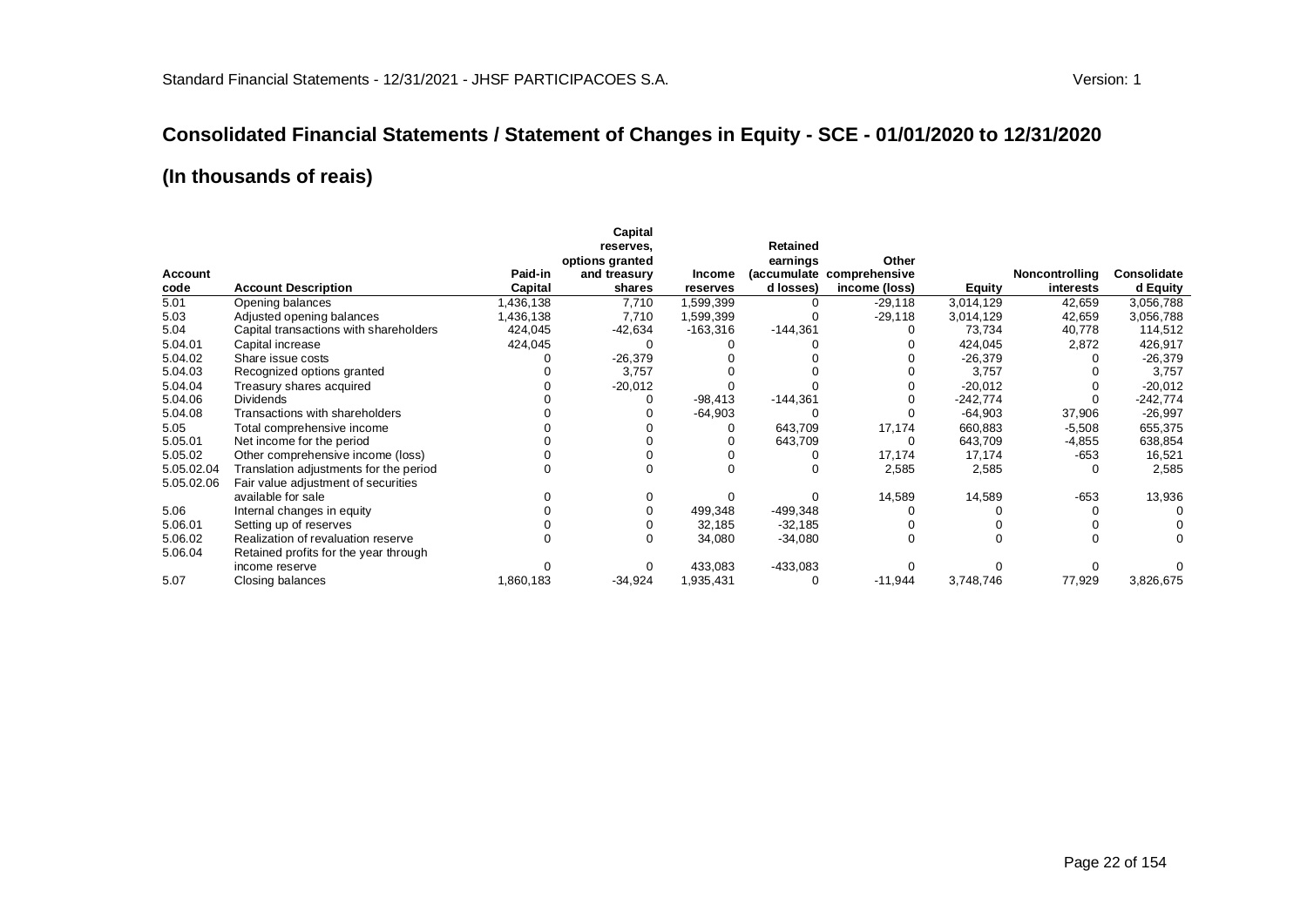#### **Consolidated Financial Statements / Statement of Changes in Equity - SCE - 01/01/2019 to 12/31/2019**

|            |                                        |                 | Capital         |           |              |              |               |                |             |
|------------|----------------------------------------|-----------------|-----------------|-----------|--------------|--------------|---------------|----------------|-------------|
|            |                                        |                 | reserves.       |           | Retained     | Other        |               |                |             |
|            |                                        |                 | options granted |           | earnings/acc | comprehensiv |               |                |             |
| Account    |                                        |                 | and treasury    | Income    | umulated     | e income     |               | Noncontrolling | Consolidate |
| code       | <b>Account Description</b>             | Paid-in capital | shares          | reserves  | losses       | (loss)       | <b>Equity</b> | interests      | d Equity    |
| 5.01       | Opening balances                       | 916,463         | 34,116          | 1,291,754 |              | $-14,495$    | 2,227,838     | 39,409         | 2,267,247   |
| 5.03       | Adjusted opening balances              | 916,463         | 34,116          | 1,291,754 |              | $-14,495$    | 2,227,838     | 39,409         | 2,267,247   |
| 5.04       | Capital transactions with shareholders | 519,675         | $-26,406$       | $-12,999$ | $-1,587$     |              | 478,683       | 427            | 479,110     |
| 5.04.01    | Capital increase                       | 519,675         |                 |           |              |              | 519,675       | 427            | 520,102     |
| 5.04.02    | Share issue costs                      |                 | $-29,018$       |           |              |              | $-29,018$     |                | $-29,018$   |
| 5.04.03    | Recognized options granted             |                 | 2,229           |           |              |              | 2,229         |                | 2,229       |
| 5.04.05    | Treasury shares sold                   |                 | 383             |           |              |              | 383           |                | 383         |
| 5.04.06    | <b>Dividends</b>                       |                 |                 |           | $-1,587$     |              | $-1,587$      |                | $-1,587$    |
| 5.04.08    | Transactions with shareholders         |                 |                 | $-12,999$ |              |              | $-12,999$     |                | $-12,999$   |
| 5.05       | Total comprehensive income             |                 |                 |           | 322,231      | $-14,623$    | 307,608       | 2,823          | 310,431     |
| 5.05.01    | Net income for the period              |                 |                 |           | 322,231      |              | 322,231       | 4,447          | 326,678     |
| 5.05.02    | Other comprehensive income (loss)      |                 |                 |           |              | $-14,623$    | $-14,623$     | $-1,624$       | $-16,247$   |
| 5.05.02.04 | Translation adjustments for the period |                 |                 |           |              | $-2,585$     | $-2,585$      |                | $-2,585$    |
| 5.05.02.06 | Fair value adjustment of securities    |                 |                 |           |              |              |               |                |             |
|            | available for sale                     |                 |                 |           |              | $-12,038$    | $-12,038$     | $-1,624$       | $-13,662$   |
| 5.06       | Internal changes in equity             |                 |                 | 320,644   | $-320,644$   |              |               |                |             |
| 5.06.01    | Setting up of reserves                 |                 |                 | 16,112    | $-16, 112$   |              |               |                |             |
| 5.06.02    | Realization of revaluation reserve     |                 |                 | 299,772   | $-299,772$   |              |               |                |             |
| 5.06.04    | Retained profits for the year through  |                 |                 |           |              |              |               |                |             |
|            | income reserve                         |                 |                 | 4,760     | $-4,760$     |              |               |                |             |
| 5.07       | Closing balances                       | 1,436,138       | 7,710           | 1,599,399 |              | $-29,118$    | 3,014,129     | 42,659         | 3,056,788   |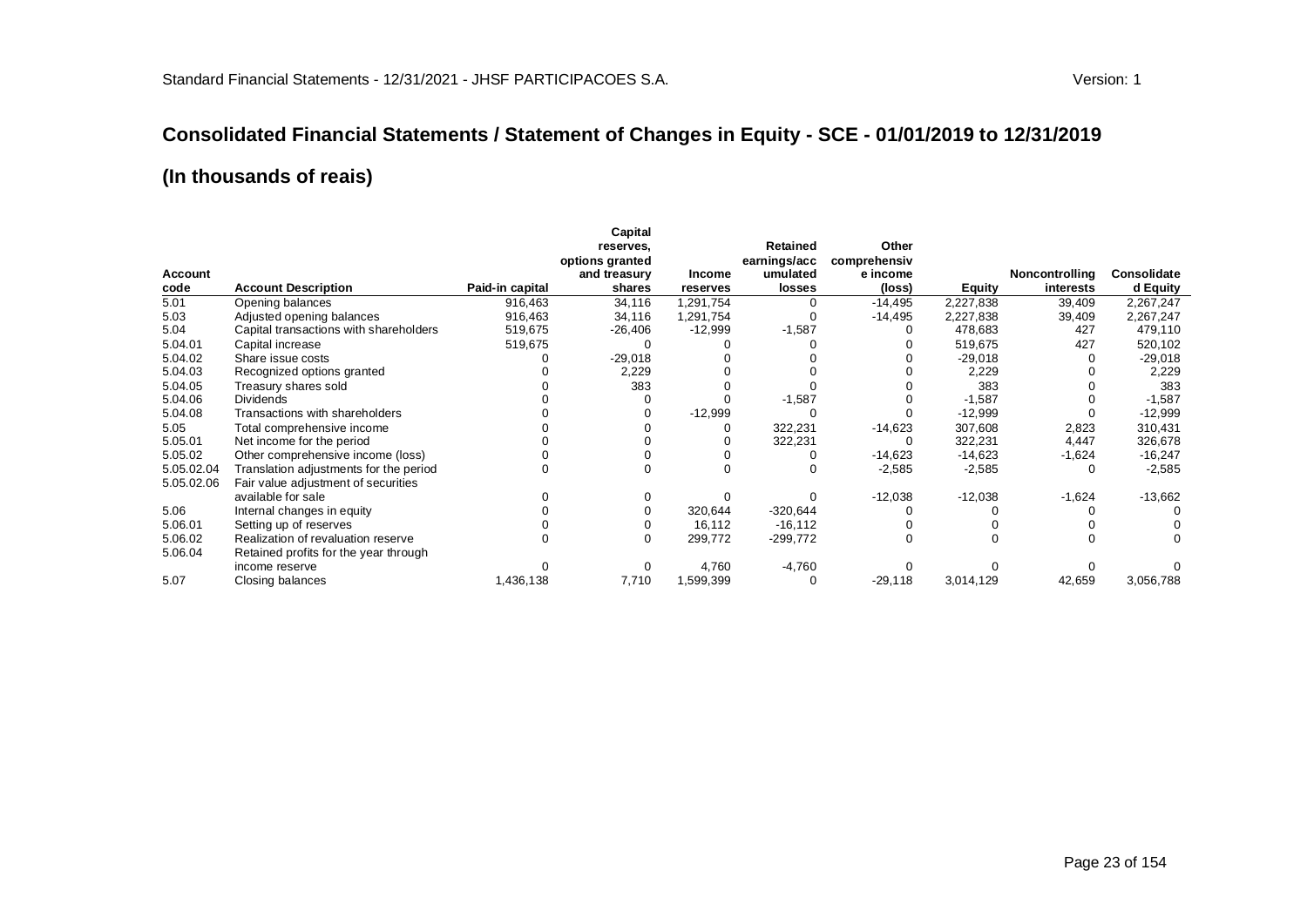### **Consolidated Financial Statements / Statement of Value Added**

| Account<br>Code | <b>Account Description</b>                                                                           | Last year<br>01/01/2021 to<br>12/31/2021 | Year before last<br>01/01/2020 to<br>12/31/2020 | Second year<br>before last<br>01/01/2019 to<br>12/31/2019 |
|-----------------|------------------------------------------------------------------------------------------------------|------------------------------------------|-------------------------------------------------|-----------------------------------------------------------|
| 7.01            | Revenues                                                                                             | 2,196,565                                | 1,447,492                                       | 1,142,836                                                 |
| 7.01.01         | Sales of goods, products and services                                                                | 2,161,136                                | 1,252,450                                       | 703,906                                                   |
| 7.01.02         | Other revenues                                                                                       | 35,429                                   | 195,042                                         | 438,930                                                   |
| 7.01.02.01      | Other revenues                                                                                       | 8,049                                    | 764                                             | 3,085                                                     |
| 7.01.02.02      | Changes in fair value of investment properties<br>Estimated changes in allowance for expected credit | 26,244                                   | 195,596                                         | 437,328                                                   |
| 7.01.02.03      | losses                                                                                               | 1,136                                    | $-1,318$                                        | $-1,483$                                                  |
| 7.02            | Inputs acquired from third parties                                                                   | $-768,688$                               | $-518,705$                                      | $-422,096$                                                |
| 7.02.01         | Costs of goods, products and services sold                                                           | $-529,420$                               | $-284,352$                                      | $-251,587$                                                |
| 7.02.02         | Materials, energy, third-party services and other expenses                                           | $-239,268$                               | $-234,353$                                      | $-170,509$                                                |
| 7.03            | Gross value added                                                                                    | 1,427,877                                | 928,787                                         | 720,740                                                   |
| 7.04            | Retentions                                                                                           | $-57,175$                                | $-25,523$                                       | $-24,759$                                                 |
| 7.04.01         | Depreciation, amortization and depletion                                                             | $-57,175$                                | $-25,523$                                       | $-24,759$                                                 |
| 7.05            | Net value added produced                                                                             | 1,370,702                                | 903,264                                         | 695,981                                                   |
| 7.06            | Value added received in transfer                                                                     | 164,105                                  | 178,397                                         | 52,215                                                    |
| 7.06.01         | Equity pickup                                                                                        | 3,360                                    | 1,042                                           | $-360$                                                    |
| 7.06.02         | Finance income                                                                                       | 160.745                                  | 177,355                                         | 52,575                                                    |
| 7.07            | Total value added to be distributed                                                                  | 1,534,807                                | 1,081,661                                       | 748,196                                                   |
| 7.08            | Distribution of value added                                                                          | 1,534,807                                | 1,081,661                                       | 748,196                                                   |
| 7.08.01         | Personnel                                                                                            | 183,553                                  | 136,600                                         | 112,536                                                   |
| 7.08.01.01      | Direct compensation                                                                                  | 155,903                                  | 120,283                                         | 97,099                                                    |
| 7.08.01.02      | <b>Benefits</b>                                                                                      | 19,355                                   | 11,471                                          | 10,161                                                    |
| 7.08.01.03      | Unemployment Compensation Fund (FGTS)                                                                | 8,295                                    | 4,846                                           | 5,276                                                     |
| 7.08.02         | Taxes, charges and contributions                                                                     | 149.756                                  | 195,401                                         | 213,923                                                   |
| 7.08.02.01      | Federal taxes                                                                                        | 105,155                                  | 173,216                                         | 192,233                                                   |
| 7.08.02.02      | State taxes                                                                                          | 30,901                                   | 16,157                                          | 13,134                                                    |
| 7.08.02.03      | Local taxes                                                                                          | 13,700                                   | 6,028                                           | 8,556                                                     |
| 7.08.03         | Debt remuneration                                                                                    | 220,279                                  | 110,806                                         | 95,059                                                    |
| 7.08.03.01      | Interest                                                                                             | 192,220                                  | 92,301                                          | 81,030                                                    |
| 7.08.03.02      | Rental                                                                                               | 28,059                                   | 18,505                                          | 14,029                                                    |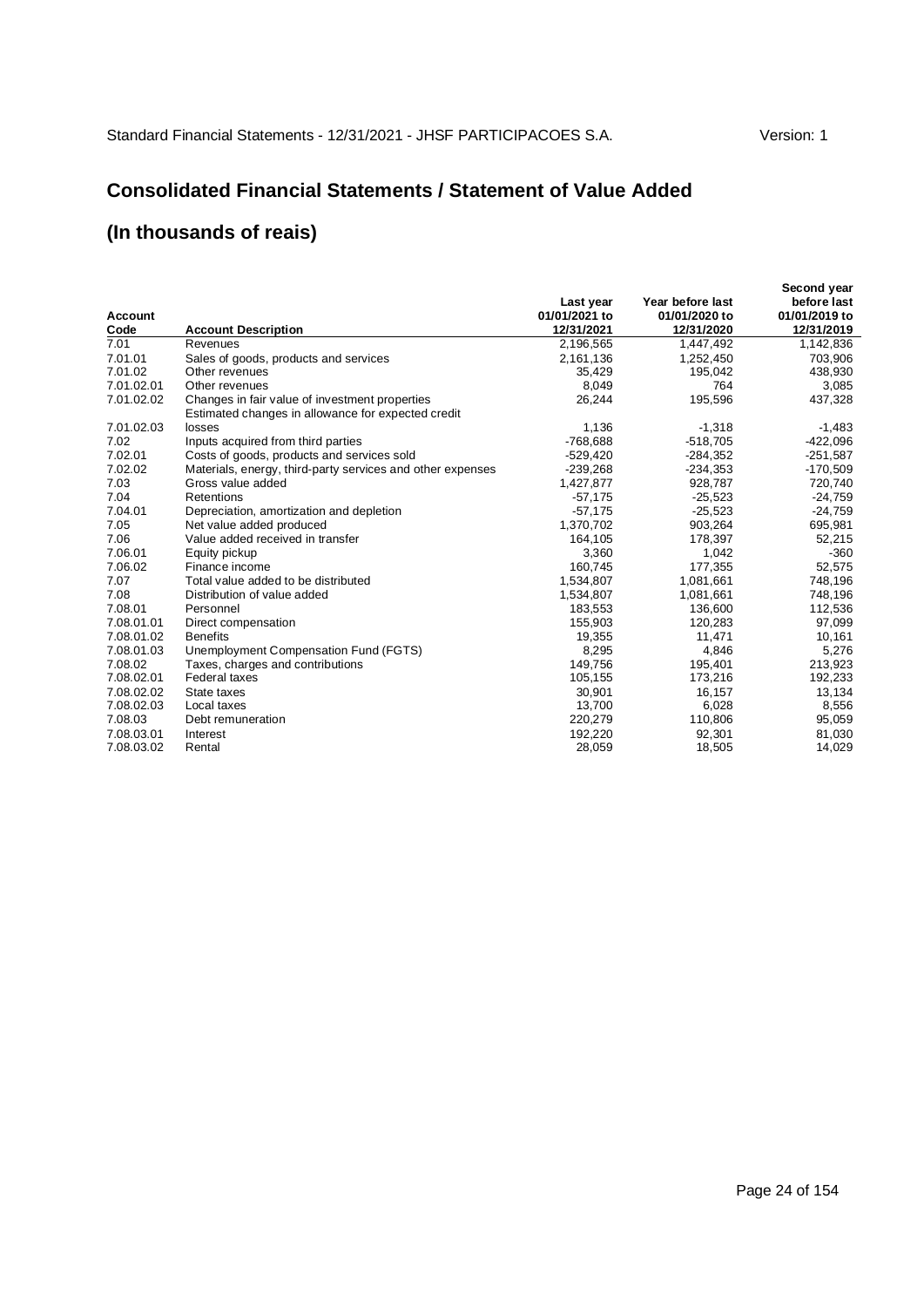### **Consolidated Financial Statements / Statement of Value Added**

| Account<br>Code | <b>Account Description</b>                   | Last year<br>01/01/2021 to<br>12/31/2021 | Year before last<br>01/01/2020 to<br>12/31/2020 | Second year<br>before last<br>01/01/2019 to<br>12/31/2019 |
|-----------------|----------------------------------------------|------------------------------------------|-------------------------------------------------|-----------------------------------------------------------|
| 7.08.04         | Equity remuneration                          | 981.219                                  | 638.854                                         | 326.678                                                   |
| 7.08.04.02      | <b>Dividends</b>                             | 233.992                                  | 144.361                                         | 1.587                                                     |
| 7.08.04.03      | Retained Profits / Loss for the Period       | 769.472                                  | 499.348                                         | 320.644                                                   |
| 7.08.04.04      | Noncontrolling interests in retained profits | $-22.245$                                | -4,855                                          | 4.447                                                     |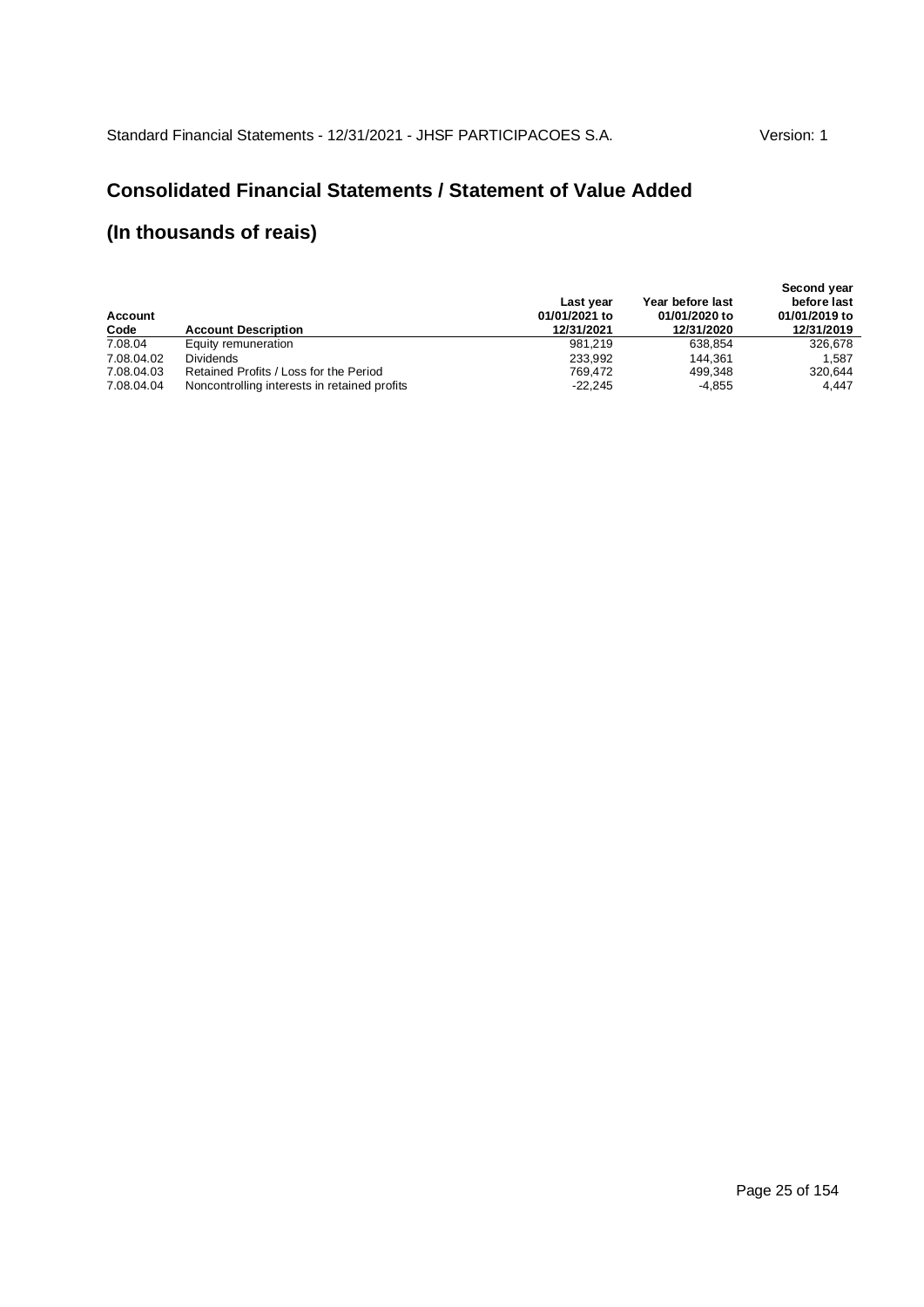#### **JHSF Participações S.A. Statements of financial position as at December 31, 2021 and 2020 Assets (In thousands of reais, unless otherwise stated)**

| <b>Assets</b>                                |             | <b>Individual</b> |           | <b>Consolidated</b> |           |  |
|----------------------------------------------|-------------|-------------------|-----------|---------------------|-----------|--|
|                                              | <b>Note</b> | 12-2021           | 12-2020   | 12-2021             | 12-2020   |  |
| <b>Current assets</b>                        |             |                   |           |                     |           |  |
| Cash and cash equivalents and marketable     | 4           |                   |           |                     |           |  |
| securities                                   |             | 636,456           | 820,112   | 877,494             | 1,041,269 |  |
| Accounts receivable                          | 5           | 2,818             | 431       | 694,841             | 418,490   |  |
| Properties for sale                          | 6           |                   |           | 275,855             | 246,678   |  |
| Sundry receivables                           | 11          | 16,960            | 46,577    | 193,570             | 153,153   |  |
| Receivables from related parties             | 15          | 12,764            | 61,078    |                     |           |  |
| <b>Total current assets</b>                  |             | 668,998           | 928,198   | 2,041,760           | 1,859,590 |  |
| <b>Noncurrent assets</b>                     |             |                   |           |                     |           |  |
| Accounts receivable                          | 5           |                   |           | 364,948             | 210,734   |  |
| Properties for sale                          | 6           |                   |           | 928,943             | 675,520   |  |
| Sundry receivables                           | 11          | 7,084             | 10,021    | 22,978              | 19,789    |  |
| Receivables from related parties             | 15          | 262,010           | 314,330   | 25,606              | 17,309    |  |
| Investments                                  | 7           | 4,759,139         | 4,210,247 | 10,810              | 7,108     |  |
| Property and equipment and intangible assets | 8 and<br>10 | 8,720             | 8,783     | 1,378,957           | 1,186,510 |  |
|                                              |             |                   |           |                     |           |  |
| Investment properties                        | 9           | 408,122           | 404,619   | 3,637,532           | 3,305,479 |  |
| <b>Total noncurrent assets</b>               |             | 5,445,075         | 4,948,000 | 6,369,774           | 5,422,449 |  |
| <b>Total assets</b>                          |             | 6,114,073         | 5,876,198 | 8,411,534           | 7,282,039 |  |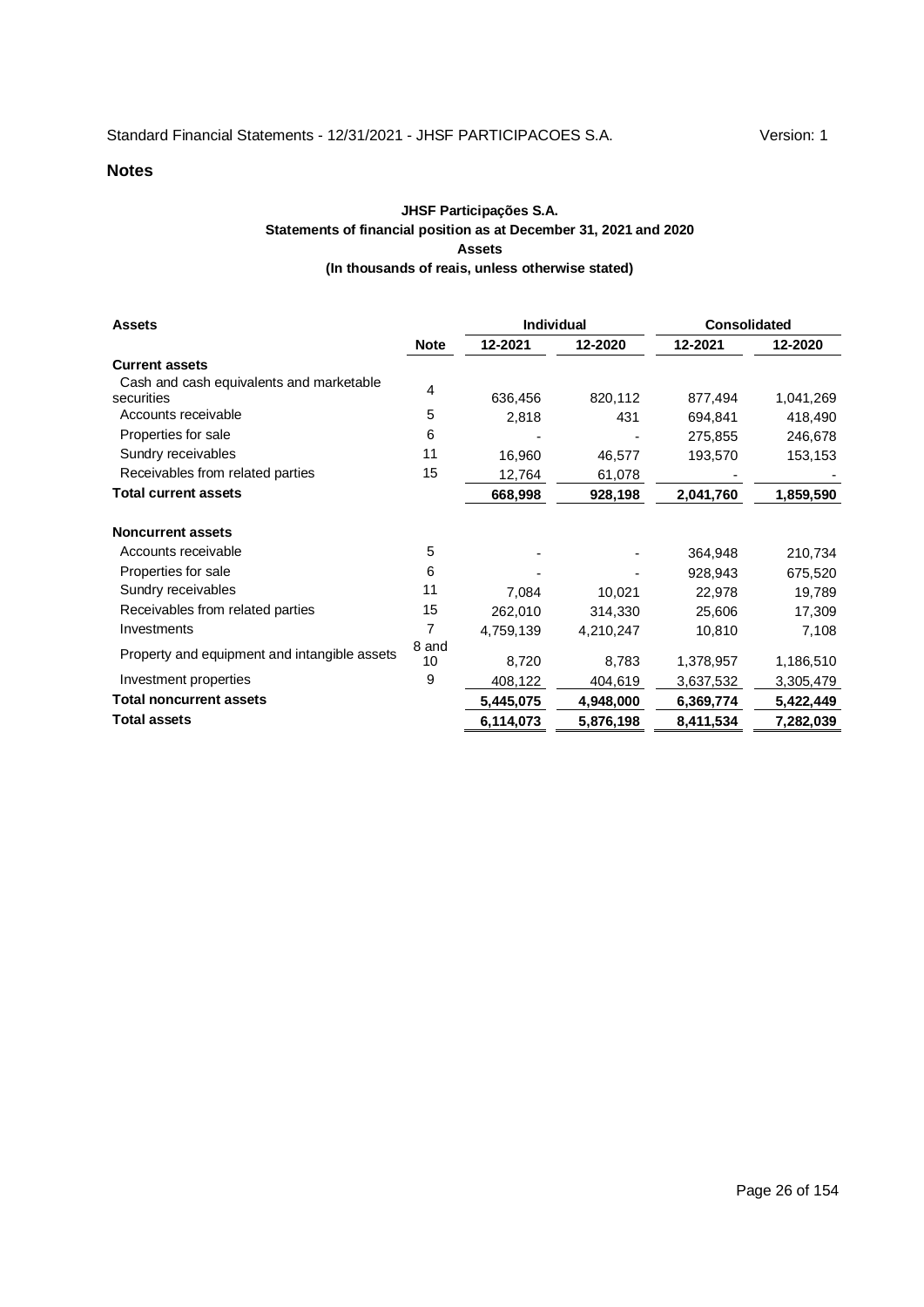#### **JHSF Participações S.A. Statements of financial position as at December 31, 2021 and 2020 Liabilities and Equity (In thousands of reais, unless otherwise stated)**

| <b>Liabilities and equity</b>             |             | <b>Individual</b> |           | <b>Consolidated</b> |           |
|-------------------------------------------|-------------|-------------------|-----------|---------------------|-----------|
|                                           | <b>Note</b> | 12-2021           | 12-2020   | $12 - 2021$         | 12-2020   |
| <b>Current liabilities</b>                |             |                   |           |                     |           |
| Trade accounts payable and other          |             | 1,161             | 5,862     | 101,574             | 232,294   |
| Loans, financing and debentures           | 12          | 222.754           | 342,496   | 258.627             | 384.142   |
| Sundry payables                           | 14          | 10,295            | 2,013     | 190,425             | 139,038   |
| Advances from customers                   | 14          |                   |           | 176,864             | 175,294   |
| Dividends payable                         | 15          | 108,992           | 144,361   | 108,992             | 144,361   |
| Payables to related parties               | 15          | 631,833           | 1,148,813 | 7,242               | 3,024     |
| <b>Total current liabilities</b>          |             | 975,035           | 1,643,545 | 843,724             | 1,078,153 |
| <b>Noncurrent liabilities</b>             |             |                   |           |                     |           |
| Loans, financing and debentures           | 12          | 521,444           | 393,243   | 1,718,365           | 1,183,044 |
| Trade accounts payable and other          | 13          | 95,048            |           | 249,103             | 140,921   |
| Deferred taxes and contributions          | 16.1        | 29,140            | 75,465    | 704,133             | 733,091   |
| Payables to related parties               | 15          |                   |           | 1,533               | 3,444     |
| Provision for contingencies               | 17          | 7,000             | 7,000     | 20,683              | 11,206    |
| Advances from customers                   | 14          |                   |           | 31.463              | 31,463    |
| Sundry payables                           | 14          | 21,842            | 8,199     | 296,070             | 274,042   |
| <b>Total noncurrent liabilities</b>       |             | 674,474           | 483,907   | 3,021,350           | 2,377,211 |
| <b>Equity</b>                             | 18          |                   |           |                     |           |
| Capital                                   |             | 1,865,950         | 1,860,183 | 1,865,950           | 1,860,183 |
| Income reserves                           |             | 2,685,486         | 1,935,432 | 2,685,486           | 1,935,432 |
| Other reserves                            |             | (86,872)          | (46, 869) | (86, 872)           | (46,869)  |
| <b>Equity of controlling interests</b>    |             | 4,464,564         | 3,748,746 | 4,464,564           | 3,748,746 |
| <b>Equity of noncontrolling interests</b> |             |                   |           | 81,896              | 77,929    |
| <b>Total equity</b>                       |             | 4,464,564         | 3,748,746 | 4,546,460           | 3,826,675 |
| <b>Total liabilities and equity</b>       |             | 6,114,073         | 5,876,198 | 8,411,534           | 7,282,039 |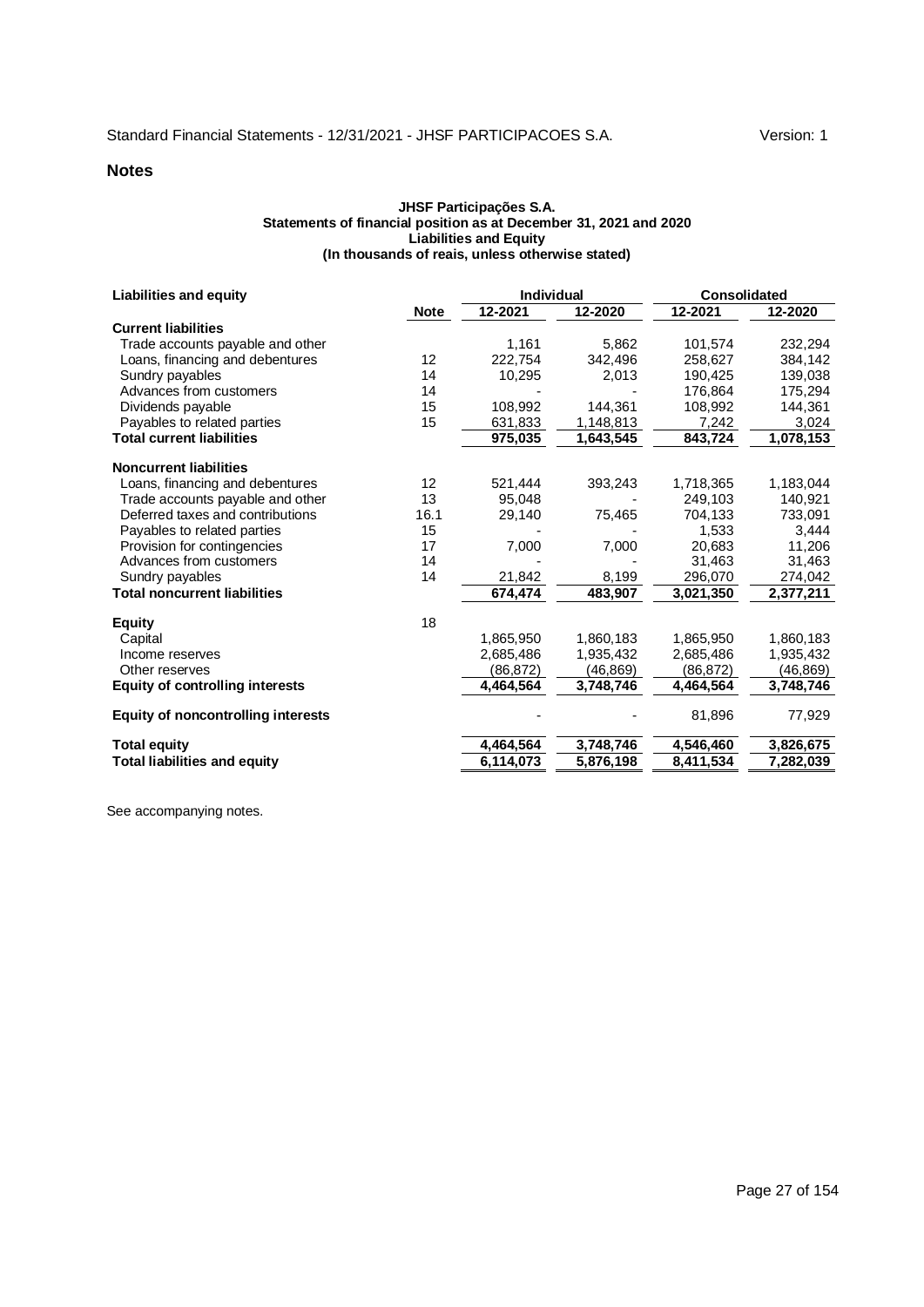#### **JHSF Participações S.A. Statement of profit or loss December 31, 2021 and 2020 (In thousands of reais, unless otherwise stated)**

|                                                                                          |                |                    | <b>Individual</b>  | <b>Consolidated</b> |                    |
|------------------------------------------------------------------------------------------|----------------|--------------------|--------------------|---------------------|--------------------|
|                                                                                          | <b>Note</b>    | 12-2021            | 12-2020            | 12-2021             | 12-2020            |
| Net operating revenue                                                                    | 19             |                    |                    | 2,007,441           | 1,170,550          |
| <b>Operating costs</b>                                                                   | 20             |                    |                    | (613.475)           | (360,121)          |
| Gross profit                                                                             |                |                    |                    | 1,393,966           | 810,429            |
| <b>Operating income (expenses)</b>                                                       |                | 972,888            | 744,591            | (280,455)           | 5,742              |
| Selling, general and administrative expenses                                             | 20             | (25,427)           | (24, 455)          | (258, 724)          | (168, 255)         |
| Other operating income (expenses)                                                        | 21             | (5,662)            | (9,302)            | (51, 335)           | (22, 641)          |
| Changes in fair value of investment properties                                           | 9              | (136, 249)         | 221,956            | 26,244              | 195,596            |
| Equity pickup                                                                            | $\overline{7}$ | 1,140,226          | 556,392            | 3,360               | 1,042              |
| Income before finance income (costs)                                                     |                | 972,888            | 744,591            | 1,113,511           | 816,171            |
| Finance income (costs), net                                                              | 22             | (15,749)           | (25, 417)          | (117,749)           | (65, 107)          |
| Income before income and social                                                          |                |                    |                    |                     |                    |
| contribution taxes                                                                       |                | 957,139            | 719,174            | 995,762             | 751,064            |
| Income and social contribution taxes                                                     | 16.2           | 46,325             | (75, 465)          | (14, 543)           | (112,210)          |
| Net income for the year                                                                  |                | 1,003,464          | 643,709            | 981,219             | 638,854            |
| Income attributable to controlling interests                                             |                | 1,003,464          | 643,709            | 1,003,464           | 643,709            |
| Loss attributable to noncontrolling interests                                            |                |                    |                    | (22, 245)           | (4, 855)           |
| Number of shares at end of year                                                          | 24             | 686.224.353        | 687.610.641        | 686.224.353         | 687.610.641        |
| Number of treasury shares at end of year                                                 | 24             | 4,921,188          | 2.800.000          | 4.921.188           | 2,800,000          |
| Basic earnings per share - in reais (R\$)<br>Diluted earnings per share - in reais (R\$) | 24<br>24       | 1.45735<br>1.44916 | 0.97358<br>0.96326 | 1.45735<br>1.44916  | 0.97358<br>0.96326 |
|                                                                                          |                |                    |                    |                     |                    |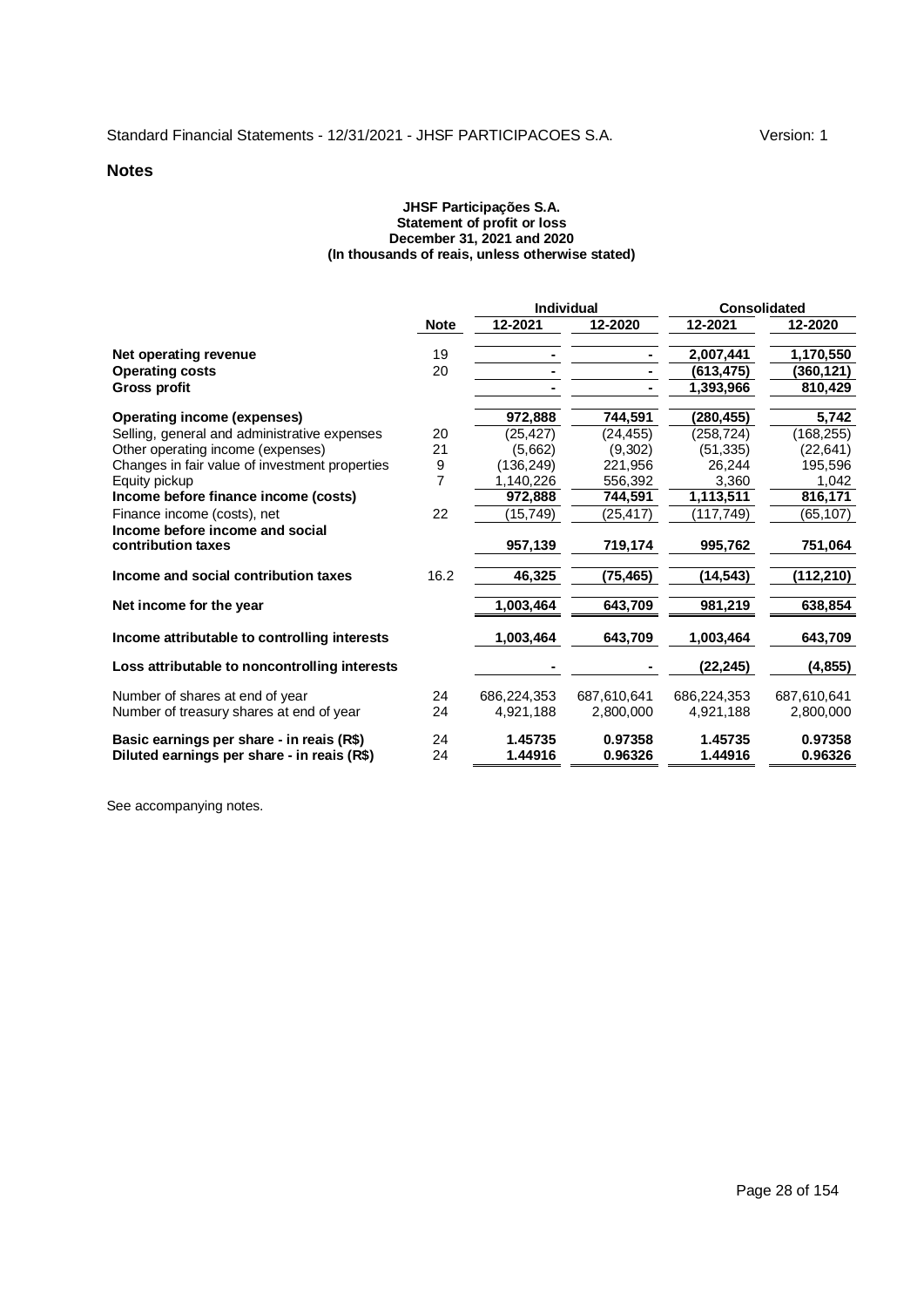#### **JHSF Participações S.A. Statement of comprehensive income December 31, 2021 and 2020 (In thousands of reais, unless otherwise stated)**

|                                                                  | Individual |         | Consolidated |          |
|------------------------------------------------------------------|------------|---------|--------------|----------|
|                                                                  | 12-2021    | 12-2020 | 12-2021      | 12-2020  |
| Net income for the year                                          | 1.003.464  | 643.709 | 981.219      | 638.854  |
| <b>Equity adjustments</b>                                        | (5, 405)   | 17,173  | (5.405)      | 17,173   |
| Fair value adjustment of securities available for sale           | (5,405)    | 14,588  | (5,405)      | 14,588   |
| Translation adjustment of foreign investees                      |            | 2,585   |              | 2,585    |
| Total comprehensive income                                       | 998.059    | 660.882 | 975.814      | 656,027  |
| Comprehensive income attributable to controlling<br>interests    |            |         | 998.059      | 660,882  |
| Comprehensive income attributable to<br>noncontrolling interests |            |         | (22, 245)    | (4, 855) |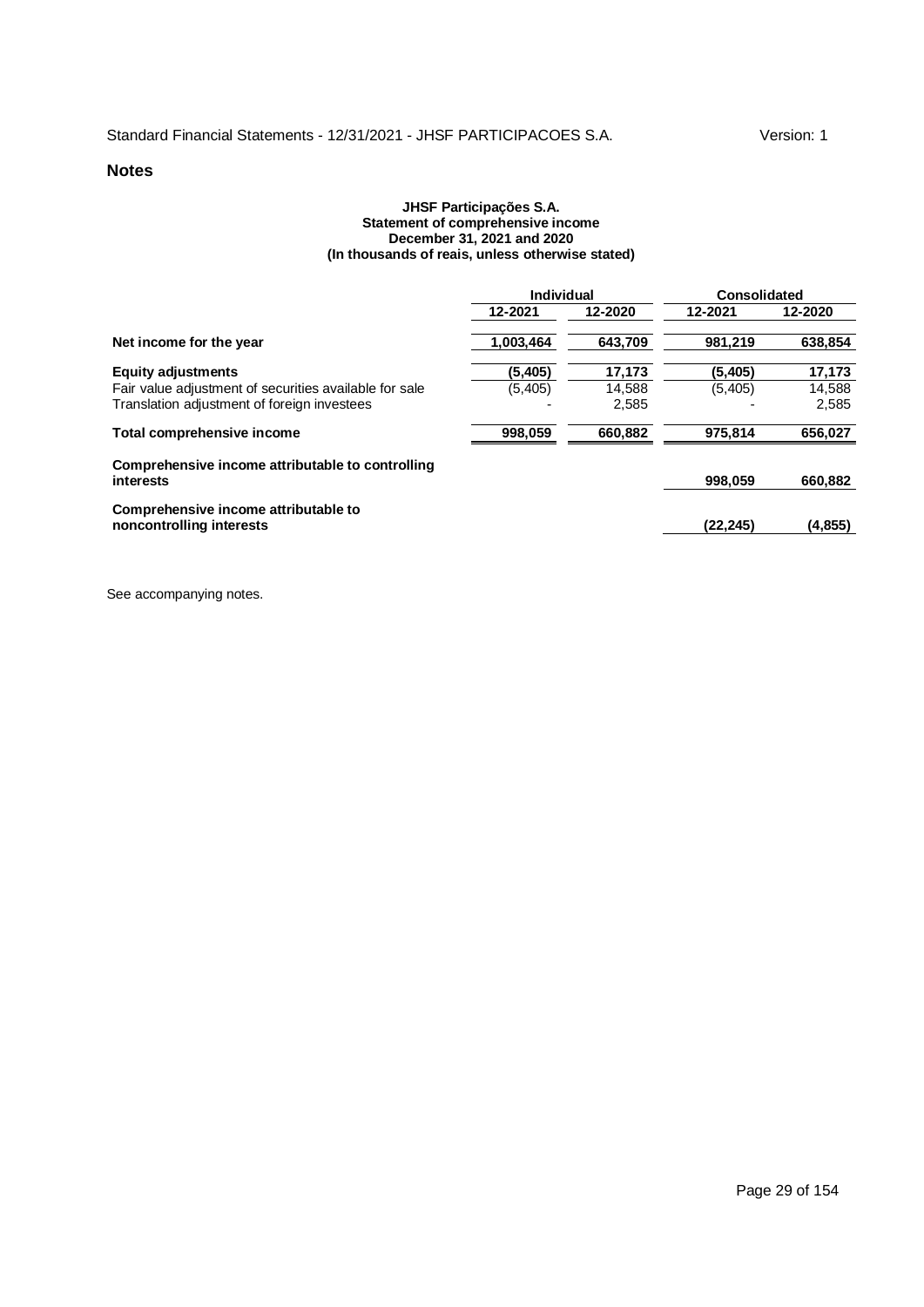#### **JHSF Participações S.A. Statements of changes in equity - Consolidated December 31, 2021 and 2020 (In thousands of reais, unless otherwise stated)**

|                                       |                      |                                          |                                            |                    |                             | Income reserves                |                                 |                                    |                          |                                                           |                                                           |                                  |
|---------------------------------------|----------------------|------------------------------------------|--------------------------------------------|--------------------|-----------------------------|--------------------------------|---------------------------------|------------------------------------|--------------------------|-----------------------------------------------------------|-----------------------------------------------------------|----------------------------------|
| Note<br>Balances at December 31, 2019 | Capital<br>1,436,138 | (-) Share<br>issue<br>costs<br>(29, 018) | Recognized<br>options<br>granted<br>36,728 | treasury<br>shares | Legal<br>reserve<br>102,488 | Retained<br>profits<br>464,472 | Unearned<br>income<br>1,032,440 | Equity<br>adjustments<br>(29, 118) | Retained<br>earnings     | <b>Equity of</b><br>controlling<br>interests<br>3,014,129 | <b>Equity of</b><br>noncontrolling<br>interests<br>42,659 | <b>Total equity</b><br>3,056,788 |
| Fair value adjustment of securities   |                      |                                          |                                            |                    |                             |                                |                                 |                                    |                          |                                                           |                                                           |                                  |
| available for sale                    |                      |                                          |                                            |                    |                             |                                |                                 | 14,588                             | $\overline{\phantom{a}}$ | 14,588                                                    | (653)                                                     | 13,935                           |
| Translation adjustment of foreign     |                      |                                          |                                            |                    |                             |                                |                                 |                                    |                          |                                                           |                                                           |                                  |
| investees                             |                      |                                          |                                            |                    |                             |                                |                                 | 2,585                              |                          | 2,585                                                     | $\overline{\phantom{a}}$                                  | 2,585                            |
| Capital increase                      | 424,045              |                                          |                                            |                    |                             |                                |                                 |                                    |                          | 424,045                                                   | 2,872                                                     | 426,917                          |
| (-) Share issue costs                 |                      | (26, 379)                                |                                            |                    |                             |                                |                                 |                                    |                          | (26, 379)                                                 |                                                           | (26, 379)                        |
| Stock option plan                     |                      |                                          | 3,757                                      |                    |                             |                                |                                 |                                    |                          | 3,757                                                     |                                                           | 3,757                            |
| Treasury shares                       |                      |                                          |                                            | (20, 012)          |                             |                                |                                 |                                    |                          | (20, 012)                                                 |                                                           | (20, 012)                        |
| Transactions with noncontrolling      |                      |                                          |                                            |                    |                             |                                |                                 |                                    |                          |                                                           |                                                           |                                  |
| interests                             |                      |                                          |                                            |                    |                             | (64,903)                       |                                 |                                    |                          | (64,903)                                                  | 37,906                                                    | (26, 997)                        |
| Net income for the year               |                      |                                          |                                            |                    |                             |                                |                                 |                                    | 643,709                  | 643,709                                                   | (4, 855)                                                  | 638,854                          |
| Legal reserve                         |                      |                                          |                                            |                    | 32,185                      |                                |                                 |                                    | (32, 185)                |                                                           |                                                           |                                  |
| Unearned income reserve               |                      |                                          |                                            |                    |                             |                                | 34,080                          |                                    | (34,080)                 |                                                           |                                                           |                                  |
| Mandatory minimum dividends           |                      |                                          |                                            |                    |                             |                                |                                 |                                    | (144, 361)               | (144, 361)                                                |                                                           | (144, 361)                       |
| Retained profits for the year through |                      |                                          |                                            |                    |                             |                                |                                 |                                    |                          |                                                           |                                                           |                                  |
| income reserve                        |                      |                                          |                                            |                    |                             | 433,083                        |                                 |                                    | (433, 083)               |                                                           |                                                           |                                  |
| Additional dividends                  |                      |                                          |                                            |                    |                             | (98, 413)                      |                                 |                                    |                          | (98, 413)                                                 |                                                           | (98, 413)                        |
| Balances at December 31, 2020         | 1,860,183            | (55, 397)                                | 40,485                                     | (20, 012)          | 134,673                     | 734,239                        | 1,066,520                       | (11, 945)                          |                          | 3,748,746                                                 | 77,929                                                    | 3,826,675                        |
| Fair value adjustment of securities   |                      |                                          |                                            |                    |                             |                                |                                 |                                    |                          |                                                           |                                                           |                                  |
| available for sale<br>4               |                      |                                          |                                            |                    |                             |                                |                                 | (5, 405)                           |                          | (5,404)                                                   |                                                           | (5,404)                          |
| 18<br>Capital increase                | 5,767                |                                          |                                            |                    |                             |                                |                                 |                                    |                          | 5,767                                                     | 26,212                                                    | 31,979                           |
| 28<br>Stock option plan               |                      |                                          | 2,028                                      |                    |                             |                                |                                 |                                    |                          | 2,028                                                     |                                                           | 2,028                            |
| 18<br>Treasury shares                 |                      |                                          |                                            | (36, 626)          |                             |                                |                                 |                                    |                          | (36, 626)                                                 |                                                           | (36, 626)                        |
| Transactions with noncontrolling      |                      |                                          |                                            |                    |                             |                                |                                 |                                    |                          |                                                           |                                                           |                                  |
| $\overline{7}$<br>interests           |                      |                                          |                                            |                    |                             | (19, 418)                      |                                 |                                    |                          | (19, 418)                                                 |                                                           | (19, 418)                        |
| Net income for the year               |                      |                                          |                                            |                    |                             |                                |                                 |                                    | 1,003,464                | 1,003,464                                                 | (22, 245)                                                 | 981,219                          |
| 18<br>Legal reserve                   |                      |                                          |                                            |                    | 50.173                      |                                |                                 |                                    | (50, 173)                |                                                           |                                                           |                                  |
| Unearned income reserve<br>18         |                      |                                          |                                            |                    |                             |                                | 17,321                          |                                    | (17, 321)                |                                                           |                                                           |                                  |
| 18<br>Mandatory minimum dividends     |                      |                                          |                                            |                    |                             |                                |                                 |                                    | (233, 992)               | (233,992)                                                 |                                                           | (233, 992)                       |
| Retained profits for the year through |                      |                                          |                                            |                    |                             |                                |                                 |                                    |                          |                                                           |                                                           |                                  |
| 18<br>income reserve                  |                      |                                          |                                            |                    |                             | 701,978                        |                                 |                                    | (701, 978)               |                                                           |                                                           |                                  |
| Balances at December 31, 2021         | 1,865,950            | (55, 397)                                | 42,513                                     | (56, 638)          | 184,846                     | 1,416,799                      | 1,083,841                       | (17, 350)                          |                          | 4,464,565                                                 | 81,896                                                    | 4,546,461                        |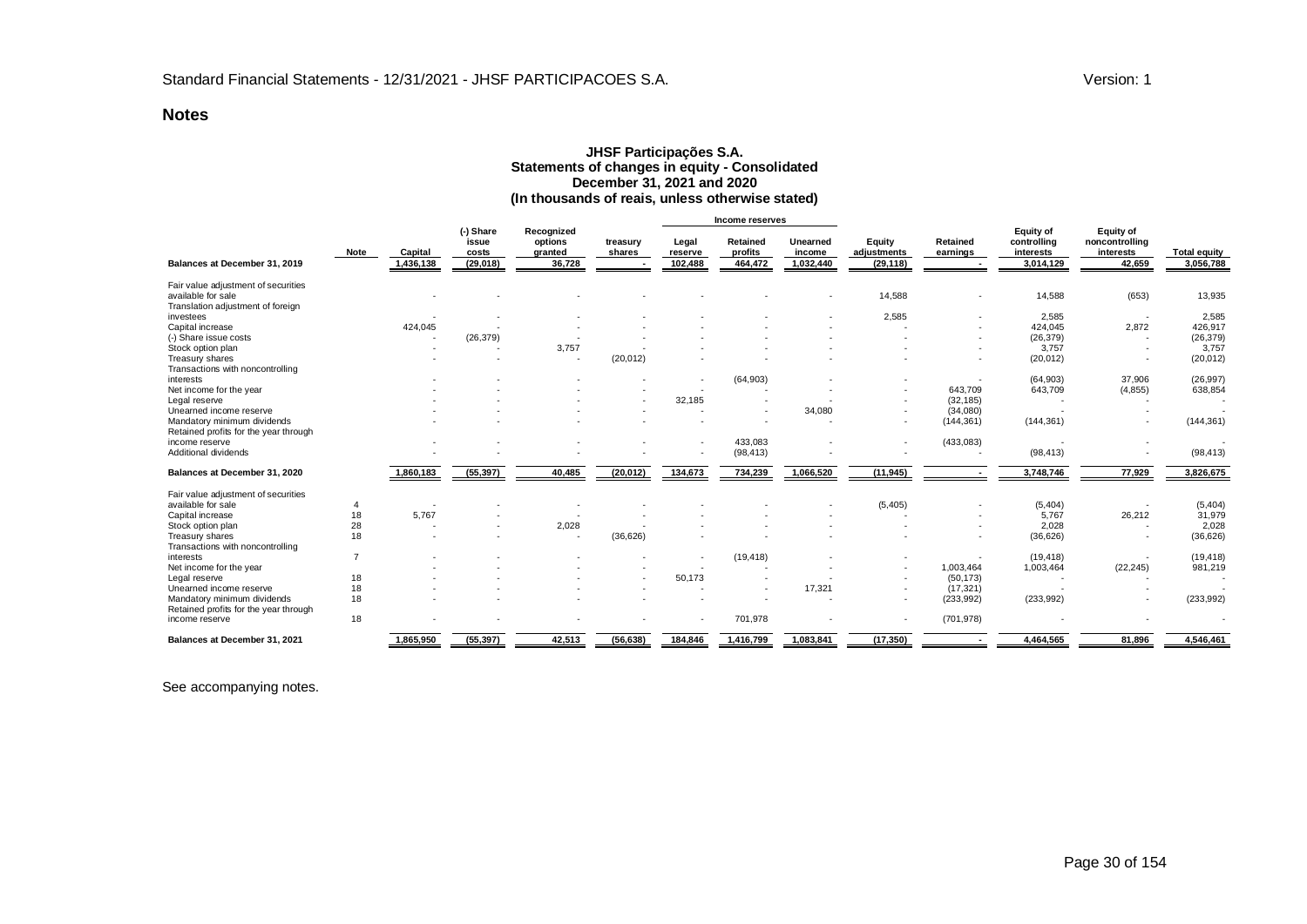#### **JHSF Participações S.A. Statement of cash flows - indirect method December 31, 2021 and 2020 (In thousands of reais, unless otherwise stated)**

|                                                                                                                                              |                     | <b>Individual</b>        |                          | <b>Consolidated</b>     |                       |
|----------------------------------------------------------------------------------------------------------------------------------------------|---------------------|--------------------------|--------------------------|-------------------------|-----------------------|
|                                                                                                                                              | <b>Note</b>         | 12-2021                  | 12-2020                  | 12-2021                 | 12-2020               |
| <b>Operating activities</b><br>Income before income and social contribution taxes                                                            |                     | 957,139                  | 719,174                  | 995.762                 | 751,064               |
| Adjustments to reconcile pre-tax income to cash from                                                                                         |                     |                          |                          |                         |                       |
| operating activities<br>Depreciation and amortization of property and equipment and<br>intangible assets                                     | 20                  | 2,962                    | 4,502                    | 62,231                  | 25,523                |
| Interest and monetary variations on loans, financing and                                                                                     |                     |                          |                          |                         |                       |
| debentures<br>Interest and monetary variations on assets and liabilities<br>Amortization of borrowing costs, debentures and obligations with | 22                  | 34.673<br>48,314         | 16.015<br>(12, 299)      | 156,686<br>8,038        | 79.090<br>(5, 782)    |
| joint operators                                                                                                                              |                     | 3,499                    | 8,330                    | 4,314                   | 10,915                |
| Equity pickup<br>Changes in fair value of investment properties                                                                              | $\overline{7}$<br>9 | (1, 140, 226)<br>136,249 | (556, 392)<br>(221, 956) | (3,360)<br>(26, 244)    | (1,042)<br>(195, 596) |
| Other adjustments                                                                                                                            |                     | (18,014)                 | (1, 153)                 | 27,465                  | (11, 212)             |
|                                                                                                                                              |                     | 24,596                   | (43, 779)                | 1,224,892               | 652,960               |
| <b>Changes in assets and liabilities</b>                                                                                                     |                     |                          |                          |                         |                       |
| Accounts receivable                                                                                                                          |                     | (2, 387)                 | 7,480                    | (438, 053)              | (399, 293)            |
| Related parties, net<br>Advances from customers and contract cancellations payable                                                           |                     |                          | 176,963                  | 1,570                   | 103.323<br>143,141    |
| Other assets and liabilities                                                                                                                 |                     | 33,471                   | (16, 915)                | 29,705                  | (8,791)               |
| Cash flow from (used in) operating activities before payments                                                                                |                     |                          |                          |                         |                       |
| of taxes, interest and acquisition of land<br>Income and social contribution taxes paid                                                      |                     | 55,680                   | (53, 214)                | 818,114<br>(47, 818)    | 388,018<br>(28, 897)  |
|                                                                                                                                              | 12.1 and            |                          |                          |                         |                       |
| Interest paid on loans, financing and debentures                                                                                             | 12.2                | (29, 584)                | (21, 652)                | (53, 527)               | (47, 367)             |
| Interest paid on leases                                                                                                                      |                     |                          |                          | (4, 307)                | (1,010)               |
| Acquisition of land for development                                                                                                          |                     |                          |                          | (321, 446)              | (138, 424)            |
| Net cash from (used in) operating activities                                                                                                 |                     | 26,096                   | (74, 866)                | 391,016                 | 173,330               |
| <b>Investing activities</b>                                                                                                                  |                     |                          |                          |                         |                       |
| Redemptions (investments)                                                                                                                    |                     | 129.194                  | (310.568)                | 130.860                 | (293.356)             |
| Acquisition of property and equipment and investment properties                                                                              | 8 and 9             | (42, 529)                | (33, 432)                | (422, 410)              | (307, 507)            |
| Acquisition of intangible assets                                                                                                             | 10                  | 151,300                  | (2,037)<br>138,599       | (9,358)                 | (8,532)               |
| Related parties, net<br>Capital increase in subsidiaries                                                                                     | $\overline{7}$      | (34, 743)                | (205, 213)               | (4, 915)                | 64,959                |
| Proceeds from divestiture and disposal of investment properties                                                                              | 5                   | 2,400                    |                          | 2,400                   |                       |
| Net cash from (used in) investing activities                                                                                                 |                     | 205,622                  | (412, 651)               | (303,423)               | (544,436)             |
| <b>From Financing activities</b>                                                                                                             |                     |                          |                          |                         |                       |
| Payment of capital                                                                                                                           |                     | 5.767                    | 424.045                  | 5.767                   | 424.045               |
| Acquisition of treasury shares                                                                                                               | 18<br>12.1 and      | (36, 626)                | (20, 012)                | (36, 626)               | (20, 012)             |
| New loans, financing and debentures taken out                                                                                                | 12.2<br>12.1 and    | 339,380                  | 609,489                  | 693,053                 | 673,883               |
| Repayment of loans, financing and debentures - principal                                                                                     | 12.2                | (344, 583)               | (278, 391)               | (398, 733)              | (339, 193)            |
| Related parties, net                                                                                                                         |                     |                          | 176,963                  |                         | 103,323               |
| Dividends paid out                                                                                                                           | 13                  | (269, 361)               | (115, 524)               | (269, 361)              | (115, 524)            |
| Payment to joint operators<br>Other changes in investing activities                                                                          |                     |                          | (44, 879)                | (125, 312)<br>(14, 798) | (58, 268)             |
| Net cash from (used in) financing activities                                                                                                 |                     | (305, 423)               | 574,728                  | (146,010)               | 564,931               |
| Increase (decrease) in cash and cash equivalents                                                                                             |                     | (73, 705)                | 87,211                   | (58, 417)               | 193,825               |
| At beginning of year                                                                                                                         | 4                   | 269,607                  | 182,396                  | 480.160                 | 286,335               |
| At end of year                                                                                                                               | $\overline{4}$      | 195,902                  | 269,607                  | 421,743                 | 480,160               |
| Increase (decrease) in cash and cash equivalents                                                                                             |                     | (73, 705)                | 87,211                   | (58, 417)               | 193,825               |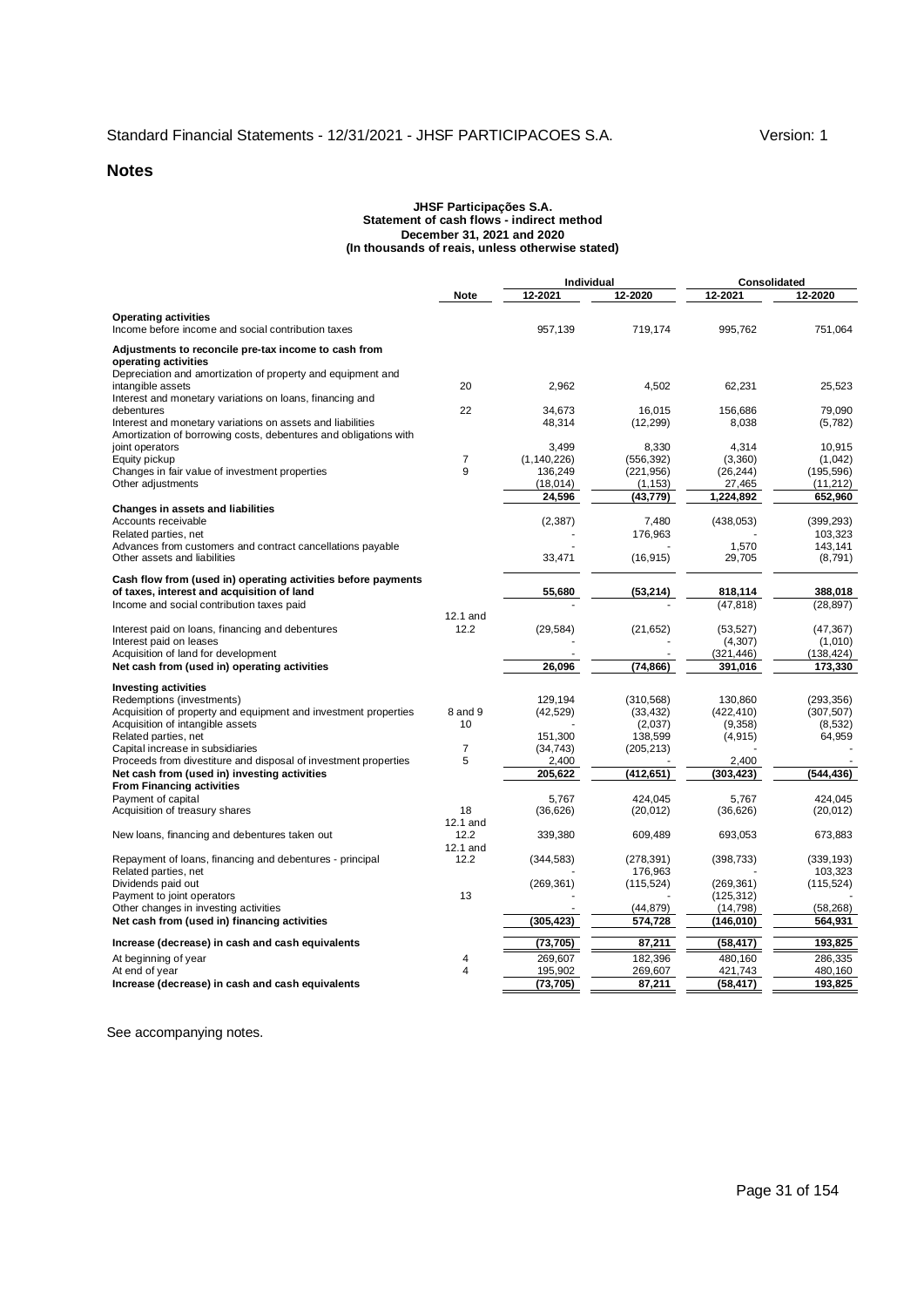#### **JHSF Participações S.A. Statement of value added December 31, 2021 and 2020 (In thousands of reais, unless otherwise stated)**

|                                                                                                                  | Individual |           | <b>Consolidated</b> |            |
|------------------------------------------------------------------------------------------------------------------|------------|-----------|---------------------|------------|
|                                                                                                                  | 12-2021    | 12-2020   | 12-2021             | 12-2020    |
| 1. - Revenue                                                                                                     | (134, 886) | 223,981   | 2,196,565           | 1,447,492  |
| 1.1 - Operating revenues                                                                                         |            | 2,025     | 2,161,136           | 1,252,450  |
| 1.5 - Other revenues                                                                                             | 103        | 765       | 8,049               | 764        |
| 1.2 - Changes in fair value of investment properties<br>1.7 - Estimated changes in allowance for expected credit | (136, 249) | 221,956   | 26,244              | 195,596    |
| losses                                                                                                           | 1,260      | 1,260     | 1,136               | (1,318)    |
| 2. - Input                                                                                                       | (23, 983)  | (78, 982) | (768, 688)          | (518,705)  |
| 2.1 - Operating costs                                                                                            |            |           | (529, 420)          | (284, 352) |
| 2.1. Cost with sale of properties                                                                                |            |           | (332, 699)          | (181, 860) |
| 2.2 - Cost with shopping malls and commercial leases                                                             |            |           | (86, 703)           | (32, 033)  |
| 2.3 - Cost with hotels and restaurants                                                                           |            |           | (97, 588)           | (63, 610)  |
| 2.4 - Cost with airport operations                                                                               |            |           | (12, 430)           | (6, 849)   |
| 2.2 - Materials, third-party services and other expenses                                                         | (23, 983)  | (78, 982) | (239, 268)          | (234, 353) |
| 3. - Gross value added                                                                                           | (158, 869) | 144,999   | 1,427,877           | 928,787    |
| 4. - Retentions                                                                                                  | (3, 499)   | (4, 502)  | (57, 175)           | (25, 523)  |
| 4.1 Depreciation and amortization                                                                                | (3, 499)   | (4, 502)  | (57, 175)           | (25, 523)  |
| 5. - Net value added produced                                                                                    | (162, 368) | 140,497   | 1,370,702           | 903,264    |
| 6. - Value added received in transfer                                                                            | 1,166,294  | 617,722   | 164,105             | 178,397    |
| 6.1 - Finance income                                                                                             | 26.068     | 61,330    | 160,745             | 177,355    |
| 6.2 - Gain (loss) on equity interests                                                                            | 1,140,226  | 556,392   | 3,360               | 1,042      |
| 7. - Value added to be distributed                                                                               | 1,003,926  | 758,219   | 1,534,807           | 1,081,661  |
| 8. - Value added distributed                                                                                     |            |           |                     |            |
| 8.1 - Personnel and charges                                                                                      | 11,175     | 19,329    | 183,553             | 136,600    |
| 8.1.1 - Direct compensation                                                                                      | 8.468      | 17.550    | 155.903             | 120.283    |
| 8.1.2 - Benefits                                                                                                 | 1,804      | 1,084     | 19,355              | 11.471     |
| 8.1.3 - Unemployment Compensation Fund (FGTS)                                                                    | 902        | 695       | 8,295               | 4,846      |
| 8.2 - Taxes, charges and contributions                                                                           | (45, 934)  | 76,625    | 149,756             | 195,401    |
| 8.2.1 - Federal                                                                                                  | (46,079)   | 76,229    | 105,155             | 173,216    |
| 8.2.2 - State                                                                                                    |            |           | 30,901              | 16,157     |
| 8.2.3 - Local                                                                                                    | 145        | 396       | 13,700              | 6,028      |
| 8.3 - Debt remuneration                                                                                          | 35,221     | 18,556    | 220,279             | 110,806    |
| $8.3.1 -$ Interest                                                                                               | 34.710     | 17.871    | 192.220             | 92.301     |
| $8.3.2 -$ Rentals                                                                                                | 511        | 685       | 28,059              | 18,505     |
| 8.4 - Equity remuneration                                                                                        | 1,003,464  | 643,709   | 981,219             | 638,854    |
| 8.4.1 - Mandatory minimum dividends                                                                              | 233,992    | 144,361   | 233,992             | 144,361    |
| 8.4.2 - Retained profits (losses to be absorbed)                                                                 | 769,472    | 499,348   | 769,472             | 499,348    |
| 8.4.3 - Noncontrolling interests                                                                                 |            |           | (22, 245)           | (4, 855)   |
|                                                                                                                  | 1,003,926  | 758.219   | 1,534,807           | 1,081,661  |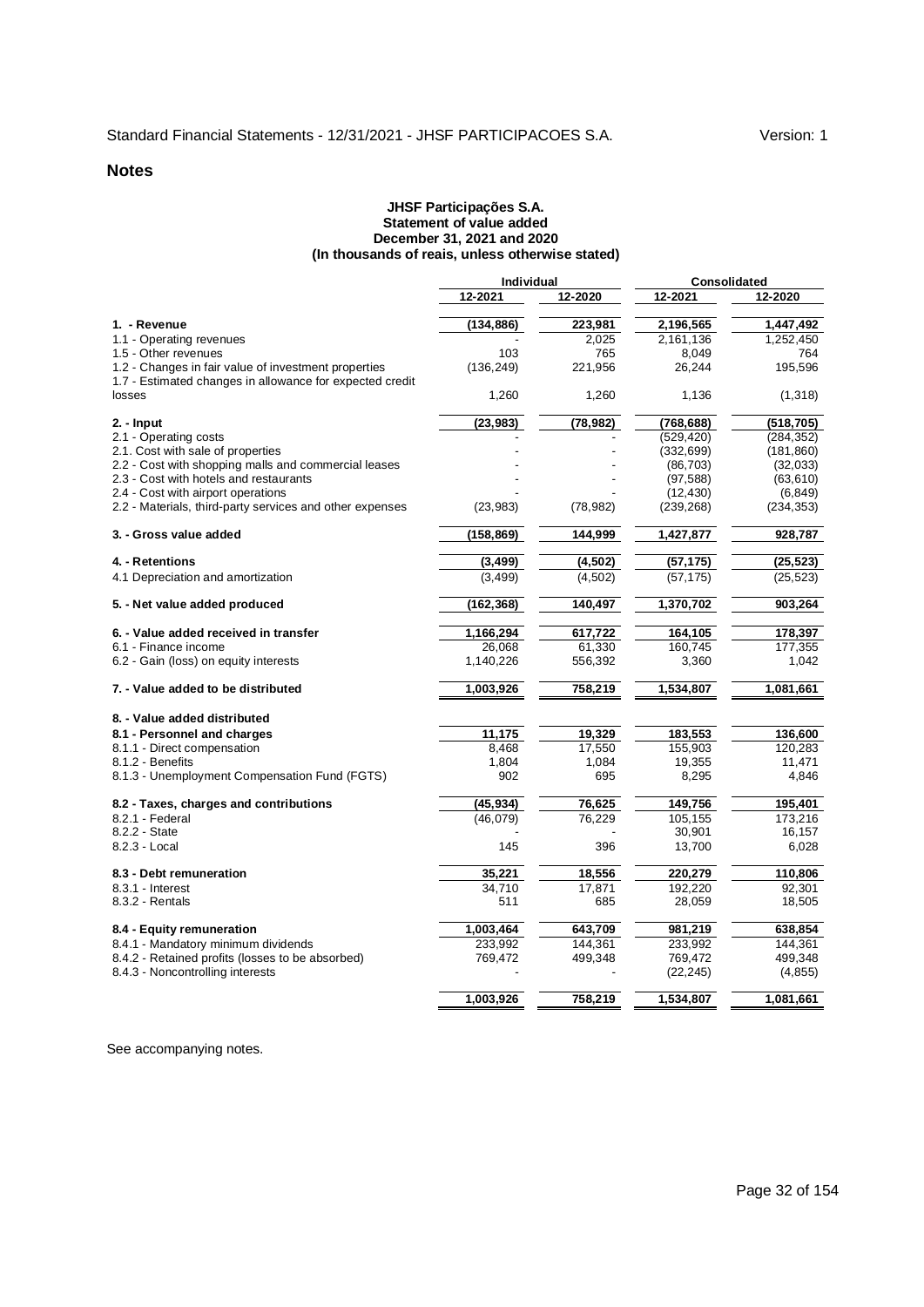#### **JHSF Participações S.A.**

Notes to individual and consolidated financial statements December 31, 2021 and 2020 (Amounts expressed in thousands of reais)

#### **1. Operations**

JHSF Participações S.A. (the "Company") with headquarters at Avenida Magalhães de Castro, 4.800, Continental Tower - 27º andar, city and state of São Paulo, is a publicly-traded corporation registered with the Brazilian Securities and Exchange Commission ("CVM") under code 20605 with its shares traded on the São Paulo Stock Exchange under ticker symbol JHSF3. Organized on June 29, 2006, the Company is primarily engaged in operating as a holding company of other companies substantially dedicated to activities of construction and operation of shopping malls, real estate development, purchase and sale of residential and commercial properties, purchase and sale of goods, lease of owned commercial real estate, rendering of administration services, operation of hotel, gastronomy and tourism activities in general, and operation and management of airfield.

Significant ventures within the segments in which the Company operates are as follows:

| Recurring Income (shopping)<br>malls)                                                                                                                                                        | <b>Retail (stores)</b>                                                                                                                                | Real estate developments                                                     | <b>Hotels and restaurants</b>                                                                                                                                                                 | Airport                                                          |
|----------------------------------------------------------------------------------------------------------------------------------------------------------------------------------------------|-------------------------------------------------------------------------------------------------------------------------------------------------------|------------------------------------------------------------------------------|-----------------------------------------------------------------------------------------------------------------------------------------------------------------------------------------------|------------------------------------------------------------------|
| Shopping Cidade Jardim - SP<br>Shopping Bela Vista - BA<br>Shopping Ponta Negra - AM<br>Catarina Fashion Outlet - SP<br>Shops Jardins - SP<br>Faria Lima Shops - SP<br>Boa Vista Market - SP | Sundek<br>Ines de La Fressange<br><b>Isabel Marant</b><br>Celine<br><b>Brunello Cucinelli</b><br>Chloé<br><b>Balmain</b><br>Aquazzura<br>Emilio Pucci | Complexo Boa Vista - SP<br>Fasano Cidade Jardim - SP<br>Parque Catarina - SP | Hotel Fasano - SP<br>Hotel Fasano Boa Vista - SP<br>Hotel Fasano - RJ<br>Restaurante Fasano<br>Restaurante Gero Panini<br>Restaurante Nonno Ruggero<br>Restaurante Parigi<br>Restaurante Gero | São Paulo<br>Catarina<br>Aeroporto<br>Executivo<br>Internacional |
|                                                                                                                                                                                              | René Caovilla                                                                                                                                         |                                                                              |                                                                                                                                                                                               |                                                                  |

Other nonfinancial information on the Company's shopping malls' portfolio at December 31, 2021 is as follows:

| <b>Portfolio</b>                        | Location         | $%$ JHSF | <b>Total GLA</b><br>(square meters) | <b>GLA JHSF</b><br>(square meters) |
|-----------------------------------------|------------------|----------|-------------------------------------|------------------------------------|
| Shopping Cidade Jardim                  | São Paulo - SP   | 50.01%   | 38.851                              | 19.429                             |
| Shopping Cidade Jardim (Expansion) (a)  | São Paulo - SP   | 50.01%   | 14.847                              | 7.425                              |
| Shopping Bela Vista                     | Salvador - BA    | 26%      | 51.351                              | 13,351                             |
| Shopping Bela Vista (Expansion) (b)     | Salvador - BA    | 26%      | 5.782                               | 1.503                              |
| Catarina Fashion Outlet                 | São Roque - SP   | 50.01%   | 30.329                              | 15,167                             |
| Catarina Fashion Outlet (Expansion) (c) | São Roque - SP   | 68%      | 41.644                              | 28,318                             |
| Shops Jardins                           | São Paulo - SP   | 70%      | 5.066                               | 3,546                              |
| Shopping Ponta Negra                    | Manaus - AM      | 40.01%   | 36.509                              | 14.607                             |
| Faria Lima Shops (under development)    | São Paulo - SP   | 100.00%  | 15.560                              | 15,560                             |
| Boa Vista Market                        | Porto Feliz - SP | 100.00%  | 903                                 | 903                                |
|                                         |                  |          | 240.841                             | 119,810                            |

 Expansion started in the fourth quarter of 2019. The completion of the garage building took place in March 2021, and the completion of the expansion of stores is scheduled for December 2022.

- Expansion started in the first quarter of 2019, with opening scheduled for the second half of 2022.
- Expansion started in the third quarter of 2018, with opening scheduled for the second half of 2022.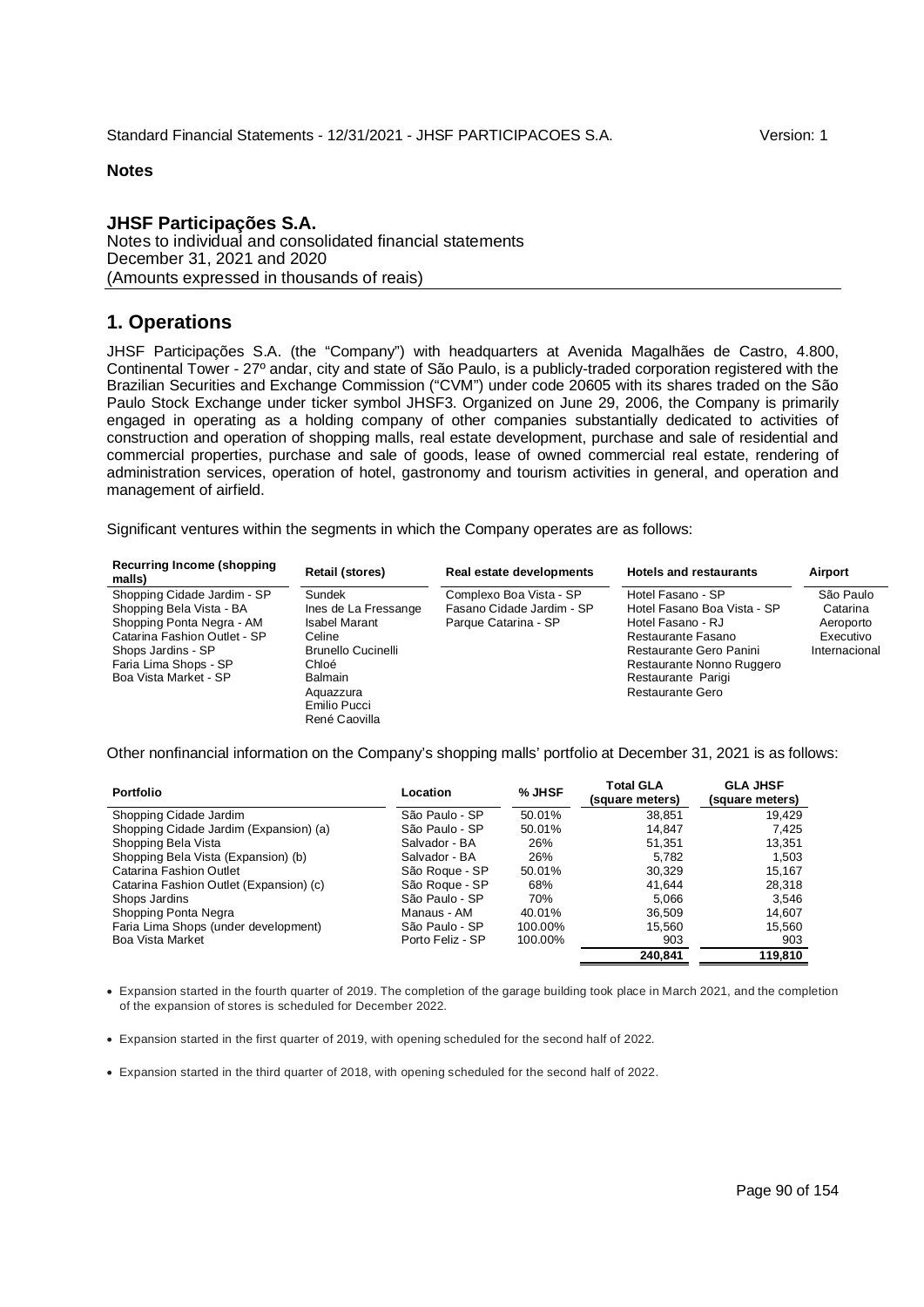#### **JHSF Participações S.A.**

Notes to individual and consolidated financial statements December 31, 2021 and 2020 (Amounts expressed in thousands of reais)

#### **1.1. Assessment of the impacts of COVID-19 on the Company's business and financial statements**

On March 10, 2020, the Brazilian Securities and Exchange Commission ("CVM") issued CVM/SNC/SEP Memorandum Circular No. 02/2020, highlighting the importance of Publicly-Held Companies carefully considering the impacts of COVID-19 on their business and reporting in the financial statements the main risks and uncertainties arising from such analysis, following the applicable accounting standards.

In this context, among the various risks and uncertainties to which the Company is exposed, special attention was given to those economic events that are related to going concern and/or to the accounting estimates made, such as: Fair value measurement, Impairment of assets, Revenue recognition, and Allowance for expected credit losses.

On March 17, 2020, the Company activated the Executive Management Committee, comprising the Company's Chief Officers and the Chairman of the Board of Directors, to analyze the development of the authorities' guidance and the needs for operational adjustments, focusing on actions to minimize the spread of the virus, seeking the safety of customers, employees and joint operators, and strengthening the day-to-day management of the business.

In general, the measures implemented focus on intensifying hygiene and cleaning protocols in the premises where the Company carry out its activities; maintenance of operational activities at the levels necessary to safely serve customers and employees; and adoption of the remote work regime (home office) for administrative employees.

In addition, the Company adopted Provisional Executive Orders No. 927 of March 22, 2020 and No. 936 of April 1, 2020, both of which have additional labor-related measures for combating COVID-19.

On the operational front, the business units were instructed to adapt operations to prioritize the health of the people involved as well as business commitments. Below are the updates on the Company's operations and business segments:

#### **Shopping malls and stores**

Details on the dates of activity suspension and return per project (1st and 2nd "wave" of COVID-19) are as follows:

|                         | 1st "wave"                |                | 2 <sup>nd</sup> "wave"    |                |
|-------------------------|---------------------------|----------------|---------------------------|----------------|
| <b>Shopping malls</b>   | <b>Suspension</b><br>date | Return<br>date | <b>Suspension</b><br>date | Return<br>date |
| Cidade Jardim           | 03/19/2020                | 06/11/2020     | 03/06/2021                | 04/18/2021     |
| Bela Vista              | 03/21/2020                | 07/24/2020     | 02/27/2021                | 04/13/2021     |
| Ponta Negra             | 03/21/2020                | 06/01/2020     | 01/01/2021                | 03/01/2021     |
| Catarina Fashion Outlet | 03/18/2020                | 06/03/2020     | 03/06/2021                | 04/18/2021     |
| Cidade Jardim Shops (a) |                           |                | 03/06/2021                | 04/18/2021     |

(a) Opened in December 2020.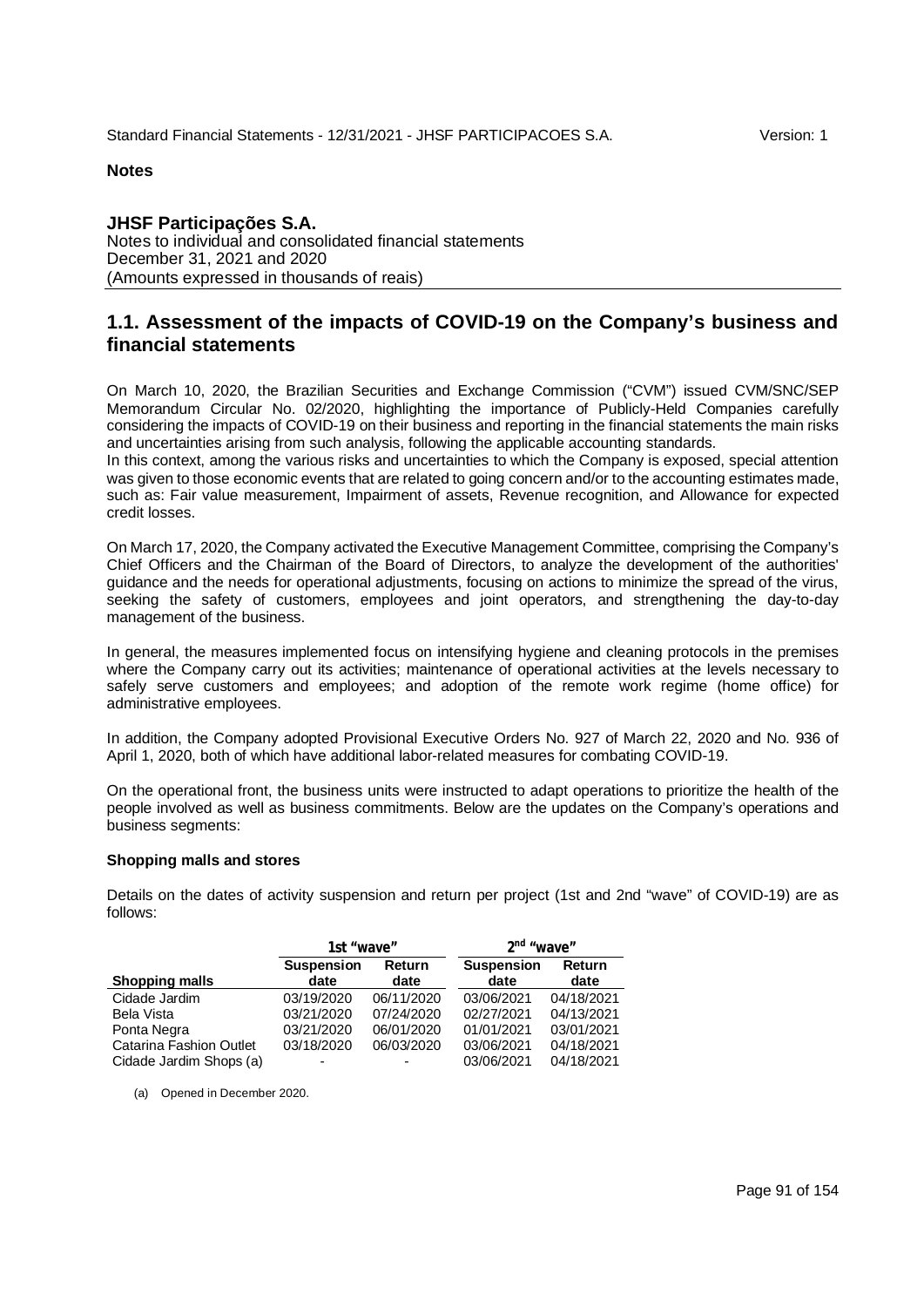#### **JHSF Participações S.A.**

Notes to individual and consolidated financial statements December 31, 2021 and 2020 (Amounts expressed in thousands of reais)

Due to the temporary suspension of activities at the Company' shopping malls, it has suspended the collection of rentals from storeowners with whom it has a long-term relationship in April, May and June 2020, and March 2021. The Company has also implemented actions to reduce condominium fees and the promotion and advertising fund costs.

#### **Hotels and restaurants**

Hotels and restaurants were forced to suspend services in dining areas in the second half of March 2020 (1st wave of COVID-19) and in the second half of February 2021 (2nd wave of COVID-19), and this was the business segment that was most affected by COVID-19. To continue providing services to our customers, a delivery operation (Delivery Fasano) was implemented to serve the cities of São Paulo, Rio de Janeiro, Angra dos Reis and Fazenda Boa Vista. In April 2020, the Company also started receiving orders through the Ifood platform. Hospitality activities has resumed gradually from the second half of April 2021, with additional hygiene and safety measures.

#### **Airport**

At São Paulo Catarina International Executive Airport, operations continue 24 hours a day, 7 days a week, with the adoption of strict hygiene and safety protocols.

#### **Real estate developments**

Real estate development activities were kept. Sales remained strong, with high demand for the Company's products and increase in sales for the period.

Construction works at Fazenda Boa Vista and Boa Vista Village were interrupted during three weeks only in April 2020, they were resumed and the delivery schedule had not been impacted. In 2021, no construction work was interrupted. Default indicators remain stable.

#### **Capital structure**

In April 2020, the Company completed raising R\$300,000 (Note 12.2); R\$260,519 (Note 12.2) in March 2021; and R\$100,000 (Note 12.1) in the third quarter of 2021, which were used to prepay debts with a shorter term and higher cost than those of the fundraising. In the fourth quarter the Company assigned receivables in the amount of R\$250,494 (Note 5).

Following guidance provided by Brazil's National Association of State Boards of Accountancy (CFC) and the Brazilian Securities and Exchange Commission (CVM), the Company assessed the impacts and the Coronavirus monitoring measures in the financial statements for the year, and concluded that all significant aspects were observed and measured in the Company's assessments.

#### **1.2. Bill No. 2337 of 2021: Impacts on determining the Corporate Income Tax (IRPJ) and Social Contribution Tax on Net Profit (CSLL)**

On May 26, 2021, Bill No. 2337 of 2021 was submitted by the Executive Branch to the National Congress, which amends the legislation on Corporate Income Tax (IRPJ) and Social Contribution Tax on Net Profit (CSLL). The Company is monitoring and assessing all the impacts on its operations should Bill No. 2337 of 2021 is approved by the National Congress and sanctioned by the Executive Branch. However, at this time the Company will take no further action as regards this matter.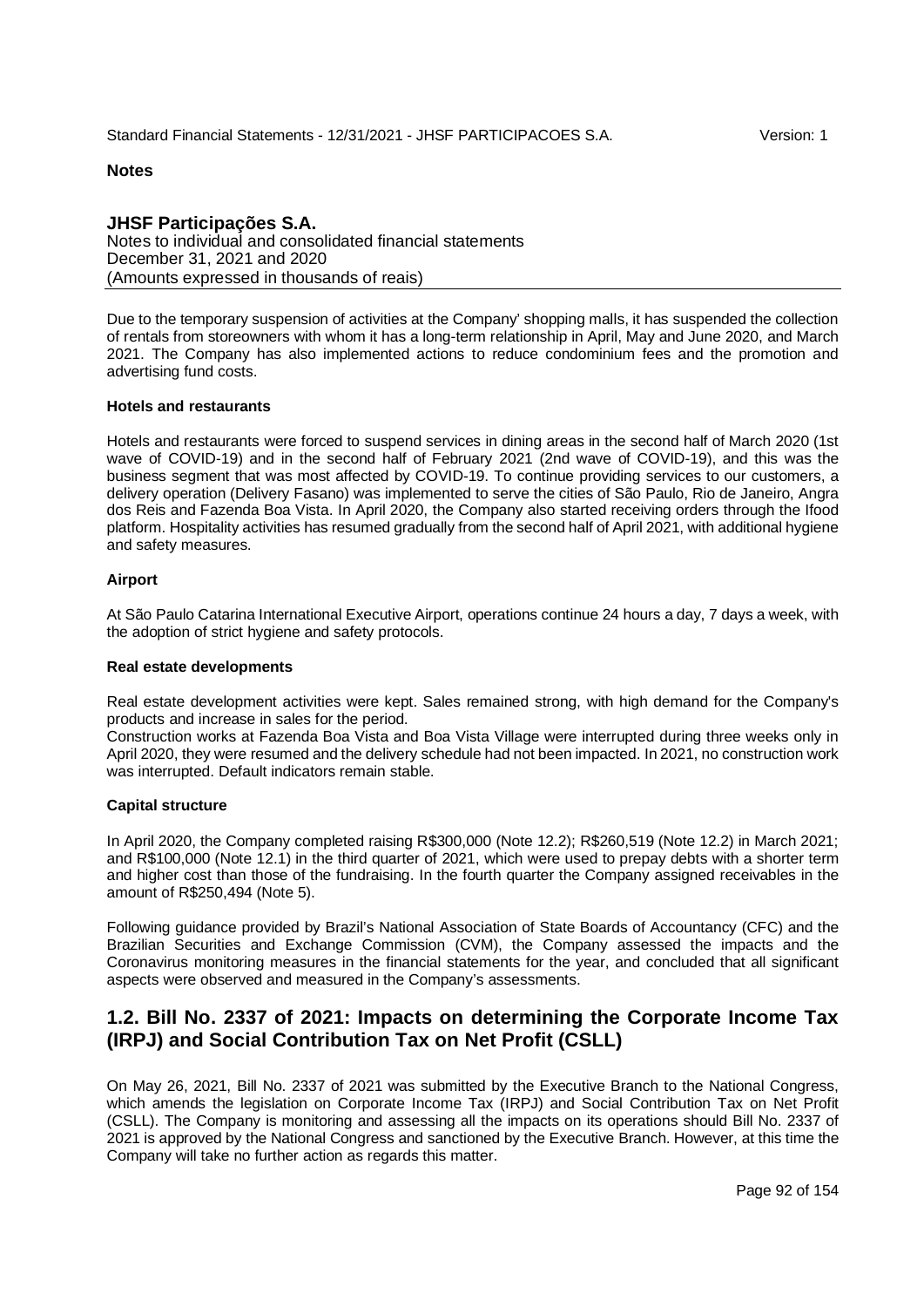## **JHSF Participações S.A.**

Notes to individual and consolidated financial statements December 31, 2021 and 2020 (Amounts expressed in thousands of reais)

# **1.3. Information on subsidiaries**

The Company's equity interests held in its subsidiaries are as follows

|                                                                                | (%) Equity interest |                  |                          |                  |  |
|--------------------------------------------------------------------------------|---------------------|------------------|--------------------------|------------------|--|
|                                                                                | 2021                |                  | 2020                     |                  |  |
| <b>Business activity/subsidiaries</b>                                          | <b>Direct</b>       | Indirect         | Direct                   | Indirect         |  |
| <b>Recurring income</b>                                                        |                     |                  |                          |                  |  |
| JHSF Malls S.A.                                                                | 16.85               | 83.14            | 16.85                    | 83.14            |  |
| Bela Vista Administradora de Condomínios e Shopping Centers S.A.               | ×.                  | 26.01            | ÷.                       | 26.01            |  |
| Cidade Jardim Comércio Digital Ltda.                                           | $\sim$              | 100.00           | $\sim$                   | 100.00           |  |
| Cidade Jardim Shops S.A.                                                       | 70.00               |                  | 70.00                    |                  |  |
| Companhia Administradora de Empreendimentos e Servicos                         |                     | 100.00           |                          | 100.00           |  |
| JHSF Malls USA I, Inc.                                                         | ä,                  | 100.00           | ÷.                       | 100.00           |  |
| JHSF Malls USA II, Inc                                                         | ÷,                  | 100.00           | $\overline{\phantom{a}}$ | 100.00           |  |
| Companhia Urbanizadora Jardim Panorama                                         | ä,                  | 100.00           | ÷,                       | 100.00           |  |
| JHSF Incorporações Ltda.                                                       | 99.99               | 0.01             | 99.99                    | 0.01             |  |
| JHSF Real Parque S.A.                                                          | 99.99               | 0.01             | 99.99                    | 0.01             |  |
| Nova TH Empreendimentos e Incorporações Ltda.                                  | 99.99               | 0.01             | 99.99                    | 0.01             |  |
| Shopping Bela Vista S.A.(b)                                                    | 0.01                | 99.99            | 0.01                     | 99.99            |  |
| Shopping Ponta Negra S.A. (b)                                                  | 0.01                | 99.99            | 99.99                    | 0.01             |  |
| Sociedade Administradora de Estacionamento e Servicos S.A.                     |                     | 100.00           |                          | 100.00           |  |
| JHSF Malls Faria Lima Ltda. (a)                                                | ä,                  | 100.00           | ä,                       |                  |  |
| Sustenta Comercializadora de Energia S.A.                                      | $\sim$              | 100.00           | ×                        | 100.00           |  |
| Sustenta Telecomunicações Ltda.                                                | ä,                  | 100.00           |                          | 100.00           |  |
| Real estate developments                                                       |                     |                  |                          |                  |  |
| Polônia Incorporações Ltda.                                                    | 99.99               | 0.01             | 99.99                    | 0.01             |  |
| Aveiro Incorporações Ltda.                                                     | 99.99               | 0.01             | 99.99                    | 0.01             |  |
| Boa Vista de Desenvolvimento Imobiliário e Serviços de Concierge Ltda.         | 99.99               | 0.01             | 99.99                    | 0.01             |  |
| Canárias Administradora de Bens Ltda.                                          |                     | 100.00           | ÷,                       | 100.00           |  |
| Capri Administradora de Bens Ltda.                                             | $\overline{a}$      | 100.00           | ÷.                       | 100.00           |  |
| Infinitum Incoporações Ltda.                                                   | 99.99               | 0.01             | 99.99                    | 0.01             |  |
| JHSF Engenharia Ltda.                                                          | 99.99               | 0.01             | 99.99                    | 0.01             |  |
| Milano Administradora de Bens Ltda.                                            |                     | 100.00           |                          | 100.00           |  |
| Parque Catarina Incorporações Ltda.                                            | $\blacksquare$      | 100.00           | ä,                       | 100.00           |  |
| Parque Ponta Negra Empreendimentos e Incorporações Ltda.                       | ä,                  | 100.00           | ä,                       | 100.00           |  |
| Santa Marina Desenvolvimento Imobiliário Ltda.                                 | ä,                  | 100.00           | ä,                       | 100.00           |  |
| São Sebastião Desenvolvimento Imobiliário Ltda.                                | ä,<br>L,            | 100.00           | ä,<br>ä,                 | 100.00<br>100.00 |  |
| Shopping Vila Madalena Ltda.                                                   | ä,                  | 100.00           | ä,                       |                  |  |
| JHSF Empreendimentos Village 01 Ltda.                                          | ÷,                  | 100.00           | $\overline{a}$           | 100.00           |  |
| JHSF Empreendimentos Village 02 Ltda.                                          |                     | 100.00           | ÷.                       | 100.00           |  |
| JHSF Empreendimentos Village 03 Ltda.                                          | ä,<br>÷,            | 100.00           | ä,                       | 100.00<br>100.00 |  |
| JHSF Empreendimentos Village 04 Ltda.<br>JHSF Empreendimentos Village 06 Ltda. | ä,                  | 100.00<br>100.00 | L.                       | 100.00           |  |
| Loteamento dos Plátanos Ltda.                                                  | ٠                   | 100.00           | ä,                       | 100.00           |  |
| Usina São Paulo S.A. (c)                                                       | 13.40               | 53.60            | ×                        |                  |  |
| FBV Desenvolvimento Imobiliário Ltda.                                          |                     | 100.00           |                          | 100.00           |  |
| SPE Holding Fazenda Boa Vista Ltda. (a)                                        | ä,                  | 100.00           | ä,                       |                  |  |
| JHSF Empreendimentos Boa Vista Estates Ltda. (a)                               | ä,                  | 100.00           | ÷.                       |                  |  |
| Amenities FBV - V Campo Participações Ltda.                                    | ä,                  | 100.00           | ÷.                       | 100.00           |  |
| Amenities FBV - BV Participações Ltda.                                         | ä,                  | 100.00           | Ĭ.                       | 100.00           |  |
| Amenities FBV - São Sebastião Participações Ltda.                              | ä,                  | 100.00           | ÷.                       | 100.00           |  |
| VFBV Empreendimentos. Imobiliários SPE Ltda. (a)                               | L,                  | 62.00            |                          |                  |  |
|                                                                                |                     | 52.25            |                          |                  |  |
| JHSF FBV Empreendimentos Ltda. (a)                                             | 47.75               | 100.00           |                          |                  |  |
| RT 082 Empreendimentos e Participações Ltda. (a)                               |                     |                  |                          |                  |  |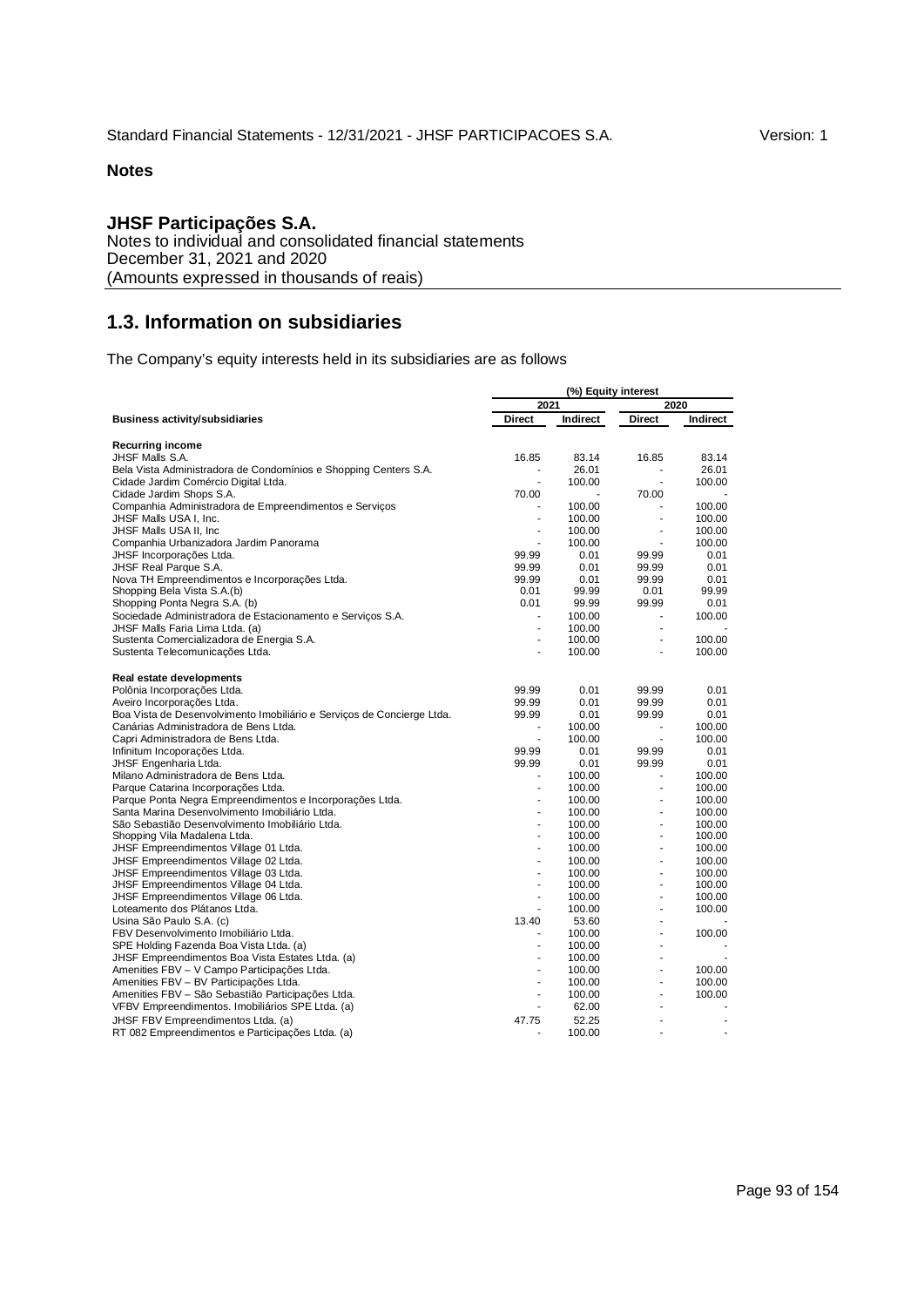## **JHSF Participações S.A.**

Notes to individual and consolidated financial statements December 31, 2021 and 2020 (Amounts expressed in thousands of reais)

|                                                                    | (%) Equity interest      |          |               |          |  |
|--------------------------------------------------------------------|--------------------------|----------|---------------|----------|--|
|                                                                    | 2021                     |          |               | 2020     |  |
| <b>Business activity/subsidiaries</b>                              | <b>Direct</b>            | Indirect | <b>Direct</b> | Indirect |  |
| <b>Hotels and restaurants</b>                                      |                          |          |               |          |  |
| Hotéis Fasano & Resorts S.A.                                       | 60.00                    |          | 60.00         |          |  |
| HMI BH Adm. Hoteleira Ltda.                                        |                          | 86.00    |               | 86.00    |  |
| HMI Holdco, LLC                                                    |                          | 99.90    |               | 99.90    |  |
| Fasano Fifth Avenue, LLC                                           |                          | 99.90    |               | 99.90    |  |
| Fasano Restaurant New York                                         |                          | 99.90    |               | 99.90    |  |
| Hotel Marco Internacional S.A.                                     | 13.90                    | 86.10    | 13.90         | 86.10    |  |
| JHSF Fasano Administradora Hoteleira Ltda.                         |                          | 100.00   |               | 100.00   |  |
| Maréa Restaurante Ltda. (d)                                        | ÷                        |          | 30.00         | 70.00    |  |
| Restaurante Gero Ltda.                                             | $\overline{\phantom{a}}$ | 100.00   |               | 100.00   |  |
| Restaurante Gero Rio S.A.                                          | 40.00                    | 60.00    | 40.00         | 60.00    |  |
| Restaurante Panini FL 3477 Ltda.                                   |                          | 65.54    |               | 65.54    |  |
| Restaurante Trattoria FL 3477 Ltda.                                |                          | 99.99    |               | 99.99    |  |
| São Sebastião do Rio de Janeiro Administração de Restaurantes S.A. | 30.00                    | 70.00    | 30.00         | 70.00    |  |
| São Sebastião do Rio de Janeiro Administradora Hoteleira S.A.      |                          | 50.00    |               | 50.00    |  |
| Airport                                                            |                          |          |               |          |  |
| JHSF Administradora do Catarina Aeroporto Executivo S.A.           | 99.99                    | 0.01     | 99.99         | 0.01     |  |
| JHSF Investimentos em Negócios Aeronáuticos Ltda.                  | 95.67                    |          | 95.67         |          |  |
| JHSF Operadora do Catarina Aeroporto Executivo S.A.                | 99.99                    | 0.01     | 99.99         | 0.01     |  |
| SPCTA Taxi Aéreo Ltda.                                             |                          | 99.99    |               | 99.99    |  |
| JHSF Atividades Aeroportuárias Ltda. (a)                           | 99.90                    |          |               |          |  |
| Boni Moris Administradora de Bens Ltda.                            |                          | 100.00   |               | 100.00   |  |
| Catarina Serviços Aeronáuticos Ltda.                               | ÷.                       | 100.00   |               | 100.00   |  |
| Rendering of services and other business                           |                          |          |               |          |  |
| CJ Mares Multimarcas e Participações Ltda.                         | ٠                        | 70.00    |               | 70.00    |  |
| Conceito Gestão e Com. Imobiliária Ltda.                           |                          | 99.99    |               | 100.00   |  |
| Corbas Administradora de Bens Ltda.                                | 99.99                    | 0.01     | 99.99         | 0.01     |  |
| JHSF Gestão de Investimentos Ltda.                                 | 99.99                    | 0.01     | 99.99         | 0.01     |  |
| JHSF Meios Eletrônicos Ltda.                                       | 99.99                    | 0.01     | 99.99         | 0.01     |  |
| Lyon Comércio, Importação. e Exportações Ltda.                     | 99.99                    | 0.01     | 99.99         | 0.01     |  |
| Soberana Administradora de Condomínios Ltda.                       |                          | 100.00   |               | 100.00   |  |
| Valentino Comércio de Artigos de Luxo Ltda.                        |                          | 17.43    | ÷             | 17.43    |  |
|                                                                    |                          |          |               |          |  |

(a) Companies incorporated in 2021.

(b) The Company carried out a capital reduction in the investees, reflecting the asset write-off transaction with FII XP Malls mentioned in Note 1.4.

(c) On July 5, 2021, the Company completed the acquisition of 67% of the shares of Usina São Paulo S.A., holder of the Service Concession Arrangement referring to the Right to Use the Area for Valuable Consideration of Usina São Paulo (Notes 8 and 10). The acquisition was evaluated in light of Accounting Pronouncement CPC 36 (R3) - Consolidated Financial Statements, and the Company concluded that Usina São Paulo S.A. is a subsidiary, integrating the consolidated information of the financial statements.

# **1.4. Disposal of assets and divestiture**

In December 2020, the Company completed the transfer of the undivided interest of Shopping Malls Ponta Negra and Bela Vista, settling the liability assumed with FII XP Malls as stated in Notes 7 and 13. This transaction had no effect on the Company's cash, only the settlement between assets and liabilities. Due to this transfer, the Company revaluated the fair value of the shopping malls considering its current position. Gains and losses on this revaluation were recorded in the statement of profit or loss for the year under Changes in fair value of investment properties in the amount of R\$58,919.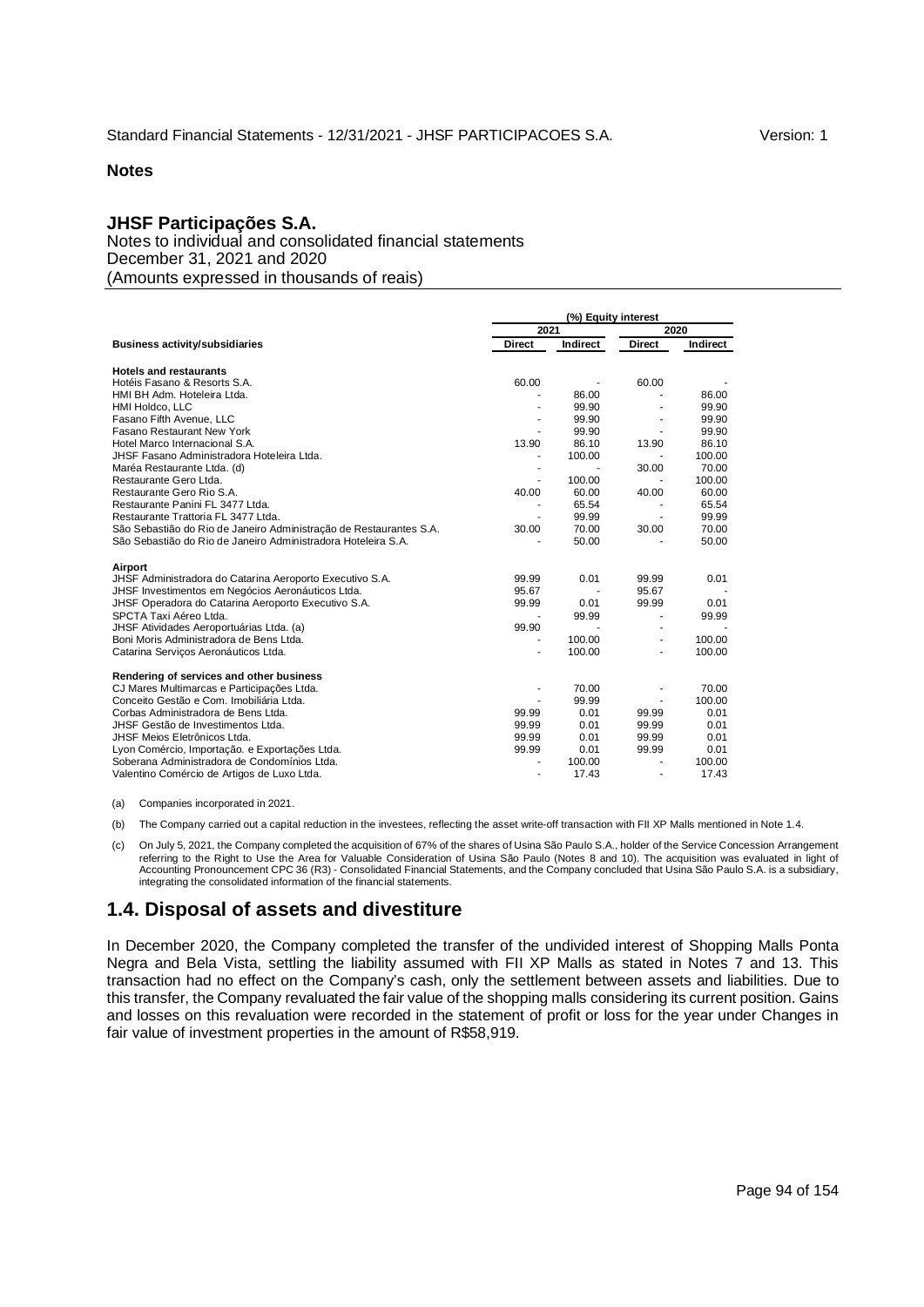## **JHSF Participações S.A.**

Notes to individual and consolidated financial statements December 31, 2021 and 2020 (Amounts expressed in thousands of reais)

# **1.5. Asset available for sale**

## **Sale of Villa XP land**

On December 14, 2020, the Company informed the market that it had entered into a Purchase and Sale Agreement with XP Investimentos S.A., the acquirer of an area of approximately 705 thousand square meters located in the Parque Catarina complex, for approximately R\$98,554, where the "Villa XP" project will be developed.

The area sold is located at KM 60 of Castelo Branco Highway, in the city of São Roque, in the same complex where the following projects are located: (i) Catarina Fashion Outlet and (ii) São Paulo Catarina Executive Airport. As part of the transaction, the Company assumed the commitment to carry out real estate developments in the area surrounding Villa XP, containing convention centers and hotel or residential units that will be built in stages, with delivery dates on December 31, 2022, 2023 and 2024. Non-delivery within the stipulated deadlines provides fines. provides for compensatory fines.

In the second quarter of 2021, the Company concluded the transaction and recognized the sale after fulfilling certain resolutory conditions, such as project approvals issued by the São Roque city administration. The transaction generated operating revenue and gross margin of R\$98,600 and 95%, respectively. See Note 19.

# **2. Basis of preparation and presentation of the individual and consolidated financial statements**

# **2.1. Basis of preparation**

The financial statements were prepared in accordance with the accounting practices adopted in Brazil (BR GAAP) and the International Financial Reporting Standards (IFRS), applicable to Brazilian real estate development entities registered with the Brazilian Securities and Exchange Commission ("CVM"). The determination of the accounting policy adopted by the Company, for revenue recognition in purchase and sale agreements of real estate unit under construction is in compliance with the understanding expressed in CVM/SNC/SEP Memorandum Circular No. 02/2018 on the application of NBC TG 47 (IFRS 15), regarding the aspects related to the transfer of control.

The Company considered the guidance provided for in Accounting Guidance OCPC 07 - Disclosure of Financial Reporting for General Purposes and, therefore, significant information of the financial statements themselves, and only such information, is being disclosed and is consistent with the information used to manage the Company's operations.

The financial statements are presented in thousands of reais (R\$) and were prepared based on various assessment bases used in accounting estimates, considering objective and subjective factors, based on management's judgment to determine the appropriate amounts to be recorded in the financial statements. Significant items subject to these estimates and assumptions include the measurement of financial assets at fair value; fair value of investment properties; credit risk analysis to determine the allowance for expected credit losses; impairment test of property and equipment, intangible assets and deferred income and social contribution taxes; determination of the budget for real estate developments and Percentage of Completion (PoC); determination of useful lives of property and equipment and their recoverability; as well as other risk analysis to determine other provisions, including provision for contingencies.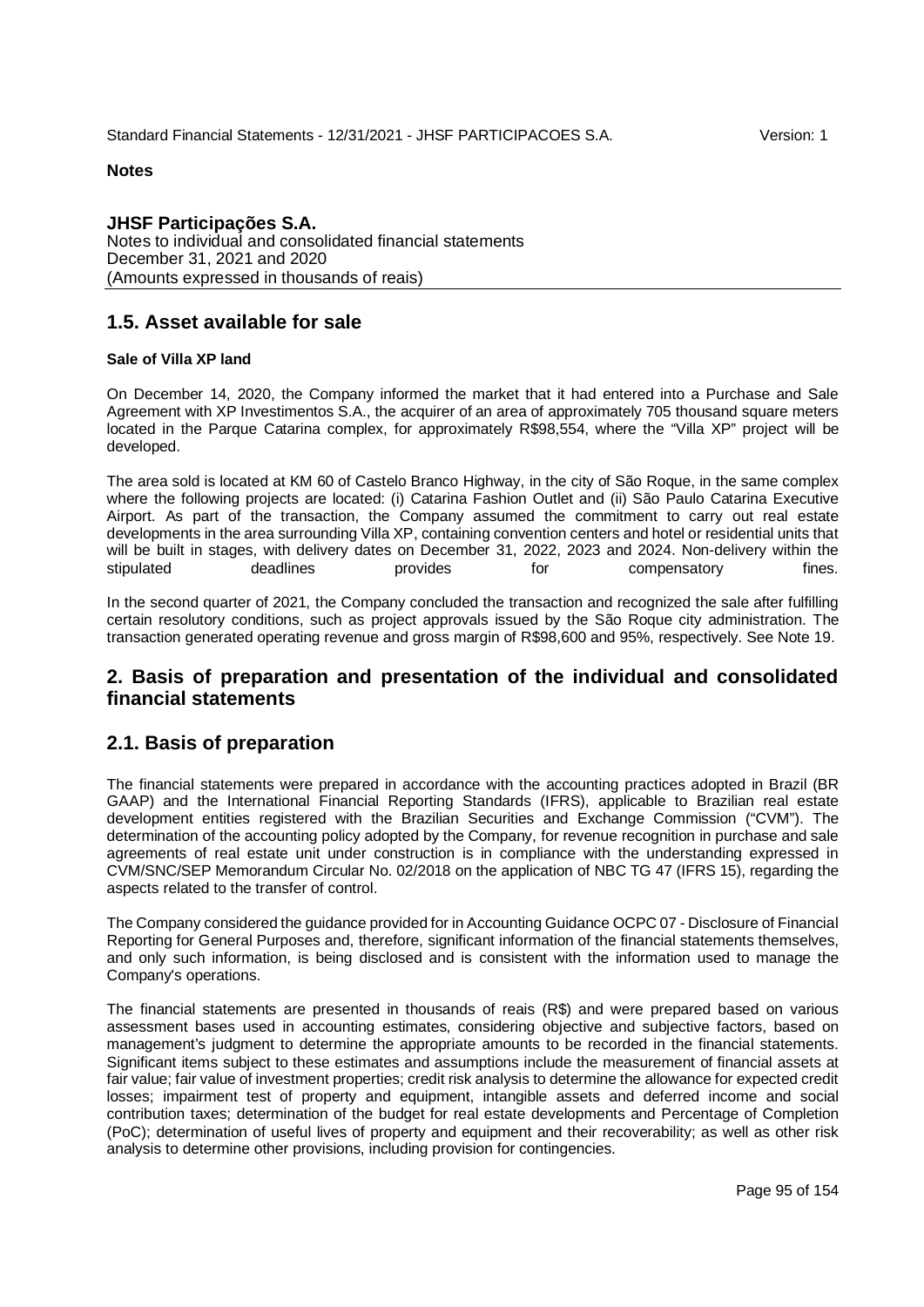## **JHSF Participações S.A.**

Notes to individual and consolidated financial statements December 31, 2021 and 2020 (Amounts expressed in thousands of reais)

Settlement of transactions involving these estimates may result in amounts materially different from those recorded in the financial statements due to uncertainties inherent in the estimation process. The Company reviews its significant estimates and assumptions at least on a quarterly basis or whenever there is a change in those estimates that may significantly impact its financial statements.

# **2.2. Approval of individual and consolidated financial statements**

The Board of Directors authorized the issue of these financial statements on February 24, 2022.

# **2.3. Basis of consolidation**

The consolidated financial statements include JHSF Participações S.A. and its subsidiaries, as stated in Note 1.1. The subsidiaries are fully consolidated as from the control acquisition date and continue to be consolidated through the date on which this control ceases to exist. The subsidiaries' financial statements are prepared for the same reporting period of the Company, using consistent accounting policies. All intercompany balances, revenues and expenses and unrealized gains and losses arising from intercompany transactions are eliminated.

**Joint operations** - Operations in ventures: Shopping Cidade Jardim, Shopping Bela Vista, Shopping Ponta Negra and Catarina Fashion Outlet are classified as Joint Operations with companies and/or individuals that do not belong to the same economic group of the Company. The interest held by these companies and/or individuals is limited to the percentage they hold on the real estate and consequently to the portion of revenue and certain costs and expenses, according to agreements between the parties. Accordingly, the Company recognizes revenues, costs and expenses proportionally to their interest held in these shopping malls operations.

# **2.4. Functional and presentation currency**

The Company operates with a sole economic environment, using the Brazilian real as its functional currency, which is also its presentation currency.

# **2.5. Standards issued but not yet effective**

New and amended standards and interpretations issued but not yet in effect until the issue date of the Company's financial statements are described below. The Company intends to adopt these new and amended standards and interpretations when they come into effect.

## **Amendments to IAS 1: Classification of liabilities as current or noncurrent**

In January 2020, the IASB issued amendments to paragraphs 69 to 76 of IAS 1, correlated with CPC 26, to specify the requirements for classifying liabilities as current or noncurrent. The amendments are effective for annual periods beginning on or after January 1, 2023 and apply retrospectively. The Company is currently assessing the impact the amendments will have on current practice and whether existing loan agreements may require renegotiation.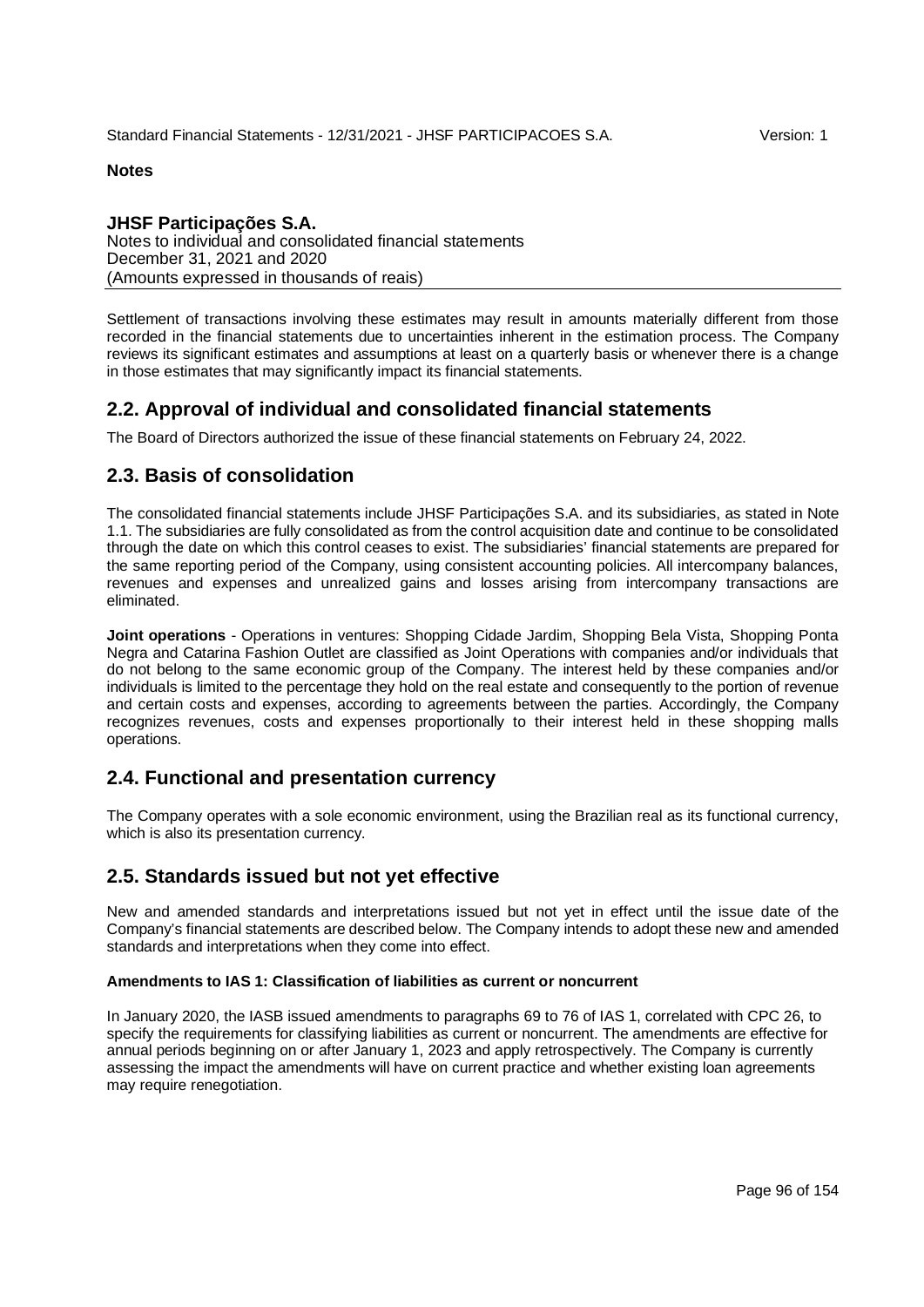**JHSF Participações S.A.** Notes to individual and consolidated financial statements December 31, 2021 and 2020 (Amounts expressed in thousands of reais)

# **3. Summary of significant accounting policies**

# **3.1. Net revenue**

# **3.1.1 Leases, services and finance income**

Revenue is recognized to the extent economic benefits are likely to flow to the Company and when it can be reliably measured. Revenue is measured at the fair value of the consideration received or receivable, net of sales discounts, rebates, and related taxes or charges. The Company measures revenue transactions in accordance with specific criteria described below, and concluded that it has been operating as a principal in all its revenue agreements.

#### **Lease income**

The Company records its store lease operations as operating leases. The minimum lease established, including periodic fixed increases set forth in agreements and excluding inflation adjustments, is recognized at the proportion of the Company's interest held in each shopping mall. Also, the effects on a straight-line basis over the term of the respective agreements are assessed, including the potential impacts of incentives to lessees.

Lessees of commercial units usually pay lease that corresponds to the higher of a monthly minimum amount yearly restated, most of them by reference to the General Market Price Index (IGP-M), and an amount obtained by applying a percentage over gross sales revenue of each lessee.

#### **Other operating revenues**

Revenue from assignment of rights of use - Deferred revenues - the amounts referring to assignment of rights of use, net of the amounts paid for repurchase of points of sale, are accounted for as deferred revenues, in liabilities, upon their execution, and appropriated to P&L on a straight-line basis, based on the lease agreement term (average of 60 months) of the respective stores to which they refer, from the lease inception. The difference between the effectiveness of lease agreements and payment periods is addressed as deferred revenue and recorded in liabilities.

Revenue from parking lots - this refers to the operation of parking lots in the shopping malls.

Service revenues - these refer to administration, advisory and telephony services as well as sale of electric energy to shopping malls.

Interest income - for all financial instruments measured at amortized cost, finance income is accounted for using the effective interest rate.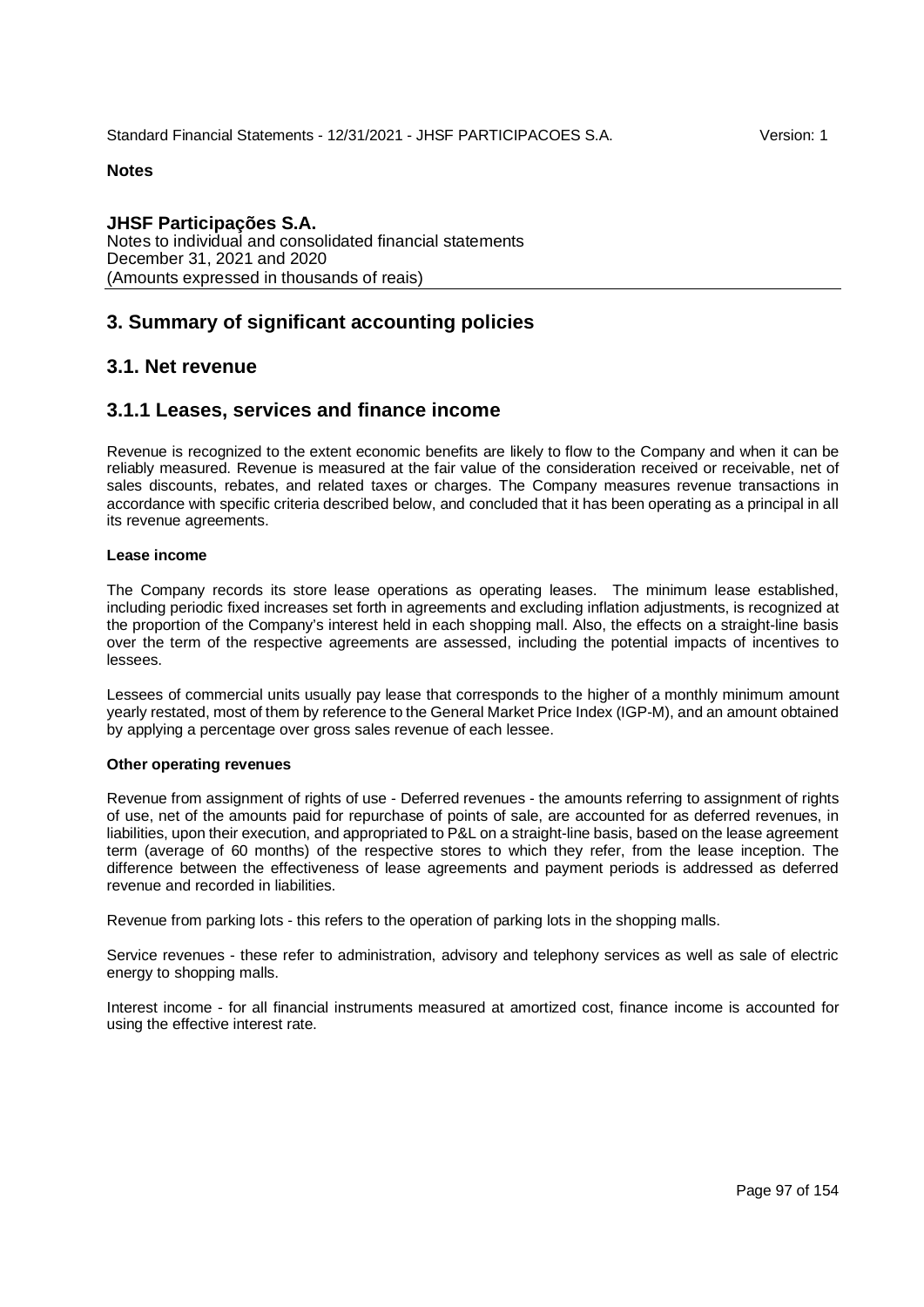**JHSF Participações S.A.** Notes to individual and consolidated financial statements December 31, 2021 and 2020 (Amounts expressed in thousands of reais)

# **3.1.2 Revenue from sale of properties**

#### **Revenue from sale of units under construction**

According to CPC 47, the revenue from contracts with customers is recognized based on the transfer of control over the promised good or service, which may be at a specific point in time or over time, depending on the satisfaction or otherwise of the so-called "contractual performance obligations". Revenue is measured at the amount that reflects the consideration that is expected to be entitled and is based on a five-step model detailed below: 1) identification of the contract; 2) identification of performance obligations; 3) determination of the transaction price; 4) allocation of the transaction price to the performance obligations; and 5) revenue recognition. The Company accounts for the effects of the contracts only when: (i) the parties approve the contract; (ii) the rights of each party and established payments terms may be identified; (iii) the contract has a commercial substance; and (iv) the receipt of the consideration to which the Company is entitled is probable. Revenue from real estate development is stated net of taxes, cancellations, rebates and discounts, and includes the monetary restatement of contracts based on the variation of the National Civil Construction Ratio ("INCC").

In the sale of units under construction of projects that are no longer under the effects of the related resolutory conditions contained in its building compliance forms, the procedures of NBC TG 47/IFRS 15 - Revenue from Contracts with Customers were observed, as of January 1, 2018, also contemplating the guidance contained in CVM/SNC/SEP Memorandum Circular No. 02/2018 of December 12, 2018, which establishes accounting procedures for the recognition, measurement and disclosure of certain types of transactions arising from purchase and sale agreements of real estate units under construction in Brazilian privately-held real estate development entities, established by Accounting Pronouncement CPC 47.

The Memorandum Circular states that the application of NBC TG 47 (IFRS 15) to sale transactions of real estate units under construction, carried out by entities registered with the Brazilian SEC (CVM) of the real estate development industry, has central issues, such as: (a) the focus on the contract; (b) continuous monitoring of contracts; (c) an internal control structure with quality standard considered, at least, acceptable for the purposes for which it is intended; (d) realization of timely adjustments; and (e) the quality of information (predictive and confirmatory value of the financial statements). Revenue is only recognized if the Company identifies that there is no longer the risk of cash flow uncertainty after identifying the contract with the customer.

Based on these regulations, and taking into consideration the applicable accounting procedures provided for by Accounting Guidance OCPC 07, OCPC 01 (R1), the Company uses the percentage of completion (POC) method to account for its sales contracts of units in the real estate developments.

The use of this method requires that sales revenues and land and construction costs are recognized in P&L using the percentage of completion (PoC) method for each project. This percentage is measured on account of the cost incurred in relation to the total budgeted cost of the related projects under construction.

The cost incurred (including the cost of land and other expenditures directly related to the formation of inventory) corresponding to the units sold is entirely recognized in P&L. For units not yet sold, the cost incurred is recognized in inventory under "Properties for sale".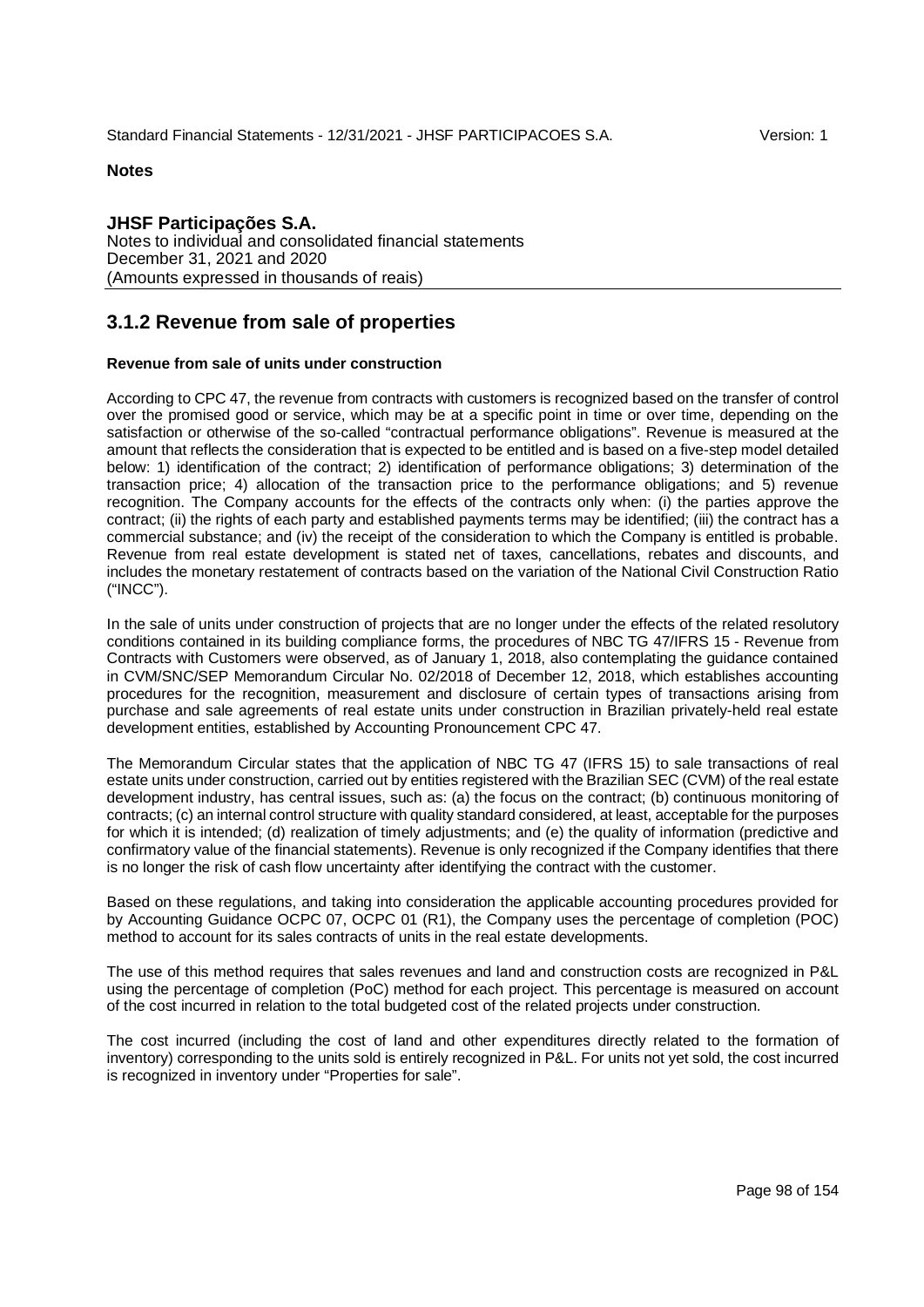## **JHSF Participações S.A.**

Notes to individual and consolidated financial statements December 31, 2021 and 2020 (Amounts expressed in thousands of reais)

The amounts of sales revenue recognized that are higher than the amounts actually received from customers are recorded in current assets or long-term receivables, under "Accounts receivable". The amounts received in relation to the sale of units that are higher than the recognized revenue amounts are accounted for under "Advances from customers", presented in note Sundry payables.

Budgeted costs of projects under construction, composed of costs incurred and costs to be incurred upon completion of construction works, are reviewed on a regular basis, according to construction development. Such information is essential for revenue recognition.

If circumstances arise that could change the original estimates of revenues, costs or extension of the deadline for completion, the initial estimates are reviewed. These reviews may result in increases or decreases in estimated revenues or costs and are reflected in P&L for the year in which management became aware of the circumstances that led to the review.

#### **Revenue from sale of completed units**

In the sale of completed units, the sales revenue and related cost of completed units are recognized in P&L upon delivery of keys (when applicable) or transfer of ownership (lots), for these events, the Company understands that the most significant risks, ownership and rewards inherent in its propriety have been transferred. After the delivery of the keys or term, the monetary restatement of accounts receivable starts to be calculated based on the variation of the indexes defined in the contract, appropriated on a "pro rata temporis" basis.

# **3.1.3. Revenue from lodging and restaurants**

This refers to revenue from daily rates in rooms and apartments at Fasano hotels, in addition to the consumption of food and beverages and other concierge services rendered by the hotels, which are recognized when rooms are occupied or services are rendered, being recorded daily until the check-out date. In restaurants, this revenue refers to the sales of food and beverages, which are recognized on an accrual basis.

# **3.1.4 Revenue from airport operations**

This revenue refers to the rendering of services under the Catarina Jets Program, aircraft hangar, airport fees and aircraft supply, which are recognized on an accrual basis.

# **3.1.5 Revenue from retail**

This refers to the sales of clothing items, which are recognized when control over the goods is transferred to the buyer customer in stores.

# **3.2. Investments (Individual)**

Based on the equity method, investments in subsidiaries are accounted at cost of acquisition, plus changes in equity and P&L of subsidiaries, after the acquisition.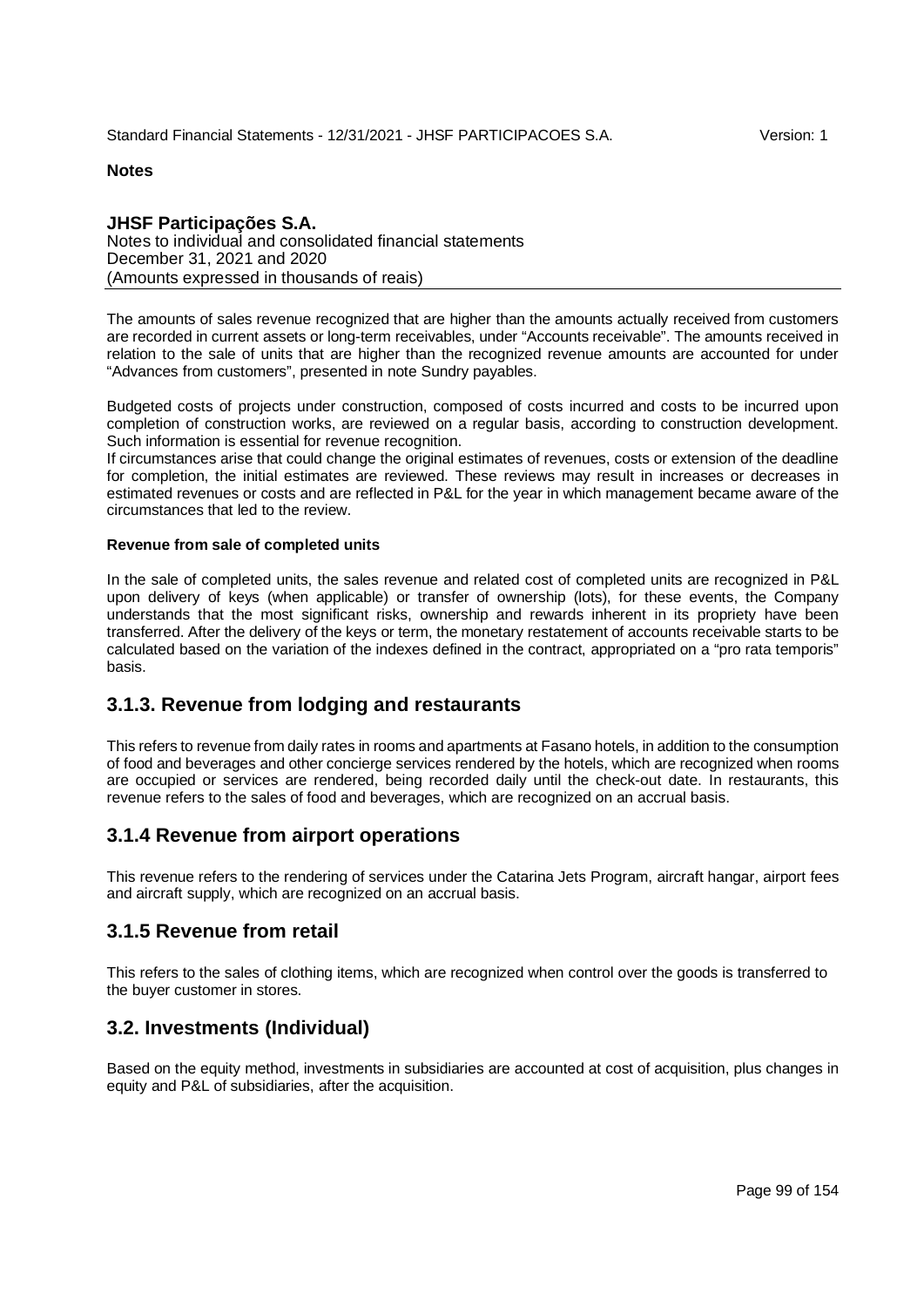## **JHSF Participações S.A.**

Notes to individual and consolidated financial statements December 31, 2021 and 2020 (Amounts expressed in thousands of reais)

# **3.3. Property and equipment**

These are measured at historical acquisition or construction cost, less accumulated depreciation and accumulated impairment losses, if any.

Depreciation is calculated to amortize the cost of property and equipment items, net of their estimated residual values, using the straight-line method based on the estimated useful lives of the items and recognized in P&L. Land is not depreciated. Depreciation methods, useful lives and residual values are reviewed at each statement of financial position date and adjusted, if necessary. See Note 8.

# **3.4. Investment properties**

Investment properties are substantially represented by shopping malls (Note 1), maintained to earn lease income and/or capital valuation, and are initially measured at acquisition and/or construction cost, including transaction costs. See Note 9.

## **3.5. Properties for sale**

These are carried at cost of construction or acquisition, or net realizable value. The cost of properties is formed by expenses with acquisition of plots of land, materials, applied labor and expenses with development, decorations and other.

## **3.6. Intangible assets and goodwill**

Upon initial recognition, they are measured at acquisition cost and subsequently stated net of accumulated amortization and impairment losses, if any.

The useful life of an intangible asset is assessed as finite or indefinite. Finite-lived intangible assets are amortized over their economic and useful life, and its amortization is recognized in the statement of profit or loss in the expense category, consistent with the use of the intangible asset.

Indefinite-lived intangible assets are not amortized. Indefinite useful life assessment is reviewed annually to determine whether such assessment continues to be justified. Otherwise, the useful life is changed from indefinite to finite on a prospective basis.

# **3.7. Impairment test of nonfinancial assets**

Management annually reviews the recoverable amount of the assets and whenever there is evidence that the net carrying amount exceeds the recoverable amount, a provision for impairment is recorded, adjusting the net carrying amount to the recoverable amount.

Significant nonfinancial assets subject to impairment are the airport (property and equipment), hotels and restaurants (property and equipment and intangible assets) and properties for sale.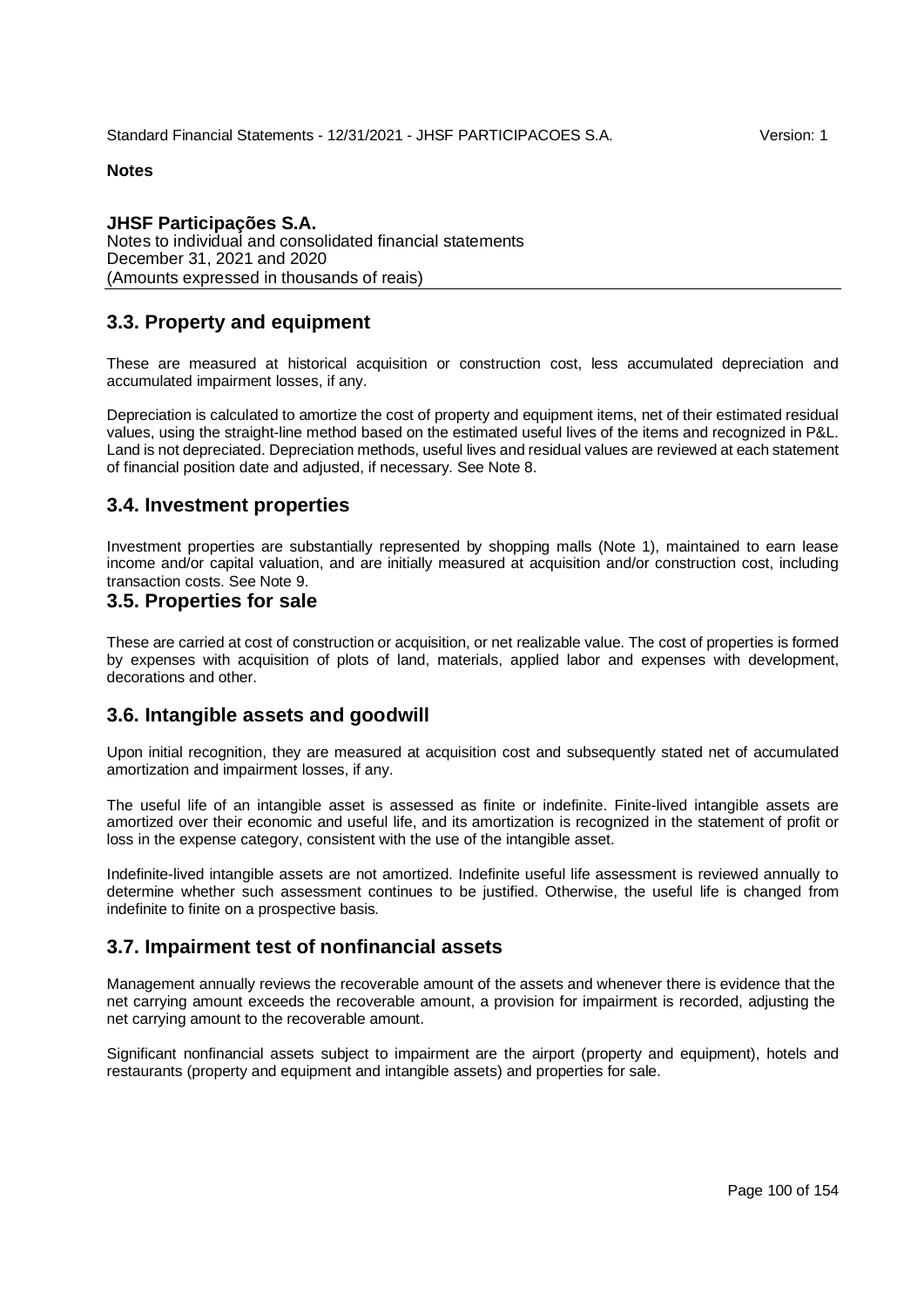## **JHSF Participações S.A.**

Notes to individual and consolidated financial statements December 31, 2021 and 2020 (Amounts expressed in thousands of reais)

In assessing the value in use of assets, when applicable, the estimated future cash flows are discounted to their present value using a pre-tax discount rate that reflects the weighted average cost of capital for the industry in which the cash-generating (CGU) unit operates. The net sale value is determined considering, whenever possible, outright sale agreement on an arm's length basis, between knowledgeable, willing parties, adjusted by costs to sell the asset, or when there is no outright sale agreement, based on the observable market price in an active market, or on the price of the most recent transaction involving similar assets.

The recoverable amount of an asset or a certain cash-generating unit is defined as the higher of value in use and fair value less costs to sell. Based on the assessment carried out by the Company, there was no indication of a provision arising from the net realizable value of its assets

| <b>Accounting</b><br>group                               | CGU                                                                                                                                                                                                                                                                     | Evaluation<br>base date | Methodology<br><b>Projection threshold</b><br>approach                                                                                                                                                                                                                                                                                                                                                                                                                                                                                                                                                                                     |                                                                                                                         | Discount rate -<br><b>WACC</b>                                         | Appraiser   |
|----------------------------------------------------------|-------------------------------------------------------------------------------------------------------------------------------------------------------------------------------------------------------------------------------------------------------------------------|-------------------------|--------------------------------------------------------------------------------------------------------------------------------------------------------------------------------------------------------------------------------------------------------------------------------------------------------------------------------------------------------------------------------------------------------------------------------------------------------------------------------------------------------------------------------------------------------------------------------------------------------------------------------------------|-------------------------------------------------------------------------------------------------------------------------|------------------------------------------------------------------------|-------------|
| Property and<br>equipment<br>and<br>intangible<br>assets | Catarina Airport                                                                                                                                                                                                                                                        | 09/30/2021              | Cash flow<br>discounted to<br>present value                                                                                                                                                                                                                                                                                                                                                                                                                                                                                                                                                                                                | 15 years + period of<br>perpetuity (Gordon<br>model) without real<br>growth                                             | 8% in actual<br>terms, without<br>inflation, (pre-<br>tax)             | Independent |
| Property and<br>equipment<br>and<br>intangible<br>assets | Hotel Fasano São Paulo and<br>Hotel Fasano Fazenda Boa<br>Vista                                                                                                                                                                                                         | 09/30/2021              | Cash flow<br>discounted to<br>present value                                                                                                                                                                                                                                                                                                                                                                                                                                                                                                                                                                                                | 5 years + period of<br>nominal terms.<br>perpetuity (Gordon<br>model) with actual<br>without inflation.<br>growth of 3% |                                                                        | Independent |
| Property and<br>equipment<br>and<br>intangible<br>assets | Fasano Restaurants (Ocean<br>Blue Ltda., Restaurante Fasano<br>Ltda., Restaurante Gero Ltda.,<br>Restaurante Gero RJ Ltda<br>Restaurante Parigi Bistrot Ltda.,<br>Restaurante Trattoria Ltda.,<br>Gero Panini Lanchonete and<br>Restaurante Ltda.) and its<br>investees | 09/30/2021              | Cash flow<br>discounted to<br>present value                                                                                                                                                                                                                                                                                                                                                                                                                                                                                                                                                                                                | 5 years + period of<br>perpetuity (Gordon<br>model) with actual<br>growth of 3%                                         | 11.3% in<br>nominal terms.<br>without inflation.<br>$(\text{pre-tax})$ | Independent |
| Properties for<br>sale                                   | Plots of land, real estate units<br>completed and under<br>construction                                                                                                                                                                                                 | 09/30/2021              | i) Direct Market Data Method: a substantial part of assets was<br>analyzed based on the calculation of sale price; accordingly,<br>the analysis of markets comparable to the Company's was<br>based on the collection of information and values of offers<br>available. ii) the remaining assets were evaluated according<br>to the involutive method, based on a model of technical-<br>economic feasibility study, upon a hypothetical venture<br>compatible with the characteristics of the asset and with the<br>conditions of the market where it is inserted, considering<br>viable scenarios for execution and sale of the product. | Independent,<br>and internal<br>evaluation of<br>the Company                                                            |                                                                        |             |

Significant assumptions adopted in evaluating the main assets are as follows: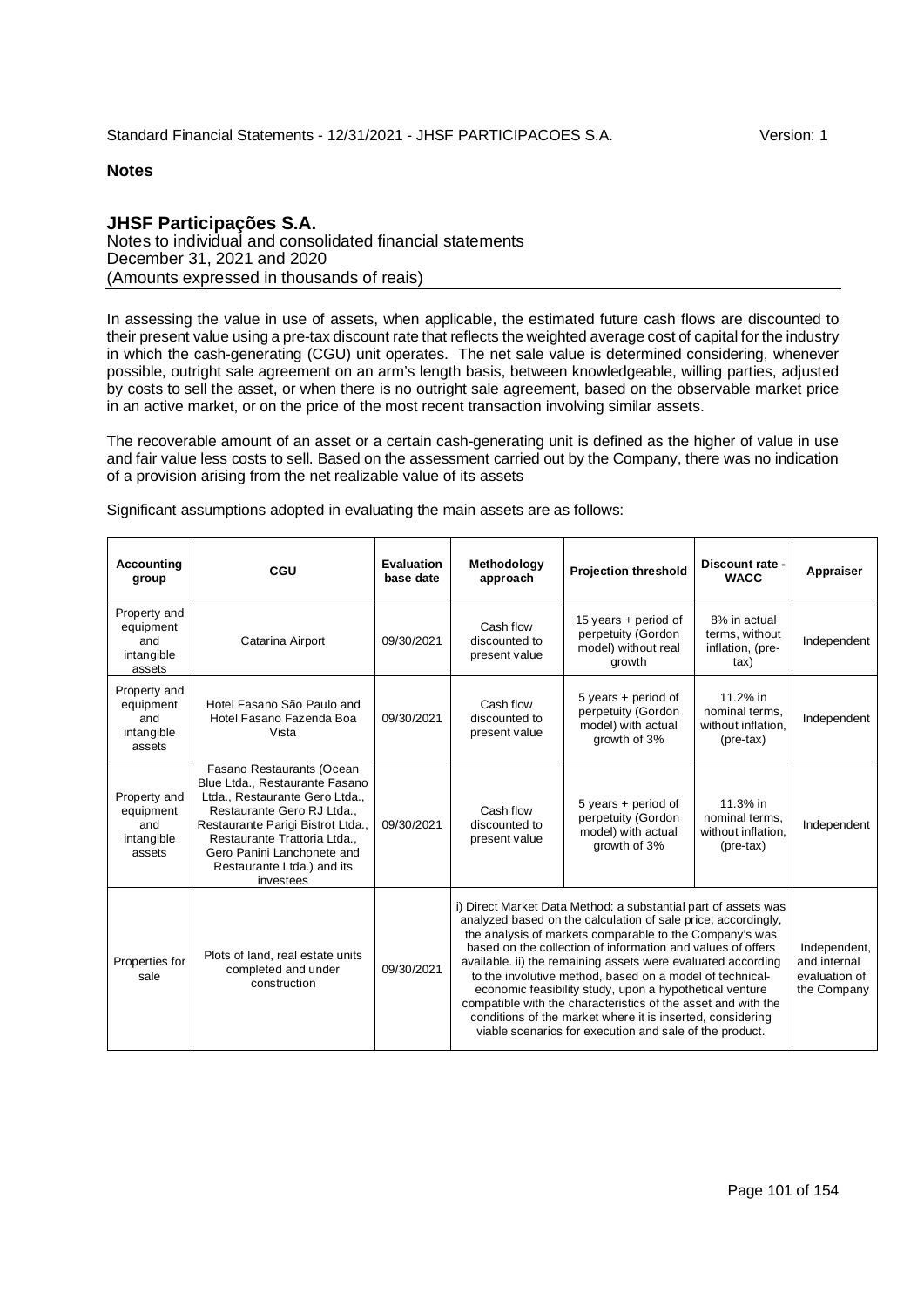**JHSF Participações S.A.** Notes to individual and consolidated financial statements December 31, 2021 and 2020 (Amounts expressed in thousands of reais)

# **3.8. Taxes**

#### **Indirect taxes (PIS, COFINS, ISS and ICMS)**

For companies whereby profit is computed as a percentage of their gross revenue, the Contribution Tax on Gross Revenue for Social Integration Program ("PIS") is calculated at the rate of 1.65% applied to total operating income, adjusted by deductions and exclusions provided for by the prevailing legislation. The Contribution Tax on Gross Revenue for Social Security Financing ("COFINS") is calculated at the rate of 7.60%, applicable to the same PIS base. Service Tax ("ISS") is calculated at rates between 2% and 5%, according to each municipality. The State Value Added Tax ("ICMS") is calculated at rates between 17% and 30%, according to each state.

## **Income and social contribution taxes - current and deferred**

Income tax is calculated at 15%, plus a 10% surtax on annual taxable income exceeding R\$240 while social contribution tax is calculated at 9% on taxable income, and both take into consideration the offset of income and social contribution tax losses, limited to 30% of taxable income every year.

As allowed by the Brazilian tax legislation, certain subsidiaries of the Company have elected the regime whereby taxable profit is computed as a percentage of the Company's gross revenue. Under this regime, the taxable profit is equivalent to 8%, for income tax, of the real estate development amount, including the related monetary restatement, and equivalent to 32% of the amount of the rendering of services and lease. To calculated the social contribution tax, the taxable profit is equivalent to 12% of the real estate development amount and equivalent to 32% of the amount of the rendering of services and lease.

In addition, for the real estate development industry, as also permitted by tax legislation, certain subsidiaries made the irrevocable option for the Special Taxation Regime for Pool of Assets Available for Lien ("RET"), according to which income and social contribution taxes are calculated at the rate of 1.92% on gross revenues (4% also considering COFINS and PIS on revenues, based on Provisional Executive Order No. 601), based on the actual financial receipt (cash basis).

In the subsidiaries and development activities where the accounting practice differs from the tax practice, a deferred federal tax asset or liability is calculated to reflect any temporary differences.

Current income and social contribution tax expense is the amount payable or receivable estimated on taxable income or loss for the year and any adjustment to taxes and contributions payable in relation to prior years. The amount of current income and social contribution taxes payable or receivable is recognized in the statement of financial position as tax assets or liabilities by the best estimate of the expected amount of taxes and contributions payable or receivable. Such taxes and contributions are measured based on the rates in force at the statement of financial position date. Current tax assets and liabilities are only offset if certain criteria are met.

A deferred tax asset is recognized for all unused tax losses and deductible temporary differences, to the extent that it is probable that there will be future taxable profits available against which they will be used. Deferred tax assets are reviewed from time to time and are reduced to the extent that their realization is no longer probable.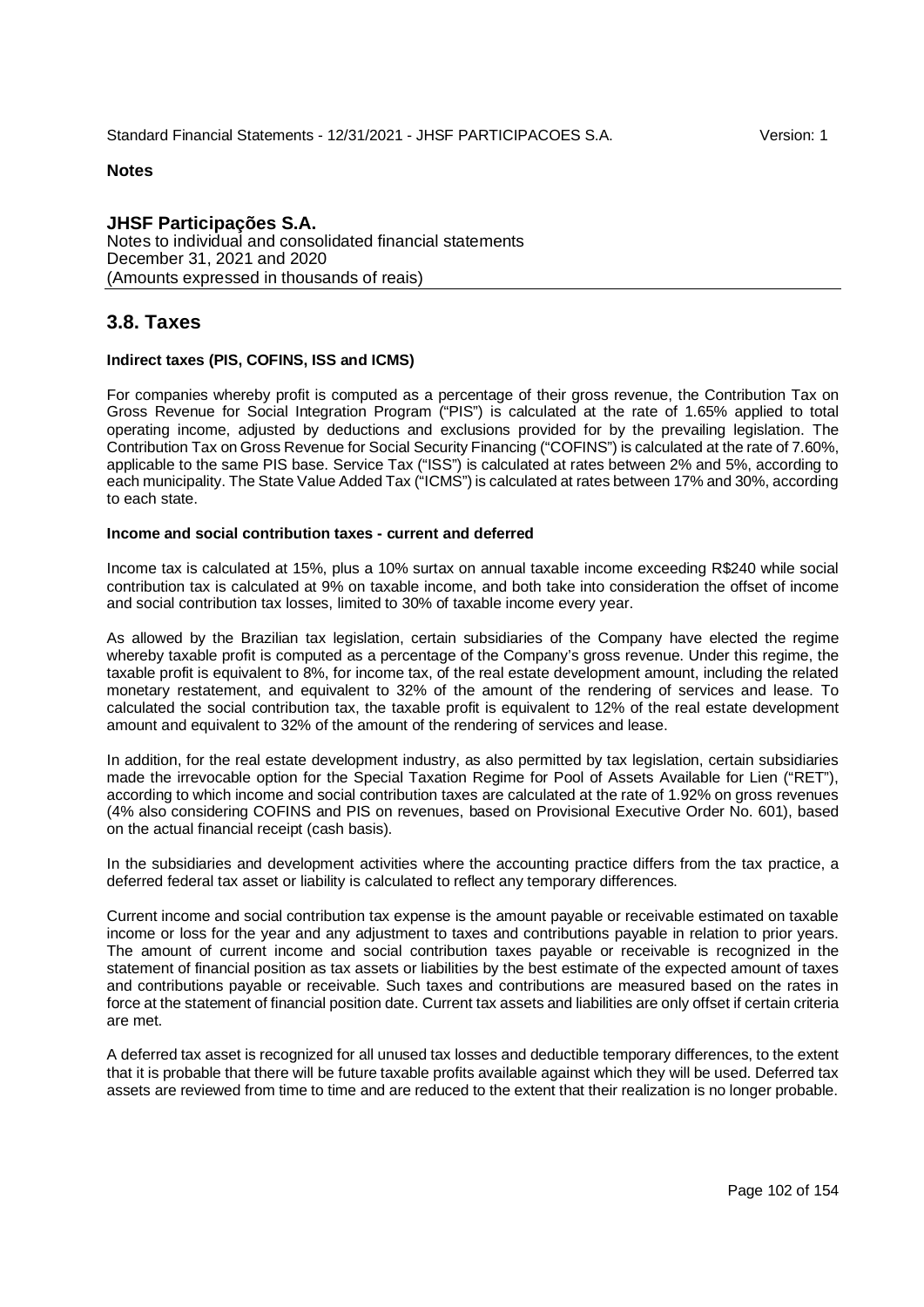## **JHSF Participações S.A.** Notes to individual and consolidated financial statements December 31, 2021 and 2020 (Amounts expressed in thousands of reais)

## **ICPC 22 - Uncertainty over Income Tax Treatments**

This Interpretation (equivalent to IFRIC 23) addresses the accounting for income taxes in cases where tax treatments involve uncertainty that affects the application of IAS 12 (CPC 32 - Income Taxes) and neither applies to taxes beyond the scope of IAS 12 nor specifically includes the requirements regarding interest and fines associated with uncertain tax treatments.

The Company evaluated the uncertain tax treatments separately and the assumptions regarding the examination of tax treatments by the tax authorities on determining taxable profit (tax loss), tax bases, unused tax losses, previously unused tax credits and tax rates. Based on the Company's tax compliance study, it is likely that its tax treatments (including those applied to subsidiaries) will be accepted by the tax authorities. This Interpretation does not have any impact on the Company's financial statements.

# **3.9. Statement of Cash Flows (SCF) and of Statement of Value Added (SVA)**

The SCF was prepared by the indirect method and is presented in accordance with CPC 03 (R2) - Statement of Cash Flows. The Company states interest paid on loans, financing, debentures and leases as part of its financing activities. The SVA was prepared in accordance with CPC 09 - Statement of Value Added and is presented as supplementary information for purposes of IFRS.

## **3.10. Earnings per share**

These are calculated through profit or loss attributable to the Company's shareholders and the monthly average of shares outstanding in the respective period. Diluted earnings (loss) per share are calculated through the referred to average number of outstanding shares, adjusted by instruments potentially convertible into shares, with dilution effect, for the years presented, under the terms of CPC 41 - Earnings (loss) per share.

# **3.11. Employee benefits and share-based payment (stock options)**

Benefits granted to the Company's employees and managing officers, which comprise variable compensation, such as profit sharing and bonus payments. The profit sharing program of the Company and its subsidiaries is based on consolidated and individual goals.

Under the stock option plan, the fair value on the date it is granted to employees is recognized as expenses (Note 21), with a corresponding increase in equity over the period in which employees become unconditionally entitled to the premiums.

These refer to non-vesting conditions premiums and the fair value at the grant date is measured to reflect these conditions.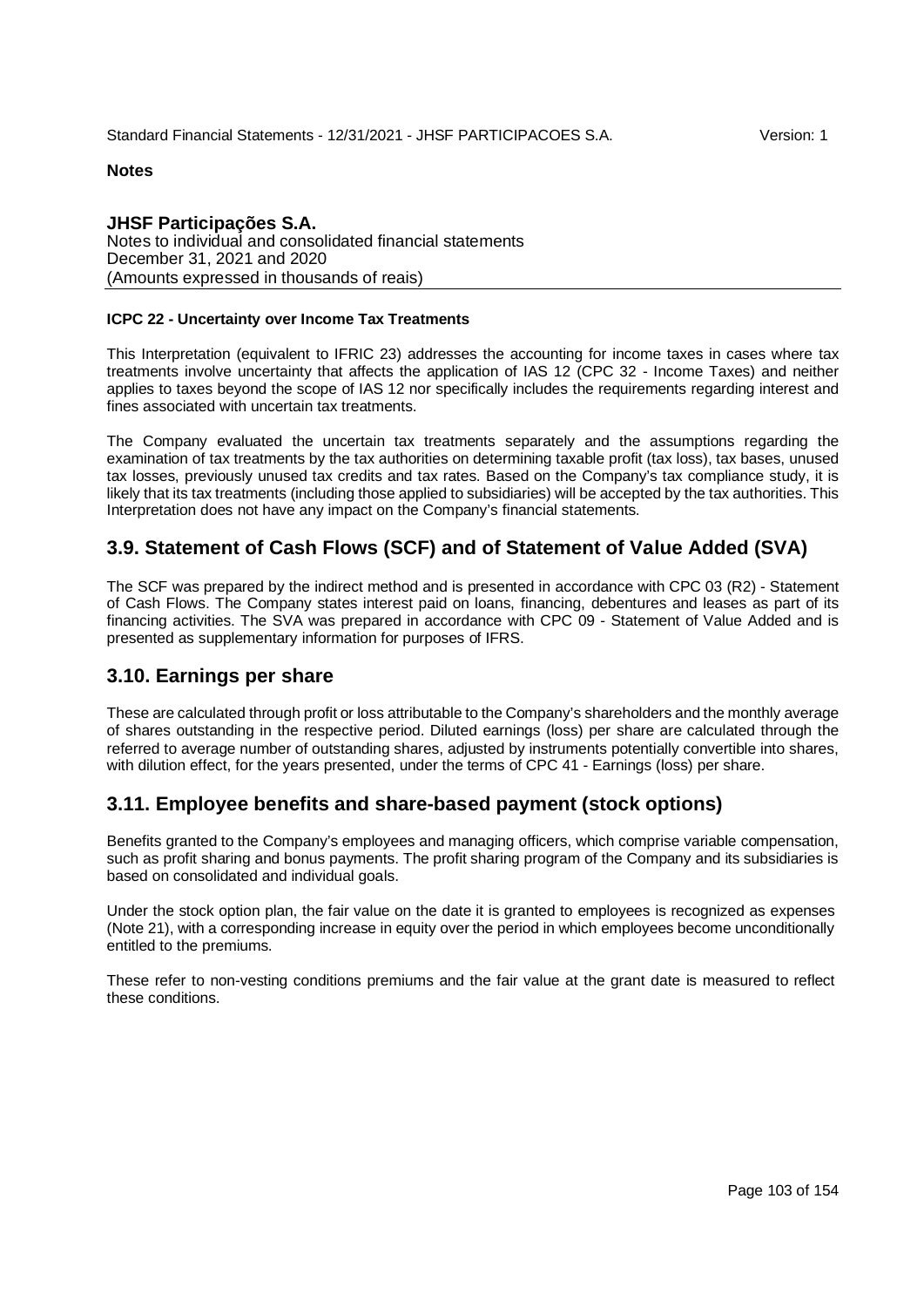**JHSF Participações S.A.** Notes to individual and consolidated financial statements December 31, 2021 and 2020 (Amounts expressed in thousands of reais)

# **3.12. Financial instruments**

## **3.12.1. Financial assets**

## **3.12.1.1. Initial recognition and measurement**

These instruments are classified upon initial recognition, when the Company becomes part of the contractual provisions of the instruments, which are initially recognized at fair value plus, in the case of investments not designated at fair value through profit or loss, transaction costs directly attributable to the acquisition of the financial asset.

#### **3.12.1.2 Subsequent measurement**

#### **Financial assets measured at fair value through profit or loss**

These include financial assets held for trading and financial assets designated upon initial recognition at fair value through profit or loss, and are classified as held for trading if they are acquired for the purpose of being sold in the short term. These are presented in the statement of financial position at fair value, and the corresponding gains or losses are recognized in the statement of profit or loss.

#### **Cash and cash equivalents and marketable securities**

These include amounts in kind, balances in bank checking accounts and short-term investments. Cash equivalents refer to short-term investments readily convertible into a known cash amount, subject to insignificant risk of change in value. If the short-term investments do not meet these criteria, they are classified as marketable securities.

#### **Loans and receivables**

These refer to financial assets with fixed or determinable payments, not quoted in an active market. After initial measurement, these financial assets are stated at amortized cost, using effective interest rate method, less impairment loss. They are recorded in Finance income (costs).

#### **Accounts receivable**

These substantially consist of amounts receivable from leases, assignment of right of use, sale of real estate, lodging and sale of food and beverages.

#### **Allowance for expected credit losses**

The Allowance for ECL is calculated based on the losses assessed as probable in the realization of the accounts receivable and the expenses related to its set up were registered in "Other operating expenses", in the statement of profit or loss. At December 31, 2021 and 2020, Company management considers the Allowance for ECL sufficient to cover probable losses on realization of accounts receivable.

At all reporting dates, historical loss rates disclosed by the market and observed in the calculation of the Allowance for ECL are restated, and changes in forward-looking estimates are analyzed. The amount of expected credit losses is sensitive to changes in circumstances and expected economic conditions.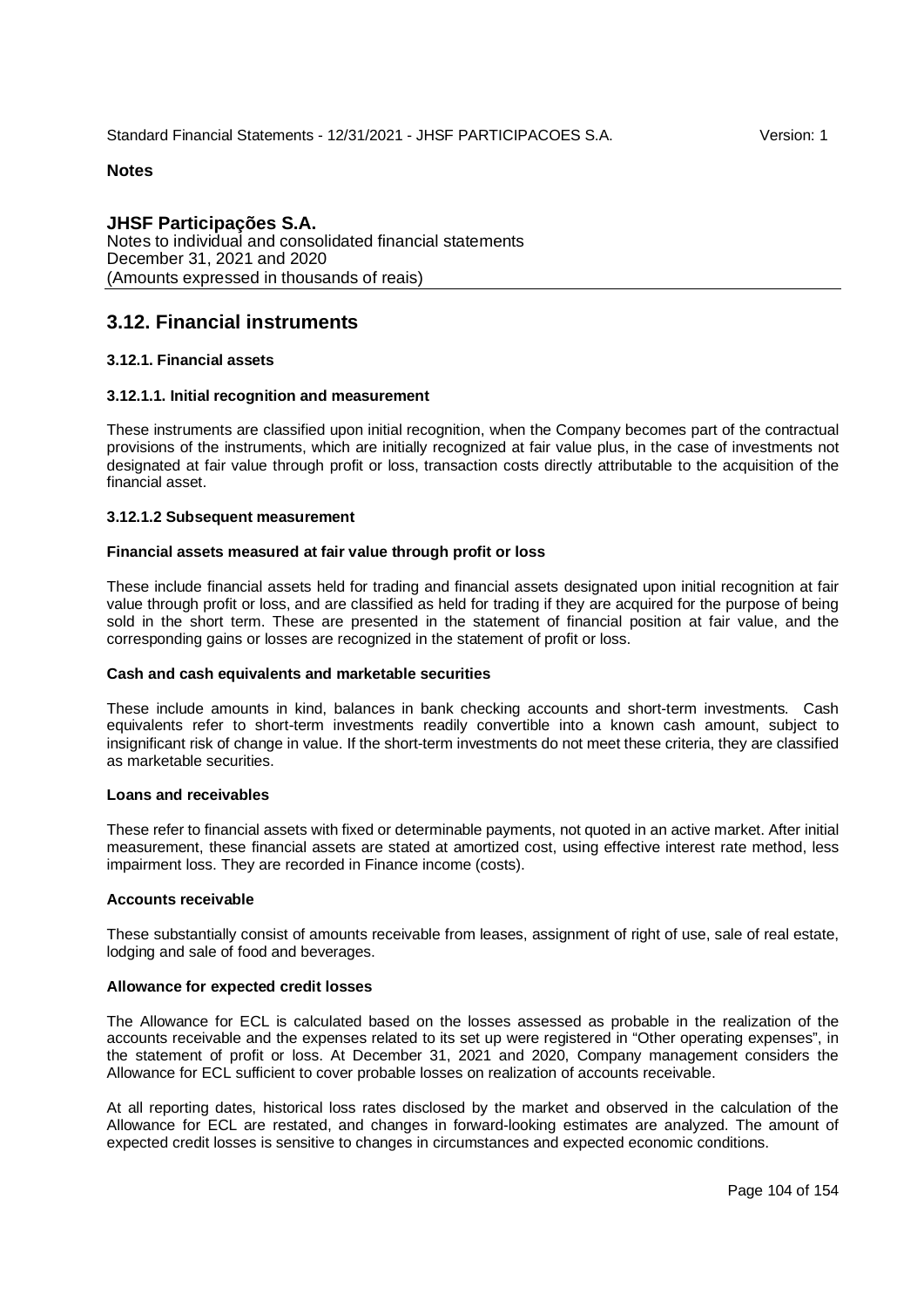**JHSF Participações S.A.** Notes to individual and consolidated financial statements December 31, 2021 and 2020 (Amounts expressed in thousands of reais)

## **3.12.1.3. Derecognition (write-off)**

A financial asset is derecognized whenever the rights to receive cash flows of the asset expire and/or when the Company transfer its rights to receive cash flows of the asset or assumes an obligation to fully pay the cash flows received, without significant delay to a third party under a pass-through agreement, and (a) the Company transferred substantially all risks and rewards of the asset, or (b) the Company has neither transferred nor retained substantially all risks and rewards related to the asset, but has transferred control over the asset.

#### **3.12.2 Financial liabilities - nonderivative - amortized cost**

They comprise trade accounts payable, loans and financing, debentures, obligations with joint operators, assignment of beneficial interest and payables to related parties.

Financial liabilities are initially recognized at fair value and, in the case of loans, financing and debentures, they are deducted of transaction cost directly attributable thereto. Costs are appropriated to P&L for the year in accordance with the term of the contracted instrument.

After their initial recognition, loans, financing and debentures are measured at amortized cost, using the effective interest rate method. Interest expenses are recognized in P&L under finance costs, or when they are used in the acquisition or construction of property and equipment items and investment properties, they are allocated to the cost of referred to assets.

## **3.12.3. Fair value of financial instruments**

The fair value of financial instruments is determined based on the purchase prices quoted on the market at the close of trading on the statement of financial position date, without any deduction of transaction costs. See Note 23.1.

#### **3.12.4. Financial risk factors**

#### **3.12.4.1. Credit risk**

The Company is subject to credit risk related to accounts receivable referring to leases, from buyers of properties, and from transactions involving payments of services with debt/credit cards in hotels and restaurants.

The credit risk concentration of accounts receivable for the segments of recurring income and hotels and restaurants is minimized, since the Company does not have a customer or even a business conglomerate representing more than 2.5% of its consolidated revenue. Likewise, the Company does not have a customer or even a business conglomerate representing more than 10% of its consolidated revenue from the real estate business segment.

## **3.12.4.2. Price risk and market conditions**

The Company's revenues directly depend on the capacity to lease the available spaces in the shopping malls in which it holds interest, the capacity to sell the real estate units, the capacity to occupy the rooms available in its hotels and the flow of people in its restaurants.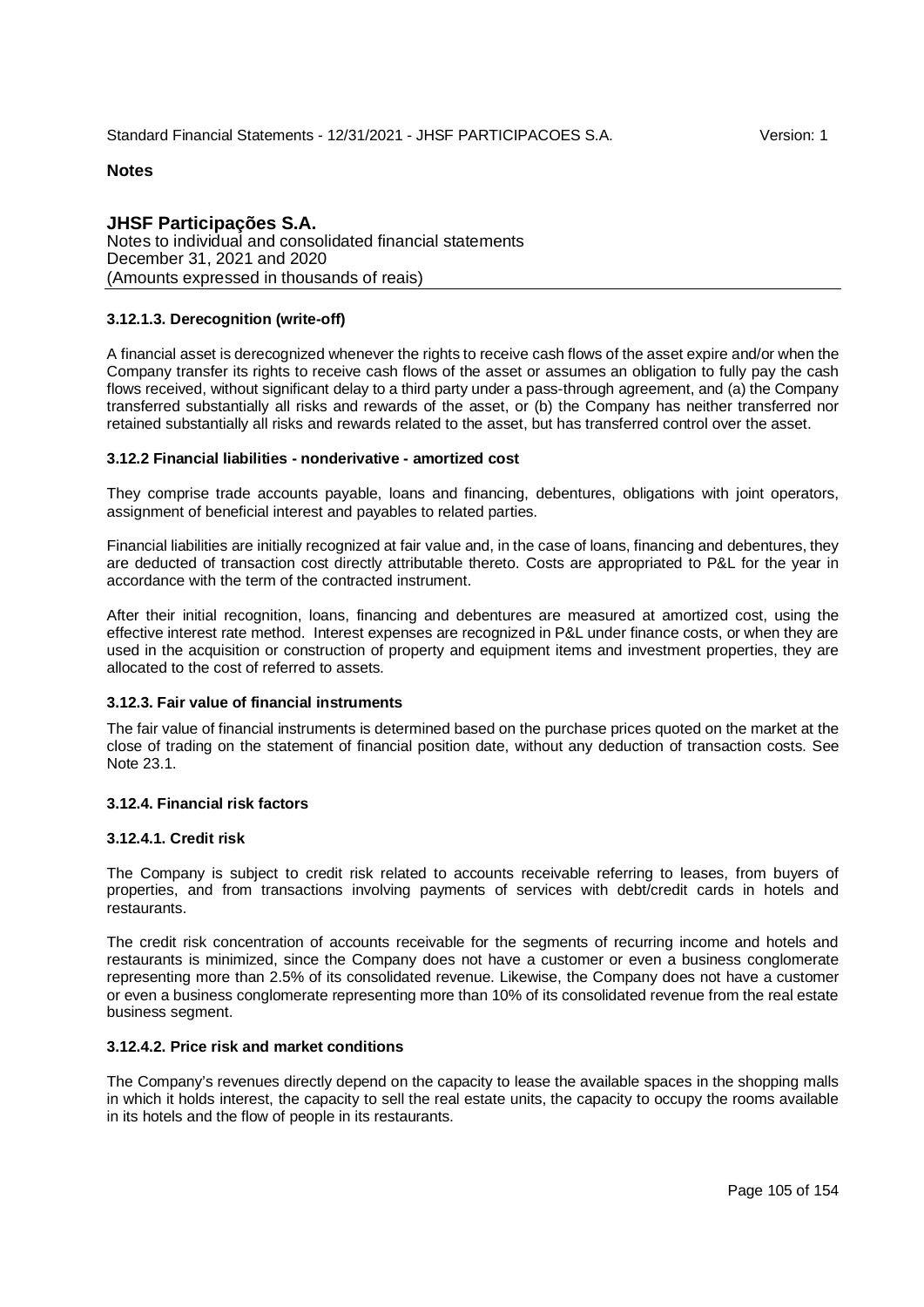## **JHSF Participações S.A.** Notes to individual and consolidated financial statements December 31, 2021 and 2020 (Amounts expressed in thousands of reais)

Adverse conditions as well as periods of recession and/or negative perception of lessees/customers with respect to security, convenience and attractiveness of areas where the ventures are located, may reduce the level of commercial transactions of its businesses. Management constantly monitors these risks to minimize the impacts on its business.

#### **3.12.5. Capital and liquidity risk management**

The Company's objectives in managing its capital are to safeguard its ability to continue as a going concern and provide return for its shareholders and benefits for other stakeholders, in addition to maintain an optimal target capital structure to reduce the cost of capital.

 The cash flow forecast is carried out individually by company and, in order to maintain or adjust its capital structure, the Company may review the policy of dividend payout, issue new shares or dispose of assets to reduce the indebtedness level.

Financial leverage ratio:

|                                                  | <b>Consolidated</b> |           |  |
|--------------------------------------------------|---------------------|-----------|--|
| <b>Description</b>                               | 12-2021             | 12-2020   |  |
| Gross loans and financing (Note 12.1)            | 603.488             | 577.861   |  |
| Gross debentures (Note 12.2)                     | 1,405,836           | 1,015,216 |  |
| Assignment of beneficial interest (Note 13)      | 165.001             | 148.974   |  |
| Gross obligations with joint operators (Note 13) |                     | 125.312   |  |
| Cash and cash equivalents (Note 4)               | (421,743)           | (480,160) |  |
| Marketable securities (Note 4)                   | (455,751)           | (561,109) |  |
| Net debt (A)                                     | 1,296,833           | 826,094   |  |
| Total equity (B)                                 | 4,546,460           | 3,826,675 |  |
| Total capital $(C) = (A) + (B)$                  | 5,843,292           | 4,652,769 |  |
| Net debt-to-equity ratio - % (A/C)               | 22%                 | 18%       |  |

The Company has assessed its ability to continue as a going concern while preparing these financial statements. At December 31, 2021, the Company recorded consolidated positive net working capital amounting to R\$1,198,036 (R\$781,436 in 2020). In the individual financial statements, current liabilities exceeded current assets by R\$306,037 (R\$715,347 in 2020). Such excesses in the individual financial statements are considered temporary, since receivables from related parties were substantially classified in noncurrent assets whereas payables to related parties were substantially classified in current liabilities. In addition, the Company evaluates the settlement of related-party balances in liabilities with JHSF Malls S.A. at R\$335,087 (R\$499,465 at December 31, 2020) through corporate restructuring and assets of the Shopping Malls segment given in accord and satisfaction in 2022 and 2023.

# **3.13. Provisions for tax, civil and labor contingencies**

Provisions are recognized for all legal proceedings for which it is likely that a cash outflow will be required to settle the contingency/obligation and a reasonable estimate can be made. The assessment of the likelihood of loss includes analyses of available evidence, the hierarchy of laws, available case law, the most recent court decisions and their relevance in the legal system, as well as the opinion of external legal advisors. Provisions are reviewed and adjusted considering changes in circumstances, such as applicable statute of limitation, tax audit conclusions or additional exposures identified based on new matters or court decisions.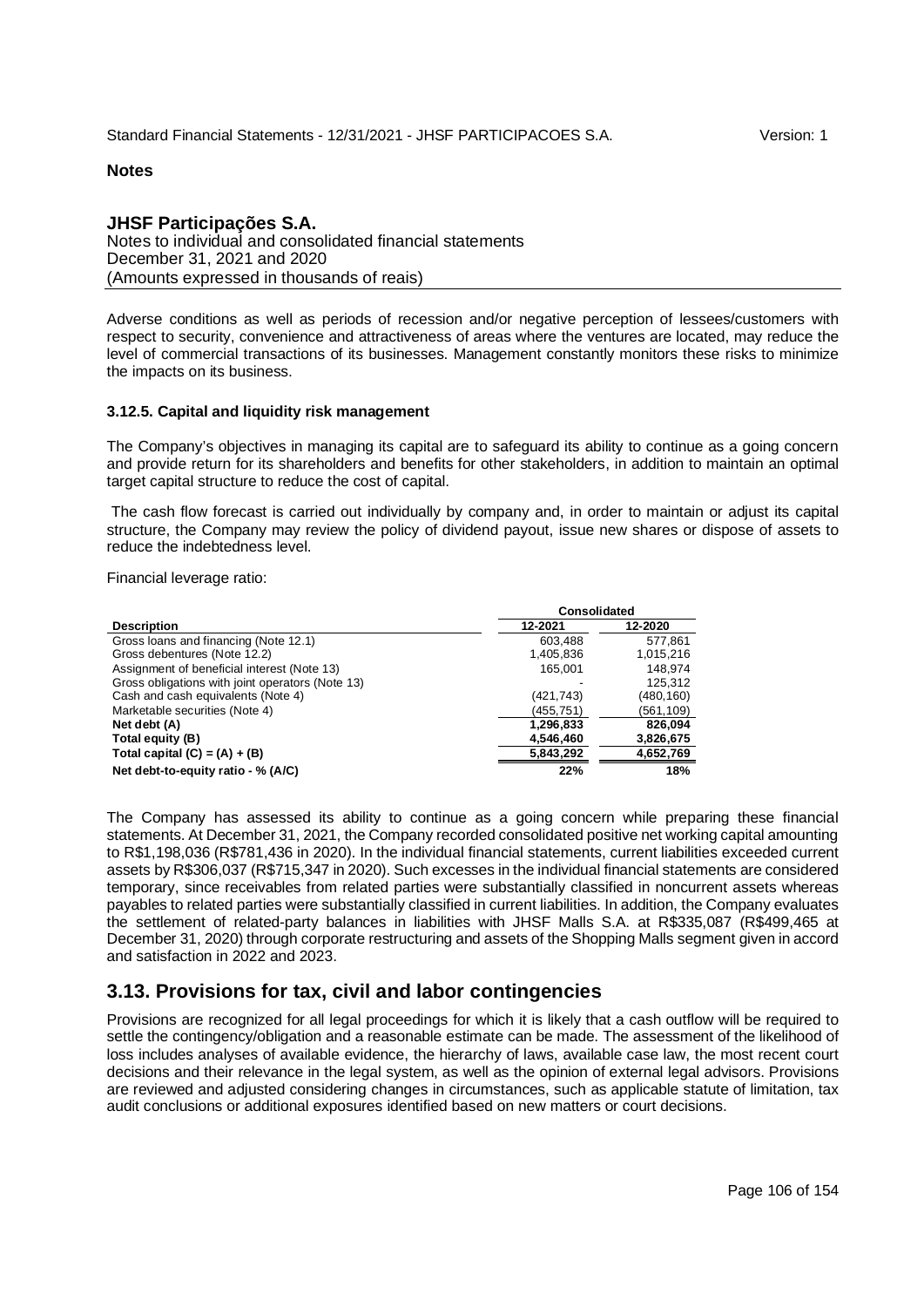## **JHSF Participações S.A.** Notes to individual and consolidated financial statements December 31, 2021 and 2020 (Amounts expressed in thousands of reais)

# **3,14. Present value adjustment of assets and liabilities**

Monetary assets and liabilities are adjusted to their present value upon initial recording of the transaction, taking into consideration the contractual cash flows, interest rates and market rates for similar transactions. Interest is subsequently reallocated to P&L through use of the effective interest rate method.

# **3.15. Right of use (leased properties)**

The Company recognized as assets ("right-of-use asset") and lease liabilities classified in the group of various debts, its contracts referring to lease of administrative and operational properties (stores, restaurants, hotels and Usina SP).

#### **Right-of-use assets**

The Company recognizes right-of-use assets on the date the underlying assets is available for use. They are measured at cost, less any accumulated depreciation and impairment losses, and adjusted for any new remeasurement of lease liabilities. The cost of right-of-use assets includes the lease liability amount recognized, initial direct costs incurred and lease payments made until commencement date, less any lease incentives received. Right-of-use assets are subject to depreciation on a straight-line basis for the lower of the lease term and the estimated useful life of the assets. They are also subject to impairment loss.

#### **Lease liabilities**

The Company recognizes lease liabilities measured at present value of the lease payments to be made. These payments include fixed payments less any lease incentives receivable, variable payments that depend on an index or a rate, and payments of residual value guarantee. Variable payments that do not depend on an index or a rate are recognized in the period in which the event or condition that triggers these payments occurs. When calculating the present value of lease payments, the Company uses its incremental borrowing rate at inception. After commencement date, the lease liability amount is increased to reflect the interest added and reduced for the payments made. In addition, the carrying amount of lease liabilities is remeasured if there is a modification, a change in the lease term, a change in payments or a change in the assessment of an option to purchase the underlying asset.

#### **Short-term leases and leases of low value assets**

The Company applies the recognition exemption to short-term leases of machinery and equipment and lowvalue asset leases. Their payments are recognized as expense on a straight-line basis, over the lease term.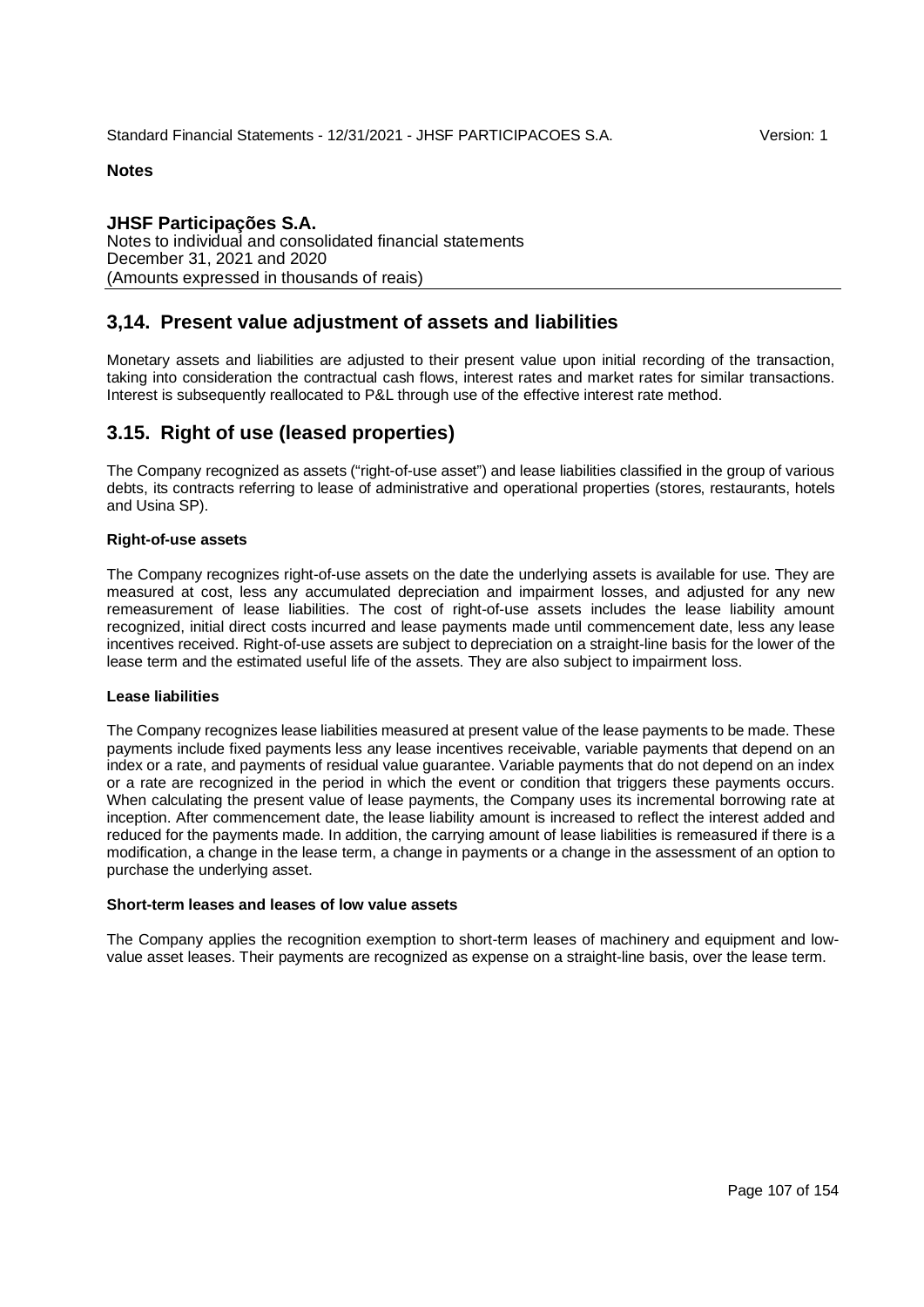## **JHSF Participações S.A.**

Notes to individual and consolidated financial statements December 31, 2021 and 2020 (Amounts expressed in thousands of reais)

# **4. Cash and cash equivalents and marketable securities**

|                                         | Individual |         | Consolidated |           |
|-----------------------------------------|------------|---------|--------------|-----------|
|                                         | 12-2021    | 12-2020 | 12-2021      | 12-2020   |
| Cash and banks                          | 2.502      | 952     | 63.137       | 54,625    |
| Short-term investments (a) (Note 23)    | 193.399    | 268,655 | 243.984      | 318.704   |
| Foreign financial investments (c)       |            |         | 114,621      | 106,831   |
| Cash and cash equivalents               | 195,902    | 269,607 | 421.743      | 480,160   |
| JHSF Catarina Corporate - FII (b)       | 6.680      | 6.323   | 26.995       | 27,337    |
| JHSF Catarina Corporate Berlim (b)      | 11.647     | 10.797  |              |           |
| Investment fund - Profit 463 (b)        | 422,180    | 533.386 |              |           |
| Investment fund shares (b)              | 46         |         | 131.727      | 240.909   |
| Federal government securities (LFT/NTN) |            |         | 284.087      | 280,046   |
| Companies' shares in Brazil and abroad  |            |         | 12,941       | 12,817    |
| Marketable securities (Note 23)         | 440,555    | 550,505 | 455,751      | 561,109   |
| <b>Total</b>                            | 636,456    | 820,112 | 877,494      | 1,041,269 |
| Current                                 | 636.456    | 820.112 | 877.494      | 1.041.269 |

**Noncurrent** 

 These refer to Bank Deposit Certificates (CDB), whose maturity is below 90 days, remunerated at the average rate of 99.6% (99.4% in 2020) of the CDI.

 JHSF Catarina Corporate and Corporate Berlin funds have 6.73% of the undivided interest of Catarina Airport and are remunerated based on the EBITDA from the airport operation. At December 31, 2021, the Company has 20,000 FII Corporate Berlim shares totaling 100% of the shares issued by the Fund and 23,341 shares of FII Corporate totaling 28.5% of the shares issued by the Fund (Note 15). Profit 463 Fund is a boutique fund administered by BTG Pactual that substantially invests in government securities known as *Tesouro Selic*, Financial Treasury Bills (LFT) and shares of publicly held companies.

In the consolidated financial statements, the balances are presented by breaking down the investment portfolio of the Funds themselves. For consolidation purposes, marketable securities relating to Catarina Corporate and Profit 463 are eliminated in the financial statements.

These refer to Jumbo bank deposit certificates and are considered low-risk investments.

#### Changes in marketable securities are as follows: **JHSF**

| Individual            | JHSF<br>Catarina<br>Corporate -<br>FII | <b>JHSF Catarina</b><br>Corporate<br><b>Berlim</b> | Profit 463<br>Investment<br>Fund | <b>Norte</b><br>Investment<br>Fund | Total      |
|-----------------------|----------------------------------------|----------------------------------------------------|----------------------------------|------------------------------------|------------|
| Balance at 12.31.2020 | 6,323                                  | 10,797                                             | 533,386                          |                                    | 550,505    |
| Acquisition of shares | 1.000                                  | 1.000                                              | 70.000                           | 54                                 | 72.054     |
| Sale of shares        |                                        | ٠                                                  | (201, 247)                       |                                    | (201, 247) |
| Share value variation | (642)                                  | (150)                                              | 20,042                           | (8)                                | 19,243     |
| Balance at 12.31.2021 | 6.681                                  | 11.647                                             | 422.180                          | 46                                 | 440.555    |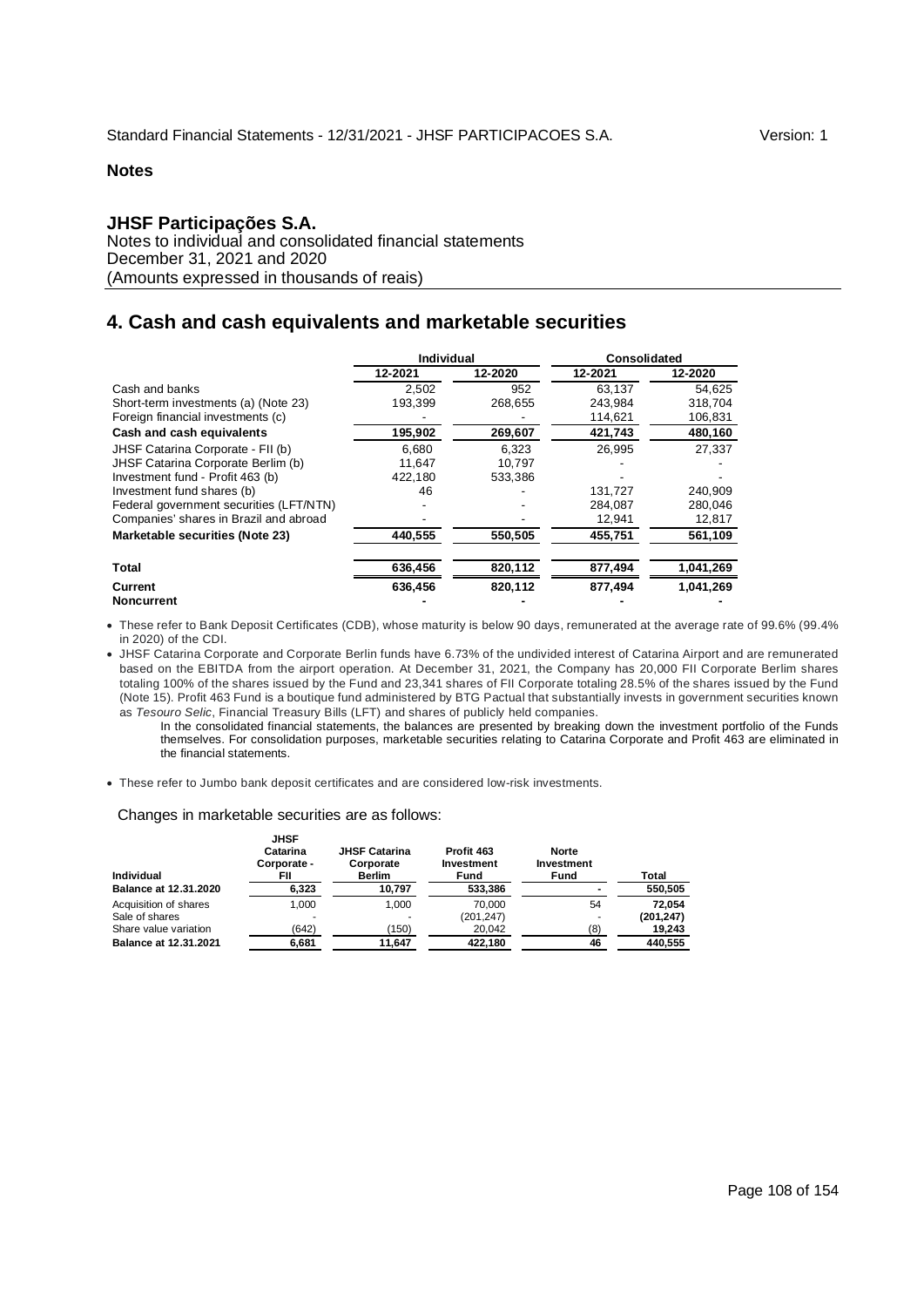## **JHSF Participações S.A.**

Notes to individual and consolidated financial statements December 31, 2021 and 2020 (Amounts expressed in thousands of reais)

| Consolidated          | JHSF<br>Catarina<br>Corporate -<br>FII | <b>Norte</b><br>Investment<br>Fund | Investment<br>fund shares | Federal<br>government<br>securities<br>(LFT/NTN) | <b>Shares</b> | Total       |
|-----------------------|----------------------------------------|------------------------------------|---------------------------|--------------------------------------------------|---------------|-------------|
| Balance at 12.31.2020 | 27,337                                 |                                    | 240,909                   | 280,046                                          | 12,817        | 561,109     |
| Acquisition of shares | 1.000                                  | 54                                 | 129.759                   | 1.267.743                                        |               | 1,398,555   |
| Sale of shares        |                                        |                                    | (248.608)                 | (1,280,807)                                      |               | (1,529,415) |
| Share value variation | (1.342)                                | (8)                                | 9.621                     | 17.107                                           | 124           | 25,502      |
| Balance at 12.31.2021 | 26,995                                 | 46                                 | 131,681                   | 284.088                                          | 12.941        | 455.751     |

# **5. Accounts receivable**

|                                                         | <b>Individual</b> |         |           | <b>Consolidated</b> |  |  |
|---------------------------------------------------------|-------------------|---------|-----------|---------------------|--|--|
|                                                         | 12-2021           | 12-2020 | 12-2021   | 12-2020             |  |  |
| Accounts receivable for real estate units (Note 23) (a) |                   | ۰.      | 937.071   | 549.202             |  |  |
| Leases (Note 23)                                        |                   |         | 58,583    | 53,614              |  |  |
| Hotels and restaurants                                  |                   |         | 34.521    | 36,927              |  |  |
| Other (b)                                               | 2,818             | 431     | 76,100    | 28,480              |  |  |
| Total accounts receivable (Note 23)                     | 2,818             | 431     | 1.106.275 | 668,223             |  |  |
| (-) Present value adjustment (d)                        |                   |         | (22, 820) | (4,781)             |  |  |
| (-) Allowance for expected credit losses (c)            |                   |         | (23,666)  | (34, 217)           |  |  |
| Total (Note 23)                                         | 2,818             | 431     | 1,059,789 | 629,225             |  |  |
| Current                                                 | 2,818             | 431     | 694.841   | 418.490             |  |  |
| <b>Noncurrent</b>                                       |                   |         | 364.948   | 210.734             |  |  |

 The increase in the balance corresponds substantially to the real estate development sales related to the Boa Vista Complex, especially the launch of Boa Vista Estates and Boa Vista Village, which generated gross revenue of R\$546,268 and R\$358,315, respectively, for 2021 (Note 19).

On December 29, 2021, the Company, through its subsidiaries, assigned real estate receivables, without any type of coobligation or risk retention of real estate credits in the amount of R\$250,494. This transaction generated a finance cost amounting to R\$4,783.

- The increase in the consolidated balance is due to the recognition of the sale of Villa XP land, whose balance receivable amounts to R\$44,483, in equal and consecutive installments with final maturity in December 2022. See Note 1.5
- The decrease in the allowance for ECL in 2021 is substantially due to the transfer of the Company's equity interest held in the condominiums Ponta Negra (Shopping Ponta Negra) and Euluz (Shopping Bela Vista) to FII XP Malls. With the transfer of the undivided interests of the Shopping Malls to the Fund, the Company also transferred the balances receivable amounting to R\$11,074, and the outstanding notes amounting to R\$6,818.
- The rate used for present value adjustment is based on the average rate of financing, loans and debentures obtained by the Company and compared with the average NTN-B, and the higher rate is used. At December 31, 2021, the Company calculated at present value considering the discount rate of 5.57% p.a. (3.41% p.a. at December 31, 2020).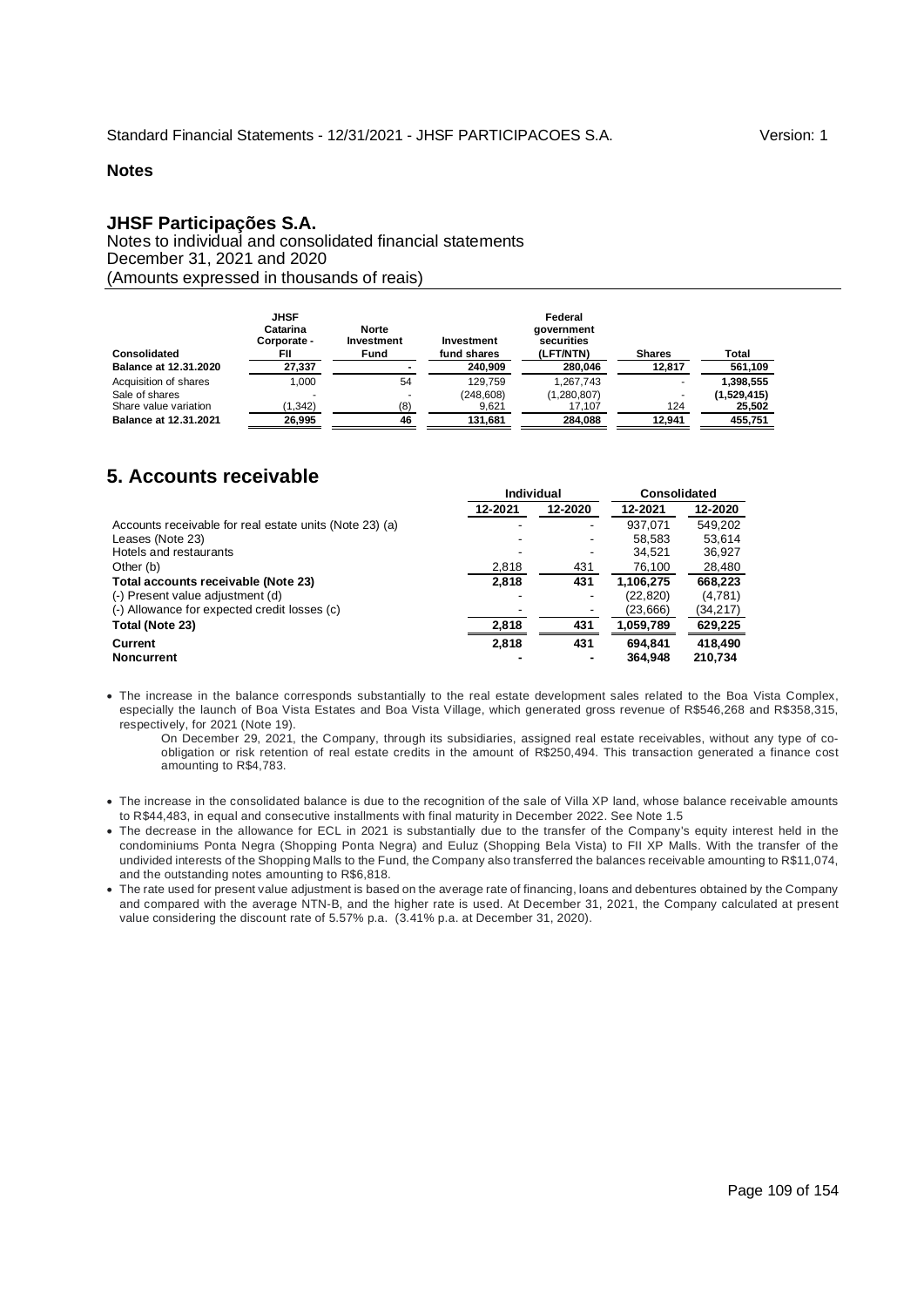## **JHSF Participações S.A.**

Notes to individual and consolidated financial statements December 31, 2021 and 2020 (Amounts expressed in thousands of reais)

The aging list of accounts receivable is as follows:

|                             | <b>Consolidated</b> |         |  |  |  |
|-----------------------------|---------------------|---------|--|--|--|
| <b>Aging list</b>           | 12-2021             | 12-2020 |  |  |  |
| Overdue above 365 days      | 32,336              | 39,386  |  |  |  |
| Overdue from 91 to 365 days | 17.980              | 5.452   |  |  |  |
| Overdue from 61 to 90 days  | 1.857               | 618     |  |  |  |
| Overdue from 31 to 60 days  | 2,046               | 1,478   |  |  |  |
| Overdue within 30 days      | 10,905              | 1,831   |  |  |  |
| <b>Total overdue</b>        | 65,124              | 48,765  |  |  |  |
| Falling due within 365 days | 640.009             | 405.627 |  |  |  |
| Falling due above 365 days  | 401,142             | 213.831 |  |  |  |
| <b>Total falling due</b>    | 1,041,151           | 619.458 |  |  |  |
| Total                       | 1,106,275           | 668,223 |  |  |  |

At December 31, 2021, the Company recorded the amount of R\$8,670 referring to notes overdue above 365 days, for which no Allowance for ECL was recorded. These notes were rescheduled and customers are no longer in default.

# **6. Properties for sale**

|                                  | <b>Consolidated</b> |         |  |  |
|----------------------------------|---------------------|---------|--|--|
|                                  | 12-2021             | 12-2020 |  |  |
| Properties to be developed       | 535,472             | 533,208 |  |  |
| Properties under development (a) | 459.951             | 178.332 |  |  |
| Finished units                   |                     |         |  |  |
| Boa Vista Complex                | 208,934             | 210,173 |  |  |
| Horto Bela Vista                 | 441                 | 485     |  |  |
| Total                            | 1,204,797           | 922,198 |  |  |
|                                  |                     |         |  |  |
| <b>Current</b>                   | 275,855             | 246,678 |  |  |
| <b>Noncurrent</b>                | 928,943             | 675,520 |  |  |

 The balances presented correspond to Fasano Residence, Fasano Club, Village and Boa Vista Estates (launched in June 2021) projects under construction.

The increase in the balance for the year derives substantially from the purchase of an area of 6,111,978 square meters, for approximately R\$140,000. The Property is located in an area surrounding Boa Vista Estates and will be used for the implementation of the fourth project of the Boa Vista Complex, which already includes Fazenda Boa Vista, Boa Vista Village and Boa Vista Estates.

In addition, the Company reclassified the balance of Boa Vista Estates of R\$138,737 from Properties to be developed to Properties under development after the project launching.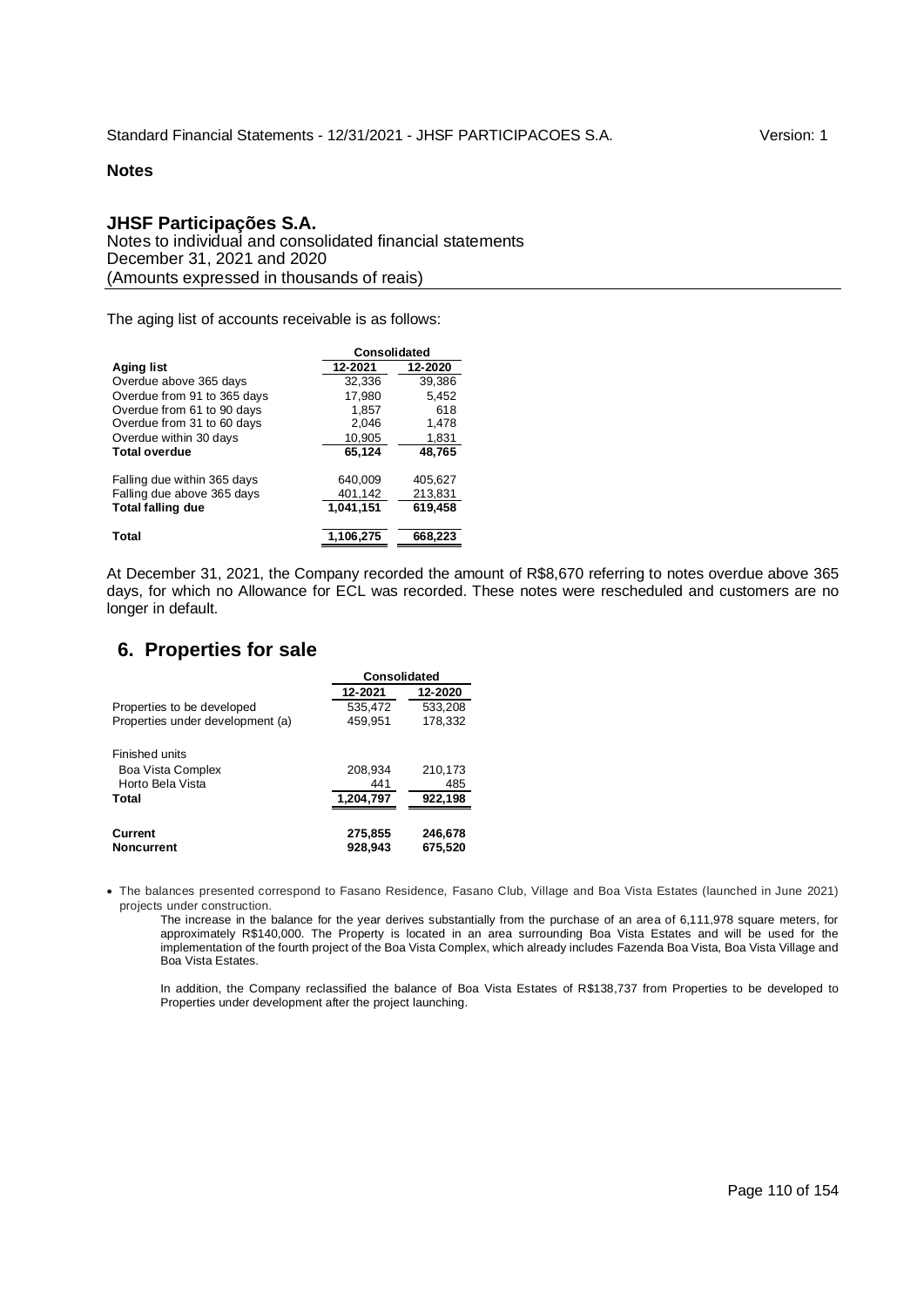## **JHSF Participações S.A.**

Notes to individual and consolidated financial statements December 31, 2021 and 2020 (Amounts expressed in thousands of reais)

# **7. Investments (Individual)**

|                                                                            | Individual |           |  |
|----------------------------------------------------------------------------|------------|-----------|--|
|                                                                            | 12-2021    | 12-2020   |  |
| Net amount of goodwill on acquisition of investments<br><b>Investments</b> | 2.782      | 2.782     |  |
| Interest held in subsidiaries and associates                               | 4,756,357  | 4,207,465 |  |
| <b>Total equity interest</b>                                               | 4.756.357  | 4,207,465 |  |
| <b>Total investments</b>                                                   | 4,759,139  | 4,210,247 |  |

Changes in the Company's direct investment balances are as follows:

| Investee                                                            | <b>Balances</b><br>in 12-2020 | <b>Transactions</b><br>with<br>shareholders<br>(SCE) | <b>Effect of</b><br>present<br>value<br>adiustments<br>to<br>marketable<br>securities | Equity<br>pickup | Capital<br>increase | <b>Distribution</b><br>of income<br>reserves (c) | Capital<br>deficiency | <b>Balances in</b><br>12-2021 |
|---------------------------------------------------------------------|-------------------------------|------------------------------------------------------|---------------------------------------------------------------------------------------|------------------|---------------------|--------------------------------------------------|-----------------------|-------------------------------|
| Aveiro Incorporações Ltda.                                          | 139,239                       | $\overline{\phantom{a}}$                             | (217)                                                                                 | 83               | 9,681               |                                                  |                       | 148.787                       |
| Boa Vista de Desenvolvimento<br>Imobiliário e Servicos de Concierge |                               |                                                      |                                                                                       |                  |                     |                                                  |                       |                               |
| Ltda.                                                               | 710.151                       |                                                      | (359)                                                                                 | (33,008)         |                     | (480, 182)                                       |                       | 196,602                       |
| Cidade Jardim Shops S.A.<br>JHSF Administradora do Catarina         | 128,698                       | (2, 453)                                             |                                                                                       | (45, 705)        | 11,021              |                                                  |                       | 91.560                        |
| Aeroporto Executivo S.A.                                            | 531.438                       |                                                      |                                                                                       | 64,069           |                     |                                                  |                       | 595,507                       |
| JHSF Incorporações Ltda.                                            | 1,420,644                     | (4, 564)                                             | (3,226)                                                                               | 19,366           |                     | (10, 851)                                        | -                     | 1,421,369                     |
| Shopping Ponta Negra S.A. (a)                                       | 155,512                       | (11, 210)                                            |                                                                                       | (13,999)         |                     |                                                  | -                     | 130.302                       |
| Polônia Incorporações Ltda.                                         | 768.832                       |                                                      | (132)                                                                                 | 1.018.765        |                     | (124, 927)                                       | -                     | 1.662.538                     |
| JHSF Malls S.A.                                                     | 262.300                       | (925)                                                | (654)                                                                                 | (1, 412)         |                     |                                                  |                       | 259.309                       |
| Other investees                                                     | 90,652                        | (265)                                                | 245                                                                                   | 132,069          | 14,040              |                                                  | 13,641                | 250,381                       |
|                                                                     | 4,207,465                     | (19,418)                                             | (4, 343)                                                                              | 1,140,226        | 34,743              | (615,960)                                        | 13,641                | 4,756,357                     |

- (a) In March 2021, the Company transferred 49.9% interest in Ponta Negra condominium to Fundo XP Malls. The transaction resulted in a decrease in investments of R\$16,040 (transactions with shareholders) due to the difference in contributions among the condominium members. The sale did not result in loss of control, and its matching entry was recorded in equity under Transactions with shareholders.
- (b) On August 27, 2021, the Company and its subsidiaries carried out the settlement of accounting balances among themselves through the Distribution Minutes for the allocation of retained earnings reserves from prior years. These transactions have no cash effect and did not change the Statement of Cash Flow for the year.

| Investee                        | <b>Balances</b><br>in 2019 | Sale of<br>equity<br>Interest | <b>Effect of</b><br>present value<br>adjustments to<br>marketable<br>securities | Equity<br>pickup | Capital<br>increase | Transactions<br>with<br>shareholders | Equity<br>interest<br>adiustments | Capital<br>deficiency    | <b>Balances in</b><br>2020 |
|---------------------------------|----------------------------|-------------------------------|---------------------------------------------------------------------------------|------------------|---------------------|--------------------------------------|-----------------------------------|--------------------------|----------------------------|
| Aveiro Incorporações Ltda.      | 129.486                    |                               | 753                                                                             | 9.000            |                     |                                      |                                   |                          | 139.239                    |
| Boa Vista de Des. Imobiliário e |                            |                               |                                                                                 |                  |                     |                                      |                                   |                          |                            |
| Serv. de Concierge Ltda         | 316,776                    |                               | 3,329                                                                           | 390.046          |                     | $\sim$                               | ٠                                 | $\sim$                   | 710.151                    |
| Cidade Jardim Shops S.A. (a)    | 72,523                     | (37, 101)                     | ٠                                                                               | (36, 233)        | 129,509             |                                      | -                                 | $\overline{\phantom{a}}$ | 128.698                    |
| JHSF Administradora do Catarina |                            |                               |                                                                                 |                  |                     |                                      |                                   |                          |                            |
| Aeroporto Executivo S.A         | 481.355                    |                               | (7)                                                                             | (22, 219)        | 72,309              |                                      | $\overline{\phantom{0}}$          | $\sim$                   | 531.438                    |
| JHSF Incorporações Ltda.        | 1.354.398                  |                               | 1.866                                                                           | 64.380           |                     |                                      |                                   | $\overline{\phantom{a}}$ | 1.420.644                  |
| Shopping Ponta Negra S.A.       | 168.514                    | $\sim$                        |                                                                                 | (18.414)         | 3,295               | $\overline{\phantom{a}}$             | 2.116                             | $\sim$                   | 155.512                    |
| Polônia Incorporações Ltda.     | 543.522                    |                               | 465                                                                             | 224.845          |                     | $\sim$                               | $\overline{\phantom{0}}$          | $\overline{\phantom{a}}$ | 768.832                    |
| JHSF Malls S.A.                 | 254.877                    |                               | 378                                                                             | 7.045            |                     |                                      | $\overline{\phantom{0}}$          | $\overline{\phantom{a}}$ | 262,300                    |
| Other investees                 | 142,150                    |                               | 3,398                                                                           | (62,058)         | 100                 | (846)                                |                                   | 7,908                    | 90,652                     |
|                                 | 3.463.601                  | (37.101)                      | 10.181                                                                          | 556.392          | 205.213             | (846)                                | 2.116                             | 7,908                    | 4,207,465                  |

In December 2020, the Company transferred 30% of the equity interest to FII XP Malls, as mentioned in Note 1.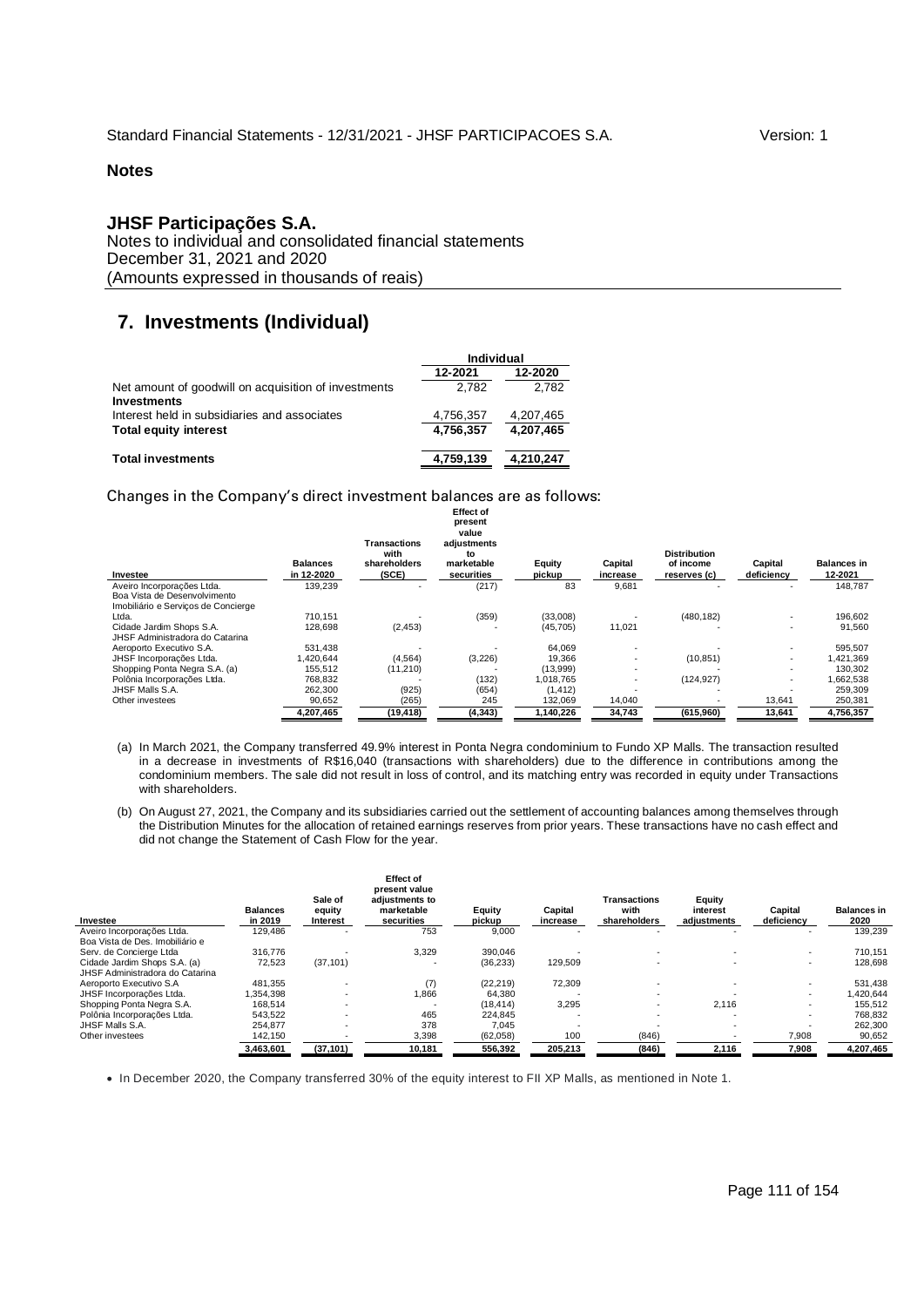## **JHSF Participações S.A.**

Notes to individual and consolidated financial statements December 31, 2021 and 2020 (Amounts expressed in thousands of reais)

The Company's equity interest held in its subsidiaries is stated in Note1.3.

|                                          |       |                        |           |           |             |           | Equity               |           |                       |            |
|------------------------------------------|-------|------------------------|-----------|-----------|-------------|-----------|----------------------|-----------|-----------------------|------------|
|                                          |       | (%) Equity<br>interest | Assets    |           | Liabilities |           | (Capital deficiency) |           | <b>Profit or loss</b> |            |
| Investee                                 | 2021  | 2020                   | 12-2021   | 12-2020   | 12-2021     | 12-2020   | 12-2021              | 12-2020   | 12-2021               | 12-2020    |
| JHSF Malls S.A.                          | 16.85 | 16.85                  | 3.223.349 | 3.116.345 | 1.684.424   | .559.668  | 1.538.925            | .556.677  | (8,382)               | 41,808     |
| JHSF Incorporações Ltda.                 | 99.99 | 99.99                  | 1.542.941 | 1.487.223 | 121.429     | 66.437    | 1.421.513            | .420.786  | 19.368                | 64,386     |
| Polônia Incorporações Ltda. (c)          | 99.99 | 99.99                  | 2.200.134 | 1.010.144 | 536,513     | 241.235   | 1.663.621            | 768.909   | 1.019.771             | 224.868    |
| JHSF Administradora do Catarina          |       |                        |           |           |             |           |                      |           |                       |            |
| Aeroporto Executivo S.A. (a)             | 99.99 | 99.99                  | 788.540   | 684.690   | 192.973     | 153.199   | 595.567              | 531.491   | 64.076                | (22, 222)  |
| Boa Vista de Desenvolvimento Imobiliário |       |                        |           |           |             |           |                      |           |                       |            |
| e Serviços de Concierge Ltda. (b)        | 99.99 | 99.99                  | 421.371   | 896.577   | 217.805     | 185.748   | 203.566              | 710.829   | (26, 115)             | 390,085    |
| Shopping Ponta Negra S.A.                | 99.99 | 99.99                  | 155.665   | 183.290   | 25.760      | 27.778    | 129.905              | 155.512   | (13,999)              | (18, 414)  |
| Aveiro Incorporações Ltda.               | 99.99 | 99.99                  | 182.631   | 191.415   | 33.830      | 52.162    | 148.801              | 139.253   | 83                    | 9,001      |
| Cidade Jardim Shops S.A.                 | 70.00 | 70.00                  | 158.168   | 203.339   | 27.367      | 19.485    | 130,800              | 183.854   | (65.294)              | (36, 247)  |
| Other investees (c)                      |       |                        | 912.821   | 669.978   | 637.186     | 523,015   | 275.634              | 146.963   | 114,233               | (111, 858) |
| Total                                    |       |                        | 9.585.620 | 8.443.000 | 3.477.288   | 2.828.727 | 6.108.332            | 5.614.273 | 1.103.740             | 541,408    |

(a) Gain for the year corresponds substantially to the revenue recognized from the sale of Villa XP land (See information on this transaction in Note 1.5.).

(b) Loss for the year corresponds substantially to the finance cost amounting to R\$33,661 relating to yield from Rio Bravo Fund, corresponding to the distribution of income obtained from the sale of real estate units of Fazenda Boa Vista (See information on this transaction in Notes 12 and 21).

(c) Gain for the year substantially corresponds to sales of real estate development related to the Boa Vista Complex, as mentioned in Note 5.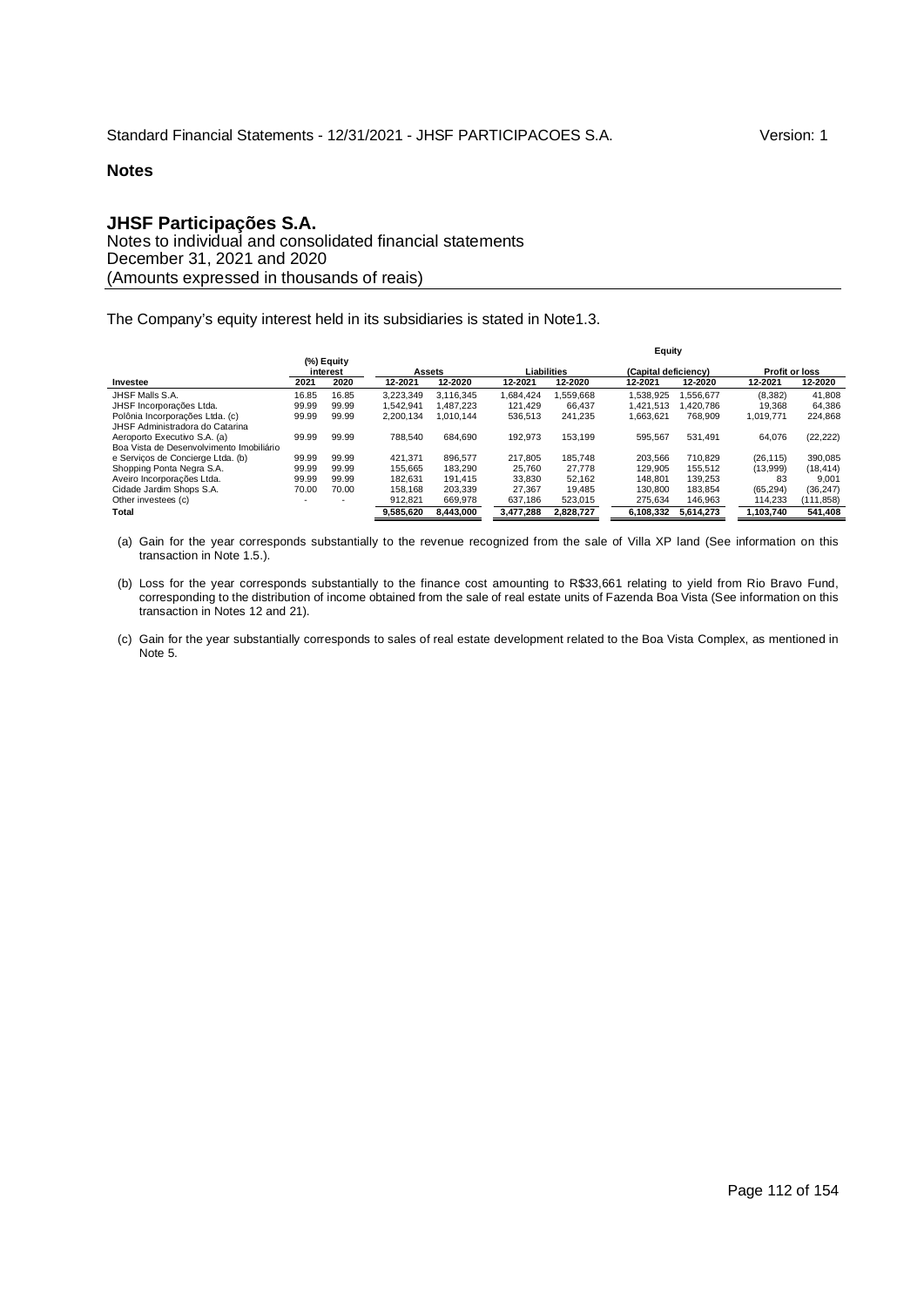## **JHSF Participações S.A.**

Notes to individual and consolidated financial statements December 3, 2021 and 2020 (Amounts expressed in thousands of reais)

# **8. Property and equipment**

|                              |                   |              |                          |                    | Changes in 2021 - Consolidated |           |               |             |                          |                     |                 |                             |
|------------------------------|-------------------|--------------|--------------------------|--------------------|--------------------------------|-----------|---------------|-------------|--------------------------|---------------------|-----------------|-----------------------------|
|                              | <b>Historical</b> |              |                          | <b>Balances in</b> |                                | Write-    |               | Capitalized |                          |                     | <b>Balances</b> | % - Average<br>depreciation |
| Item                         | cost              | Depreciation | Impairment               | 2020               | <b>Additions</b>               | offs      | Transfers (c) | interest    | Impairment               | <b>Depreciation</b> | in 2021         | rate                        |
| Catarina Airport             | 695,580           | (3,979)      |                          | 691,601            | 36,001                         | (2, 282)  | (14, 170)     | 3,320       |                          | (19, 412)           | 695,058         | $.43 - 2.5$                 |
| Aircraft                     | 52,856            | (1, 872)     | (502)                    | 50,482             | 4,359                          |           |               |             | 2,717                    | (2,037)             | 55,521          | 3.6                         |
| Leasehold improvements (b)   | 50,514            | (2, 447)     |                          | 48,067             | 19,462                         | (15)      | 737           |             | $\overline{\phantom{a}}$ | (7,909)             | 60,342          | 10                          |
| Fasano Hotels                | 80,807            | (4,800)      |                          | 76,007             | 4.890                          | (1,328)   | 763           |             | $\overline{\phantom{a}}$ | (4,693)             | 75,639          | 4.0                         |
| Construction in progress (b) | 59,118            |              |                          | 59.118             | 85.496                         | (6)       | 12.294        |             | $\overline{\phantom{a}}$ |                     | 156,902         |                             |
| Machinery and equipment      | 25,420            | (2,372)      |                          | 23,048             | 14,365                         | (598)     | (24, 609)     |             | $\overline{\phantom{a}}$ | (2,534)             | 9,672           | 10.0                        |
| Right of use (a)             | 101,487           | (5,089)      | $\overline{\phantom{a}}$ | 96,398             | 98,946                         | (2,848)   |               | $\sim$      | $\overline{\phantom{a}}$ | (14, 318)           | 178.178         | 9.8 to 12.5                 |
| Other                        | 37,055            | (3,905)      |                          | 33,150             | 14,740                         | (5, 414)  | (1,566)       |             |                          | (7, 459)            | 33,451          | 11.4                        |
|                              | 1,102,837         | (24, 464)    | (502)                    | 1,077,871          | 278,259                        | (12, 491) | (26, 551)     | 3,320       | 2,717                    | (58, 362)           | 1,264,763       |                             |

• This substantially refers to the contracts for hotels and restaurants and the lease agreement for Usina São Paulo executed in 2021 at the present value of R\$83,025 (Note 1.3, letter c).

 Additions to leasehold improvements and construction in progress substantially correspond to the investments made in the Fasano restaurants and hotels in the amount of R\$14,077 and the construction of the clubs of the Fasano Residence and Boa Vista Village ventures in the amount of R\$85,496.

• In December 2021, the Company transferred the historical costs of hangars (warehouses) amounting to R\$14,170 from Catarina Airport to Investment properties. These warehouses are leased to third parties for the purpose of earning lease income (Note 9). In addition, the Company reclassified the cost of common areas of the Village project in the amount of R\$24,609 to Properties for sale.

|                                  |                   |                          |            |                            | Changes in 2020 - Consolidated |           |                         |                          |                          |                            |                      |
|----------------------------------|-------------------|--------------------------|------------|----------------------------|--------------------------------|-----------|-------------------------|--------------------------|--------------------------|----------------------------|----------------------|
|                                  | <b>Historical</b> |                          |            |                            |                                |           | Capitalized             |                          |                          |                            | % - Average          |
| Item                             | cost              | Depreciation             | Impairment | <b>Balances</b><br>in 2019 | <b>Addition</b><br>s (a)       | Transfers | interest<br>(Note 22.1) | Impairment<br>(Note 21)  | Depreciation             | <b>Balances in</b><br>2020 | depreciation<br>rate |
| Catarina Airport                 | 650,680           | (82)                     |            | 650,598                    | 48.752                         | (6, 366)  | 2,596                   |                          | (3,979)                  | 691,601                    | $1.43 - 2.5$         |
| Aircraft<br>Leasehold            | 51,859            | (1,901)                  | (2, 216)   | 47,742                     | 7,113                          | (2,000)   |                         | (502)                    | (1, 872)                 | 50,482                     | 3.6                  |
| improvements                     | 26,557            | (7, 427)                 |            | 19,131                     | 31,207                         | 176       |                         | $\overline{\phantom{a}}$ | (2, 447)                 | 48,067                     | 10                   |
| Fasano Hotels<br>Construction in | 107,258           | (33, 655)                |            | 73,603                     | 6,681                          | 523       |                         | $\overline{\phantom{a}}$ | (4,800)                  | 76,007                     | 4.0                  |
| progress<br>Machinery and        | 54,598            | $\overline{\phantom{a}}$ |            | 54,598                     | 4,609                          | (89)      |                         | $\overline{\phantom{a}}$ | $\overline{\phantom{a}}$ | 59,118                     |                      |
| equipment                        | 39,105            | (26, 680)                |            | 12.425                     | 13.705                         | (711)     |                         | $\overline{\phantom{a}}$ | (2, 372)                 | 23,048                     | 10.0                 |
| Right of use                     | 75,390            | (8,643)                  |            | 66.747                     | 34,968                         | (227)     |                         | $\overline{\phantom{a}}$ | (5,089)                  | 96,398                     | 9.8 to 12.5          |
| Other                            | 79,537            | (56, 154)                |            | 23,383                     | 16,588                         | (2,915)   |                         |                          | (3,905)                  | 33,152                     | 11.4                 |
|                                  | 1.084.984         | (134, 541)               | (2, 216)   | 948.227                    | 163.624                        | (11,611)  | 2,596                   | (502)                    | (24, 464)                | 1,077,871                  |                      |

 The additions for the year substantially refer to the expansion of Catarina Airport, with the construction of new hangars amounting to R\$48,752, leasehold improvements amounting to R\$31,207 referring to the opening new stores, and R\$34,968 referring to the lease agreement of Fasano NY restaurant. This transaction had no effect on the statement of cash flow.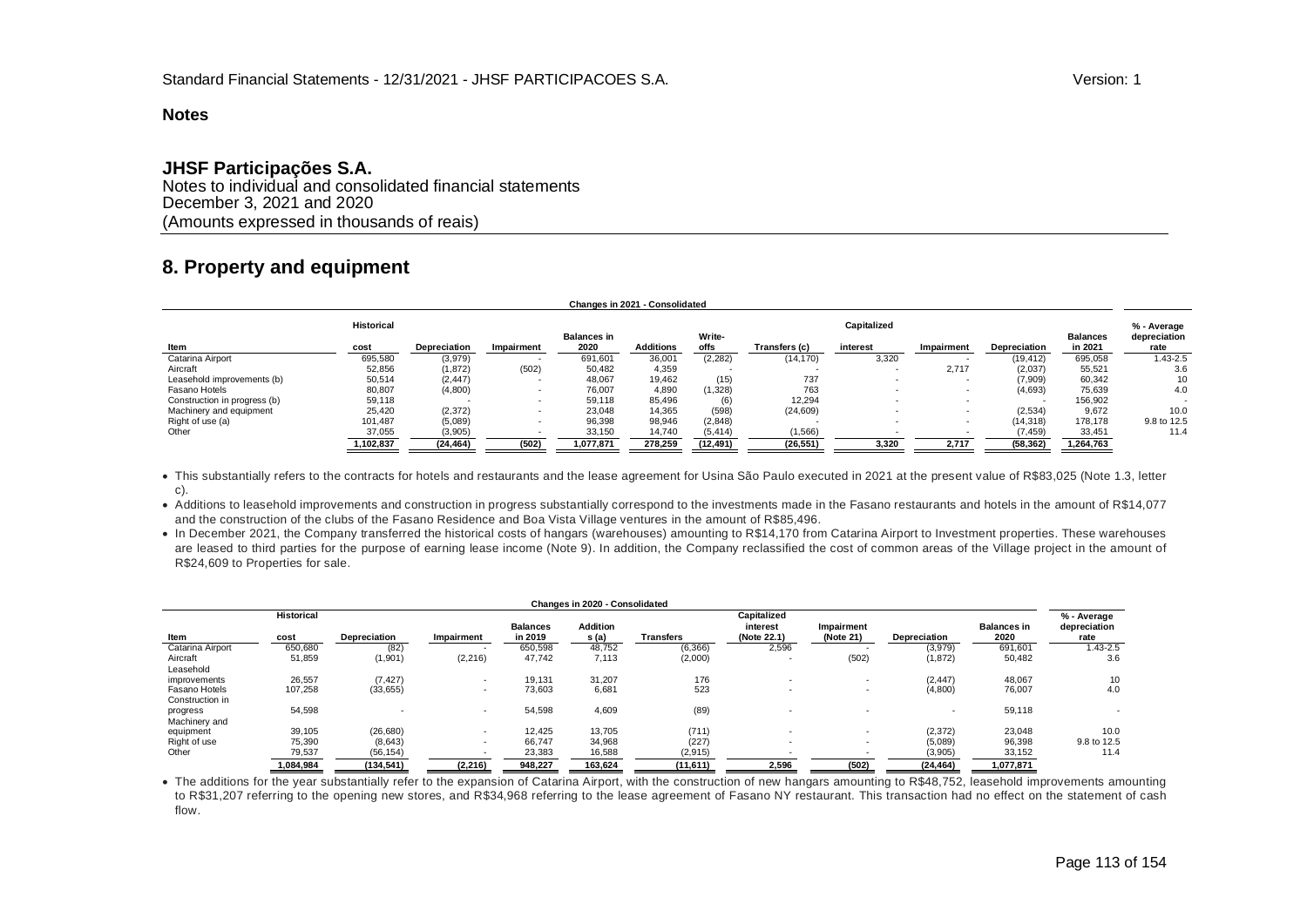## **JHSF Participações S.A.** Notes to individual and consolidated financial statements December 31, 2021 and 2020 (Amounts expressed in thousands of reais)

# **9. Investment properties**

Investment Properties are represented substantially by investments in shopping malls, houses and hangars for lease, maintained to earn lease income and/or for capital valuation, through occasional cash conversion with the sale of noncontrolling interests.

They are initially accounted for at acquisition and/or construction cost, including all expenses. After initial recognition, investment properties are revalued at fair value (Level 3 of the fair value hierarchy - Note 23.1), calculated individually for each property, using the Discounted Cash Flow method. The fair value of investment properties is restated annually through a report prepared by an independent specialized company and restated on a quarterly basis using the same methodology adopted by external specialists. Critical variables used to determine fair value, such as discount rates, the project's risk level, perpetuity of flows and expected actual growth, are determined independently by the external appraiser.

For land whose projects are not yet under development, the Company accounts for the fair value of the land itself, based on the direct comparison approach, through the valuation of the price of land in nearby areas, using real estate market quotations (level 3 in the fair value hierarchy). Land that already has projects approved by management is measured at fair value using the Discounted Cash Flow Method.

The difference between cost value and the calculated fair value is recorded under Changes in fair value of investment properties for the period in which it was calculated, with gain or loss on fair value of investment properties allocated to Unearned income reserve in equity, not including the calculation of dividends.

Investment properties are written off when disposed of or when they are no longer permanently used and no future economic benefit from the disposal thereof is expected (impairment). When an investment property or part thereof is sold, the difference between net sales revenue and its respective carrying amount is recognized in profit or loss for the same period in which it was derecognized. At that time, it is part of profit or loss realized and, therefore, of the dividend basis.

Since the Company's leases are long-term transactions, it was possible to consider 10 years for the discounted cash flow projections and subsequently for their perpetuity.

The potential value arising out of future expansions both of shopping malls in operation and shopping malls under development was considered in the estimated cash flows; however, increases from changes in the mix of occupancy of Shopping Malls were not considered. The fair value recorded may suffer changes in case of changes in the rates and deadlines reported in the table above, either upwards or downwards.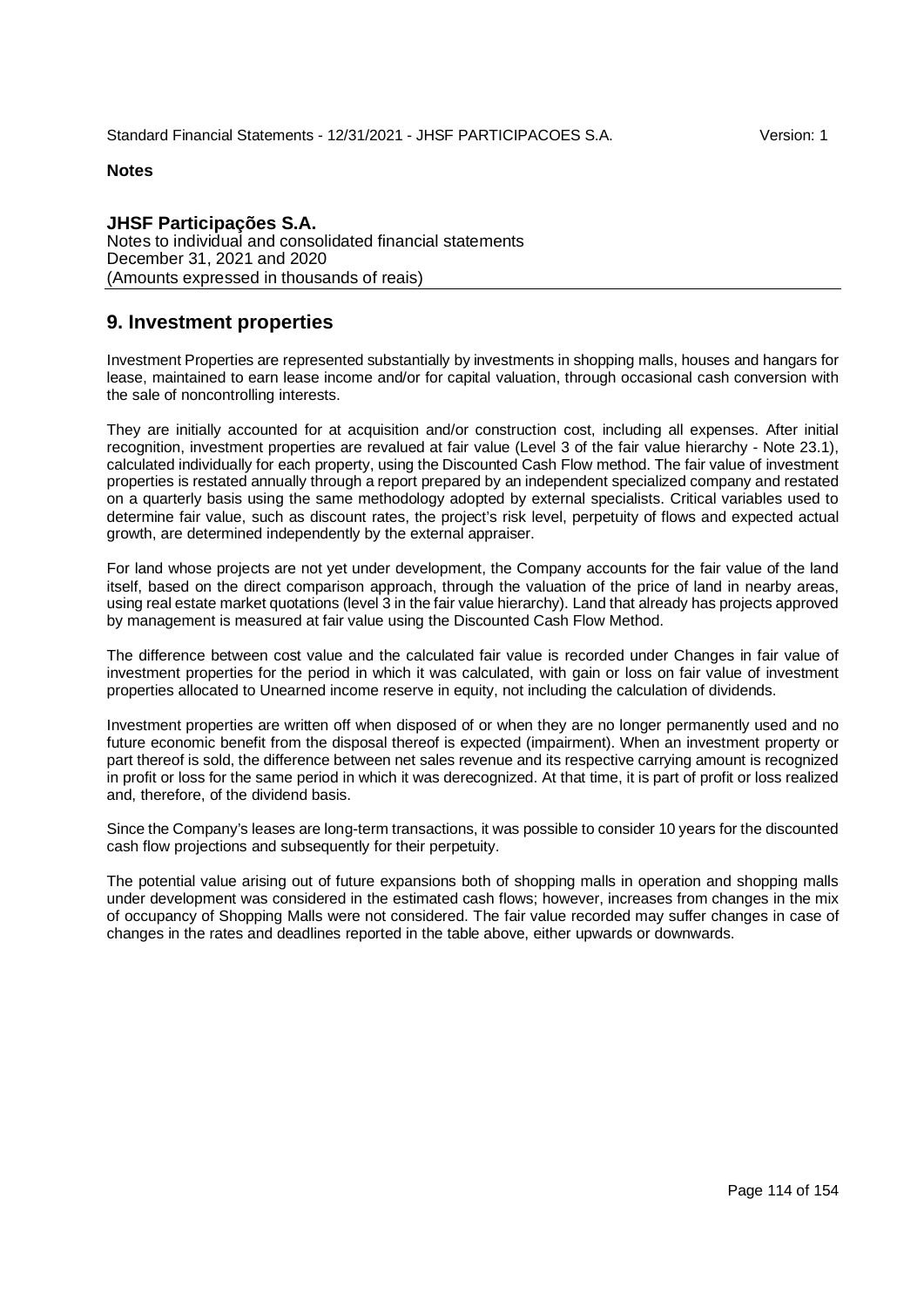## **JHSF Participações S.A.**

Notes to individual and consolidated financial statements December 31, 2021 and 2020 (Amounts expressed in thousands of reais)

The investment properties, the main indicators adopted for fair value measurement and the reconciliation of balances according to the Company's shares, i.e. the net balances corresponding to investment properties, are as follows:

|                                   |                                        | December 31, 2021                            |                                |                                       |                 |                                        |                             |                                                      |                                         |  |  |
|-----------------------------------|----------------------------------------|----------------------------------------------|--------------------------------|---------------------------------------|-----------------|----------------------------------------|-----------------------------|------------------------------------------------------|-----------------------------------------|--|--|
|                                   | Inputs used for fair value measurement |                                              |                                |                                       |                 |                                        |                             |                                                      |                                         |  |  |
| <b>Description</b>                | Cap rate                               | Discount rate<br>(actual terms /<br>pre-tax) | Discount rate<br>in perpetuity | Fair value of<br>properties<br>(100%) | Joint operation | Balance of<br>investment<br>properties | Noncontrolling<br>interests | Assignment<br>of beneficial<br>interest<br>(Note 13) | Interest held by<br>the Company,<br>net |  |  |
|                                   |                                        |                                              |                                |                                       | (c)             |                                        | (d)                         | (e)                                                  |                                         |  |  |
| Properties in operation (a)       | $6.75\% - 8.75\%$                      | 7.25% - 10.0%                                | $0.42\% - 2.5\%$               | 3,934,633                             | (1, 847, 243)   | 2,325,526                              | (42, 793)                   | (165,002)                                            | 2,117,732                               |  |  |
| Properties under construction (a) | $6.75\% - 9.75\%$                      | 7.5% - 11.75%                                | 2.5%                           | 1,372,826                             | (413, 748)      | 718.738                                |                             |                                                      | 718.738                                 |  |  |
| Properties under development (a)  | 9.00%                                  | 11.00%                                       | 2.5%                           | 408.122                               | (95, 821)       | 408.122                                |                             |                                                      | 408.122                                 |  |  |
| Properties to be developed (b)    |                                        |                                              |                                | 185,146                               |                 | 185,146                                |                             |                                                      | 185,146                                 |  |  |
|                                   |                                        |                                              |                                | 5,900,727                             | (2,356,812)     | 3,637,532                              | (42, 793)                   | (165,002)                                            | 3,429,738                               |  |  |

- The investment properties under construction and under development have a fair value ratio per GLA-sqm lower than the investment properties in operation, by virtue of the risk rate applied to calculate the discount rate used in measuring the discounted cash flow of such investment properties. The purpose of this risk rate is to capture the uncertainties of an investment property under construction or under development, such as changes in budget forecasts, design changes, possible modifications requested by regulatory agencies, and delay in the completion of the project, making the fair value lower than that of delivered and operating investment property. The fair value per GLA-sqm of an investment property under development is on average between 50% and 60% below the fair value per GLA-sqm of an investment property in operation. During the construction of an investment property under development, the risk rate falls and the investment property's value increases, bringing their fair value ratio per GLA-sqm closer.
- Investment properties to be developed are substantially measured at historical cost, due to uncertainties in measuring fair value.
- Balance corresponding to the undivided interest of joint operators in the investment properties. In this case, the undivided interest was sold and derecognized at the time of sale.
- Balance corresponding to noncontrolling interests in the subsidiaries that own the investment properties. In the statement of financial position disclosed in accordance with the accounting standards, they are presented as noncontrolling interests in Equity and in the Statement of Profit or Loss.
- As mentioned in Note 13, JHSF is the owner of the investment property; however, it granted its right to income to FII XP Malls with a purchase option. If such option is exercised, the fair value will be written down to profit or loss for the year and gain or loss on the sale will be recognized.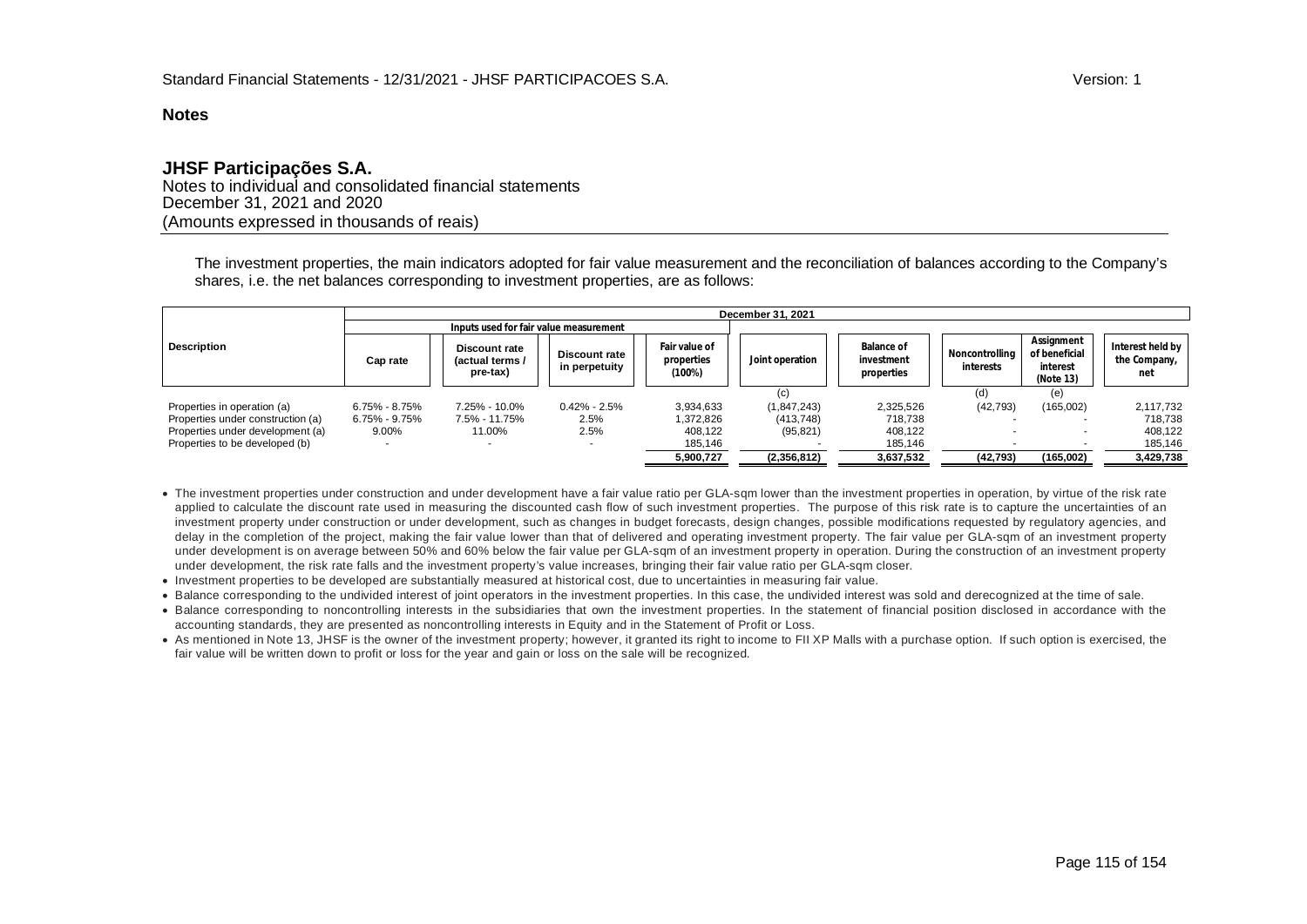# **JHSF Participações S.A.**

Notes to individual and consolidated financial statements December 31, 2021 and 2020 (Amounts expressed in thousands of reais)

|                               |                  |                                                     |                                        |                                       | December 31, 2020 |                                               |                              |                                                             |                                         |
|-------------------------------|------------------|-----------------------------------------------------|----------------------------------------|---------------------------------------|-------------------|-----------------------------------------------|------------------------------|-------------------------------------------------------------|-----------------------------------------|
|                               |                  |                                                     | Inputs used for fair value measurement |                                       |                   |                                               |                              |                                                             |                                         |
| <b>Description</b>            | Cap rate         | <b>Discount rate</b><br>(actual terms /<br>pre-tax) | Growth rate -<br>perpetuity            | Fair value of<br>properties<br>(100%) | Joint operation   | <b>Balance of</b><br>investment<br>properties | Noncontrolli<br>ng interests | <b>Assignment</b><br>of beneficial<br>interest<br>(Note 13) | Interest held<br>by the<br>Company, net |
| Properties in operation       | $6.25\% - 8\%$   | 7.5% - 9.25%                                        | $0.5\% - 2.5\%$                        | 3.935.944                             | (1,888,623)       | 2,047,321                                     | (59, 428)                    | (148, 974)                                                  | 1,838,920                               |
| Properties under construction | $6.25\% - 9.5\%$ | 7% - 11.5%                                          | 2.5%                                   | 1,071,978                             | (406, 576)        | 665.402                                       |                              |                                                             | 665.402                                 |
| Properties under development  | 8.50%            | 10.50%                                              | 2.5%                                   | 404.618                               |                   | 404.619                                       |                              |                                                             | 404,619                                 |
| Properties to be developed    |                  |                                                     |                                        | 188,139                               |                   | 188.139                                       |                              |                                                             | 188,139                                 |
|                               |                  |                                                     |                                        | 5,600,679                             | (2, 295, 199)     | 3,305,479                                     | (59, 428)                    | (148, 974)                                                  | 3,097,080                               |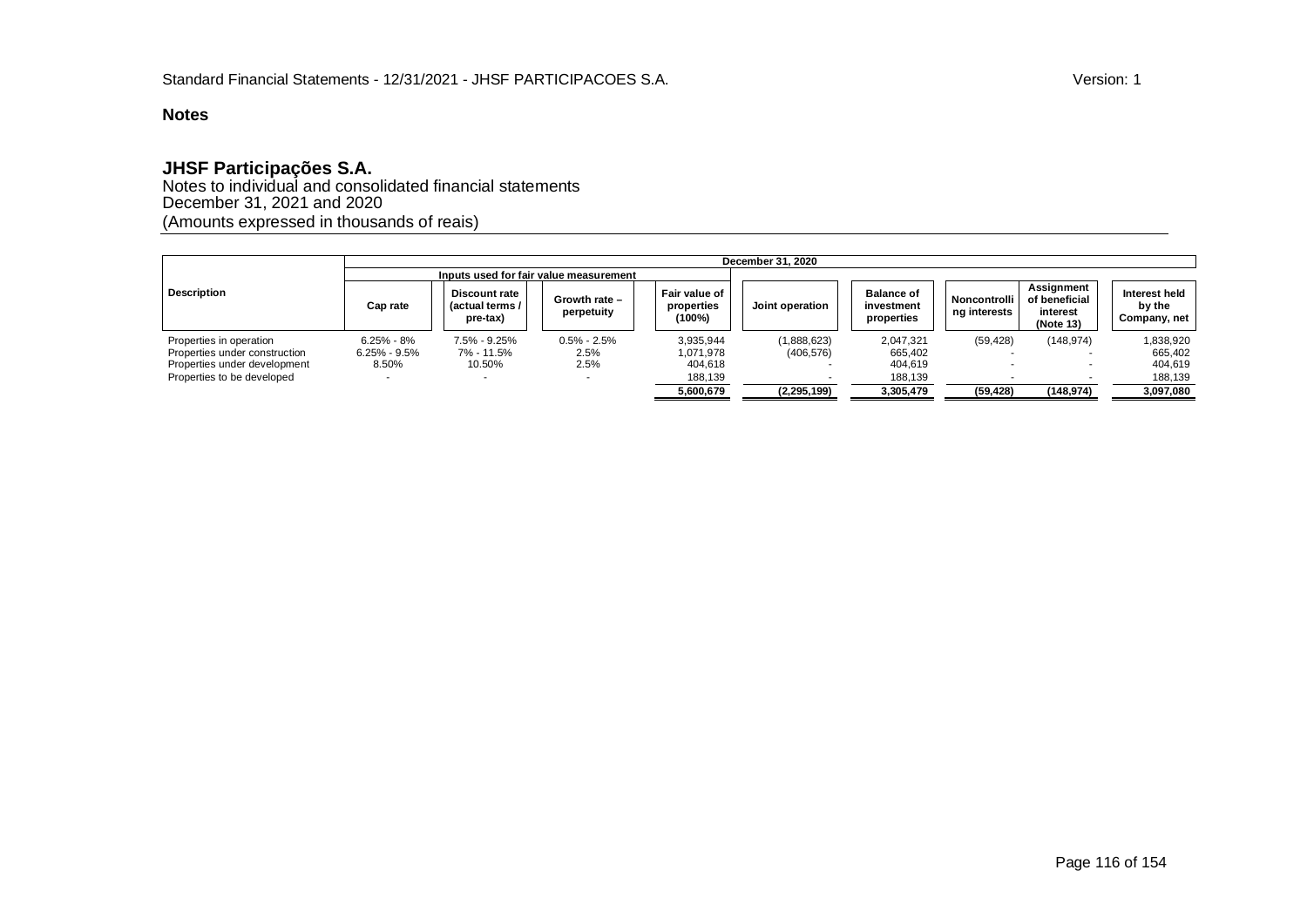# **JHSF Participações S.A.**

Notes to individual and consolidated financial statements December 31, 2021 and 2020 (Amounts expressed in thousands of reais)

Changes for the year are as follows:

|                                            | Individual                        |                                            |              | <b>Consolidated</b>        |                                            |           |  |
|--------------------------------------------|-----------------------------------|--------------------------------------------|--------------|----------------------------|--------------------------------------------|-----------|--|
|                                            | <b>Properties in</b><br>operation | <b>Properties</b><br>under<br>construction | <b>Total</b> | Properties in<br>operation | <b>Properties</b><br>under<br>construction | Total     |  |
| Balances at December 31, 2019              | 23,766                            | 122,622                                    | 146,388      | 2,124,213                  | 1,043,904                                  | 3,168,116 |  |
| Transfers (a)                              | (23, 766)                         | 23.766                                     |              | 173.305                    | (176,178)                                  | (2,873)   |  |
| <b>Additions</b>                           |                                   | 36.275                                     | 36.275       | 4,407                      | 180.593                                    | 185,000   |  |
| Write-offs of fair value of properties (a) |                                   |                                            |              | (313, 873)                 |                                            | (313,873) |  |
| Changes in fair value of properties (a)    |                                   | 221.956                                    | 221.956      | 59.269                     | 209.841                                    | 269,110   |  |
| Balances at December 31, 2020              |                                   | 404,619                                    | 404,619      | 2,047,321                  | 1,258,161                                  | 3,305,479 |  |
| Transfers (d)                              |                                   |                                            |              |                            | (18, 262)                                  | (18, 262) |  |
| Additions (c)                              |                                   | 139.752                                    | 139.752      | 45,550                     | 262.492                                    | 308,042   |  |
| Changes in fair value of properties (b)    |                                   | (136.249)                                  | (136, 249)   | 232,655                    | (190,382)                                  | 42,273    |  |
| Balances at December 31, 2021              |                                   | 408,122                                    | 408,122      | 2,325,526                  | 1,312,009                                  | 3,637,532 |  |

Vide demonstrações financeiras do exercício de 2020.

 The variation in the fair value of the properties, less losses on restatement of assignment of beneficial interest amounting to R\$16,027 (R\$14,595 at December 31, 2021), total the fair value balance presented in the statement of profit or loss of R\$26,244 (R\$195,596 in 2020).

In addition, the Company recognized in the year gains from straight-line revenue (CPC 06 - R2/IFRS 16) in the amount of R\$1,231, fair value of Houses for lease at Fazenda Boa Vista in the amount of R\$194,642, fair value of Hangars (warehouses) in the amount of R\$39,404 and losses on fair value measurement of other assets in the amount of R\$191,574. These losses are substantially linked to the increase in the discount rates used in the measurement of the assets, which in turn are linked to the growth in Brazil's Central Bank benchmark rate (Selic).

 The additions for the period refer mainly to the expansions of Shopping Cidade Jardim and Catarina Fashion Outlet, development of Faria Lima Shops and in the construction of rental houses located in the Fazenda Boa Vista complex.

As mentioned in Note 13, the Company assumed the commitment to exchange land for the distribution of operating cash flows from Shops Faria Lima. This transaction generated a cost addition of R\$95,048, which did not involve a cash outflow and does not affects the statement of cash flow.

• In December 2021, the Company reclassified the balance of R\$32,432 referring to the São Roque land (property surrounding Catarina Fashion Outlet) to Properties for sale. The land will be used in a future venture of the Company that does not foresee the development of properties for investment. In addition, the historical costs of hangars (warehouses) at Catarina Airport in the amount of R\$14,170 were reclassified to Investment properties. These hangars are leased to third parties for the purpose of earning lease income.

#### The GLA (Gross Leasable Area) of the Company's ventures in operation is as follows:

|                                                   | 12-2021 | 12-2020 |
|---------------------------------------------------|---------|---------|
| GLA - (sqm) (in equity interest)                  | 84.084  | 67.967  |
| GLA - parking space (sqm) (in equity<br>interest) | 7.540   | 4.596   |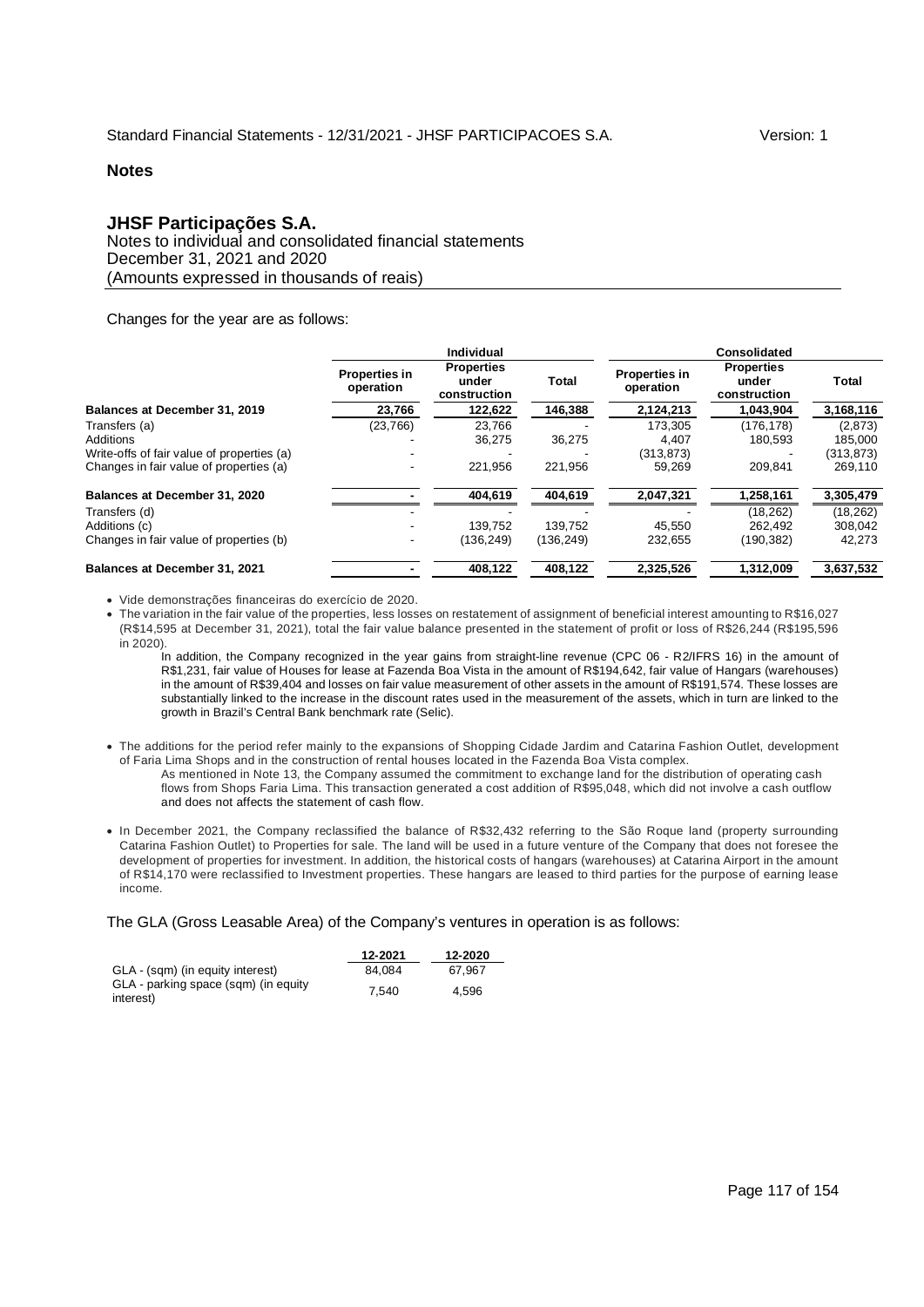## **JHSF Participações S.A.**

Notes to individual and consolidated financial statements December 31, 2021 and 2020 (Amounts expressed in thousands of reais)

A sensitivity analysis of asset amounts and the respective adjustments in profit or loss are stated below, if there were changes in the discount rates used to calculate fair value. The Company used variations of 0.5 percentage points upwards or downwards.

|                           | <b>Balance in</b>   | Effects of variations in discount rate |         |                  |           |  |  |
|---------------------------|---------------------|----------------------------------------|---------|------------------|-----------|--|--|
|                           | 12-2021             |                                        |         | <b>Effect on</b> |           |  |  |
|                           | <b>Consolidated</b> | $-0.5$ p.p.                            | P&L     | $+0.5 p.p$       | P&L       |  |  |
| Investment properties (a) | 2.973.349           | 3.086.836                              | 113.487 | 2.864.925        | (108.424) |  |  |

(a) The sensitivity analysis was carried out for the investment properties measured at fair value using de discounted cash flow method (Shopping malls and Expansions). The balance stated in Column "Balances in 12-2021 - Consolidated" does not comprise the investment properties held at cost or measured using the market value comparison approach.

# **10. Intangible assets (Consolidated)**

|                                    |                 | Changes in 2021 - Consolidated |        |           |              |                 |
|------------------------------------|-----------------|--------------------------------|--------|-----------|--------------|-----------------|
|                                    | <b>Balances</b> |                                | Write- |           |              | <b>Balances</b> |
| <b>Description</b>                 | in 2020         | <b>Additions</b>               | offs   | Transters | Amortization | in 2021         |
| Goodwill on acquisition of         |                 |                                |        |           |              |                 |
| investments                        |                 |                                |        |           |              |                 |
| Hotel Marco Internacional S.A. (a) | 13.268          |                                |        |           |              | 13.268          |
| Fasano Restaurants (b)             | 24.512          |                                |        |           |              | 24.512          |
| JHSF Gestão de Investimentos       | 358             |                                |        |           |              | 358             |
| Usina São Paulo                    |                 | 647                            |        |           |              | 647             |
| intangible assets                  |                 |                                |        |           |              |                 |
| Trademarks and patents             | 32.203          |                                |        | 66        | (50)         | 32.219          |
| Points of sales                    | 17.192          |                                |        |           | (551)        | 16.641          |
| Software                           | 18.089          | 6.736                          | (25)   |           | (3,223)      | 21.577          |
| Other                              | 3.017           | 2.000                          |        |           | (45)         | 4,972           |
|                                    | 108.639         | 9,383                          | (25)   | 66        | (3,869)      | 114.194         |

(a) On January 21, 2008, 4,191,715 common registered shares of Hotel Marco Internacional S.A. were acquired, representing 13.9% of its capital.

(b) Goodwill for expected future profitability recorded upon acquisition of Fasano brand restaurants.

|                                           |                            |                  | Changes as at December 31, 2020 - Consolidated |                |                            |
|-------------------------------------------|----------------------------|------------------|------------------------------------------------|----------------|----------------------------|
| <b>Description</b>                        | <b>Balances at</b><br>2019 | <b>Additions</b> | Transfers                                      | Amortization   | <b>Balances at</b><br>2020 |
| Goodwill on acquisition of<br>investments |                            |                  |                                                |                |                            |
| Hotel Marco Internacional S.A.            | 13.268                     | ۰                |                                                | $\overline{a}$ | 13.268                     |
| <b>Fasano Restaurants</b>                 | 24.512                     | ۰                |                                                |                | 24.512                     |
| JHSF Gestão de Investimentos              | 358                        |                  |                                                |                | 358                        |
| intangible assets                         |                            |                  |                                                |                |                            |
| Trademarks and patents                    | 27.984                     | 3.279            | 1.004                                          | (64)           | 32.203                     |
| Points of sales                           | 18.635                     |                  |                                                | (1.443)        | 17.192                     |
| Software                                  | 11.049                     | 8.772            | 696                                            | (2, 428)       | 18.089                     |
| Other                                     | 3.440                      | 1.277            | (1,700)                                        |                | 3,017                      |
|                                           | 99,246                     | 13,328           |                                                | (3,935)        | 108,639                    |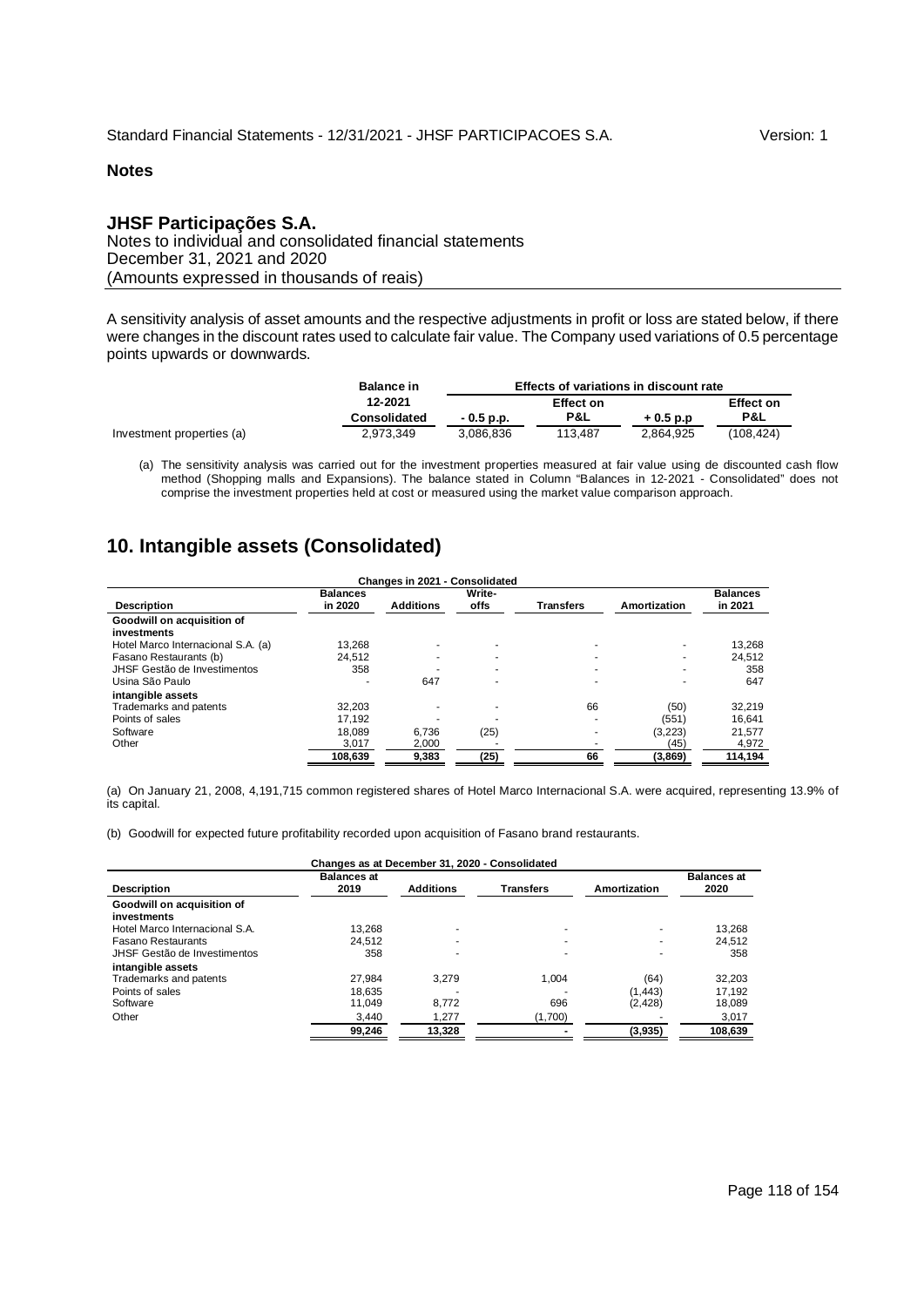## **JHSF Participações S.A.**

Notes to individual and consolidated financial statements December 31, 2021 and 2020 (Amounts expressed in thousands of reais)

# **11. Sundry receivables**

|                                                 | Individual |         |         | Consolidated |
|-------------------------------------------------|------------|---------|---------|--------------|
|                                                 | 12-2021    | 12-2020 | 12-2021 | 12-2020      |
| Balances corresponding to the inventory of the  |            |         |         |              |
| Company's stores, hotels and restaurants.       |            |         | 64.150  | 50.646       |
| Taxes and contributions recoverable             | 3.874      | 1,860   | 20,517  | 17,882       |
| Deferred taxes and contributions (Note 16)      |            |         | 1.290   | 627          |
| Expenses with sales commissions to be allocated | 609        | 652     | 20.795  | 19.136       |
| Promotion fund of shopping malls                |            |         | 8.308   | 6,361        |
| Advances to suppliers (b)                       |            | 15      | 38.518  | 42.698       |
| Judicial deposits                               | 1.245      | 1,517   | 11.236  | 10.441       |
| Apportionment of administrative expenses (c)    | 11,628     | 44,009  |         |              |
| Swap transaction (b)                            |            |         | 4.642   |              |
| Other sundry receivables                        | 6,687      | 8,545   | 47,092  | 25,151       |
| Total                                           | 24,044     | 56,598  | 216,548 | 172,942      |
| Current                                         | 16.960     | 46.577  | 193.570 | 153,153      |
| <b>Noncurrent</b>                               | 7.084      | 10.021  | 22,978  | 19,789       |

(a) The balance corresponds to expenses with projects under development and advances on imports for the inventory of stores.

(b) See details on the transaction in Note 12.2.d).

(c) The decrease in the balance is justified by the settlement of balances between the Company and its subsidiaries that took place on August 27, 2021, through the Distribution Minutes for the Allocation of the Income Reserves and Assumptions of Debts. These transactions have the common purpose of writing off and reducing current account balances between related parties (Notes 7 and 15). (d) The increase in the balance substantially refers to unearned insurance premiums of R\$2,206, receivables from portfolio securitization transactions of R\$2,270 and Fasano brand fees of R\$8,956.

# **12. Loans, financing and debentures**

# **12.1. Loans and financing**

|                                  | ້           |                       | Individual |         | Consolidated |         |
|----------------------------------|-------------|-----------------------|------------|---------|--------------|---------|
| Type                             | Index       | Interest rate p.a.    | 12-2021    | 12-2020 | 12-2021      | 12-2020 |
| Working capital                  | <b>CDI</b>  | $2.18\% - 2.70\%$ (a) | 207.907    | 358,500 | 337.111      | 437,604 |
| 1st issue of promissory note (b) | <b>CDI</b>  | 1.40%                 | 102,196    |         | 102.196      |         |
| BNDES - Airport -subloan A       | <b>IPCA</b> | 8.64%                 |            |         | 93.958       | 79,463  |
| BNDES - Airport -subloan B       | <b>IPCA</b> | 5.49%                 |            |         | 69.443       | 60,794  |
| BNDES - Airport -subloan C       | <b>IPCA</b> | 1.79%                 | -          |         | 780          |         |
| <b>Balance (Note 23)</b>         |             |                       | 310,103    | 358,500 | 603,488      | 577,861 |
| Borrowing costs to be amortized  |             |                       | (477)      | (59)    | (6, 154)     | (903)   |
| Net balance (Note 23.1)          |             |                       | 309,626    | 358,441 | 597,334      | 576,958 |
|                                  |             |                       |            |         |              |         |
| <b>Current</b>                   |             |                       | 170,288    | 296,655 | 204,696      | 338,301 |
| Principal and interest           |             |                       | 170.465    | 296,714 | 204.969      | 338,497 |
| $(-)$ Costs                      |             |                       | (177)      | (59)    | (273)        | (196)   |
|                                  |             |                       |            |         |              |         |
| <b>Noncurrent</b>                |             |                       | 139,338    | 61,786  | 392,638      | 238,657 |
| Principal and interest           |             |                       | 139,638    | 61,786  | 398,519      | 239,364 |
| (-) Costs                        |             |                       | (300)      |         | (5,881)      | (707)   |

Average interest rates are 2.18% and 2.70% in the individual and consolidated financial statements, respectively.

 At September 30, 2021, the Company issued a promissory note in a single series at the unit par value of R\$100,000, maturing on September 30, 2022. This balance was settled on February 24, 2022.

The aging list of loans and financing is as follows:

**Individual Consolidated**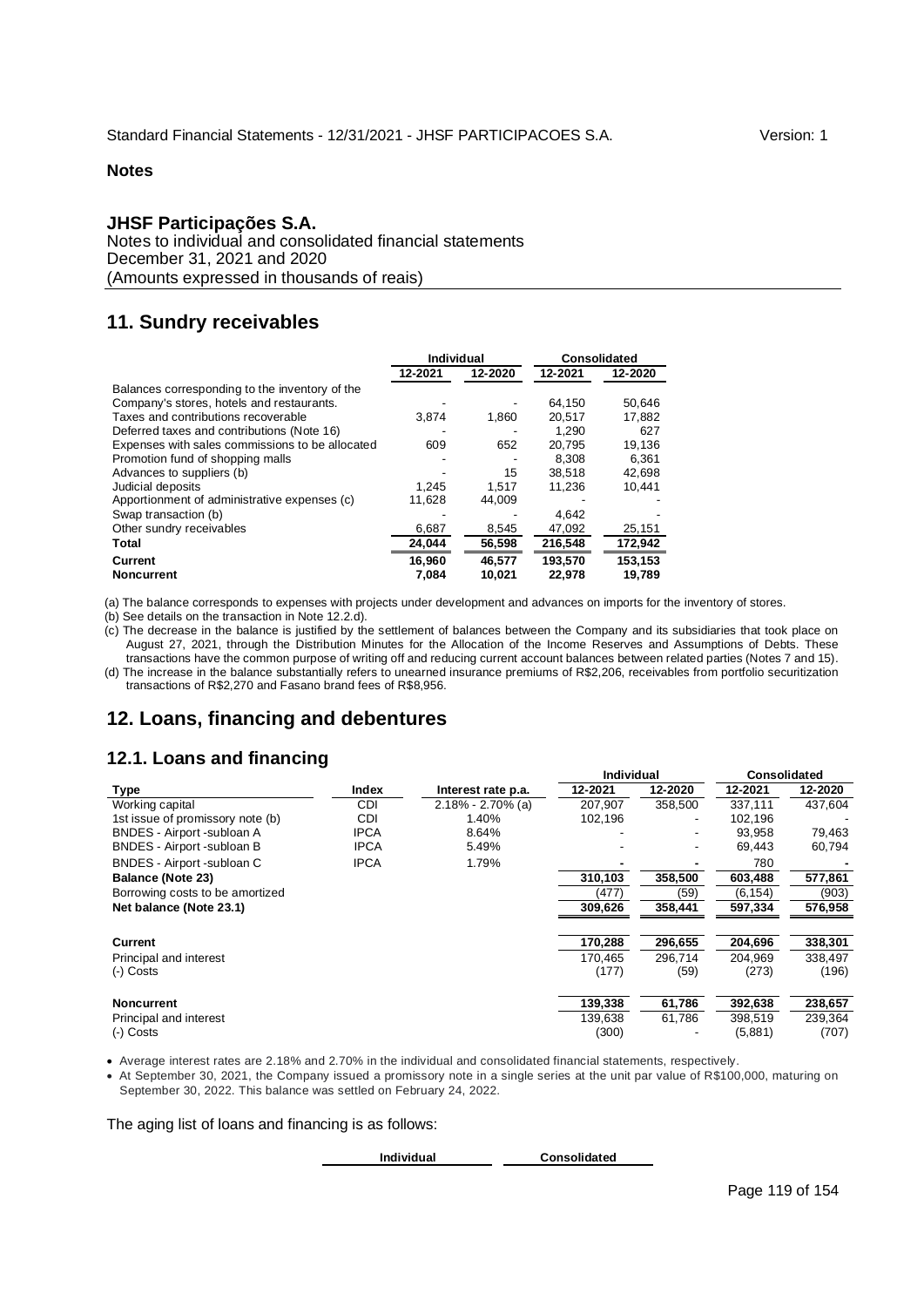## **JHSF Participações S.A.**

Notes to individual and consolidated financial statements December 31, 2021 and 2020 (Amounts expressed in thousands of reais)

| Year                            | 12-2021 | 12-2020 | 12-2021  | 12-2020 |
|---------------------------------|---------|---------|----------|---------|
| 2021                            |         | 296,715 |          | 338.497 |
| 2022                            | 170.464 | 41.264  | 204.969  | 76,399  |
| 2023                            | 133.918 | 14.801  | 155.900  | 51.954  |
| 2024                            | 5.721   | 5.721   | 52.697   | 23,625  |
| From 2025 onwards               |         |         | 189,922  | 87,387  |
| Gross total                     | 310.103 | 358,500 | 603,488  | 577.861 |
| Borrowing costs to be amortized | (477)   | (59)    | (6, 154) | (903)   |
| Net balance                     | 309.626 | 358.441 | 597.334  | 576,958 |

Changes in the Individual and Consolidated loans and financing, are as follows:

#### **Individual**

l,

| $r_{VDE}$       | 12-2020 | Releases | Interest                 | <b>Payment of</b><br>principal | <b>Payment of</b><br>interest | Amortization of<br>costs | 12-2021 |
|-----------------|---------|----------|--------------------------|--------------------------------|-------------------------------|--------------------------|---------|
| Working capital | 358.500 | 240.000  | 17.277                   | (295.990)                      | (9.684)                       |                          | 310.103 |
| Costs to be     |         |          |                          |                                |                               |                          |         |
| amortized       | (59     | (2, 156) | $\overline{\phantom{a}}$ | -                              |                               | 1.738                    | (477)   |
|                 | 358.441 | 237.844  | 17.277                   | (295.990)                      | (9,684)                       | 1.738                    | 309.626 |

# **Consolidated Consolidated**

| Туре            | 12-2020 | Amount<br>released<br>(a) | <b>Interest</b> | Payment of<br>principal | Payment of<br>interest | Amortization of<br>costs | 12-2021 |
|-----------------|---------|---------------------------|-----------------|-------------------------|------------------------|--------------------------|---------|
| <b>BNDES</b>    | 140.257 | 725                       | 27.777          | (1.440)                 | (3, 138)               |                          | 164.181 |
| Working capital | 437.604 | 342.702                   | 23,708          | (348,700)               | (16,007)               | ۰                        | 439,307 |
| Costs to be     |         |                           |                 |                         |                        |                          |         |
| amortized       | (903)   | (7,984)                   |                 |                         |                        | 2,732                    | (6.154) |
|                 | 576.958 | 335,443                   | 51.485          | (350.140)               | (19, 145)              | 2.732                    | 597.334 |

 The Company took out R\$342,702 and settled R\$348,700 in loans, these measures aim to extend the financial obligations maturing in 2022.

## The maturities and guarantees of loans and financing are s follows:

| Type                   | <b>Maturity</b> | Guarantees                                              |
|------------------------|-----------------|---------------------------------------------------------|
| <b>BNDES - Airport</b> | 05/15/2031      | Property first mortgage + right on receivables          |
| Working capital        | 11/23/2021      | Chattel mortgage of real estate units                   |
| Working capital        | 10/28/2024      | Company controlling shareholders' collateral signatures |
| Promissory note        | 09/30/2022      | Firm quarantee regime                                   |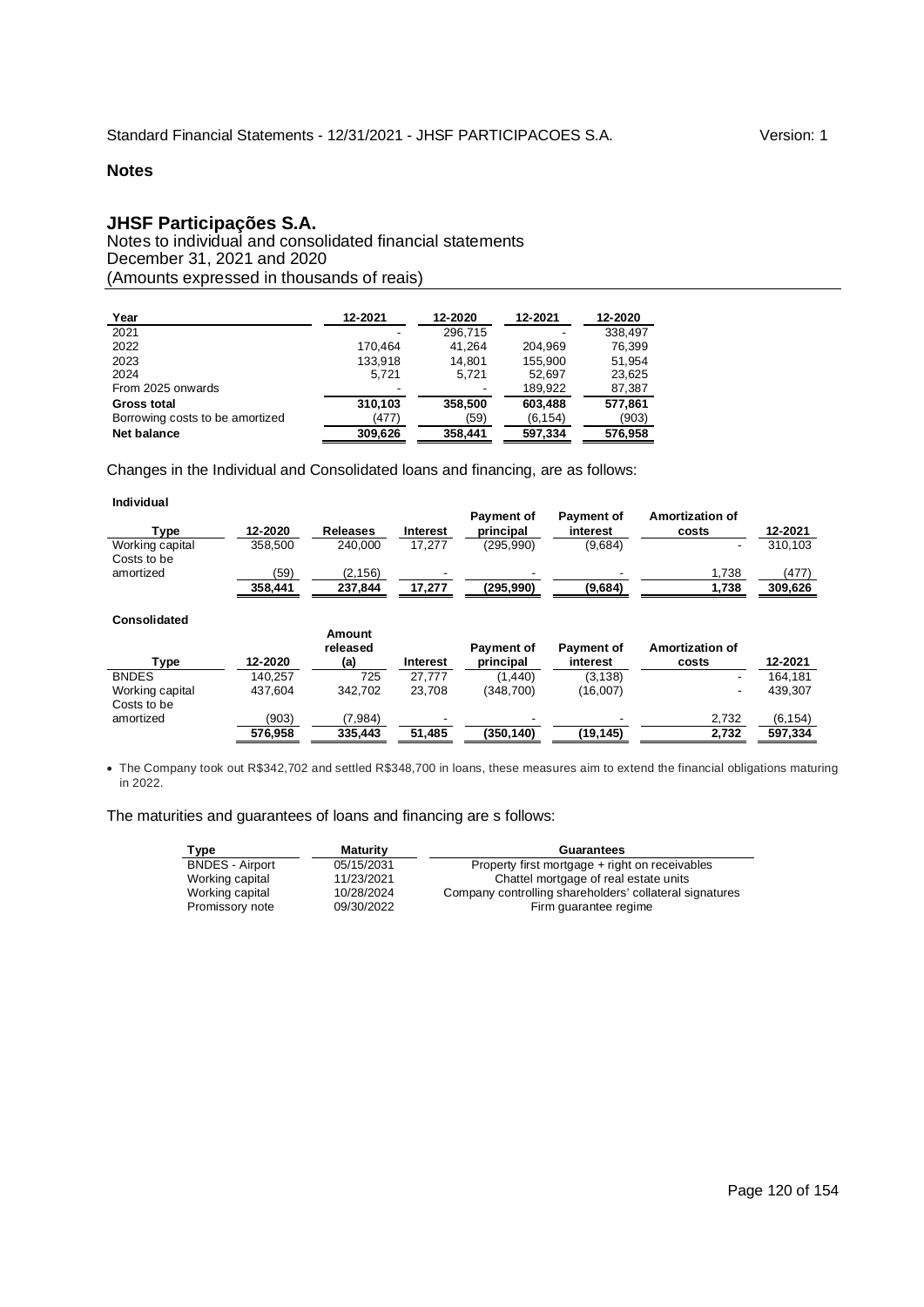## **JHSF Participações S.A.**

Notes to individual and consolidated financial statements December 31, 2021 and 2020 (Amounts expressed in thousands of reais)

## **12.2. Debentures**

 $\bullet$ 

|                                                        | <b>Interest</b> |           | <b>Individual</b> |          | <b>Consolidated</b> |           |
|--------------------------------------------------------|-----------------|-----------|-------------------|----------|---------------------|-----------|
| Type                                                   | Index           | rate p.a. | 12-2021           | 12-2020  | 12-2021             | 12-2020   |
| 1st issue of subsidiaries (1st series) (d)             | CDI             | 2.15%     |                   |          | 261,465             |           |
| 2nd issue of subsidiaries (1st series) (a)             | CDI             | 1.90%     |                   |          | 334,840             | 315,042   |
| 2nd issue of subsidiaries (2 <sup>nd</sup> series) (a) | <b>IPCA</b>     | 6.00%     |                   | ٠        | 374,815             | 319,435   |
| 8th issue of unsecured debentures (b)                  | CDI             |           | 120,578           | 120,117  | 120,578             | 120,117   |
| 9th issue of unsecured debentures (c)                  | CDI             | 1.55%     | 213,975           | 260,622  | 213,975             | 260,622   |
| 10th issue of subsidiaries (e)                         | CDI             | 1.55%     | 100,348           |          | 100,348             |           |
| <b>Balance (Note 23)</b>                               |                 |           | 434,881           | 380,738  | 1,405,836           | 1,015,216 |
| (-) Debenture issue costs                              |                 |           | (143)             | (3, 440) | (4,903)             | (3, 440)  |
| (-) Debt modification adjustment (Note 23)             |                 |           |                   |          | (21,275)            | (21,548)  |
| Net balance (Note 23.1)                                |                 |           | 434,572           | 377,298  | 1,379,658           | 990,228   |
|                                                        |                 |           |                   |          |                     |           |
| Current                                                |                 |           | 52,466            | 45,841   | 53,931              | 45,841    |
| Principal and interest                                 |                 |           | 52,609            | 49,281   | 54,078              | 49,281    |
| (-) Costs                                              |                 |           | (143)             | (3, 440) | (147)               | (3, 440)  |
| <b>Noncurrent</b>                                      |                 |           | 382,106           | 331,457  | 1,325,727           | 944,387   |
| Principal and interest                                 |                 |           | 382,106           | 331,457  | 1,351,760           | 965,935   |
| (-) Costs                                              |                 |           |                   |          | (4,758)             |           |
| (-) Debt modification adjustment                       |                 |           |                   |          | (21, 275)           | (21, 548) |

On May 20, 2019, the Company issued unsecured nonconvertible debentures in three series. Their maturities are as follows:

|            | <b>Issue amount</b> | Beginning of |            |
|------------|---------------------|--------------|------------|
| Type       |                     | amortization | Maturity   |
| 1st Series | R\$310,000          | 06/27/2022   | 03/25/2035 |
| 2nd Series | R\$310,000          | 06/25/2019   | 03/25/2035 |

The security interests of transactions are undivided interests in properties and lease receivables from storeowners of Shopping Cidade Jardim, Catarina Fashion Outlet, Shopping Bela Vista and Shopping Ponta Negra and Shops Jardins.

On August 7, 2020, JHSF Malls S.A. formalized amendments to financial and nonfinancial conditions with the debenture holders of the 2nd issue that resulted in:

- Reduction of spread by 0.25% per annum;
- Adoption of grace period for interest, monetary restatement and principal, resulting in reduction of cash disbursements by R\$130,000 within and estimated term of 30 months;
- Extension of the maturity period to 2035; and
- Suppression of mandatory rating and corporate restructuring, as previously provided.

This change in the spread and debt maturity extension generated a debt modification adjustment amounting to R\$21,275.

- On December 5, 2019, the Company completed the 8th issue of single-series unsecured nonconvertible debentures, with personal guarantee (Debentures) in the amount of R\$120,000, maturing on December 10, 2029 and bearing interest of 100% of the CDI.
- On April 17, 2020, the Company completed the 9th issue of unsecured nonconvertible debentures with security interest, for private placement, in the amount of R\$300,000, bearing annual interest equivalent to CDI+1.55% and with total term of up to six years.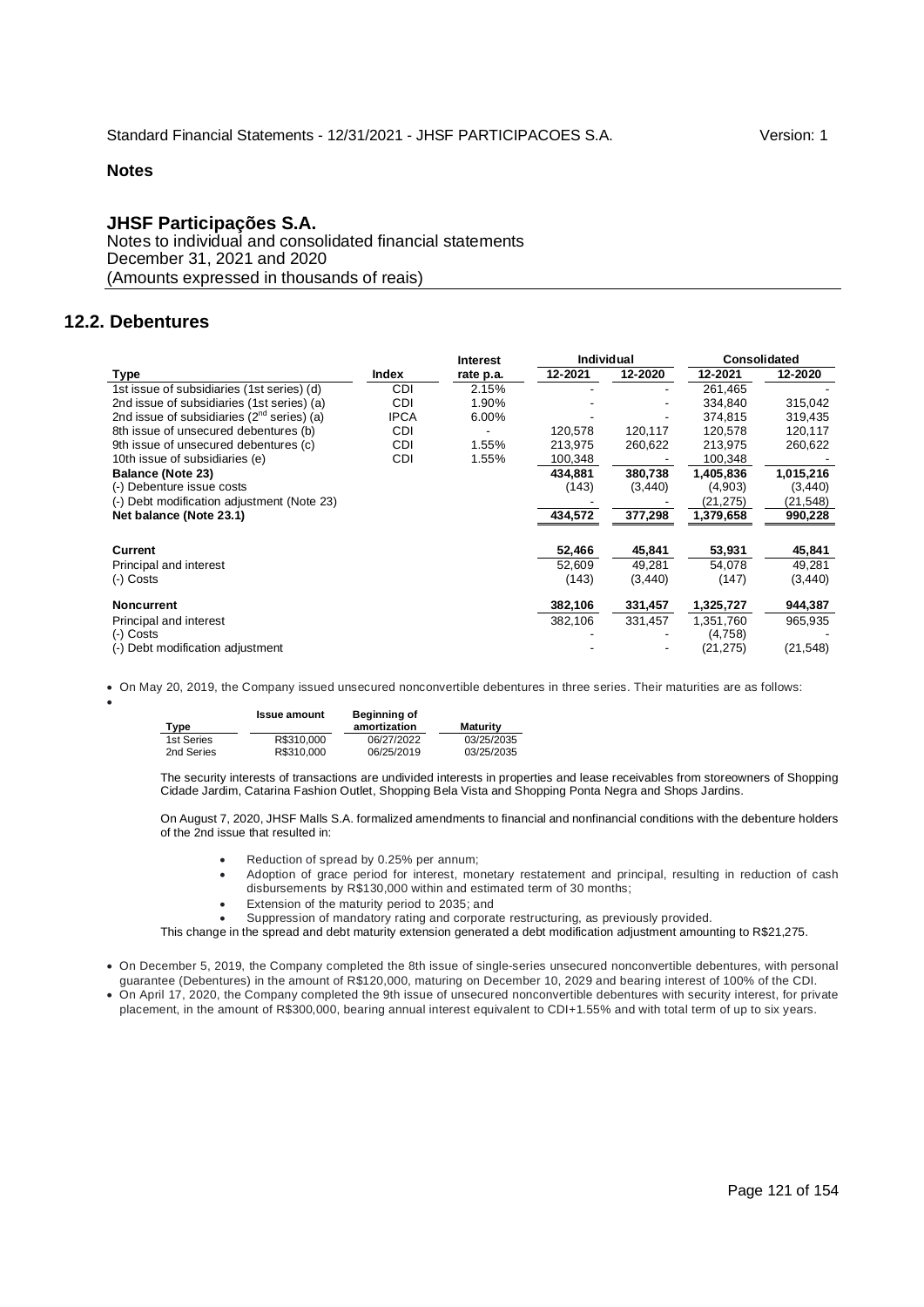## **JHSF Participações S.A.** Notes to individual and consolidated financial statements December 31, 2021 and 2020 (Amounts expressed in thousands of reais)

• On March 9, 2021, JHSF Real Parque S.A. concluded the 1<sup>st</sup> issue of unsecured nonconvertible debentures with security interest and personal guarantee, in two series, for private placement, in the amount of R\$260,000, with (i) R\$160,000 corresponding to the first series Debentures; and (ii) R\$100,000 corresponding to the second series Debentures.

The first series Debentures will bear conventional interest equivalent to 100% of the CDI plus a surcharge equivalent to 2.15%; and the second series Debentures will bear fixed conventional interest corresponding to 9.4639% p.a. For the 2nd series debentures, the Company entered into a Swap operation to readjust the remuneration to CDI + 2.15% p.a.

The security interests for the transaction is a chattel mortgage of the collateral property, statutory lien in shares issued by JHSF Real Parque S.A. and assignment of receivables of the issuer arising from the commercial use of the collateral property. The Company is the guarantor of JHSF Real Parque S.A.

The accounting practices applicable to the Swap transaction are shown below:

Derivative financial instruments designated in hedging transactions are initially recognized at fair value on the date the derivative contract is entered into. Derivatives are carried as financial assets when the fair value of the instrument is positive and as financial liabilities when the fair value is negative. Any gains or losses arising from changes in the fair value of derivatives over the years are posted directly to the statement of profit or loss. For hedge accounting purposes, the Company has transactions classified as follows:

 On June 25, 2021, the Company completed the 10th issue of non-privileged, unsecured, nonconvertible debentures, in a single series, with personal guarantee in the total amount of R\$100,000, maturing on June 25, 2023, subject to interest of CDI + 1.55% p.a. The Debentures may be subject to a Scheduled Repricing a maximum of eighteen (18) times.

#### The payment of debentures is scheduled as follows:

|                                 | <b>Individual</b> |          | <b>Consolidated</b> |           |  |
|---------------------------------|-------------------|----------|---------------------|-----------|--|
| Year                            | 12-2021           | 12-2020  | 12-2021             | 12-2020   |  |
| 2021                            |                   | 49.281   |                     | 49.281    |  |
| 2022                            | 52.609            | 49.351   | 54.076              | 49,350    |  |
| 2023                            | 150,133           | 50.133   | 185.792             | 105,536   |  |
| 2024                            | 50,895            | 50,895   | 192.078             | 96,388    |  |
| From 2025 onwards               | 181,078           | 181,078  | 973,890             | 714,661   |  |
| Gross total                     | 434.715           | 380.738  | 1,405,836           | 1,015,216 |  |
| Debenture costs to be amortized | (143)             | (3, 440) | (4,903)             | (3, 440)  |  |
| Debt modification adjustment    |                   |          | (21, 275)           | (21,548)  |  |
| <b>Total net</b>                | 434.572           | 377.298  | 1.379.658           | 990.228   |  |

Changes in Individual and Consolidated debentures are as follows:

#### **Individual**

| <b>Type</b>       | 12-2020   | <b>Releases</b> | Interest        | <b>Payment of</b><br>principal | <b>Payment of</b><br>interest | Amortizatio<br>n of costs | modification<br>adjustment  | 12-2021   |
|-------------------|-----------|-----------------|-----------------|--------------------------------|-------------------------------|---------------------------|-----------------------------|-----------|
| <b>Debentures</b> | 380.738   | 100.000         | 22.470          | (48, 593)                      | (19,900)                      |                           |                             | 434.715   |
| Costs to be       |           |                 |                 |                                |                               |                           |                             |           |
| amortized         | (3, 440)  | (2,355)         |                 |                                |                               | 5,652                     |                             | (143)     |
|                   | 377,298   | 97,645          | 22,470          | (48, 593)                      | (19,900)                      | 5,652                     |                             | 434,572   |
| Consolidated      |           |                 |                 |                                |                               |                           |                             |           |
|                   |           |                 |                 | <b>Payment of</b>              | <b>Payment of</b>             | Amortizatio               | <b>Debt</b><br>modification |           |
| <b>Type</b>       | 12-2020   | <b>Releases</b> | <b>Interest</b> | principal                      | interest                      | n of costs                | adiustment                  | 12-2021   |
| <b>Debentures</b> | 1,015,216 | 360.000         | 113,595         | (48, 593)                      | (34, 382)                     |                           |                             | 405,836.  |
| Costs to be       |           |                 |                 |                                |                               |                           |                             |           |
| amortized         | (24, 988) | (7.111)         |                 |                                |                               | 6.194                     | (273)                       | (26,178)  |
|                   | 990,228   | 352,889         | 113,595         | (48, 593)                      | (34, 382)                     | 6,194                     | (273)                       | 1,379,967 |

**Debt**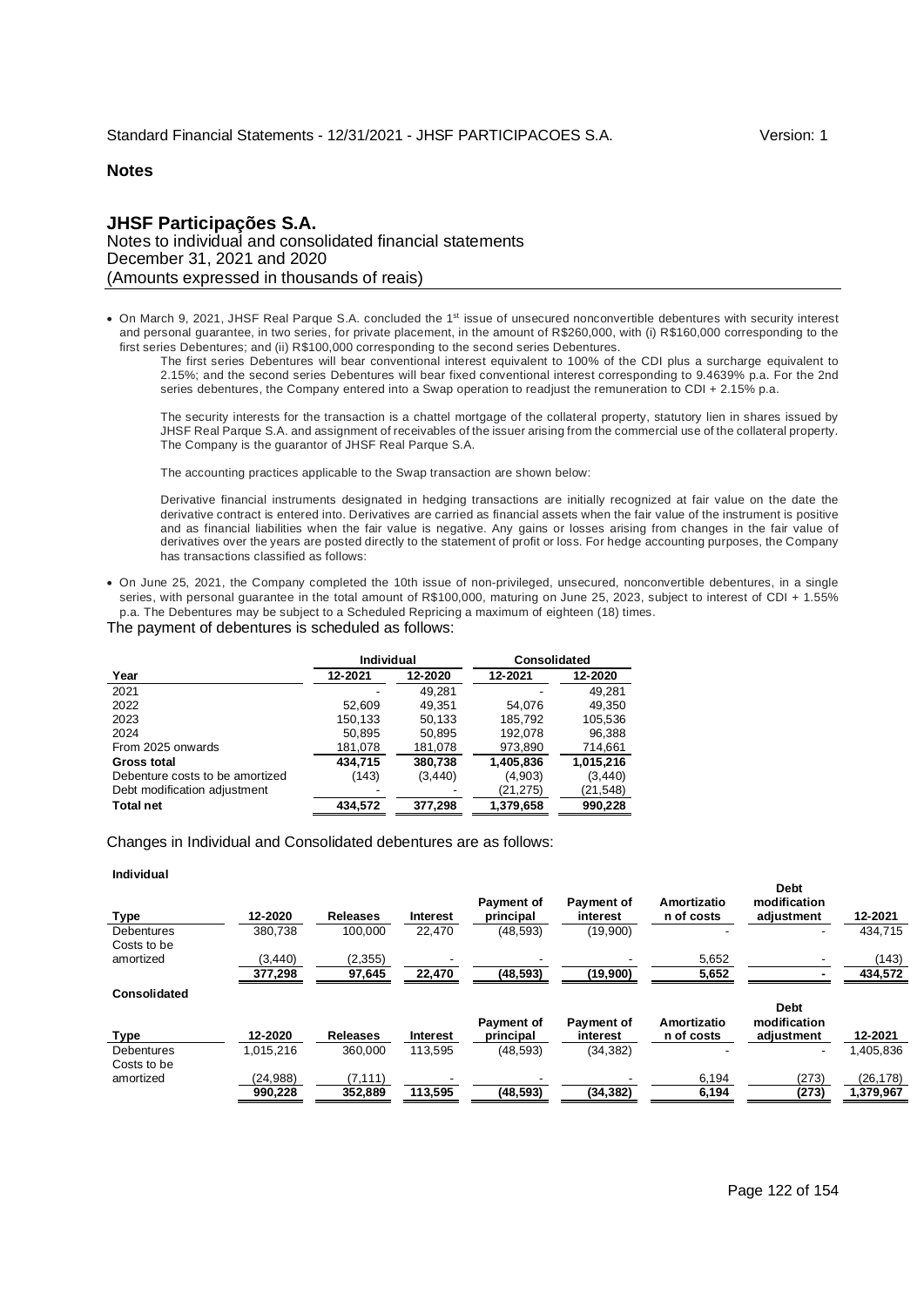## **JHSF Participações S.A.**

Notes to individual and consolidated financial statements December 31, 2021 and 2020 (Amounts expressed in thousands of reais)

On August 7, 2020, at the General Meeting of holders of debentures of the 2nd issue, 1st and 2nd series, the debenture holders preemptively waived all rights granted to the Issuer due to non-compliance with any of the ratios provided for in the Indenture of Issue.

The 1st issue of subsidiary JHSF Real Parque S.A. has financial covenants effective from September 30, 2021. The automatic early maturity will occur in case the financial ratio resulting from the Net Debt/EBITDA ratio ("Financial Ratio"), calculated based on the Company's consolidated financial statements, is higher than or equal to 3.

The 10th issue has financial covenants that compels the Issuer to maintain a Net Debt/Equity ratio of less than or equal to 0.6, monitored by the Trustee every six months, based on the Company's consolidated financial statements that are regularly disclosed by the Issuer, effective from December 31, 2021.

**12-2021**

Contractual ratios are as follows:

|                                                                                                 | 14-40A I             |
|-------------------------------------------------------------------------------------------------|----------------------|
| Income before income and social contribution taxes<br>Finance income (costs), net               | 995,762<br>117.749   |
| Depreciation and amortization of property and equipment and<br>intangible assets                | 62,231               |
| Changes in fair value of investment properties<br>Loss attributable to noncontrolling interests | (26, 244)<br>22,245  |
| <b>EBITDA</b> (defined in contract) (a)                                                         | 1,171,743            |
| Cash and cash equivalents and marketable securities<br>Loans, financing and debentures          | 877.494<br>1,976,992 |
| Net debt                                                                                        | (1,099,498)          |
| Net Debt / EBITDA ratio (defined in contract)                                                   | 0.938344             |
| Equity                                                                                          | 4,464,564            |
| Net debt-to-equity ratio                                                                        | 0.2462722            |

The EBITDA calculation methodology follows the assumptions and criteria established in contract.

The Company periodically monitors compliance with financial and nonfinancial covenants as per contractual rules. For the year ended December 31, 2021, no evidence of non-compliance with such covenants was detected.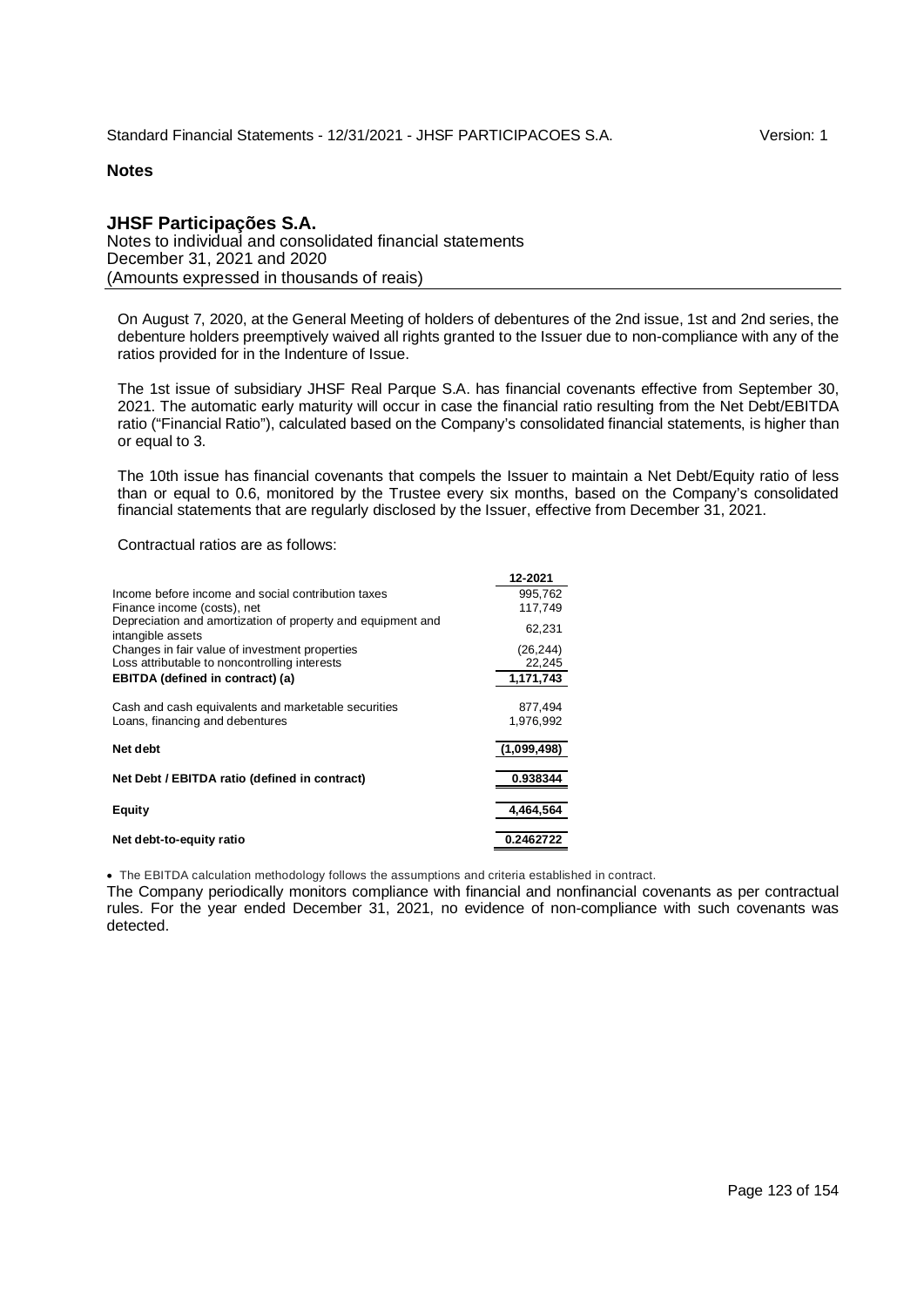## **JHSF Participações S.A.**

Notes to individual and consolidated financial statements December 31, 2021 and 2020 (Amounts expressed in thousands of reais)

# **13. Trade accounts payable and assignment of beneficial interest**

|                                                                                                 | Individual      |                | Consolidated       |                    |
|-------------------------------------------------------------------------------------------------|-----------------|----------------|--------------------|--------------------|
|                                                                                                 | 12-2021         | 12-2020        | 12-2021            | 12-2020            |
| Trade accounts payable (Note 23)                                                                | 1.161           | 5.862          | 90.628             | 99.584             |
| Obligations payable for exchange of land (Note 23) (a)                                          | 95.048          |                | 95.048             |                    |
| XP Malls Fundo de Investimento Imobiliário - Assignment of beneficial interest<br>(Note 23) (b) |                 | $\blacksquare$ | 165.001            | 148.974            |
| JHSF Rio Bravo Fazenda Boa Vista (Note 23) (c)                                                  |                 |                |                    | 125.312            |
| Costs to be amortized                                                                           |                 |                |                    | (655)              |
| Total                                                                                           | 96,209          | 5,862          | 350,677            | 373,215            |
| Current<br><b>Noncurrent</b>                                                                    | 1.161<br>95,048 | 5.862          | 101.574<br>249.103 | 232.294<br>140,921 |

(a) In 2021, the Company assumed the commitment to exchange land of 2,445 sqm which will integrate Shops Faria Lima (venture under development). The negotiation provides for the exchange of land for distribution of operating cash flows from shopping malls in the percentage of 25.38% and from the Commercial Tower of 14.46%.

(b) On June 24, 2019, the Company and XP Malls entered into an assignment of beneficial interest of the undivided interest of 17.99% of Catarina Fashion Outlet and, as such, XP Malls will benefit of 17.99% from the NOI (Net Operating Income) of Catarina Fashion Outlet for thirty years, in addition to a purchase option agreement of the respective undivided interest. The transaction is guaranteed by the undivided interest itself and amounts to R\$112,213.

XP Malls will be entitled to exercise the purchase option from the beginning of the fifteenth year, from the date the agreement was entered into (June 24, 2019) until the end of the twenty-ninth year, for the amount of R\$1,200, which will be restated by reference to the Interbank Deposit Certificate (CDI) rate.

Changes in the beneficial interest transaction are as follows:

|                                                         | <b>Financial</b><br>liabilities |
|---------------------------------------------------------|---------------------------------|
| Total at December 31, 2019                              | 134,563                         |
| (-) Distribution of P&L for the period                  | (184)                           |
| (+) Restatement of assignment of<br>beneficial interest | 14,595                          |
| Total at December 31, 2020                              | 148,974                         |
| Restatement of assignment of beneficial<br>interest     | 16,028                          |
| Total at December 31, 2021                              | 165,001                         |
| <b>Current</b>                                          | 10,946                          |
| <b>Noncurrent</b>                                       | 154,055                         |

The preliminary schedule for amortization of the balances is as follows:

|                         | Consolidated |         |  |  |  |
|-------------------------|--------------|---------|--|--|--|
| Year                    | 12-2021      | 12-2020 |  |  |  |
| 2021                    |              | 133,366 |  |  |  |
| 2022                    | 10,946       | 9,178   |  |  |  |
| 2023                    | 11,391       | 9,633   |  |  |  |
| From 2024<br>onwards    | 142.664      | 122.109 |  |  |  |
|                         | 165,002      | 274,286 |  |  |  |
| Cost to be<br>amortized |              | (655)   |  |  |  |
| Total                   | 165,002      | 273,631 |  |  |  |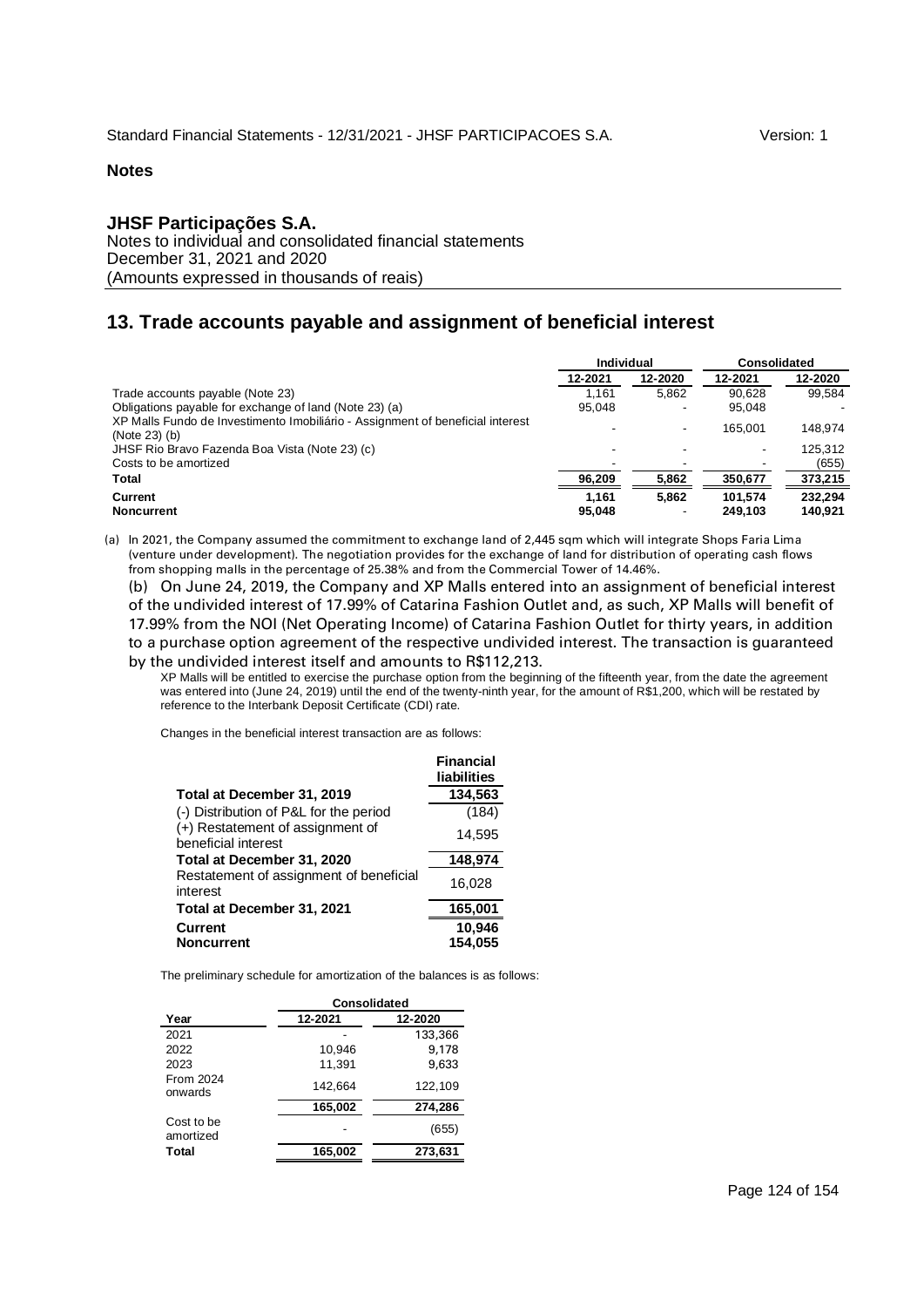## **JHSF Participações S.A.** Notes to individual and consolidated financial statements December 31, 2021 and 2020 (Amounts expressed in thousands of reais)

(c) In the third quarter of 2013, through the subsidiaries that sell Fazenda Boa Vista's units, the Company received a contribution of R\$125,312 from JHSF Rio Bravo Fazenda Boa Vista Capital Protegido Fundo de Investimento Imobiliário - FII, which generated a co-obligation of 14.44% equity interest on the net sales of the real estate units involved in the transaction or payment of guaranteed minimum monthly earnings of IPCA + 1% p.a., whichever is higher, with final maturity on July 22, 2021. On July 19, 2021, the Company redeemed the FBV FII in full, with contribution of R\$125,312, fully refunded to the Fund's shareholders.

# **14. Sundry payables**

|                                                              | Individual |         | <b>Consolidated</b> |         |  |
|--------------------------------------------------------------|------------|---------|---------------------|---------|--|
|                                                              | 12-2021    | 12-2020 | 12-2021             | 12-2020 |  |
| Social, labor and tax obligations (d)                        | 2.999      | 2.013   | 160.704             | 107,514 |  |
| Deferred taxes and contributions (Note 16)                   |            |         | 24.990              | 19,311  |  |
| Leases (Note 23) (b)                                         |            |         | 237,035             | 115,624 |  |
| Accounts payable for acquisition of land (a) (Note 23)       |            |         |                     | 157,962 |  |
| Provision for capital deficiency in subsidiary (f)           | 21,842     | 8,199   |                     |         |  |
| Provision for cost to be incurred with construction work (e) |            |         | 18.644              |         |  |
| Other accounts payable                                       | 7,296      |         | 45,120              | 12,669  |  |
| <b>Total sundry payables</b>                                 | 32,137     | 10,212  | 486,493             | 413,080 |  |
| Current                                                      | 10.295     | 2.013   | 190.425             | 139.038 |  |
| <b>Noncurrent</b>                                            | 21,842     | 8,199   | 296.070             | 274,042 |  |
| Advances from customers (c)                                  |            |         | 208,327             | 206,757 |  |
| Total                                                        |            |         | 208,327             | 306,342 |  |
| <b>Current</b>                                               |            |         | 176.864             | 274.879 |  |
| <b>Noncurrent</b>                                            |            |         | 31,463              | 31,463  |  |

- (a) This refers to the land acquired in July 2020 and settled in August 2021 for the amount of R\$154,000 (Note 6).
- (c) The increase refers to the Usina SP contract (Note 8) and operational and administrative property lease agreements (stores, restaurants and hotels).
- (c) The balance corresponds substantially to advances from real estate development customers.
- (d) The increase in the balance corresponds to the growth in the Company's operations and the consequent increase in the number of employees.
- (e) This refers to costs to be incurred with construction work of properties sold of the BV Estates venture.
- (f) This refers substantially to investees Restaurante Gero Rio S.A. and Lyon Comércio, Importação e Exportação Ltda.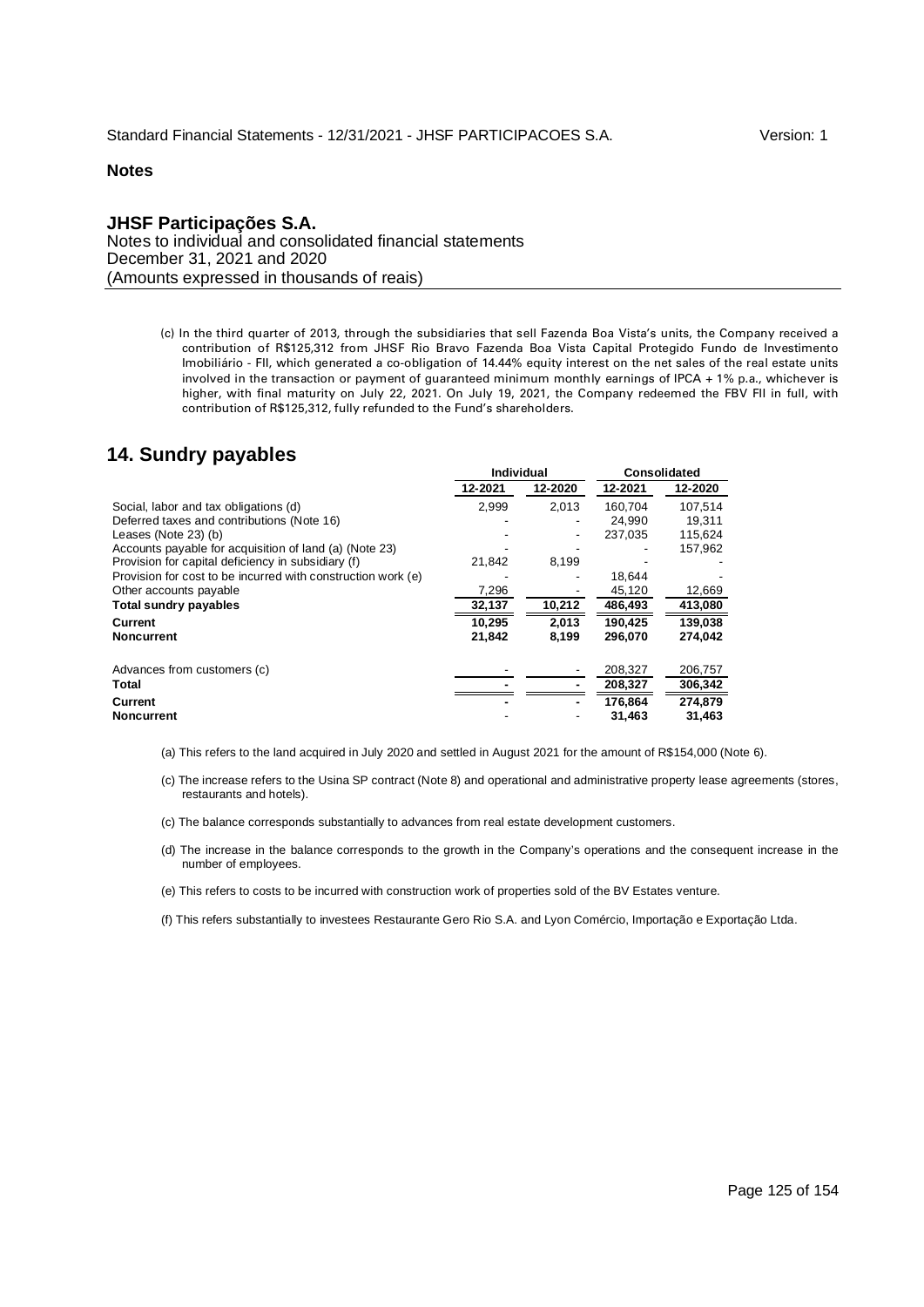.

## **JHSF Participações S.A.**

Notes to individual and consolidated financial statements December 31, 2021 and 2020 (Amounts expressed in thousands of reais)

# **15. Transactions with related parties**

|                                                             |     | <b>Individual</b> |               | <b>Consolidated</b> |          |
|-------------------------------------------------------------|-----|-------------------|---------------|---------------------|----------|
|                                                             |     | 2021              | 2020          | 2021                | 2020     |
| Receivables from subsidiaries                               |     | 262,010           | 362,643       |                     |          |
| Payables to subsidiaries                                    |     | (631, 833)        | (1, 148, 813) |                     |          |
| Receivables from and payables to subsidiaries, net          | (a) | (369, 823)        | (786,170)     |                     |          |
| Dividends receivable from subsidiaries                      |     | 12,764            | 12,765        |                     |          |
| Receivables from other related parties and associates       |     |                   |               | 25,606              | 17,309   |
| Payables to other related parties and associates            |     |                   |               | (8, 775)            | (6, 468) |
| Receivables from and payables to other related parties, net |     |                   |               | 16,831              | 10,841   |
| Total receivables from and payables to related parties, net |     | (357,058)         | (773,405)     | 16,831              | 10,841   |
| Total receivables from related parties (Note 23)            |     | 274,775           | 375,409       | 25,606              | 17,309   |
| Current                                                     |     | 12,764            | 61,078        |                     |          |
| <b>Noncurrent</b>                                           |     | 262,010           | 314,330       | 25,606              | 17,309   |
| Total payables to related parties (Note 23)                 |     | 631.833           | 1,148,813     | 8,775               | 6,468    |
| Current                                                     |     | 631,833           | 1,148,813     | 7,242               | 3,024    |
| Noncurrent                                                  |     |                   |               | 1,533               | 3,444    |

(a) Balances with subsidiaries to fund operating activities, with no income or maturity, thus the receivables balance was classified in noncurrent assets and the payables balance in current.

Receivables from and payable to related parties are as follows:

| <b>Individual</b><br><b>Assets</b>                  |            |           |  |  |
|-----------------------------------------------------|------------|-----------|--|--|
|                                                     | 12-2021    | 12-2020   |  |  |
| Receivables from related parties                    |            |           |  |  |
| Lyon Comércio, Importação e Exportação Ltda.        | 76,797     | 62,167    |  |  |
| JHSF Incorporações Ltda.                            | 38.301     |           |  |  |
| SPCTA Taxi Aéreo Ltda.                              | 38,505     | 23,928    |  |  |
| <b>JHSF Engenharia S.A.</b>                         | 32,217     |           |  |  |
| Polônia Incorporações Ltda.                         |            | 196,319   |  |  |
| JHSF Malls S.A. (a)                                 |            | 48,314    |  |  |
| Other (b)                                           | 76,190     | 31,915    |  |  |
| Total                                               | 262,010    | 362,643   |  |  |
|                                                     |            |           |  |  |
| Liabilities                                         | Individual |           |  |  |
|                                                     | 12-2021    | 12-2020   |  |  |
| JHSF Malls S.A. (a)                                 | 335,087    | 499,465   |  |  |
| Canárias Administradora de Bens Ltda.               | 127,960    | 323,214   |  |  |
| Polônia Incorporações Ltda.                         | 97.513     |           |  |  |
| São Sebastião Desenvolvimento Imobiliário Ltda.     | 20.710     | 129,522   |  |  |
| Cia. Boa Vista de Desenvolvimento Imobiliário Ltda. | 15,620     | 102,931   |  |  |
| JHSF Engenharia Ltda.                               |            | 31,529    |  |  |
| Other (b)                                           | 34,943     | 62,152    |  |  |
| Total                                               | 631,833    | 1,148,813 |  |  |

(a) Balance corresponding to the checking account between the Parent Company and JHSF Malls S.A. The funds transferred correspond substantially to the debenture releases mentioned in Note 12.2 and transfer of shared services, which were transferred using the apportionment method.

(b) Balance corresponding to transactions between the other subsidiaries of the Company.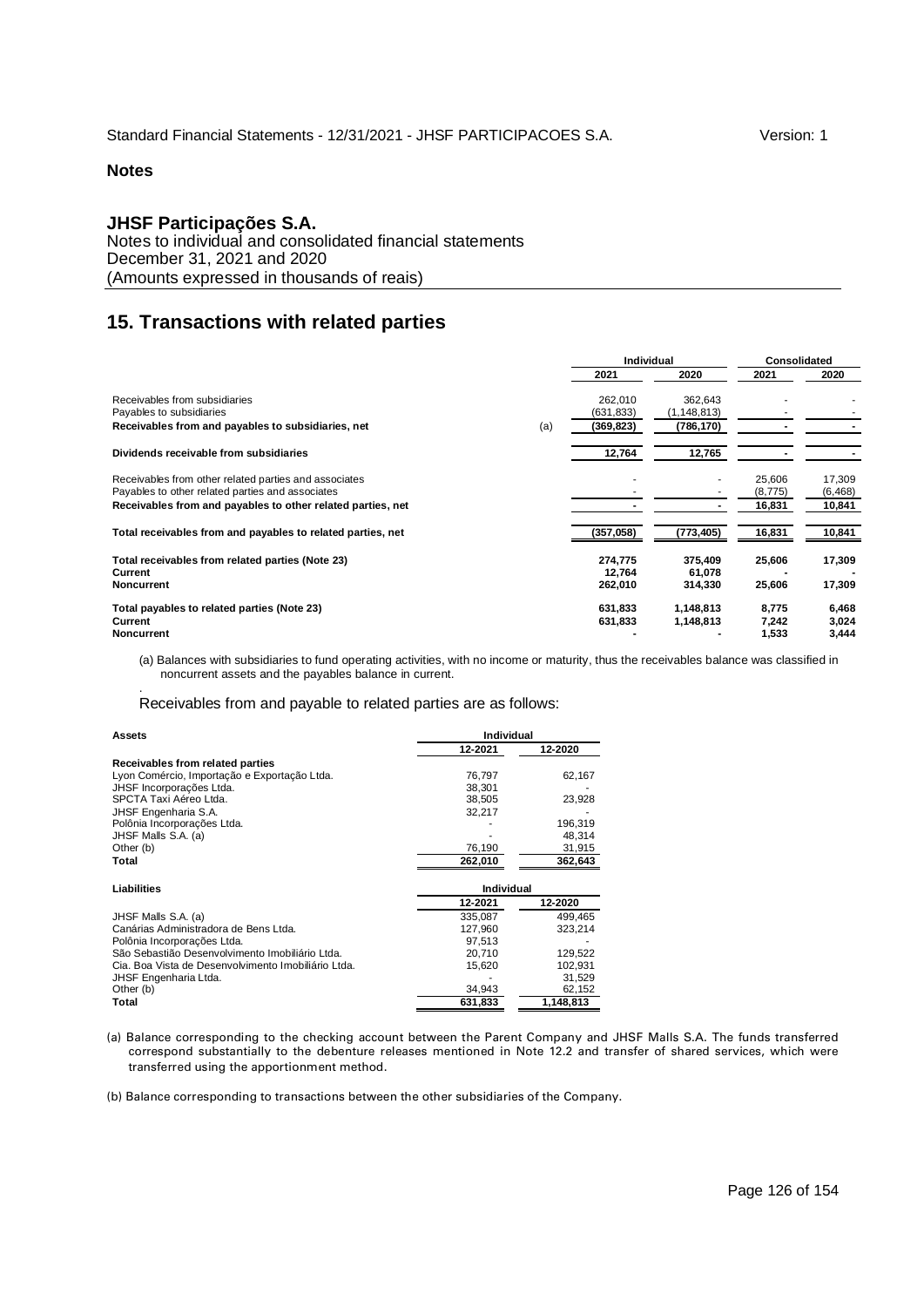# **JHSF Participações S.A.**

Notes to individual and consolidated financial statements December 31, 2021 and 2020 (Amounts expressed in thousands of reais)

## Sales transactions

At December 31, 2021, the Company records receivables from shareholders, board of directors' members and managing officers amounting to R\$75,248 (R\$39,921 in 2020) arising from the sale of real estate units and services, as follows:

| Transaction |                                                        |                                                            | <b>Relationship between</b><br>the counterparty and              | Nature of                                  | Transaction     | Outstanding<br>balance at |                                                                                                                                                                                                                                                                                           |
|-------------|--------------------------------------------------------|------------------------------------------------------------|------------------------------------------------------------------|--------------------------------------------|-----------------|---------------------------|-------------------------------------------------------------------------------------------------------------------------------------------------------------------------------------------------------------------------------------------------------------------------------------------|
| date        | Company                                                | Counterparty                                               | <b>JHSF</b>                                                      | transaction                                | amount (R\$)    | 12.31.2021 (R\$)          | <b>Transaction Details</b>                                                                                                                                                                                                                                                                |
|             | <b>JHSF</b>                                            |                                                            |                                                                  |                                            |                 |                           | Sale of real estate unit of the Venture located in the city of São Paulo (under                                                                                                                                                                                                           |
| 11/18/2019  | Incorporações<br>Ltda.                                 | <b>Robert Bruce</b><br>Harley                              | Managing officer of a<br>Company subsidiary                      | Sale of real<br>estate unit                | 12,000          | 13,398                    | construction). The outstanding balance is restated at a fixed interest rate of<br>7.18% p.a., with the last installment maturing in January 2027.                                                                                                                                         |
| 12/22/2020  | <b>JHSF</b><br>Incorporações                           | Thiago Alonso                                              | Managing officer of the                                          | Sale of real                               |                 |                           | Sale of real estate unit of the Venture located in the city of São Paulo (under<br>construction). The outstanding balance is restated using the INCC $+4\%$ until<br>delivery of the unit; after delivery, it is restated using the IPCA $+4\%$ , with the                                |
| 12/27/2019  | Ltda.<br><b>JHSF</b><br>Incorporações<br>Ltda.         | de Oliveira<br><b>Robert Bruce</b><br>Harley               | Company<br>Managing officer of a<br>Company subsidiary           | estate unit<br>Sale of real<br>estate unit | 10,744<br>4,368 | 6,558<br>4,963            | last installment maturing in June 2027.<br>Sale of real estate unit located in the city of São Paulo (under construction).<br>The outstanding balance is restated at a fixed interest rate of 7.18% p.a., with<br>the last installment maturing in June 2027.                             |
| 12/30/2019  | Canárias<br>Administradora<br>de bens Ltda.            | Wilmar Silva<br>Rodriguez                                  | Managing officer of the<br>Company                               | Sale of real<br>estate unit                | 2,315           | 2,197                     | Sale of real estate unit located in the municipality of Porto Feliz. The<br>outstanding balance is restated using the INCC + 4% until delivery of the unit;<br>after delivery, it is restated using the IPCA + 4%, with the last installment<br>maturing in December 2024.                |
| 12/14/2018  | Milano<br>Administradora<br>de bens Ltda.              | Robert Bruce<br>Harlev                                     | Managing officer of a<br>Company subsidiary                      | Sale of real<br>estate unit                | 5.600.00        | $\sim$                    | Sale of real estate unit located in the city of São Paulo. The balance is fixed<br>and non-adjustable, with the last installment maturing in June 2021.                                                                                                                                   |
| 04/29/2019  | Milano<br>Administradora<br>de bens Ltda.              | <b>Robert Bruce</b><br>Harley                              | Managing officer of a<br>Company subsidiary                      | Sale of real<br>estate unit                | 3,800           | 3,492                     | Sale of real estate unit of the Venture located in the city of São Paulo. The<br>balance is restated using the IPCA $+ 6.5$ %, with the last installment maturing<br>in February 2024.                                                                                                    |
| 04/06/2016  | Canárias<br>Administradora<br>de bens Ltda.            | <b>Robert Bruce</b><br>Harley                              | Managing officer of a<br>Company subsidiary                      | Sale of real<br>estate unit                | 1,799           | 3,147                     | Sale of real estate unit. The balance is restated using the INCC + 4% until<br>delivery of the unit; after delivery, it is restated using the IGP-M, with the last<br>installment maturing in May 2021.                                                                                   |
| 11/18/2019  | Catarina<br>Serviços<br>Aeronáuticos<br>Ltda.          | <b>Robert Harley</b><br><b>Bruce</b>                       | Managing officer of a<br>Company subsidiary                      | Membership<br>fee of<br>Catarina<br>Jets   | 2,548           | 2,548                     | Membership fee of the aeronautical service program of Catarina Airport.                                                                                                                                                                                                                   |
| 03/31/2021  | Canárias<br>Administradora<br>de bens Ltda.            | Rogério<br>Lacerda                                         | Managing officer of a<br>Company subsidiary                      | Sale of real<br>estate unit                | 4,350           | 2.429                     | Sale of real estate unit of Project Village, located in the municipality of Porto<br>Feliz.                                                                                                                                                                                               |
| 06/15/2021  | Catarina<br>Serviços<br>Aeronáuticos<br>Ltda.          | JHSf Part. Ltda.                                           | Company owned by the<br>controlling shareholder                  | Hangar                                     | 1,332           | 1,332                     | Agreement on the use of hangar at the São Paulo Catarina Executive Airport<br>entered into with JHSF Par Ltda., subject to annual adjustment, for a 36-<br>month term.                                                                                                                    |
| 05/12/2021  | Canárias<br>Administradora<br>de bens Ltda.            | José Castro de<br>Araujo Rudge                             | Member of the Board of<br>Directors                              | Sale of real<br>estate unit                | 5,000           | 1,342                     | Sale of real estate unit of Project Village, located in the municipality of Porto<br>Feliz.                                                                                                                                                                                               |
| 01/10/2021  | <b>JHSF</b><br>Incorporações<br>Ltda.                  | José Castro de<br>Araujo Rudge                             | Member of the Board of<br><b>Directors</b>                       | Sale of real<br>estate unit                | 11.074          | 2.296                     | Sale of real estate unit of the Venture located in the city of São Paulo (under<br>construction). The outstanding balance is restated using the INCC until<br>delivery of the unit; after delivery, it is restated using the IGPM, with the last<br>installment maturing in January 2024. |
| 06/30/2021  | Polônia<br>Incorporações<br>Ltda                       | Ana Fava<br>Auriemo de<br>Souza<br>Meirelles               | Managing officer of a<br>Company subsidiary                      | Sale of real<br>estate unit                | 17,520          |                           | Sale of real estate unit of Boa Vista Estates Venture, located in the<br>municipality of Porto Feliz.                                                                                                                                                                                     |
| 09/20/2021  | Polônia<br>Incorporações<br>Ltda                       | <b>TERRA ALTA</b><br><b>EMPREENDIM</b><br><b>ENTOS S.A</b> | Company owned by the<br>controlling shareholder<br>and relatives | Sale of real<br>estate unit                | 15,713          | 14,574                    | Sale of real estate unit of Boa Vista Estates Venture, located in the<br>municipality of Porto Feliz.                                                                                                                                                                                     |
| 09/20/2021  | Polônia<br>Incorporações<br>Ltda                       | José Auriemo<br>Neto                                       | Controlling shareholder                                          | Sale of real<br>estate unit                | 17,817          | 16,035                    | Sale of real estate unit of Boa Vista Estates Venture, located in the<br>municipality of Porto Feliz.                                                                                                                                                                                     |
| 06/04/2021  | <b>JHSF</b><br>Empreendiment<br>os Village 08<br>Ltda. | José Auriemo<br>Neto                                       | Controlling shareholder                                          | Lease of real<br>estate unit               | 729             |                           | Lease agreement of the house in Fazenda Boa Vista Venture, located in the<br>municipality of Porto Feliz. Lease monthly payment that will be annually<br>restated by reference to the IGP-M, effective for 30 months.                                                                     |
| Total       |                                                        |                                                            |                                                                  |                                            | 116,709         | 74,311                    |                                                                                                                                                                                                                                                                                           |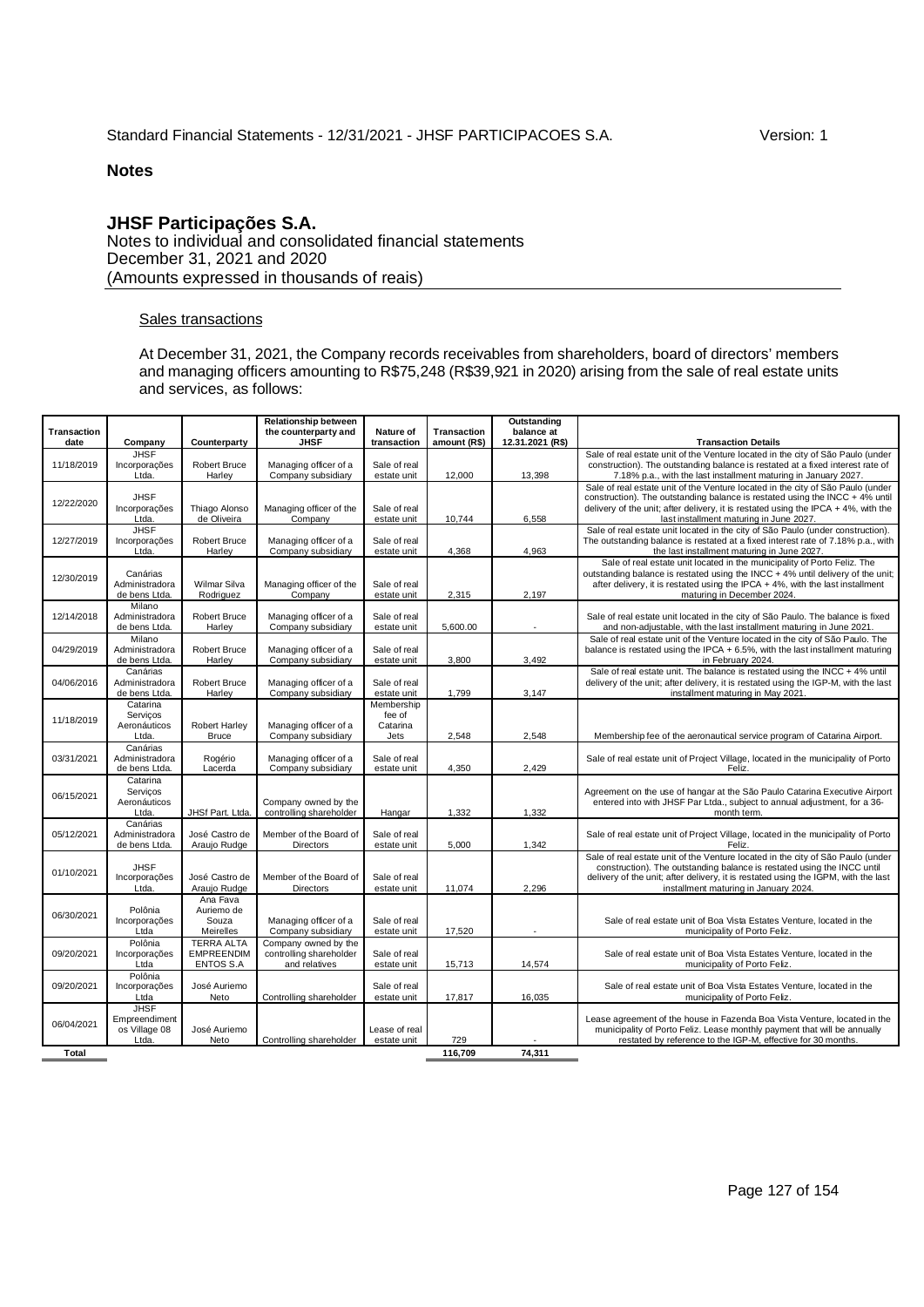## **JHSF Participações S.A.**

Notes to individual and consolidated financial statements December 31, 2021 and 2020 (Amounts expressed in thousands of reais)

In addition, at December 31, 2021, the Company has R\$23,825 (R\$16,464 as at December 31, 2020) in receivables referring to the sale of real estate units to the relatives of shareholders, of the members of the board of directors, and/or of managing officers.

The above-mentioned sales to shareholders, members of the board of directors, managing officers and their relatives total R\$93,485 in revenue for the year (recognized in profit or loss using the POC method, where applicable), which represent 5% of total net revenue, and R\$12,186 in costs for the year, representing 1% of total costs.

#### Dividends payable

|                                                            | <b>Dividends</b> |
|------------------------------------------------------------|------------------|
| At December 31, 2019                                       | 35,500           |
| Additional dividends (SCE)                                 | 98.413           |
| Dividends paid out in the year (cash) - SCF                | (115, 524)       |
| Offset against debt balance of the controlling shareholder | (17, 889)        |
| Mandatory minimum dividend                                 | 144.361          |
| At December 31, 2020                                       | 144.361          |
| Mandatory minimum dividends for 2020 paid out (cash) - SCF | (144, 361)       |
| Payment of interim dividends for 2021                      | (125,000)        |
| Mandatory minimum dividends                                | 233,992          |
| At December 31, 2021                                       | 108.992          |

At the Special and Annual General Meeting held on April 9, 2020, the payment of additional dividends was approved in the amount of R\$52,413. At the Board of Directors' Meeting held on August 13, 2020, the payment of dividends to Shareholders was approved in the amount of R\$36,111 in cash, as well as the offset of R\$17,889 with the controlling shareholder. On October 2, 2020, shareholders approved the distribution of additional dividends amounting to R\$46,000.

At the Annual and Special General Meeting held on March 29, 2021, payment of dividends totaling R\$144,361 was approved, which were paid OUT on April 12, 2021. On October 8, 2021, the Company approved the payment of interim dividends in the amount of R\$125,000. The declared amount will be attributed to the mandatory minimum dividend for the fiscal year ended December 31, 2021.

#### Key management personnel compensation

| 12-2021                    | <b>Statutory Board</b><br>and managing<br>officers | <b>Board of</b><br><b>Directors</b> | Supervisory<br><b>Board</b> | Audit<br><b>Committee</b> | Total  |
|----------------------------|----------------------------------------------------|-------------------------------------|-----------------------------|---------------------------|--------|
| Number of members          |                                                    |                                     |                             |                           | 19     |
| Salary/management          |                                                    |                                     |                             |                           |        |
| fees/compensation          | 5.194                                              | 4.714                               | 459                         | 408                       | 10.775 |
| <b>Bonus</b>               | 9.410                                              |                                     |                             |                           | 9.410  |
| Direct and fringe benefits | 203                                                | 86                                  |                             |                           | 289    |
| <b>Total compensation</b>  | 14,807                                             | 4.800                               | 459                         | 408                       | 20.475 |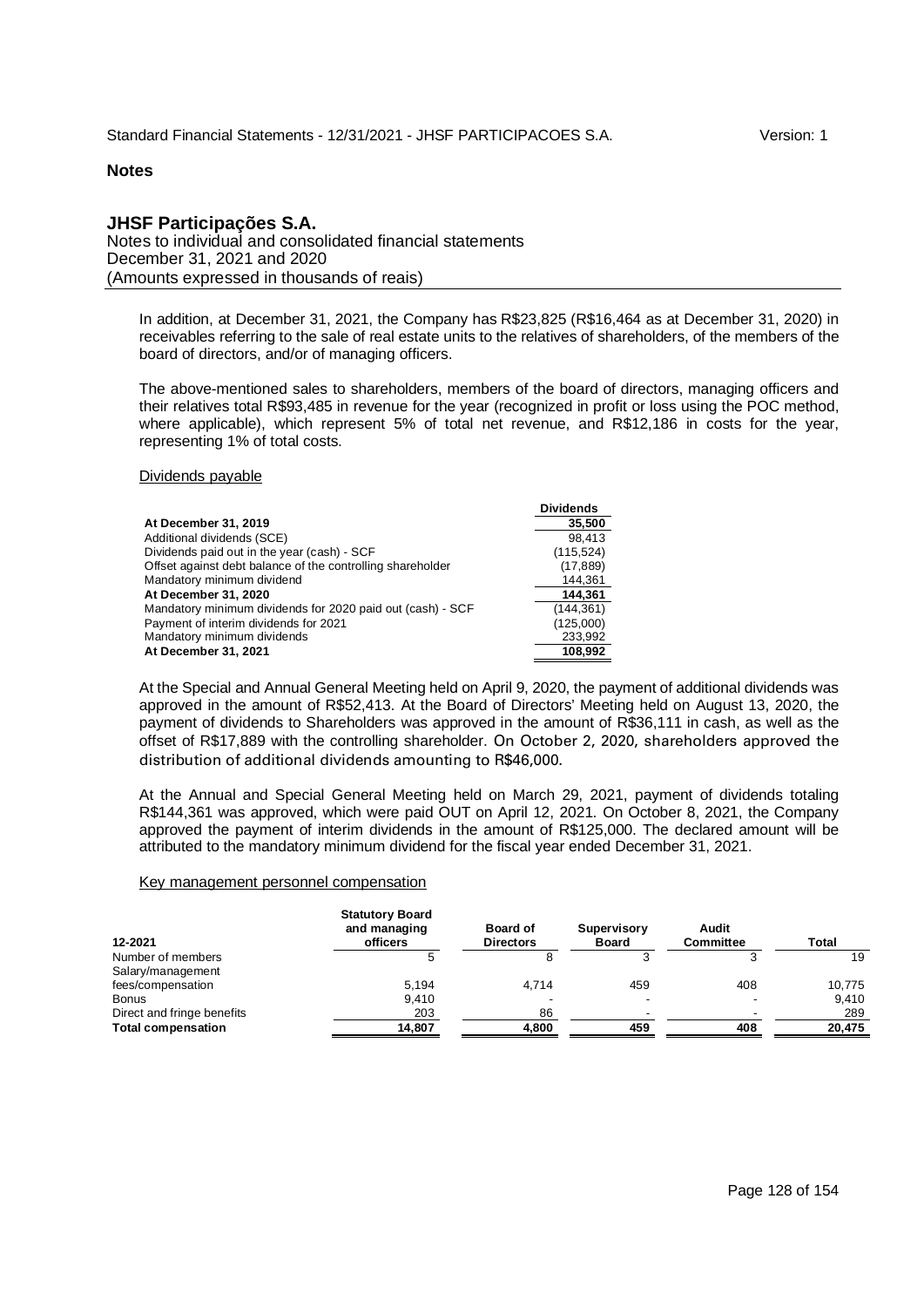# **JHSF Participações S.A.**

Notes to individual and consolidated financial statements December 31, 2021 and 2020 (Amounts expressed in thousands of reais)

| 12-2020                    | <b>Statutory Board</b><br>and managing<br>officers | <b>Board of</b><br><b>Directors</b> | Supervisory<br><b>Board</b> | Audit<br><b>Committee</b> | <b>Total</b> |
|----------------------------|----------------------------------------------------|-------------------------------------|-----------------------------|---------------------------|--------------|
| Number of members          |                                                    |                                     |                             |                           | 16           |
| Salary/management          |                                                    |                                     |                             |                           |              |
| fees/compensation          | 3.973                                              | 2.016                               | 326                         | 420                       | 6,735        |
| Bonus                      | 6.467                                              | 8.057                               |                             |                           | 14,524       |
| Direct and fringe benefits | 197                                                | 91                                  |                             |                           | 288          |
| <b>Total compensation</b>  | 10.637                                             | 10.164                              | 326                         | 420                       | 21,547       |

# **16. Current and deferred taxes and contributions**

# **16.1. Deferred taxes and contributions**

Deferred income and social contribution taxes are recorded to reflect the future tax effects attributable to the temporary differences between the tax base of assets and liabilities and their respective carrying amounts. Given their nature, deferred tax assets/(liabilities) are stated as follows:

| <b>Consolidated</b> |                          | 12-2021     |            | 12-2020                  |             |            |
|---------------------|--------------------------|-------------|------------|--------------------------|-------------|------------|
| Tax bases           | Assets                   | Liabilities | <b>Net</b> | <b>Assets</b>            | Liabilities | <b>Net</b> |
| Tax depreciation    | ۰                        | (83,282)    | (83, 282)  | $\overline{\phantom{0}}$ | (73,918)    | (73, 918)  |
| Tax loss            |                          | 32,156      | 32,156     |                          | 32.156      | 32,156     |
| Fair value -        |                          |             |            |                          |             |            |
| investment          |                          | (650,163)   | (650, 163) |                          | (684, 318)  | (684, 318) |
| properties          |                          |             |            |                          |             |            |
| Other taxes         | 956                      | (27,835)    | (26,878)   | 627                      | (23,120)    | (22, 493)  |
| Total               | 956                      | (729,123)   | (728,167)  | 627                      | 749,201)    | (748,574)  |
| Current             | $\overline{\phantom{a}}$ | (24,990)    | (24,990)   |                          | (16, 110)   | (16,110)   |
| Noncurrent          | 956                      | (704,133)   | (703,177)  | 627                      | (733,091)   | (732,464)  |

At December 31, 2021, the tax loss for the Company was R\$742,997 (R\$708,332 in 2020) and for the consolidated was R\$1,227,009 (R\$1,209,459 in 2020). Deferred income and social contribution tax assets were set up for certain subsidiaries, based on the expected generation of taxable income. The use of tax credits recognized should follow the schedule below:

| 2021   | 2020   |
|--------|--------|
|        | 5,281  |
| 463    | 2,252  |
| 5,914  | 1,219  |
| 2.580  | 1.424  |
| 1,618  | 1,520  |
| 1.731  | 1.594  |
|        |        |
| 19,851 | 18,866 |
| 32,156 | 32,156 |
|        |        |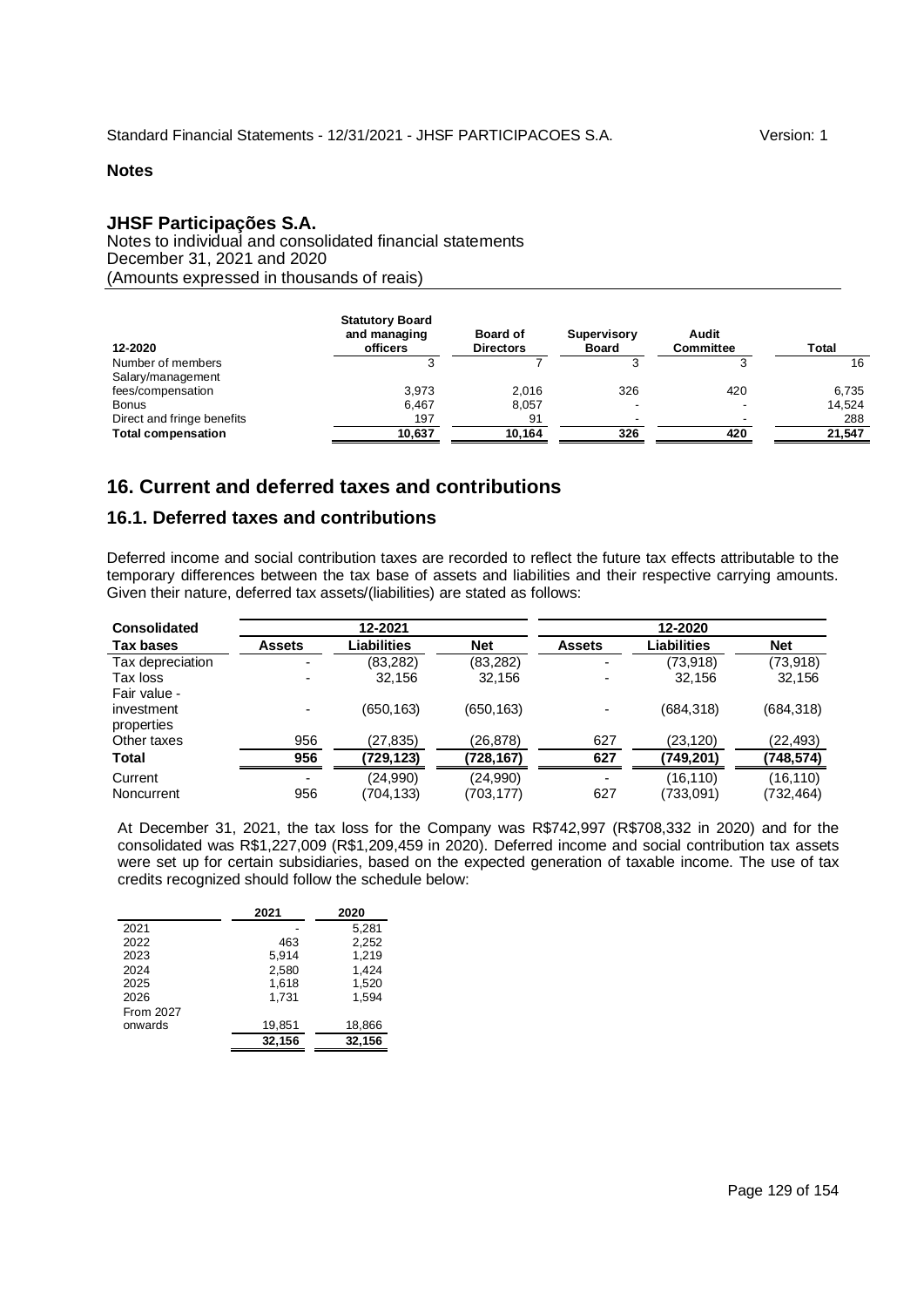## **JHSF Participações S.A.**

Notes to individual and consolidated financial statements December 31, 2021 and 2020 (Amounts expressed in thousands of reais)

# **16.2. Reconciliation of income and social contribution tax expense**

|                                                                                                       | Individual |            | Consolidated |            |
|-------------------------------------------------------------------------------------------------------|------------|------------|--------------|------------|
|                                                                                                       | 12-2021    | 12-2020    | 12-2021      | 12-2020    |
| Income before income and social contribution taxes                                                    | 957.139    | 719.174    | 995.762      | 751.064    |
| Income and social contribution taxes at statutory rates (34%)                                         | (325,427)  | (244, 519) | (338, 559)   | (255, 362) |
| Adjustments to determine effective rate                                                               |            |            |              |            |
| Income and social contribution taxes at the rate of 34%, with no deferred tax<br>credits recorded (a) | (15, 925)  | (20, 119)  | 322.874      | 142,798    |
| Exclusion of equity pickup (34%)                                                                      | 387.677    | 189.173    | 1.142        | 354        |
| Reversal of deferred income and social contribution taxes                                             |            |            |              |            |
| Income (loss) from income and social contribution taxes                                               | 46,325     | (75, 465)  | (14, 543)    | (112, 210) |
| Current income and social contribution taxes                                                          |            |            | (47, 818)    | (27, 887)  |
| Deferred income and social contribution taxes                                                         | 46,325     | (75, 465)  | 33,275       | (84, 323)  |
| Income (loss) from income and social contribution taxes                                               | 46,325     | (75, 465)  | (14, 543)    | (112, 210) |

(a) The consolidated balance corresponds substantially to the difference in the rate of real estate development projects that are subject to the taxable profit based on a percentage of gross sales regime or to the Special Taxation Regime ("RET").

# **17. Provision for contingencies**

Provisions for contingencies were set up as described in Note 3.16., the settlement of which is expected for a period over one year and are classified in noncurrent liabilities.

|              |       | <b>Consolidated</b> |    |       |        |
|--------------|-------|---------------------|----|-------|--------|
| contingencie |       | contingencie        |    |       |        |
|              |       |                     |    |       | Total  |
|              |       | 2,138               | 75 | 1.839 | 4,052  |
| 7.000        | 7.000 | 7.079               |    | 75    | 7.154  |
| 7.000        | 7.000 | 9.217               | 75 | 1.914 | 11,206 |
|              |       | 7,615               |    | .860  | 9,477  |
| 7.000        | 7.000 | 16,832              |    | 3.774 | 20,683 |
|              |       | Individual<br>Total |    | Tax   | Civil  |

| Possible                      |        | Consolidated |         |         |  |
|-------------------------------|--------|--------------|---------|---------|--|
|                               | Labor  | Tax          | Civil   | Total   |  |
| Balances at December 31, 2020 | 19.628 | 22.848       | 166.149 | 208,623 |  |
| Balances at December 31, 2021 | 24.457 | 23.752       | 194.407 | 242.614 |  |

# **18. Equity**

## **Capital**

At December 31, 2021, the Company's capital amounted to R\$1,865,950 (R\$1,860,183 at December 31, 2020), comprising 686,224,353 common registered shares (684,810,641 shares at December 31, 2020).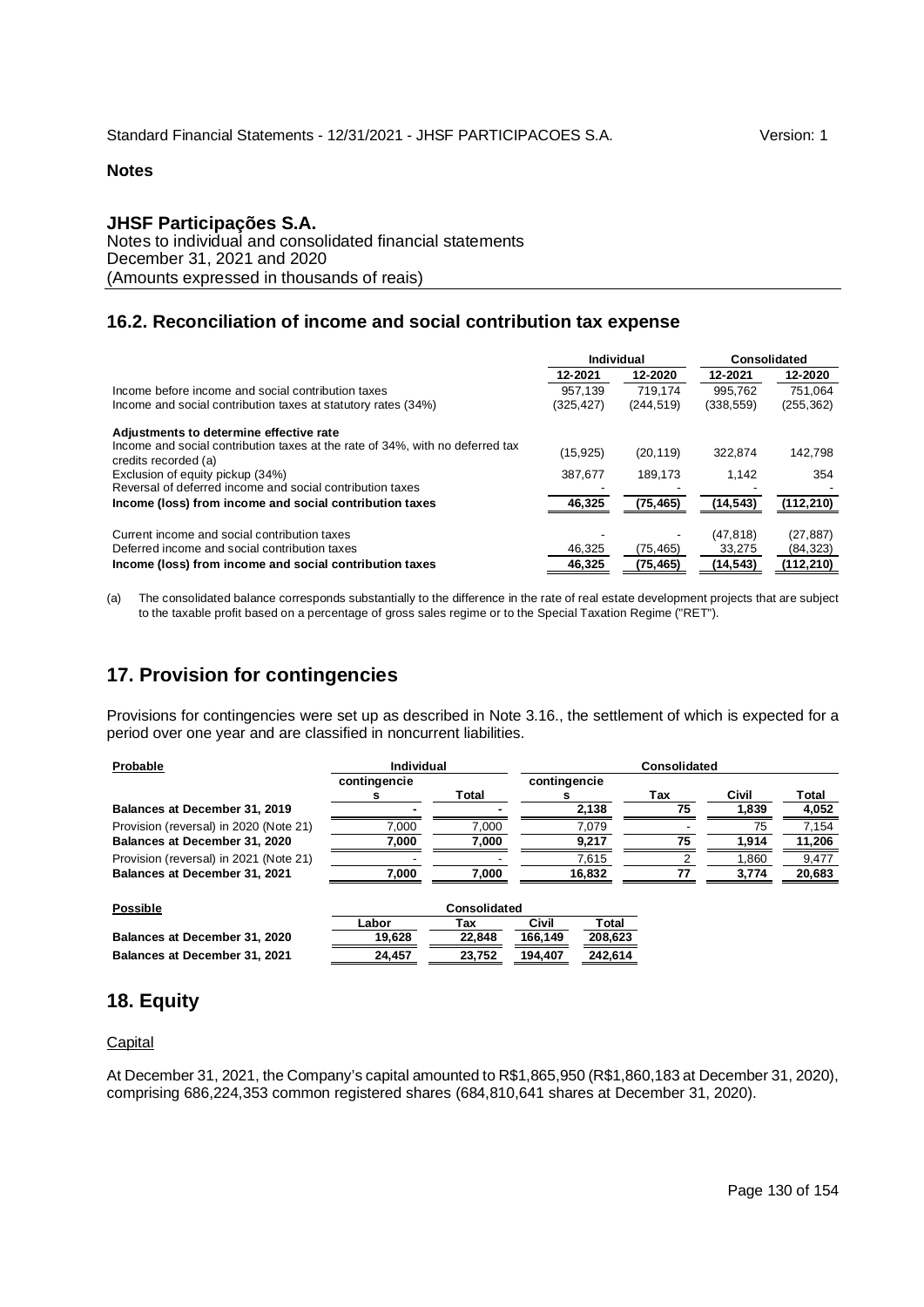## **JHSF Participações S.A.**

Notes to individual and consolidated financial statements December 31, 2021 and 2020 (Amounts expressed in thousands of reais)

Share issues for 2021 and 2020 are as follows?

| BDM date (*) | Capital<br>increase | Number of<br>common shares<br>issued | <b>Purpose</b>                                                  |
|--------------|---------------------|--------------------------------------|-----------------------------------------------------------------|
| 01/04/2021   | R\$5.767            | 1.413.712                            | Comply with the exercise of options under the Stock option plan |
| 11/05/2020   | R\$10.133           | 2.080.000                            | Comply with the exercise of options under the Stock option plan |
| 08/13/2020   | R\$7.148            | 3.288.812                            | Comply with the exercise of options under the Stock option plan |
| 07/15/2020   | R\$399.750          | 41.000.000                           | Primary public offering of shares (a)                           |
| 02/13/2020   | R\$7.013            | 3.181.848                            | Comply with the exercise of options under the Stock option plan |

### (\*) Board of Directors' Meeting

(a) According to CVM Ruling No. 476 ("Restricted Offer"). Share issue costs totaled R\$26,379.

#### Authorized capital

At December 31, 2021, the Company is authorized to increase its capital, without the need to amend its Articles of Incorporation, through issue of new shares, as long as the capital does not exceed 752,000,000 common shares.

#### Treasury shares

Treasury shares are recognized at cost and deducted from equity. No gain or loss is recognized in the statement of profit or loss on the purchase, sale, issue or cancellation of the Company's equity instruments.

At December 31, 2021, the Company has a total of 4,921,188 (Note 24) treasury shares acquired in the 3rd quarter of 2021 for the average unit price of R\$6.48 (six reais and forty-eight cents), which totaled R\$36,626.

On August 17, 2021, the Board of Directors approved: (i) the cancellation of the balance of treasury shares; and (ii) a new Company's share buyback program.

As a result, the total amount of 2,800,000 common shares was canceled, without a reduction in capital. Due to the cancellation of shares, the Company's capital is now represented by 686,224,353 common shares.

The new buyback program is limited to 28,000,000 common shares, which represent, for the purposes of cancellation or holding in treasury, for subsequent disposal or even for the exercise of options, effective until February 17, 2023.

## Recognized options granted

Stock Options: the shares corresponding to options now granted may be acquired after expiration of the vesting periods, according to the rules defined in the Company' stock option plan.

### Equity adjustment

This refers to the difference between the price that would be received for the sale of marketable securities or that would be paid for the transfer in a transaction between market participants at the measurement date.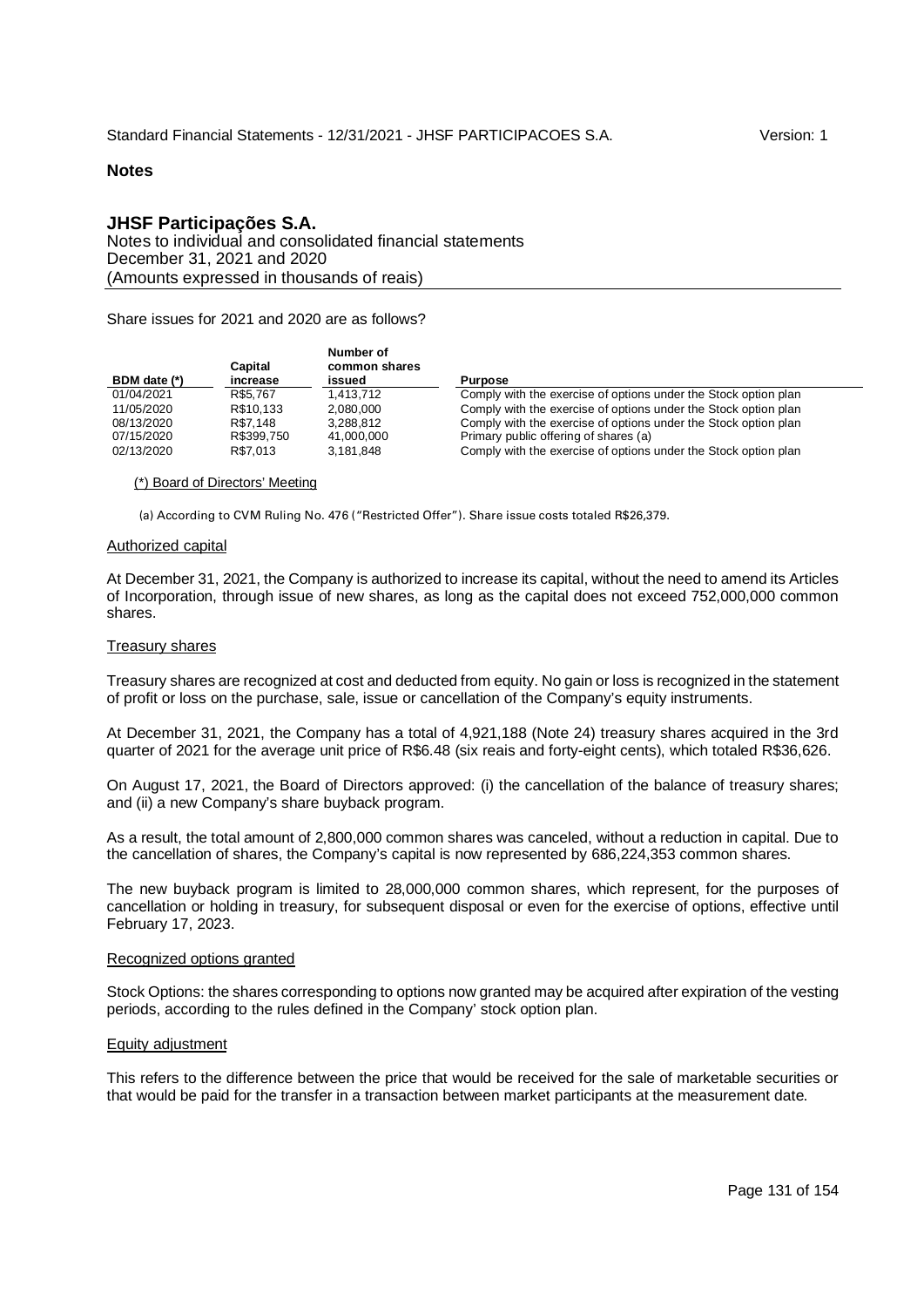# **JHSF Participações S.A.**

Notes to individual and consolidated financial statements December 31, 2021 and 2020 (Amounts expressed in thousands of reais)

# **18.1. Allocation of income**

Legal reserve - this is set up at the rate of 5% of the net income for each fiscal year, capped at 20% of the capital or set up in the year when the balance of that reserve, plus the amount of capital reserves, exceeds 30% of the capital.

Unearned income reserve - this corresponds to the portion of unearned income referring to the variation of fair value of investment properties, net of taxes. As provided for in the Company's Articles of Incorporation, in the year when the amount of the mandatory minimum dividend is greater than the earned portion of net income for the year, the excess portion must be recorded in unearned income reserve.

The unearned income reserve is calculated as follows:

|                                              | 2021      | 2020      |
|----------------------------------------------|-----------|-----------|
| Unearned income reserve at beginning of year | 1.066.520 | 1.032.440 |
|                                              |           |           |
| Change in fair value                         | 26.244    | 195,596   |
| Deferred IRPJ/CSLL on changes in fair value  | (8,923)   | (66, 503) |
| (=) Portion of unearned income for the year  | 17,321    | 129,093   |
| (-) Fair value realization                   |           | (95,013)  |
| Unearned income reserve                      | 1.083.841 | 1.066.520 |

Retained profit reserve - this refers to the remaining profit after allocation to legal reserve and proposal of dividend payout. This reserve aims specially to meet the investment plans provided for in the capital budget for development of new business.

Dividend payout policy - shareholders are entitled to the right to receive in each year mandatory minimum dividends of 25% on net income, with the following adjustments:

Decrease in the amounts intended for, in the year, setting up the legal reserve, reserves for contingencies and portion of unearned income as well as increase of amounts resulting from the reversal, in the year, of reserves for contingencies, previously set up.

Dividends are calculated as follows:

|                                                           | 2021      | 2020      |
|-----------------------------------------------------------|-----------|-----------|
| Income for the year                                       | 1.003.464 | 643.709   |
| Set up of legal reserve                                   | (50,173)  | (32,185)  |
| (=) Income for the year after setting up of legal reserve | 953.291   | 611,524   |
| Portion of unearned income for the year                   | (17, 321) | (129,093) |
| Realization of net fair value o the sale of assets        |           | 95,013    |
| Changes in unearned income reserve                        | (17,321)  | (34,080)  |
|                                                           |           |           |
| Income for the year after setting up of legal reserves    | 935.970   | 577.443   |
|                                                           |           |           |
| Mandatory minimum dividends                               | 233,992   | 144.361   |
|                                                           |           |           |
| Net income for the year available to the Annual Meeting   | 701.978   | 433.082   |
|                                                           |           |           |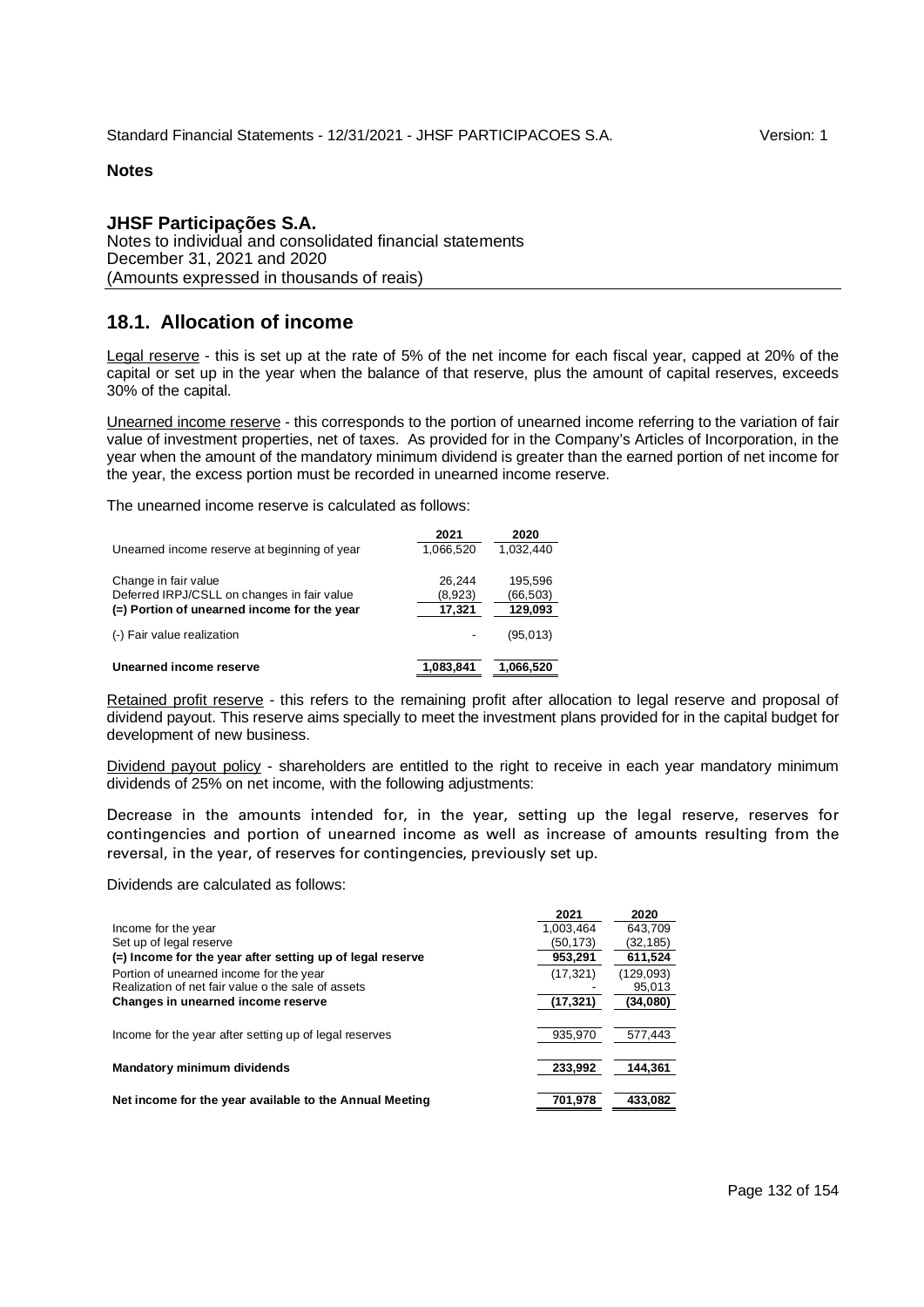## **JHSF Participações S.A.**

Notes to individual and consolidated financial statements December 31, 2021 and 2020 (Amounts expressed in thousands of reais)

Capital Budget Proposal - Retained Earnings - Article 196 of Law No. 6404/76

For 2022, the Company's business plan considers investments and capital investments in the amount of R\$796,175 to meet the business growth project, as follows:

| <b>Allocation of funds</b> | 2022    |
|----------------------------|---------|
| Recurring income           | 524.173 |
| Real estate developments   | 79.919  |
| Airport                    | 65.406  |
| Fasano                     | 33.524  |
| Holding                    | 4.943   |
| Total                      | 707.964 |

As sources of funds and capital investments, fixed or working capital, to meet this investment project, the following is presented:

| Source of funds            | 2022    |
|----------------------------|---------|
| Retained earnings for 2021 | 701.978 |
| Own and third-party funds  | 5.986   |
| Total                      | 707.964 |

Therefore, it is proposed to retention of a portion of the net income for 2021 in the amount of R\$701,978.

# **19. Net operating revenue**

|                                                   | <b>Consolidated</b> |           |  |
|---------------------------------------------------|---------------------|-----------|--|
|                                                   | 12-2021             | 12-2020   |  |
| Revenue from sale of properties (a)               | 1.559.931           | 910.860   |  |
| Revenue from shopping malls and commercial leases | 303.419             | 183,898   |  |
| Revenue from hotels and restaurants               | 259,711             | 135,415   |  |
| Revenue from airport operations                   | 43.148              | 22,277    |  |
| <b>Gross operating revenue</b>                    | 2,166,209           | 1,252,450 |  |
| (-) Taxes on revenue                              | (154, 136)          | (79, 724) |  |
| (-) Cancellations and card fees                   | (4,632)             | (2, 176)  |  |
| Net operating revenue                             | 2.007.441           | 1.170.550 |  |

(a) The increase in revenue from sale of properties derives from the sales of the Boa Vista Complex, especially the launch of Boa Vista Estates, which generated revenue of R\$546,268, and Boa Vista Village, which generated revenue of R\$358,315. Additionally, the Company recognized the sale of Villa XP plot of land in the amount of R\$98,544 (see further information on this transaction in Note 1.5).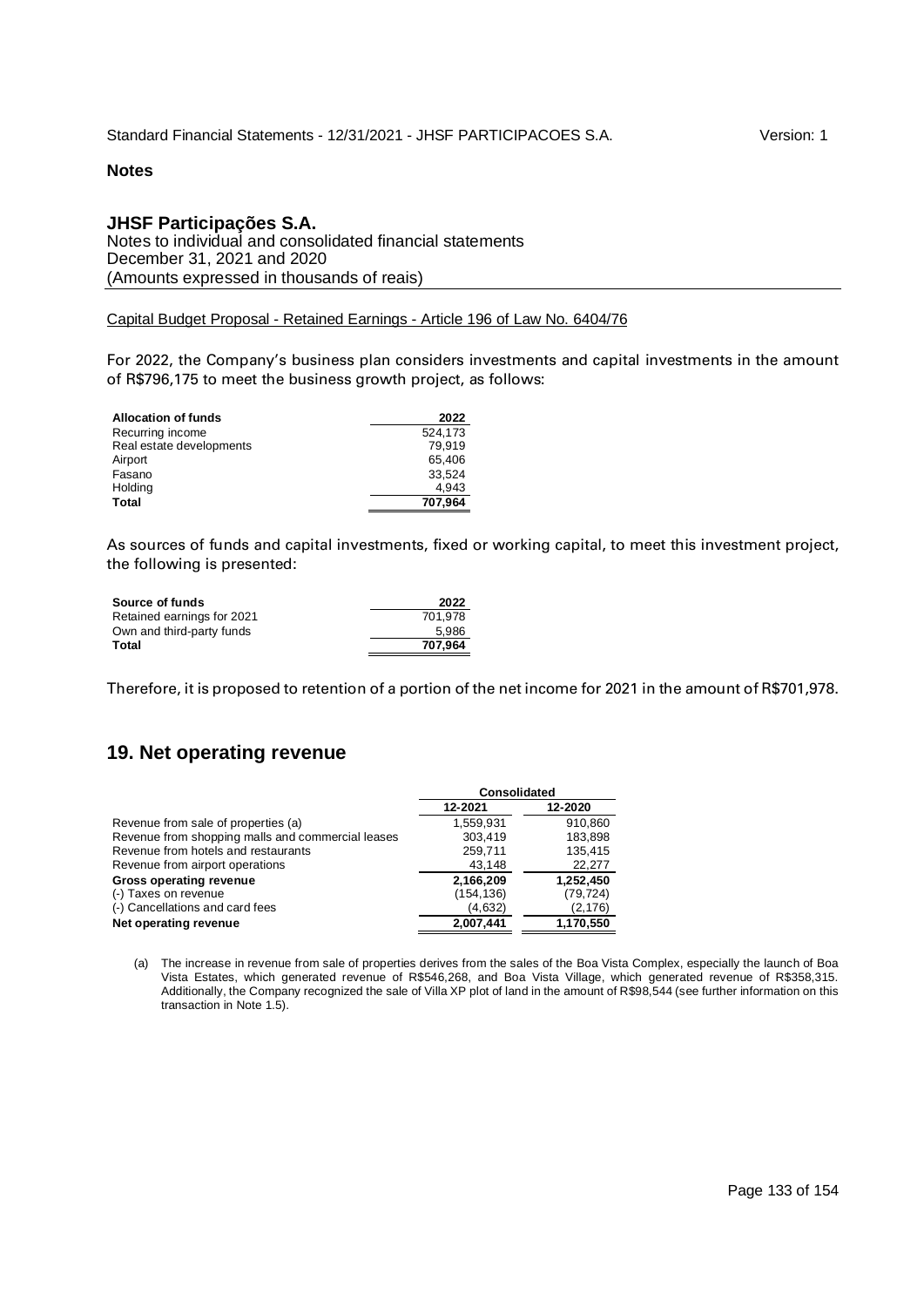## **JHSF Participações S.A.**

Notes to individual and consolidated financial statements December 31, 2021 and 2020 (Amounts expressed in thousands of reais)

# **20. Costs and expenses by nature and function**

|                                                | Individual |           | Consolidated |            |
|------------------------------------------------|------------|-----------|--------------|------------|
|                                                | 12-2021    | 12-2020   | 12-2021      | 12-2020    |
| <b>Expenses by function</b>                    |            |           |              |            |
| Costs                                          |            |           | (613, 475)   | (360,121)  |
| Selling, general and administrative expenses   | (25,427)   | (24, 454) | (258,724)    | (168, 255) |
|                                                | (25,427)   | (24,454)  | (872, 200)   | (528,376)  |
| <b>Expenses by nature</b>                      |            |           |              |            |
| Personnel (b)                                  | (35, 539)  | (36, 192) | (186, 382)   | (134, 172) |
| Third-party services                           | (6, 184)   | (3, 249)  | (41, 454)    | (29, 763)  |
| Depreciation and amortization (Notes 8 and 10) | (3, 855)   | (4,502)   | (23, 235)    | (19, 784)  |
| Depreciation of right of use (Note 8)          |            |           | (14, 433)    | (2,214)    |
| Advisory services                              | (3, 361)   | (2, 215)  | (26,067)     | (19,590)   |
| Occupancy                                      | (1,540)    | (1,868)   | (42, 320)    | (29, 720)  |
| Promotions and events                          | (2,820)    | (1,406)   | (27, 929)    | (13, 474)  |
| Cost of units sold (c)                         |            |           | (325, 370)   | (177,738)  |
| Cost of sales                                  |            |           | (120,229)    | (44,576)   |
| Cost of services rendered                      |            |           | (12, 804)    | (23, 022)  |
| Cost of Iodging                                |            |           | (12, 635)    | (9,042)    |
| Airport operation costs                        |            |           | (12, 224)    | (6,831)    |
| Other costs and expenses                       | (1, 105)   | (1, 174)  | (27, 120)    | (18,450)   |
|                                                | (54,403)   | (50, 606) | (876, 140)   | (528, 376) |
| Shared services (a)                            | 28,976     | 26,152    |              |            |
|                                                | (25,427)   | (24,454)  | (876,140)    | (528,376)  |

(a) The Company incurred expenses with the Executive Board and personnel compensation, legal services, travel expenses and other services allocated to JHSF Participações S.A. and apportioned through Cost Sharing, which are billed through debt notes to the Company and its subsidiaries.

(b) The increase in personnel expenses and costs are related to the expansion of the Company's business, for example: Catarina Airport, Shops Cidade Jardim and launch of new real estate development.

(c) The increase in costs of units sold are related to new product launches and sales growth. (See Note 18).

# **21. Other operating income (expenses), net**

|                          |         |                   | <b>Consolidated</b> |
|--------------------------|---------|-------------------|---------------------|
| 12-2021                  | 12-2020 | 12-2021           | 12-2020             |
| 1,260                    | 1,260   | (3,863)           | (1,318)             |
| (2,028)                  | (3,757) | (2,028)           | (3,757)             |
| $\overline{\phantom{a}}$ | (7,000) | (9,490)           | (7, 154)            |
| $\overline{\phantom{0}}$ |         | (12,491)          |                     |
| ٠                        |         | 2.717             | (502)               |
| -                        |         | (24, 222)         | (3,856)             |
| (4,894)                  | 195     | (1,958)           | (6,054)             |
| (5,662)                  | (9,302) | (51, 335)         | (22, 641)           |
|                          |         | <b>Individual</b> |                     |

(a) Write-offs for the period correspond to the closing of Fasano Group operations (restaurants Maréa and Gero Barra in Rio de Janeiro, Rio de Janeiro State, and restaurant Gero Brasilia, Federal District, in the year ended December 31, 2021 (Note 8).

|         | Individual | <b>Consolidated</b> |         |  |  |  |  |
|---------|------------|---------------------|---------|--|--|--|--|
| 12-2021 | 12-2020    | 12-2021             | 12-2020 |  |  |  |  |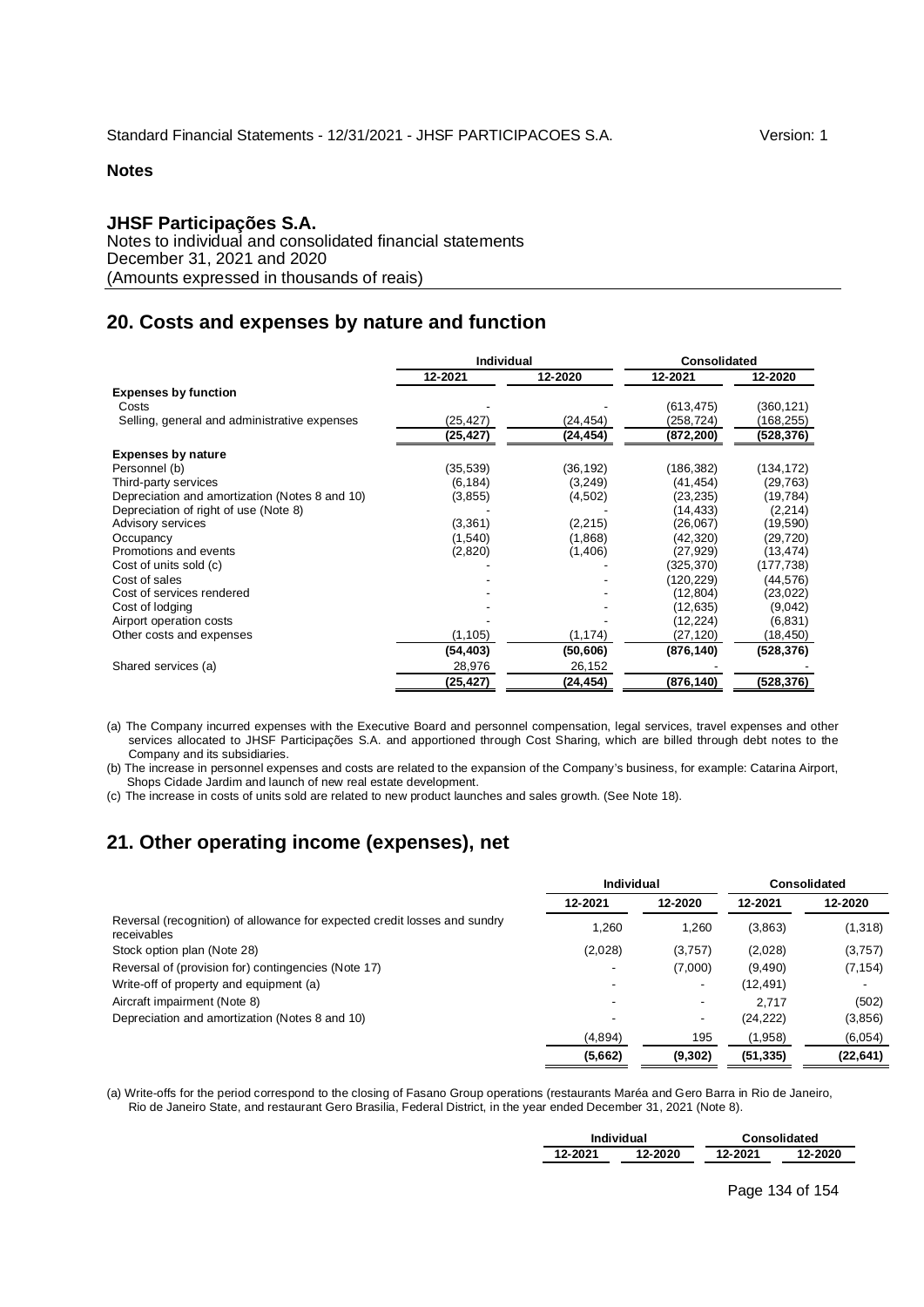# **JHSF Participações S.A.**

Notes to individual and consolidated financial statements December 31, 2021 and 2020 (Amounts expressed in thousands of reais)

| <b>Finance income</b>                                    |           |           |            |           |
|----------------------------------------------------------|-----------|-----------|------------|-----------|
| Monetary restatement                                     | 4.003     | 6,582     | 2.683      | 4,047     |
| Foreign exchange gains, net                              | 22.065    | 6,862     | 18.617     | 2,091     |
| Interest on customer portfolio (c)                       |           |           | 68.429     | 31,957    |
| Debt modification adjustment                             |           |           | 1.196      | 21,548    |
| Other finance income                                     |           | 2,827     | 2,071      | 2,827     |
| Changes in investment portfolio                          |           |           | 54.327     | 13,307    |
| Changes in real estate investment fund shares            |           | 8,537     |            |           |
|                                                          | 26.068    | 24,808    | 147,323    | 75,777    |
| <b>Finance costs</b>                                     |           |           |            |           |
| Restatement of loans, financing and debentures           | (34, 674) | (16, 015) | (161, 760) | (79,091)  |
| Amortization of borrowing, financing and debenture costs | (2,329)   | (8,330)   | (3,909)    | (10, 189) |
| Investment fund yield (loss) (a)                         |           |           | (44, 977)  | (11, 359) |
| Discounts granted                                        | (9)       | (6, 215)  | (1,923)    | (9,720)   |
| Finance charges on lease (b)                             |           |           | (22,069)   | (6,215)   |
| Other finance costs                                      | (4,805)   | (19,665)  | (30,434)   | (24,310)  |
|                                                          | (41, 817) | (50, 225) | (265, 072) | (140,884) |
| Finance income (costs), net                              | (15, 749) | (25, 417) | (117, 749) | (65, 107) |

(a) The Company paid R\$45,102 as income from JHSF Fundo Rio Bravo Fazenda Boa Vista Capital Protegido (Notes 12 and 29) and Fundo Catarina Berlim.

(b) The increase in finance charges on lease corresponds substantially to the property lease agreement of Fasano NY restaurant and Usina SP.

(c) The increase in interest on customer portfolio is explained by the increase in sales and accounts receivable (see Notes 5 and 19), in addition to the increase in contractual ratios related to the receivables portfolio.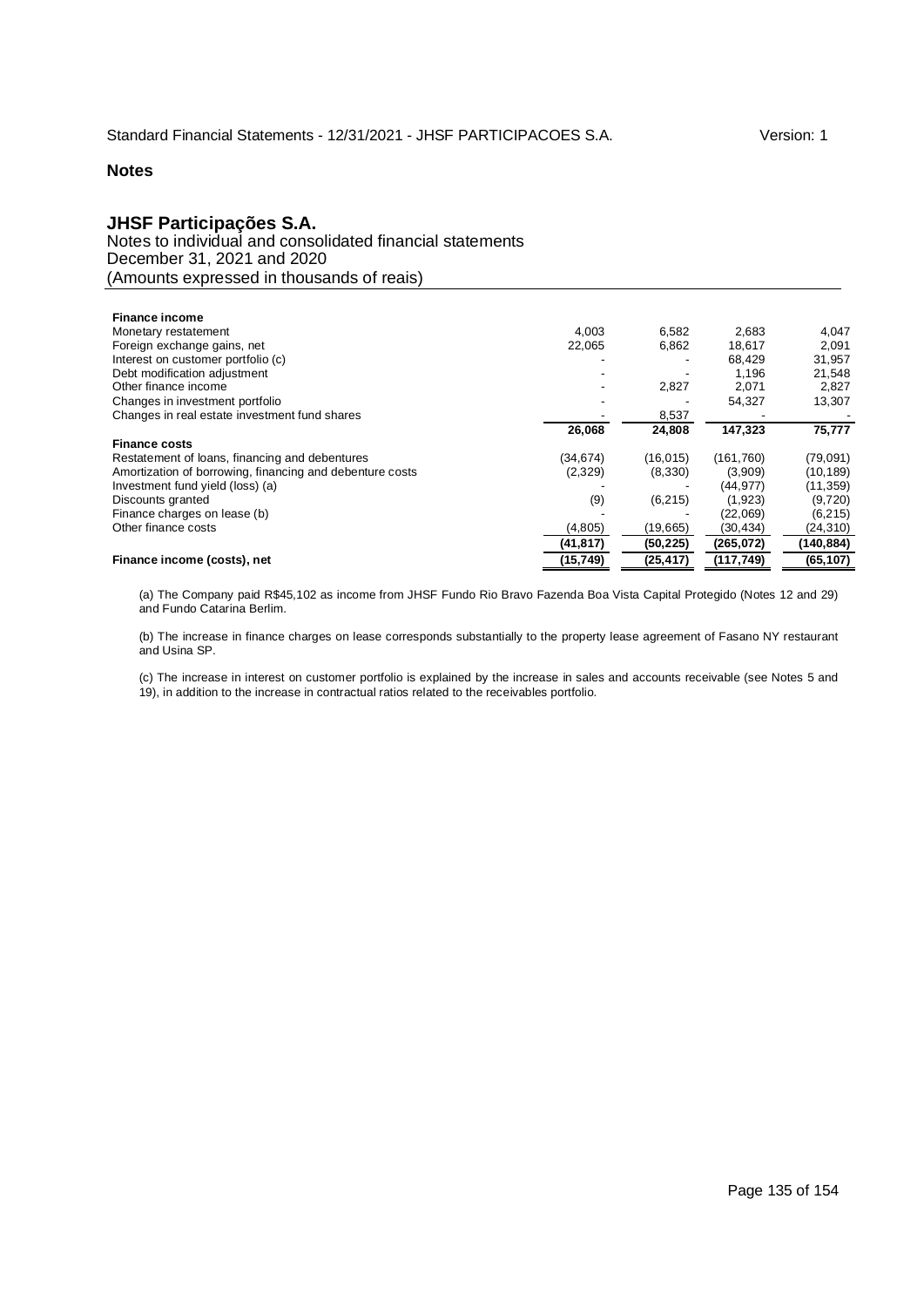# **JHSF Participações S.A.**

Notes to individual and consolidated financial statements December 31, 2021 and 2020 (Amounts expressed in thousands of reais)

# **23. Financial instruments and risk management**

The Company is a party to transactions involving financial instruments intended to meet its operational needs and reduce exposure to credit, interest rate and currency risks. The category of significant financial instruments is as follows:

|                                                                                                      |                                               | Individual            |           |                                                   | Individual               |              |  |
|------------------------------------------------------------------------------------------------------|-----------------------------------------------|-----------------------|-----------|---------------------------------------------------|--------------------------|--------------|--|
|                                                                                                      |                                               | December 31, 2021     |           |                                                   | December 31, 2020        |              |  |
|                                                                                                      | Fair<br>value<br>through<br>profit or<br>loss | Amortized cost        | Total     | <b>Fair value</b><br>through<br>profit or<br>loss | <b>Amortized</b><br>cost | <b>Total</b> |  |
| <b>Assets</b>                                                                                        |                                               |                       |           |                                                   |                          |              |  |
| Short-term investments (Note 4)                                                                      | 193,399                                       |                       | 193,399   | 268,655                                           |                          | 268,655      |  |
| Marketable securities (Note 4)                                                                       | 440,555                                       |                       | 440,555   | 550,505                                           |                          | 550,505      |  |
| Accounts receivable (Note 5)                                                                         |                                               | 2,818                 | 2,818     |                                                   | 431                      | 431          |  |
| Receivables from related parties (Note 15)                                                           |                                               | 274,775               | 274,775   |                                                   | 362,644                  | 362,644      |  |
| <b>Total financial assets</b>                                                                        | 633,954                                       | 277,592               | 911,547   | 819,160                                           | 363,075                  | 1,182,235    |  |
| <b>Liabilities</b>                                                                                   |                                               |                       |           |                                                   |                          |              |  |
| Trade accounts payable (Note 14)                                                                     |                                               | 1,161                 | 1,161     |                                                   | 5,862                    | 5,862        |  |
| Loans and financing (Note 12.1)                                                                      |                                               | 309,626               | 309,626   |                                                   | 358,500                  | 358,500      |  |
| Debentures (Note 12.2)                                                                               |                                               | 434.881               | 434.881   |                                                   | 380.738                  | 380.738      |  |
| Payables to related parties (Note 15)                                                                |                                               | 631,833               | 631,833   |                                                   | 1,148,813                | 1,148,813    |  |
| Obligations payable for exchange of land (Note                                                       |                                               |                       |           |                                                   |                          |              |  |
| 13)                                                                                                  |                                               | 95,048                | 95,048    |                                                   |                          |              |  |
| <b>Total financial liabilities</b>                                                                   |                                               | 1,472,549             | 1,472,549 | $\overline{a}$                                    | 1,893,914                | 1,893,914    |  |
|                                                                                                      |                                               | <b>Consolidated</b>   |           |                                                   | Consolidated             |              |  |
|                                                                                                      |                                               | December 31, 2021     |           |                                                   | December 31, 2020        |              |  |
|                                                                                                      | Fair<br>value<br>through<br>profit or<br>loss | <b>Amortized cost</b> | Total     | <b>Fair value</b><br>through<br>profit or<br>loss | <b>Amortized</b><br>cost | <b>Total</b> |  |
| <b>Assets</b>                                                                                        |                                               |                       |           |                                                   |                          |              |  |
| Short-term investments (Note 4)                                                                      | 358,606                                       |                       | 358,606   | 425,535                                           |                          | 425,535      |  |
| Marketable securities (Note 4)                                                                       | 455,751                                       |                       | 455,751   | 561,109                                           |                          | 561,109      |  |
| Accounts receivable (Note 5)                                                                         |                                               | 1,059,789             | 1,059,789 |                                                   | 668,223                  | 668,223      |  |
| Receivables from related parties (Note 15)                                                           |                                               | 25,606                | 25,606    |                                                   | 17,309                   | 17,309       |  |
| <b>Total financial assets</b>                                                                        | 814,358                                       | 1,085,395             | 1,899,751 | 986,644                                           | 685,532                  | 1,672,176    |  |
| <b>Liabilities</b>                                                                                   |                                               |                       |           |                                                   |                          |              |  |
| Trade accounts payable (Note 14)                                                                     |                                               | 90.628                | 90.628    |                                                   | 99.585                   | 99.585       |  |
| Loans and financing (Note 12.1)                                                                      |                                               | 597,334               | 597,334   |                                                   | 577.861                  | 577.861      |  |
| Debentures (Note 12.2)                                                                               |                                               | 1,379,967             | 1,379,967 |                                                   | 1,015,216                | 1,015,216    |  |
| Obligations with joint operators (Note 13)                                                           |                                               |                       |           |                                                   | 125.312                  | 125,312      |  |
| Assignment of beneficial interest (Note 13)                                                          |                                               | 165,002               | 165,002   |                                                   | 148,974                  | 148,974      |  |
| Leases (Note 14)                                                                                     |                                               | 237,035               | 237,035   |                                                   | 118,823                  | 118,823      |  |
| Payables to related parties (Note 15)                                                                |                                               | 12,740                | 12,740    |                                                   | 6,468                    | 6,468        |  |
| Accounts payable for acquisition of land (Note 14)<br>Obligations payable for exchange of land (Note |                                               |                       |           |                                                   | 157,962                  | 157,962      |  |
| 13)                                                                                                  |                                               | 95,048                | 95,048    |                                                   |                          |              |  |
| <b>Total financial liabilities</b>                                                                   |                                               | 2,577,754             | 2,577,754 | $\blacksquare$                                    | 2.250.201                | 2.250.201    |  |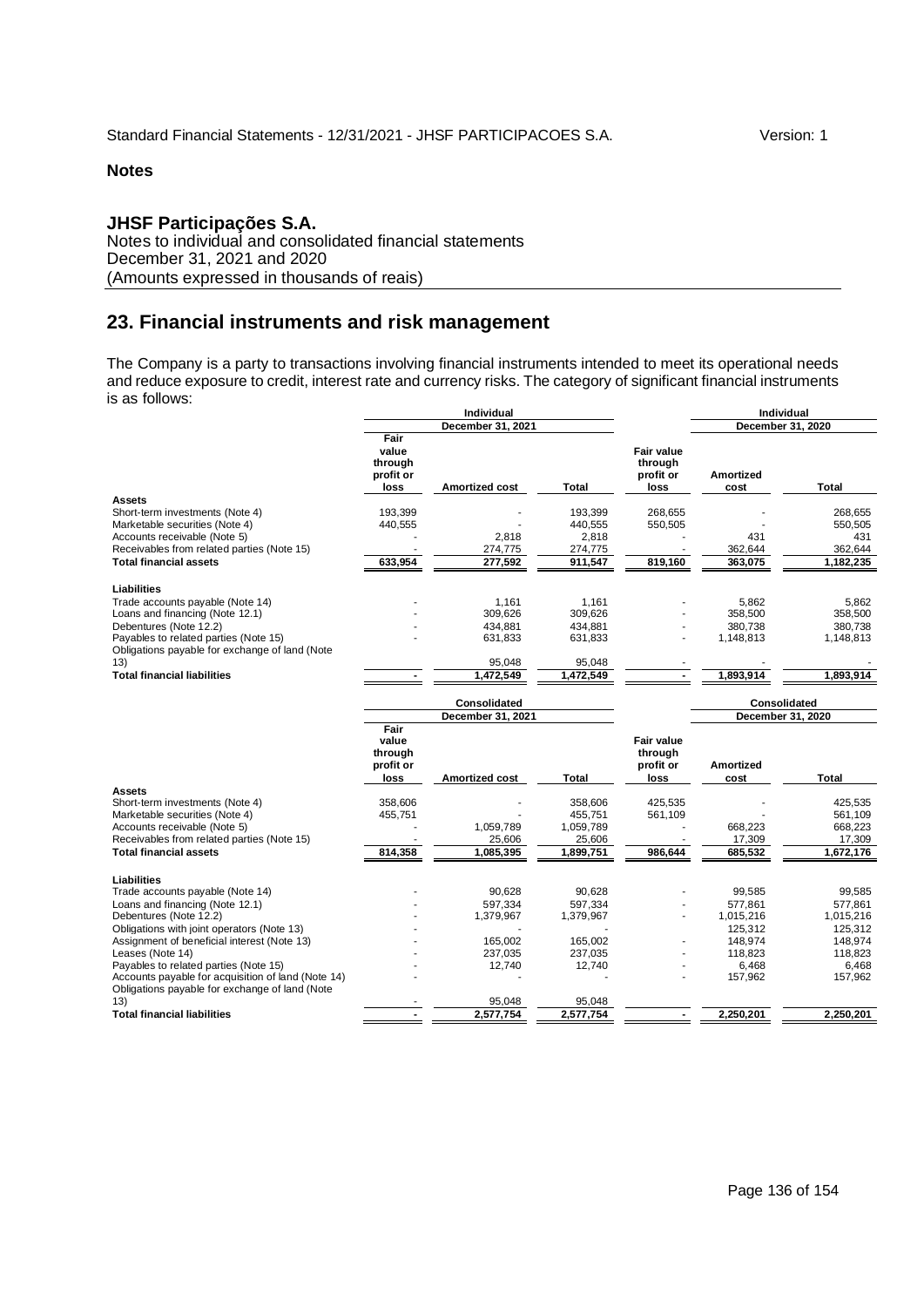## **JHSF Participações S.A.**

Notes to individual and consolidated financial statements December 31, 2021 and 2020 (Amounts expressed in thousands of reais)

# **23.1. Risk management**

### Methodology for financial instrument fair value calculation

The measurement is based on observable and unobservable inputs. Observable inputs reflect market data obtained from independent sources, while unobservable inputs reflect the Company's market assumptions. These two types of inputs create the following fair value hierarchy:

Level 1 - Quoted prices for identical instruments in active markets;

Level 2 - Prices quoted in active markets for similar instruments, quoted prices for identical or similar instruments in markets that are not active, and valuation models for which inputs are observable; and

Level 3 - Instruments whose significant inputs are not observable.

The amounts of significant financial assets and liabilities at fair value approximate their carrying amounts, as follows:

| <b>Assets</b>                                                                                                   | <b>Book</b><br>balance | <b>Fair value</b> | <b>Fair value</b><br>hierarchy<br>level |
|-----------------------------------------------------------------------------------------------------------------|------------------------|-------------------|-----------------------------------------|
| Investment properties (Note 9)                                                                                  | 3,637,532              | 3,637,532         | 3                                       |
| Short-term investments (Note 4)                                                                                 | 358,606                | 358,606           | $\overline{2}$                          |
| Marketable securities (Note 4)                                                                                  | 442,809                | 442,809           | $\overline{2}$                          |
| Marketable securities - shares (Note 4)                                                                         | 12,941                 | 12.941            |                                         |
| Assets at amortized cost whose fair value is disclosed<br>Accounts receivable, net of allowance for ECL and PVA |                        |                   |                                         |
| (Note 5)                                                                                                        | 1,059,789              | 1,001,221         | 3                                       |
| Receivables from related parties (Note 15)                                                                      | 25,606                 | 25,620            | 3                                       |
| Liabilities                                                                                                     |                        |                   |                                         |
| Loans and financing, net of costs (Note 12.1)                                                                   | 597,334                | 561,261           | 2                                       |
| Debentures, net of costs (Note 12.2)                                                                            | 1,379,658              | 1,122,991         | 2                                       |
| Assignment of beneficial interest (Note 13)                                                                     | 165.001                | 150,998           | 3                                       |
| Leases (Note 14)                                                                                                | 237,035                | 201,889           | 3                                       |
| Trade accounts payable (Note 14)                                                                                | 90.628                 | 90,051            | 3                                       |
| Obligations payable for exchange of land (Note 13)                                                              | 95,048                 | 91,548            | 3                                       |
| Payables to related parties (Note 15)                                                                           | 12,740                 | 10,914            | 3                                       |

#### Interest rate risk

The Company has loans, financing and debentures indexed to the CDI, TJLP and IPCA, exposing these liabilities to fluctuations in interest rates, which are monitored by the Company.

### Sensitivity analysis of significant financial assets and liabilities

With a view to analyzing the sensitivity of the indexes to which the Company was exposed, five different scenarios were defined, based on projections disclosed by financial institutions. Projections for these indexes and for dollar, for the next 12 months, i.e., December 31, 2022, were obtained, which was defined as the probable scenario, with variations of +25%, +50%, -25% and -50% calculated thereon.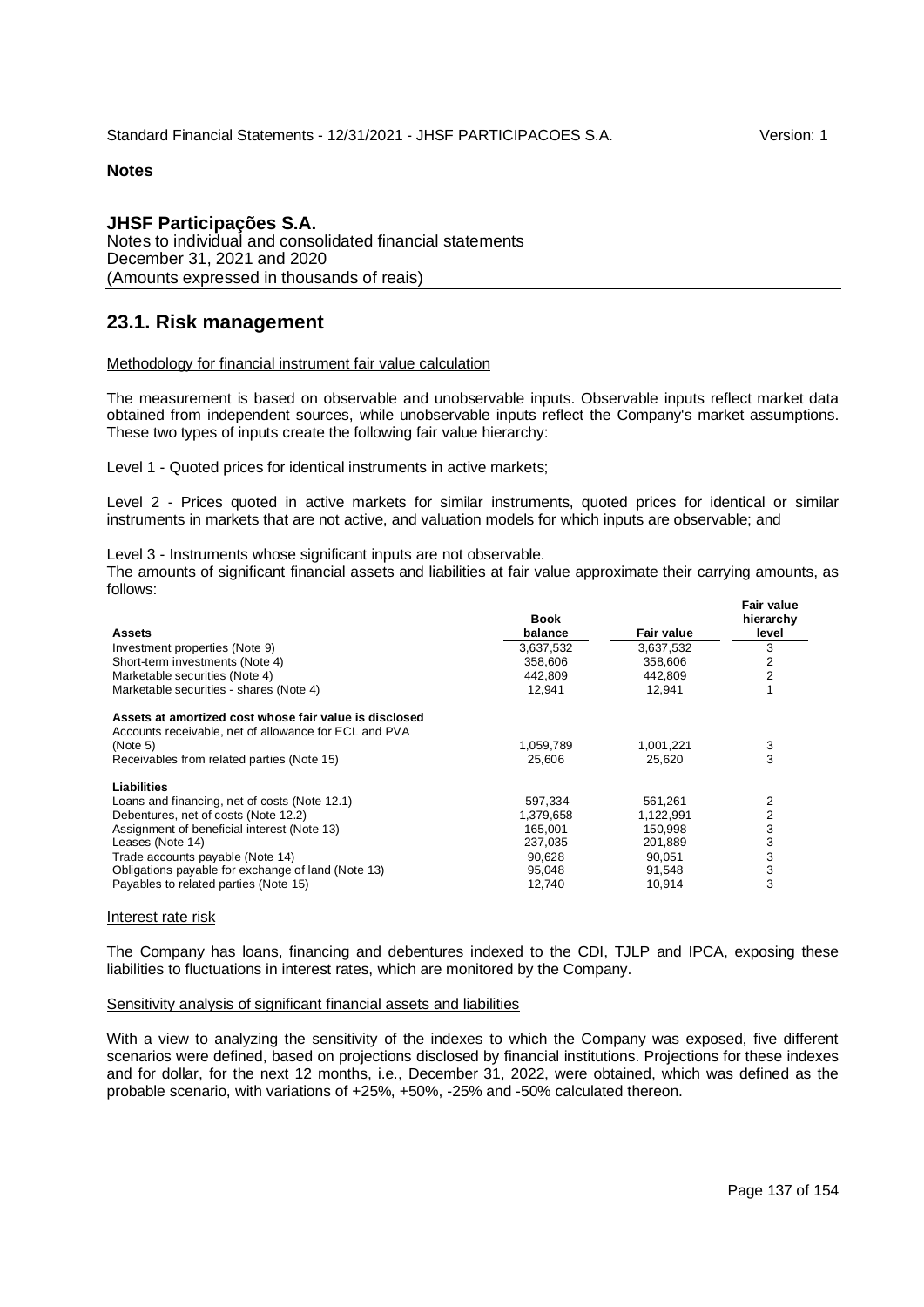# **JHSF Participações S.A.**

Notes to individual and consolidated financial statements December 31, 2021 and 2020 (Amounts expressed in thousands of reais)

The possible impacts on significant assets and liabilities subject to volatile income are as follows:

|                                            | Exposure             |             |                          |                           |                     |                          |        | <b>Scenarios of increase</b> |        |                   |        |                   | <b>Scenarios of decrease</b> |                   |
|--------------------------------------------|----------------------|-------------|--------------------------|---------------------------|---------------------|--------------------------|--------|------------------------------|--------|-------------------|--------|-------------------|------------------------------|-------------------|
| Asset/liability exposure                   | Probable<br>Scenario | Index       | Dec<br>2021<br>US\$      | <b>Dec</b><br>2021<br>R\$ | Probable<br>balance | Probable<br>P&L          | 25%    | <b>Profit or</b><br>loss     | 50%    | Profit or<br>loss | $-25%$ | Profit or<br>loss | -50%                         | Profit or<br>loss |
|                                            |                      | 98.5%       |                          |                           |                     |                          |        |                              |        |                   |        |                   |                              |                   |
| Short-term investments in R\$ (Note 4)     | 8.63%                | of CDI      |                          | 256.057                   | 278.151             | 22.094                   | 10.79% | 27.203                       | 12.94% | 33.091            | 6.47%  | 16.322            | 4.31%                        | 10,881            |
| Short-term investments in US\$ (Note 4)    | 5.57                 | Dollar      | 18.411                   | 102,549                   | 102,549             | $\overline{\phantom{a}}$ | 6.96   | 25,637                       | 8.35   | 51.274            | 4.18   | (25, 637)         | 2.78                         | (51, 274)         |
| Marketable securities in US\$              | 5.57                 | Dollar      | 2,952                    | 16.442                    | 16,442              |                          | 6.96   | 4,111                        | 8.35   | 8.221             | 4.18   | (4, 111)          | 2.78                         | (8, 221)          |
| Accounts receivable in R\$ (Note 5)        | 15.24%               | <b>INCC</b> | $\overline{\phantom{a}}$ | 821,973                   | 947.270             | 125,297                  | 19.05% | 156,621                      | 22.87% | 187,946           | 11.43% | 93,973            | 7.62%                        | 62,649            |
| Accounts receivable - Rental in R\$        | 17.78%               | IGP-M       | $\overline{\phantom{0}}$ | 284.302                   | 334.859             | 50.558                   | 22.23% | 63.197                       | 26.67% | 75.837            | 13.34% | 37.918            | 8.89%                        | 25,279            |
| Loans and financing (Note 12.1)            | 8.76%                | CDI         |                          | (337, 111)                | (366, 642)          | (29, 531)                | 10.95% | (36, 914)                    | 13.14% | (44, 296)         | 6.57%  | (22, 148)         | 4.38%                        | (14, 765)         |
| Loans and financing (Note 12.1)            | 10.06%               | <b>IPCA</b> | $\overline{\phantom{a}}$ | (102, 196)                | (112, 478)          | (10, 282)                | 12.58% | (12, 852)                    | 15.09% | (15, 423)         | 7.55%  | (7, 711)          | 5.03%                        | (5, 141)          |
| Loans and financing (Note 12.1)            | 5.32%                | <b>TJLP</b> | $\overline{\phantom{a}}$ | (164.181)                 | (172, 915)          | (8,734)                  | 6.65%  | (10, 918)                    | 7.98%  | (13.102)          | 3.99%  | (6, 551)          | 2.66%                        | (4, 367)          |
| Debentures (Note 12.2)                     | 8.76%                | CDI         | $\overline{\phantom{a}}$ | (910, 443)                | (990, 198)          | (79, 755)                | 10.95% | (99, 694)                    | 13.14% | (119.632)         | 6.57%  | (59, 816)         | 4.38%                        | (39, 877)         |
| Debentures (Note 12.2)                     | 10.06%               | <b>IPCA</b> | $\overline{\phantom{a}}$ | (495, 393)                | (545, 234)          | (49, 841)                | 12.58% | (62, 302)                    | 15.09% | (74, 762)         | 7.55%  | (37, 381)         | 5.03%                        | (24, 921)         |
| Obligations with joint operators (Note 13) | 10.06%               | <b>IPCA</b> | $\overline{\phantom{a}}$ | (165,002)                 | (181, 603)          | (16, 601)                | 12.58% | (20, 751)                    | 15.09% | (24, 901)         | 7.55%  | (12,451)          | 5.03%                        | (8,300)           |
|                                            |                      |             |                          |                           |                     | 3.205                    |        | 33.338                       |        | 64.253            |        | (27, 593)         |                              | (58,059)          |

## Liquidity risk

The Company's policy is to maintain adequate levels of liquidity to ensure that it will be able to meet current and future obligations and take business opportunities as they arise. Management understands that the Company is not exposed to a significant liquidity risk, considering its ability to generate operational cash.

|                                                |                     |            | Undiscounted cash flow |           |           |                 |             |  |  |  |  |  |
|------------------------------------------------|---------------------|------------|------------------------|-----------|-----------|-----------------|-------------|--|--|--|--|--|
|                                                | <b>Book balance</b> | 2022       | 2023                   | 2024      | 2025      | 2026<br>onwards | Total       |  |  |  |  |  |
| Gross loans and financing (Note 12.1)          | 603.488             | (206.403)  | (155.900)              | (52.697)  | (96, 559) | (91, 929)       | (603, 488)  |  |  |  |  |  |
| Gross debentures (Note 12.2)                   | 1.405.836           | (54, 075)  | (185.792)              | (192.078) | (227.172) | (746.719)       | (1,405,836) |  |  |  |  |  |
| Assignment of beneficial interest (Note 13)    | 165.002             | (10, 946)  | (11.391)               | (11.758)  | (12,038)  | (118, 867)      | (165,002)   |  |  |  |  |  |
| Trade accounts payable                         | 90,628              | (90, 628)  |                        |           |           |                 | (90, 628)   |  |  |  |  |  |
| Leases (Note 13)                               | 237,035             | (237, 035) |                        |           |           |                 | (237, 035)  |  |  |  |  |  |
| Obligations payable for exchange of land (Note |                     |            |                        |           |           |                 |             |  |  |  |  |  |
| 13)                                            | 95.048              |            |                        | (14,239)  | (14,239)  | (66, 570)       | (95,048)    |  |  |  |  |  |
| Net cash flow                                  | 2,597,037           | (599,087)  | (353,083)              | (270,772) | (350,008) | (1,024,085)     | (2,597,037) |  |  |  |  |  |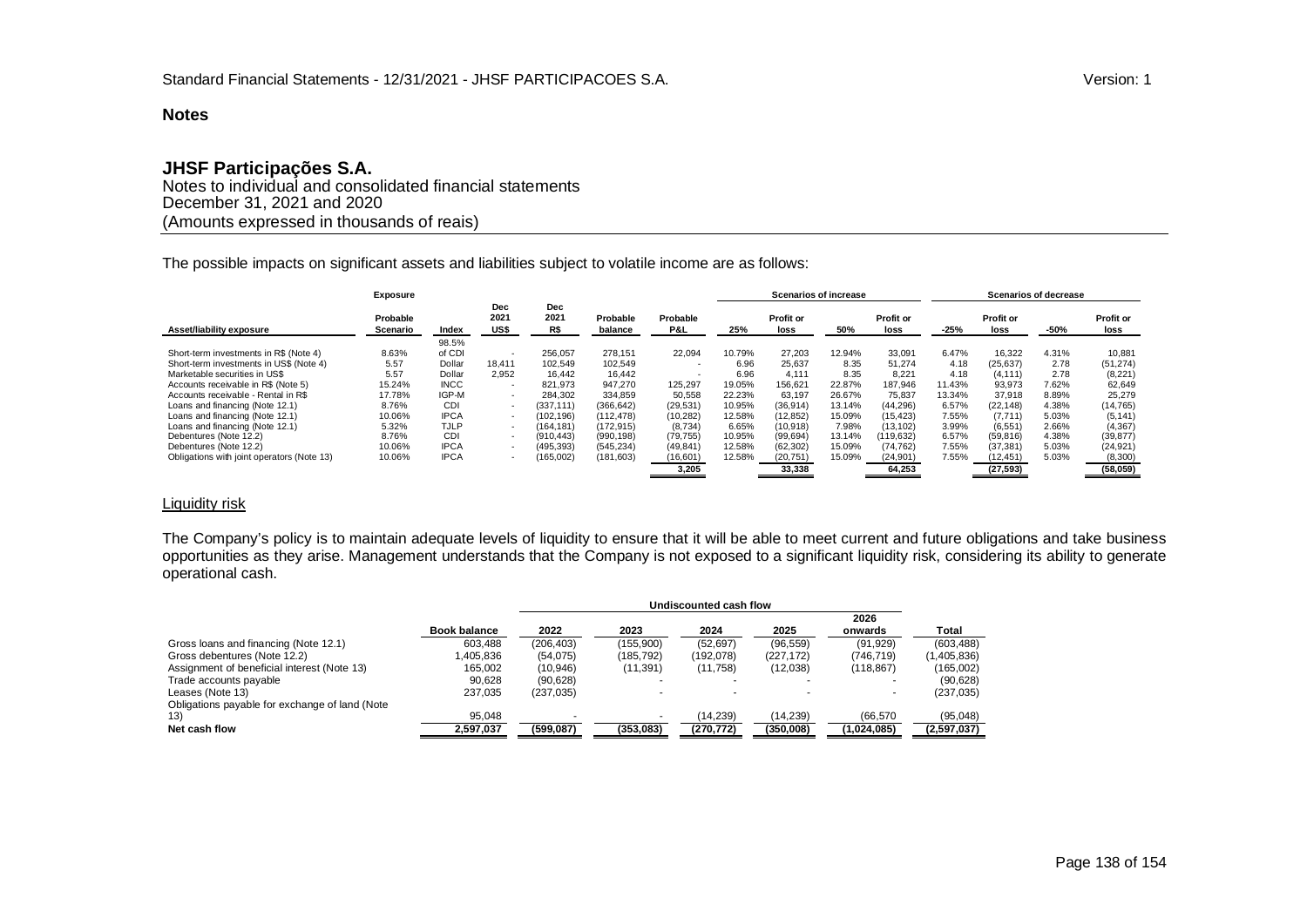## **JHSF Participações S.A.**

Notes to individual and consolidated financial statements December 31, 2021 and 2020 (Amounts expressed in thousands of reais)

# **24. Basic and diluted earnings per share**

|                                                                      | Treasury<br><b>Shares issued</b><br>shares |             |             |  | <b>Total shares</b><br>with<br>shareholders |              |
|----------------------------------------------------------------------|--------------------------------------------|-------------|-------------|--|---------------------------------------------|--------------|
| <b>Balance at December 31, 2020</b>                                  | 684.810.641                                |             | (2,800,000) |  | 687,610,641                                 |              |
| Issue / cancellation (Note 18)                                       | 1.413.712                                  |             | 2.800.000   |  | (1,386,288)                                 |              |
| Share buyback (Note 18)                                              |                                            |             | (4,921,188) |  | (4,921,188)                                 |              |
| Balance at September 31, 2021                                        | 686,224,353                                |             | (4,921,188) |  | 681,303,165                                 |              |
|                                                                      |                                            |             | Individual  |  |                                             | Consolidated |
|                                                                      |                                            | 12-2021     | 12-2020     |  | 12-2021                                     | 12-2020      |
| Income for the year                                                  |                                            | 1.003.464   | 643.709     |  | 1.003.464                                   | 638.854      |
| Weighted average number of shares (a)                                |                                            | 688,555,819 | 661.174.719 |  | 688.555.819                                 | 661,174,719  |
| Potential effects of subscription of stock options on profit or loss |                                            | 3.890.992   | 7.086.769   |  | 3.890.992                                   | 7,086,769    |
| Weighted average number of diluted shares                            |                                            | 692.446.811 | 668,261,488 |  | 692.446.811                                 | 668,261,488  |
| Basic earnings (loss) per share                                      |                                            | 1.4573      | 0.9736      |  | 1.4573                                      | 0.9662       |
| Diluted earnings (loss) per share                                    |                                            | 1.4492      | 0.9633      |  | 1.4492                                      | 0.9560       |

(a) The weighted average number of shares considers the effect of the weighted average of changes in treasury shares during the year.

# **25. Commitments - operating leases**

The Company rents spaces in shopping malls, trade centers and buildings under operating lease agreements, which last, on average, 5 years, with renewal option after that period. Minimum lease payments and receipts are annually restated based on market indexes. In addition, certain leases provide for additional rental payments, which are based on changes in the local price index. Unbilled future minimum leases on noncancelable operating lease agreements, considering the stores in operation (assets) and the lease agreements payable (liabilities) are as follows:

|                   | <b>Consolidated</b> |         |                    |         |  |  |  |  |  |  |  |  |
|-------------------|---------------------|---------|--------------------|---------|--|--|--|--|--|--|--|--|
|                   | Assets              |         | <b>Liabilities</b> |         |  |  |  |  |  |  |  |  |
| Year              | 12-2021             | 12-2020 | 12-2021            | 12-2020 |  |  |  |  |  |  |  |  |
| 2021              |                     | 48.002  |                    | 19.017  |  |  |  |  |  |  |  |  |
| 2022              | 51.143              | 44.062  | 28.611             | 18.533  |  |  |  |  |  |  |  |  |
| 2023              | 50.751              | 41.293  | 23.006             | 13.236  |  |  |  |  |  |  |  |  |
| 2024              | 49.073              | 38.144  | 22.999             | 13.772  |  |  |  |  |  |  |  |  |
| 2025              | 49.991              | 30.879  | 21.991             | 13.665  |  |  |  |  |  |  |  |  |
| From 2026 onwards | 28,001              | 9,321   | 201,889            | 49,737  |  |  |  |  |  |  |  |  |
|                   | 228.959             | 211.701 | 298.496            | 127,960 |  |  |  |  |  |  |  |  |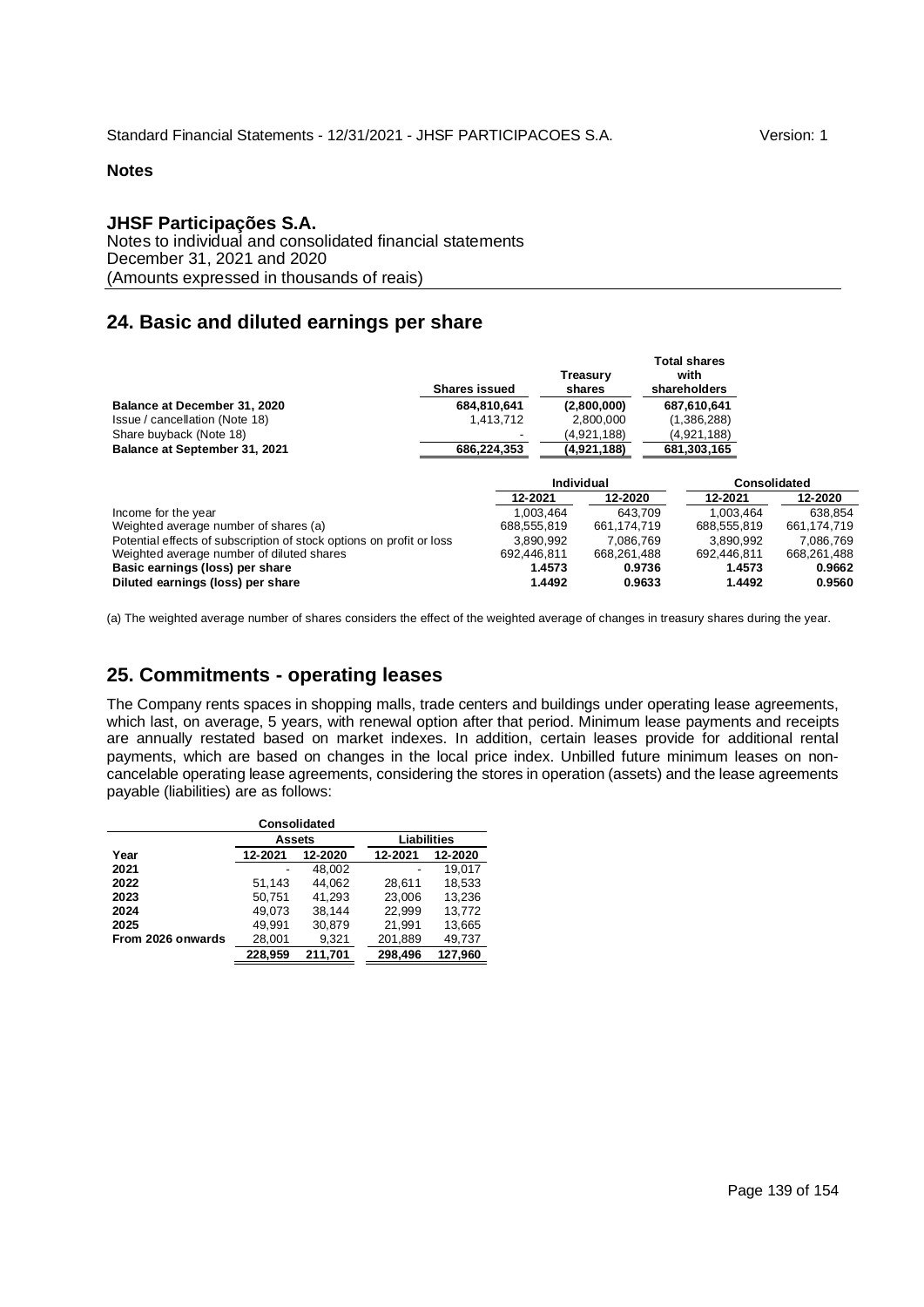# **JHSF Participações S.A.**

Notes to individual and consolidated financial statements December 31, 2021 and 2020 (In thousands of reais)

# **26**. **Segment reporting**

The Company has five business segments: recurring income; real estate business and airport, hotels and restaurants and holding. Significant financial information of each segment is as follows:

#### **Assets and liabilities**

|                            | <b>Developments</b> |           | Airport |         | <b>Recurring income</b> |           | <b>Hotels and restaurants</b> |         | Holdina |           | Total     | Total     |
|----------------------------|---------------------|-----------|---------|---------|-------------------------|-----------|-------------------------------|---------|---------|-----------|-----------|-----------|
|                            | 2--2021             | 12-2020   | 12-2021 | 12-2020 | 12-2021                 | 12-2020   | 12-2021                       | 12-2020 | 12-2021 | 12-2020   | 12-2021   | 12-2020   |
| Current assets             | 916.667             | 663,059   | 63,412  | 26.427  | 462.844                 | 356,454   | 100,640                       | 78,068  | 498.197 | 735,582   | 2.041.760 | 859,590   |
| Noncurrent assets          | ,998,629            | 1.143.425 | 792,563 | 722.149 | 2,893,150               | 2,865,118 | 234,832                       | 234.856 | 355,552 | 461,090   | 6,274,726 | 5,426,638 |
| Segment assets             | 2.915.296           | 1.806.484 | 855.975 | 748.575 | 3.355.994               | 3.221.572 | 335.472                       | 312.924 | 853.749 | 1.196.672 | 8.316.486 | 7,286,227 |
| <b>Current liabilities</b> | 282,619             | 324,378   | 57,011  | 64,250  | 236.177                 | 226.412   | 77,883                        | 96,633  | 181,352 | 366,480   | 835,042   | 1,078,153 |
| Noncurrent liabilities     | 484,289             | 192.947   | 147.408 | 122.704 | 1,509,976               | .424.151  | 226,557                       | 161,700 | 558,072 | 475.709   | 2,926,302 | 2,377,211 |
| <b>Segment liabilities</b> | 766,908             | 517.325   | 204.419 | 186.954 | 1.746.153               | 1.650.563 | 304.440                       | 258.333 | 739.424 | 842.189   | 3.761.344 | 3,455,364 |

## **Profit or Loss**

|                                                | Developments |            |           | Holding<br>Airport<br><b>Recurring income</b><br><b>Hotels and restaurants</b> |            | Consolidated |            |            |           |           |            |            |
|------------------------------------------------|--------------|------------|-----------|--------------------------------------------------------------------------------|------------|--------------|------------|------------|-----------|-----------|------------|------------|
|                                                | 12-2021      | 12-2020    | 12-2021   | 12-2020                                                                        | 12-2021    | 12-2020      | 12-2021    | 12-2020    | 12-2021   | 12-2020   | 12-2021    | 12-2020    |
| Gross operating revenue                        | .559,931     | 911,624    | 43,148    | 22,277                                                                         | 303,419    | 183,898      | 259,711    | 135,415    |           |           | 2,166,209  | ,253,214   |
| Gross revenue deductions                       | (66, 837)    | (34, 765)  | (3,713)   | (2, 204)                                                                       | (56, 656)  | (29, 372)    | (31, 562)  | (16, 323)  |           |           | (158, 768) | (82, 664)  |
| Net operating revenue                          | 1,493,094    | 876,859    | 39,435    | 20,073                                                                         | 246,763    | 154,526      | 228,149    | 119,092    |           |           | 2,007,441  | 1,170,550  |
| <b>Operating costs</b>                         | (332, 412)   | (173, 333) | (30,626)  | (15, 227)                                                                      | (90, 364)  | (50, 306)    | (160, 073) | (121, 255) |           |           | (613, 475) | (360, 121) |
| Gross profit (loss)                            | ,160,682     | 703,526    | 8,809     | 4,846                                                                          | 156,399    | 104,220      | 68,076     | (2, 163)   |           |           | 1,393,966  | 810,429    |
| Operating income (expenses)                    | 135,549      | (46, 954)  | 13,486    | (12, 793)                                                                      | (318, 559) | 163,227      | (50, 899)  | (25,700)   | (60, 032) | (72, 038) | (280, 455) | 5,742      |
| General and administrative expenses            | (30, 925)    | (21, 936)  | (8, 466)  | (4, 299)                                                                       | (87, 253)  | (51, 981)    | (40,009)   | (23, 479)  | (41, 800) | (40, 697) | (208, 453) | (142, 392) |
| Selling expenses                               | (31, 597)    | (13,380)   | (294)     | (1,126)                                                                        | (14, 282)  | (9,946)      |            | (25)       | (4, 103)  | (1,386)   | (50, 271)  | (25, 863)  |
| Other operating income (expenses)              | 2,814        | (12, 821)  | (17, 158) | (7, 368)                                                                       | (10, 891)  | (6,078)      | (11, 971)  | (2, 383)   | (14, 129) | 6,009     | (51, 335)  | (22, 641)  |
| Changes in fair value of investment properties | 195,257.00   | 1,183      | 39,404.00 |                                                                                | (208, 417) | 230,377      |            |            |           | (35,964)  | 26,244     | 195,596    |
| Equity pickup                                  |              |            |           |                                                                                | 2,284      | 855          | 1,076      | 187        |           |           | 3,360      | 1,042      |
| Operating income (loss)                        | 1,296,231    | 656,572    | 22,295    | (7, 947)                                                                       | (162,160)  | 267,447      | 17,177     | (27, 863)  | (60, 032) | (72, 038) | 1,113,511  | 816,171    |
| Finance income (costs), net                    | (4, 588)     | 5,717      | (31, 267) | (16, 500)                                                                      | (61, 644)  | (47, 761)    | (21, 216)  | (10, 747)  | 966       | 4,184     | (117, 749) | (65, 107)  |
| Income (loss) before income and social         |              |            |           |                                                                                |            |              |            |            |           |           |            |            |
| contribution taxes                             | 1,291,643    | 662,289    | (8,972)   | (24, 447)                                                                      | (223, 804) | 219,686      | (4,039)    | (38,610)   | (59,066)  | (67, 854) | 995,762    | 751,064    |
| Income and social contribution taxes           | (63, 013)    | (25, 552)  | (5, 714)  | (1, 169)                                                                       | 55,143     | (85, 231)    | (958)      | (258)      |           |           | (14, 543)  | (112, 210) |
| Gross profit (loss), net                       | 1,228,630    | 636,737    | (14,686)  | (25, 616)                                                                      | (168, 661) | 134,455      | (4,997)    | (38, 868)  | (59,067)  | (67, 854) | 981,219    | 638,854    |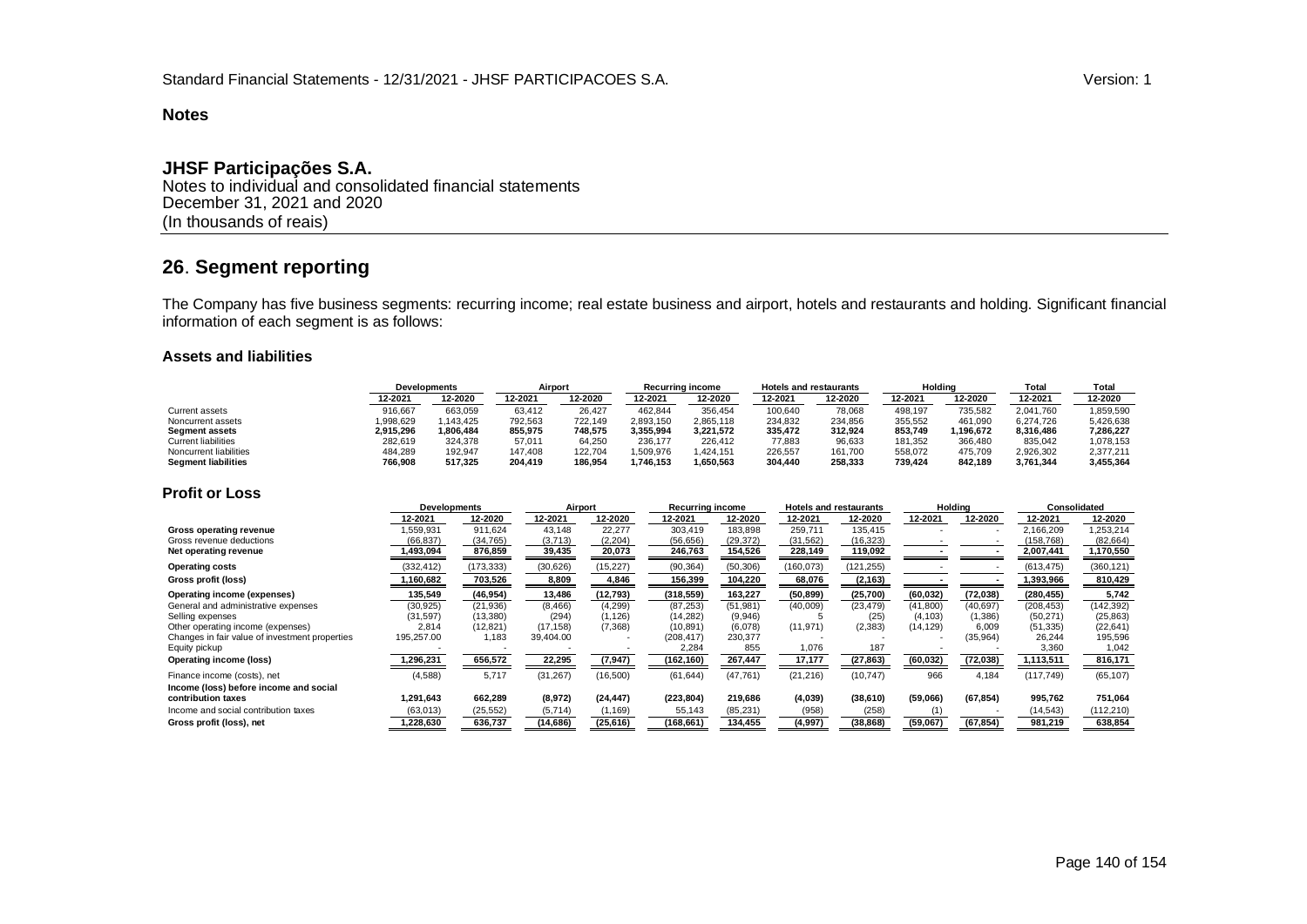# **JHSF Participações S.A.**

Notes to individual and consolidated financial statements December 31, 2021 and 2020 (In thousands of reais)

|                                              |           | Holdina   | Airport   |            | <b>Recurring income</b> |           | <b>Hotels and</b><br>restaurants |         |            | <b>Developments</b> | Consolidated |            |
|----------------------------------------------|-----------|-----------|-----------|------------|-------------------------|-----------|----------------------------------|---------|------------|---------------------|--------------|------------|
|                                              | 12-2021   | 12-2020   | 12-2021   | 12-2020    | 12-2021                 | 12-2020   | 12-2021                          | 12-2020 | 12-2021    | 12-2020             | 12-2021      | 12-2020    |
| Net cash from (used in) operating activities | 266.836   | (230.519) | 46.812    | 212.357    | 62.686                  | 100.147   | (10, 331)                        | 36,773  | 21.341     | 212.357             | 387.344      | 173.330    |
| Net cash from (used in) investing activities | (20, 018) | (235.675) | (44, 798) | (148, 652) | (32.334)                | (50, 959) | (19, 246)                        |         | (183, 355) | (148.652)           | (299.751)    | (544, 436) |
| Net cash flows from financing activities     | (326,689) | 573,638   |           | 39,636)    |                         | (6, 939)  | 55,113                           | 33,130  | 131.582    | (39, 636)           |              | 564,931    |
| Increase in cash and cash equivalents        | (79, 872) | 107.445   | (4,001)   | 24.069     | 30.353                  | 42.249    | 25,536                           | 16.549  | (30, 432)  | 24.069              | (58.417)     | 193.825    |
| At beginning of year                         | 282.243   | 174.798   | 4428      | 29.763     | 121.672                 | 79.423    | 17,985                           | 1,436   | 53.832     | 29.763              | 480.160      | 286,335    |
| At end of year                               | 202,371   | 282,243   | 427       | 53,832     | 152,025                 | 121,672   | 43,521                           | 17,985  | 23,400     | 53,832              | 421,743      | 480,160    |
| Increase in cash and cash equivalents        | (79, 872) | 107,445   | (4,001)   | 24,069     | 30,353                  | 42,249    | 25,536                           | 16,549  | (30, 432)  | 24,069              | (58.417)     | 193,825    |

# **27. Insurance coverage**

The Company and its subsidiaries have insurance coverage of liability for personal injury to third parties and property damage to tangible assets as well as for risks of fire, lightning, electric damages, natural phenomena and gas explosions. The coverage taken out is deemed sufficient by management to cover possible risks to the Company assets and/or liabilities.

| Summary of insurance by type | Consolidated |
|------------------------------|--------------|
| Engineering risks            | 675.859      |
| General civil liability      | 149.500      |
| Named perils                 | 2,175,124    |
| Guarantee                    | 52,587       |
| D&O                          | 101.500      |
| Aviation                     | 1,765,932    |
| Total in R\$ (thousands)     | 4,920,502    |
|                              |              |
| Aviation                     | 162,898      |
| Total in US\$ (thousands)    | 162.898      |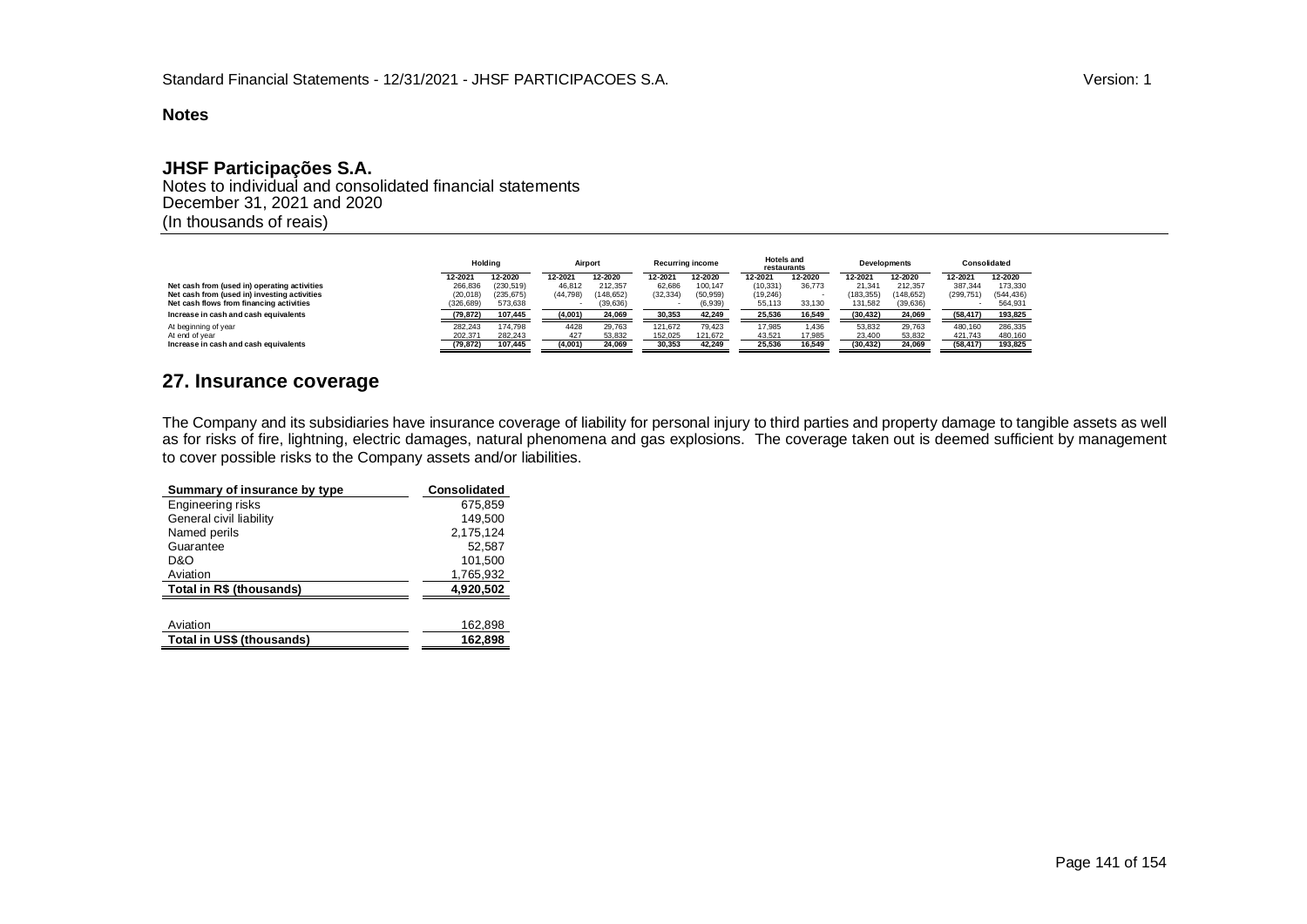## **JHSF Participações S.A.** Notes to individual and consolidated financial statements December 31, 2021 and 2020 (In thousands of reais)

# **28. Stock Option Plan**

According to the terms of article 6, paragraph 3 of the Articles of Incorporation, within the limit of the authorized capital and according to the plan approved at the Annual General Meeting, the Board of Directors may approve the granting of a stock option plan to its managing officers and employees as well as to those of direct and indirect subsidiaries, without preemptive rights to shareholders. By December 31, 2021, nineteen (19) stock option grants were approved.

The volumes granted may be exercised by the beneficiaries at the rate of 25% at each 12-month grace period up to the limited term of 6 years from the granting date. The strike price will be restated by reference to the IPCA variation measured between the month of grant and the month of effective exercise of the option.

The Company has estimated the fair value of the options on the grant dates and recognized as expense for each period, through the Black & Sholes model, the portion proportional to the vesting period. The details of each grant and the amounts determined and recognized in the financial statements are as follows:

|                                     |                        |                          |                        |             |             | Stock option plan |            |            |            |               |
|-------------------------------------|------------------------|--------------------------|------------------------|-------------|-------------|-------------------|------------|------------|------------|---------------|
| Program                             | 11 <sup>th</sup> Grant | 12 <sup>th</sup> Grant   | 13 <sup>th</sup> Grant | 14th Grant  | 15th Grant  | 16th Grant        | 17th Grant | 18th Grant | 19th Grant | Total         |
| Grant date                          | 08/13/2013             | 05/12/2014               | 08/16/2016             | 12/07/2017  | 11/09/2018  | 10/04/2019        | 12/23/2019 | 08/13/2020 | 09/24/2021 |               |
| Option fair value (in reais)        | 2.52                   | 1.25                     | 0.94                   | 0.61        | 0.16        | 1.30              | 2.67       | 0.92       | 0.55       |               |
| Deadline for exercise               | 08/13/2019             | 11/12/2020               | 05/12/2020             | 12/07/2025  | 11/09/2026  | 10/04/2027        | 12/23/2027 | 08/13/2028 | 01/02/2027 |               |
| Options granted                     | 1.200.000              | 2.080.000                | 9.148.285              | 2.700.000   | 2.200.248   | 2.093.860         | 1.315.000  | 860.988    | 1.085.728  | 22.684.109    |
| (-) Options canceled                | (1,200,000)            |                          | (919, 983)             |             |             |                   |            |            |            | (2, 119, 983) |
| (-) Options exercised               |                        | (2,080,000)              | (8,228,302)            | (2,025,000) | (1,650,186) | (1,046,930)       | (657, 500) | (215, 247) |            | (15,903,165)  |
| Stock option plan balance           |                        |                          |                        | 675,000     | 550,062     | 1,046,930         | 657,500    | 645,741    | 1,085,728  | 4,660,961     |
|                                     |                        |                          |                        |             |             |                   |            |            |            |               |
| Free to be exercised                |                        |                          |                        |             |             |                   |            |            |            |               |
| Strike price restated at 12.31.2021 |                        | $\overline{\phantom{0}}$ |                        | 2.43        | 1.63        | 4.58              | 6.68       | 10.28      | 6.57       |               |
| Share price at 12.31.2021           | 6.34                   | 6.34                     | 6.34                   | 6.34        | 6.34        | 6.34              | 6.34       | 6.34       | 6.34       |               |
| Allocation of expense (Note 21)     |                        |                          |                        | 76          | 38          | 385               | 726        | 214        | 589        | 2.028         |
| Options with dilution effect at the |                        |                          |                        |             |             |                   |            |            |            |               |
| reporting date                      |                        |                          |                        | 675.000     | 550,062     | 1,046,930         |            |            |            | 2,271,992     |

Changes in the stock option plan are as follows:

|                           | 12-2021       | 12-2020<br>Changes |               |
|---------------------------|---------------|--------------------|---------------|
| Options granted           | 22.684.109    | 1.085.728          | 21,598,381    |
| (-) Options canceled      | (2, 119, 983) | -                  | (2, 119, 983) |
| (-) Options exercised     | (15.903.165)  | (2.292.524)        | (13,610,641)  |
| Stock option plan balance | 4.660.961     | (1,206,796)        | 5,867,757     |

At the Board of Directors' Meeting held on September 8, 2021, the Company approved the new stock option plan, considering all shares already issued based on the Company's Stock Option Plan that had been approved at the Special General Meeting held on September 2, 2015 and the respective exhaustion.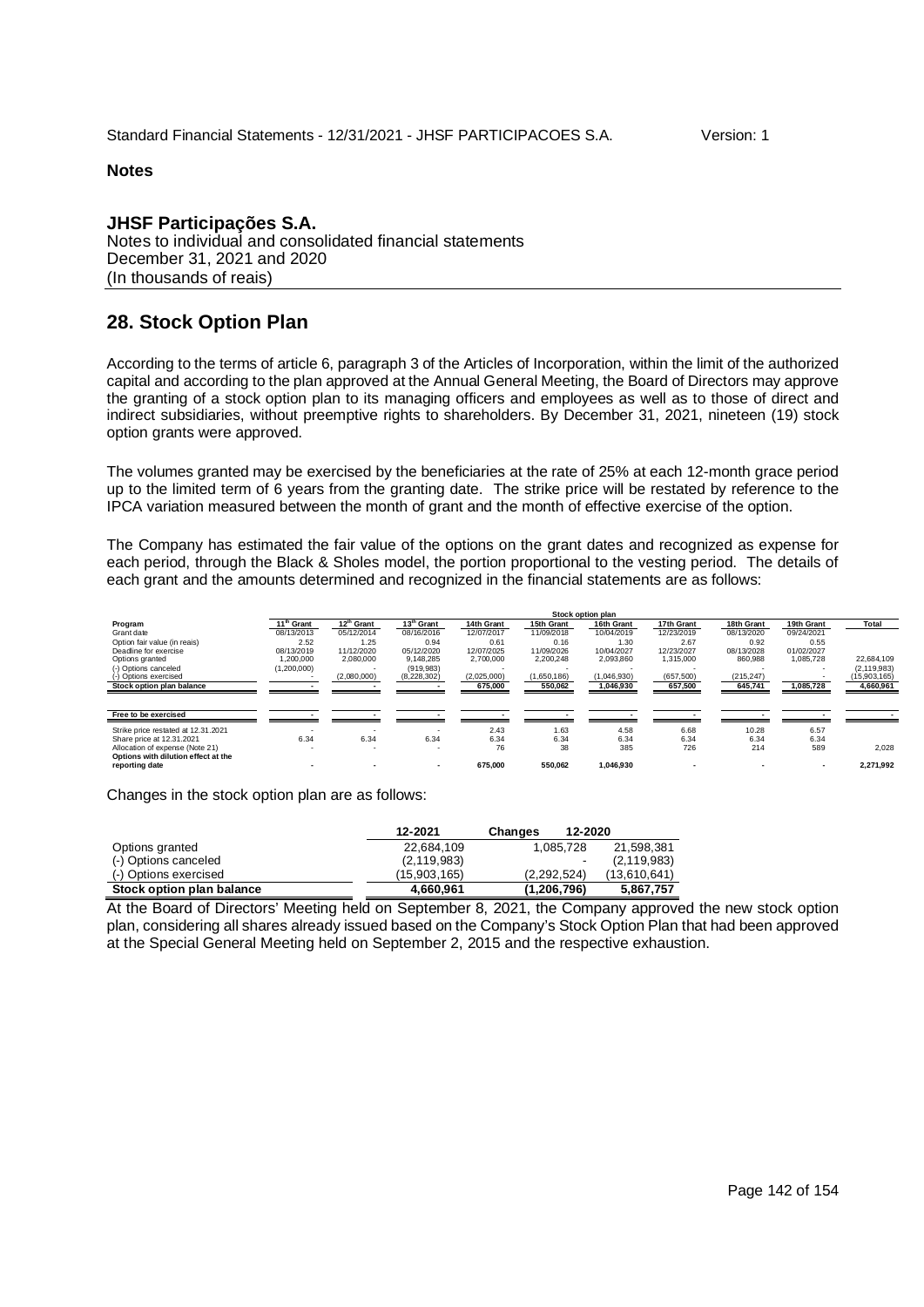# **JHSF Participações S.A.**

Notes to individual and consolidated financial statements December 31, 2021 and 2020 (In thousands of reais)

Changes in issue of shares to comply with the exercise of stock options are shown below (see Note 18):

| Approval<br>date -<br><b>BDM</b> | Number of<br>common<br>shares | Total  |
|----------------------------------|-------------------------------|--------|
| 01/04/2021                       | 1,413,712                     | 5,767  |
| 11/05/2020                       | 2,080,000                     | 10,133 |
| 08/13/2020                       | 3,288,812                     | 7.148  |
| 02/13/2020                       | 3,181,848                     | 7,013  |
|                                  | 9.964.372                     | 30.061 |

# **29. Revenue from sale of real estate to be allocated and budgeted costs of real estate sold to be allocated**

Revenues and expenses from real estate transactions are allocated based on the cost incurred. Therefore, the balance of accounts receivable referring to units sold and under construction is partially reflected in the Company's financial statements, as their accounting record reflects the revenue recognized net of portions already received. Unrecognized revenues arising from real estate units sold in projects under construction (uncompleted) and the related costs to be incurred with respect to real estate units sold, are not reflected in the financial statements.

|                                                        | 12-2021   | 12-2020   |
|--------------------------------------------------------|-----------|-----------|
| Revenue from real estate sold to be allocated (a)      | 362,241   | 440,270   |
| Budgeted costs of real estate sold to be allocated (b) | (207,700) | (305,745) |
| Contracted revenue from real estate sold               | 981,168   | 642.637   |
| Allocated revenue from real estate sold                | 618,926   | 202,367   |
| Revenue from real estate sold to be allocated (c)      | 362.241   | 440.270   |
| Costs incurred from units sold                         | 316,500   | 105.218   |
| Budgeted costs of units sold to be allocated           | 207,700   | 305.745   |
| Total incurred and budgeted costs of units sold        | 524.200   | 410,964   |
| Cost incurred - units in inventory                     | 109.609   | 178.551   |
| Budgeted costs of units in inventory to be incurred    | 443.979   | 316,192   |
| Total incurred and budgeted cost of units in inventory | 553,588   | 494.743   |

- (a) Revenue from real estate sold to be allocated is measured at the nominal value of the agreements, plus contractual restatement and deducted from terminations, net of the portion of revenue allocated, and does not include present value adjustment or applicable taxes.
- (b) The budgeted costs of real estate sold to be allocated do not include finance charges, which are allocated to the units to be sold and to profit or loss (cost of real estate sold).
- (c) Accumulated contracted sales revenue since the beginning of projects under construction, less accumulated sales revenue earned, totals unearned sales revenue (residual portion of revenue calculated using the continuous transfer method), related to real estate ventures under construction at December 31, 2021.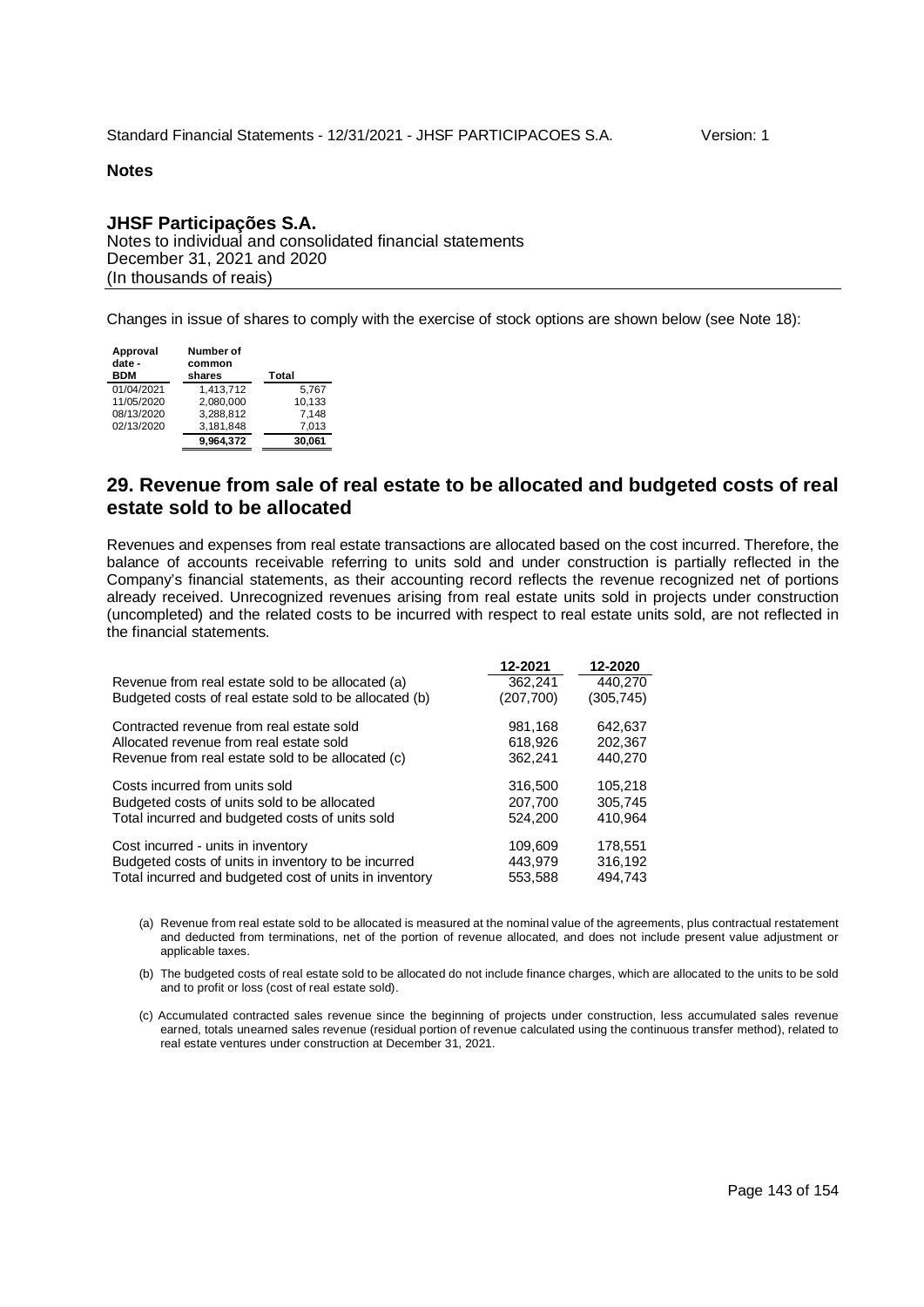**JHSF Participações S.A.** Notes to individual and consolidated financial statements December 31, 2021 and 2020 (In thousands of reais)

# **30. Events after the reporting period**

On February 15, 2022, the Company completed the fundraising of the 11<sup>th</sup> Issue of Unsecured Debentures, in a single series, in public distribution aimed at professional investors (CVM Ruling No. 476), in the amount of R\$250,000, with annual remuneration equivalent to CDI+2.75 %, for a total period of 5 years.

The proceeds from the Debentures will be used to extend the Company's financial liabilities, which, together with the measures taken throughout 4Q21, complete the fundraising process related to the extension of financial obligations overdue in 2022.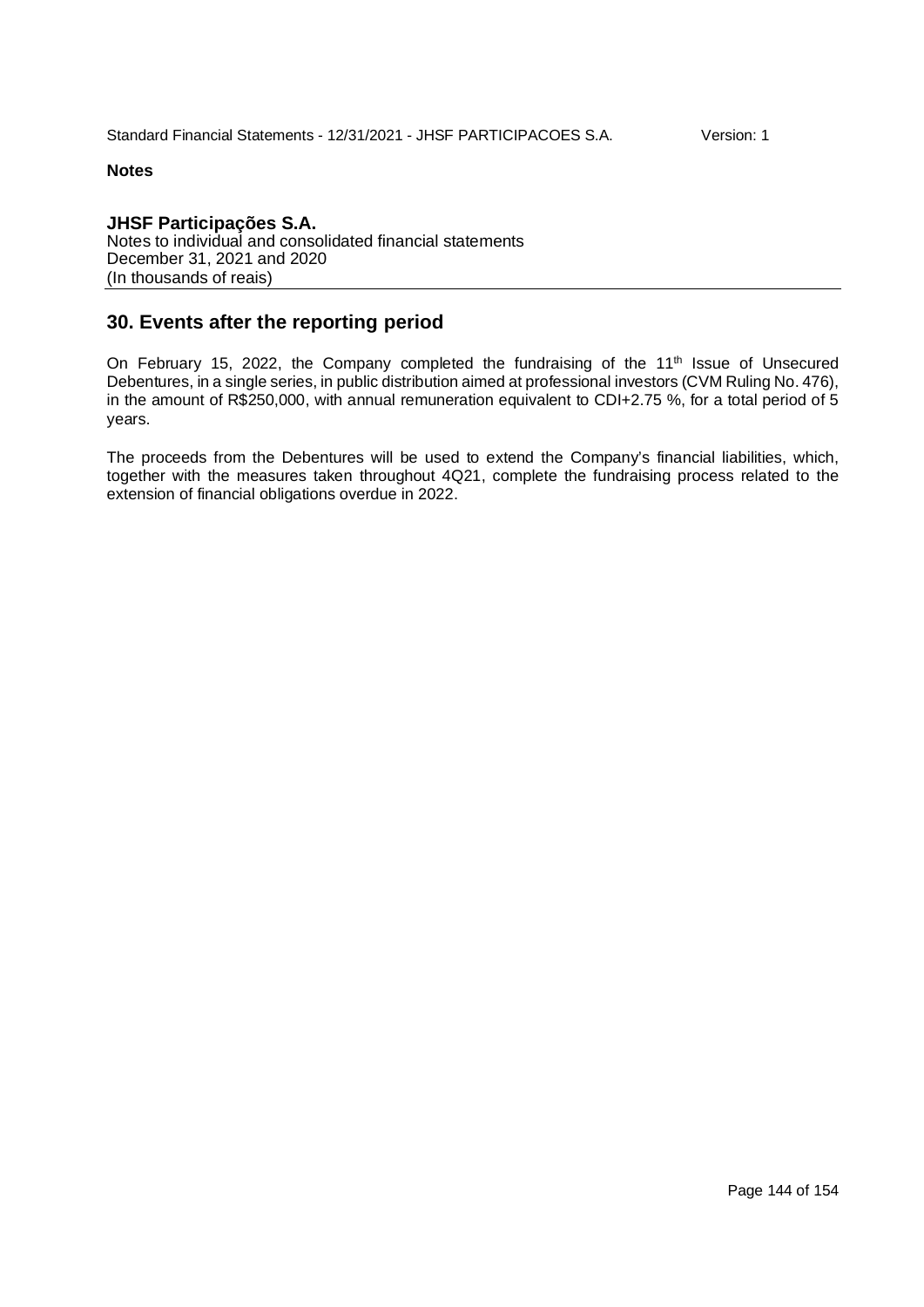## **Opinions and Representations / Independent Auditor's Report - Unqualified**

To the Shareholders, Board of Directors and Officers of **JHSF Participações S.A.** São Paulo - SP

**Opinion on the individual and consolidated financial statements prepared in accordance with the accounting practices adopted in Brazil and the International Financial Reporting Standards (IFRS), applicable to Brazilian real estate development entities registered with the Brazilian Securities and Exchange Commission ("CVM")**

We have audited the individual and consolidated financial statements of JHSF Participações S.A. (the "Company"), identified as individual and consolidated, respectively, which comprise the statement of financial position as at December 31, 2021, and the statements of profit or loss, of comprehensive income, of changes in equity and of cash flows for the year then ended, and notes to the financial statements, including a summary of significant accounting policies.

In our opinion, the accompanying financial statements present fairly, in all material respects, the individual and consolidated financial position of the Company as at December 31, 2021, its individual and consolidated financial performance and its individual and consolidated cash flows for the year then ended, in accordance with the accounting practices adopted in Brazil and the International Financial Reporting Standards (IFRS), applicable to Brazilian real estate development entities registered with the Brazilian Securities and Exchange Commission ("CVM").

## **Basis for opinion**

We conducted our audit in accordance with the Brazilian and International Standards on Auditing. Our responsibilities under those standards are further described in the "Auditor's Responsibilities for the audit of the individual and consolidated financial statements" section of our report. We are independent of the Company and its subsidiaries in accordance with the relevant ethical principles set forth in the Code of Professional Ethics for Accountants and the professional standards issued by Brazil's National Association of State Boards of Accountancy ("CFC"), and we have fulfilled our other ethical responsibilities in accordance with these requirements. We believe that the audit evidence we have obtained is sufficient and appropriate to provide a basis for our audit opinion.

### **Emphasis of matter**

### *Revenue recognition*

As described in Note 3.1.2, the individual and consolidated financial statements were prepared in accordance with the accounting practices adopted in Brazil and the International Financial Reporting Standards (IFRS), applicable to Brazilian real estate development entities registered with the CVM. Accordingly, the determination of the accounting policy adopted by the Company, for revenue recognition in purchase and sale contracts of real estate unit under construction, regarding the aspects related to the transfer of control, is in compliance with the understanding expressed in CVM/SNC/SEP Memorandum Circular No. 02/2018 on the application of NBC TG 47 (IFRS 15). Our opinion is not qualified in respect of this matter.

## **Key audit matters**

Key audit matters are those matters that, in our professional judgment, were of most significance in our audit of the financial statements of the current period. These matters were addressed in the context of our audit of the individual and consolidated financial statements as a whole, and in forming our opinion thereon, and we do not provide an individual opinion on these matters. For each matter below, our description of how our audit addressed the matter, including any commentary on the findings or outcome of our procedures, is provided in that context.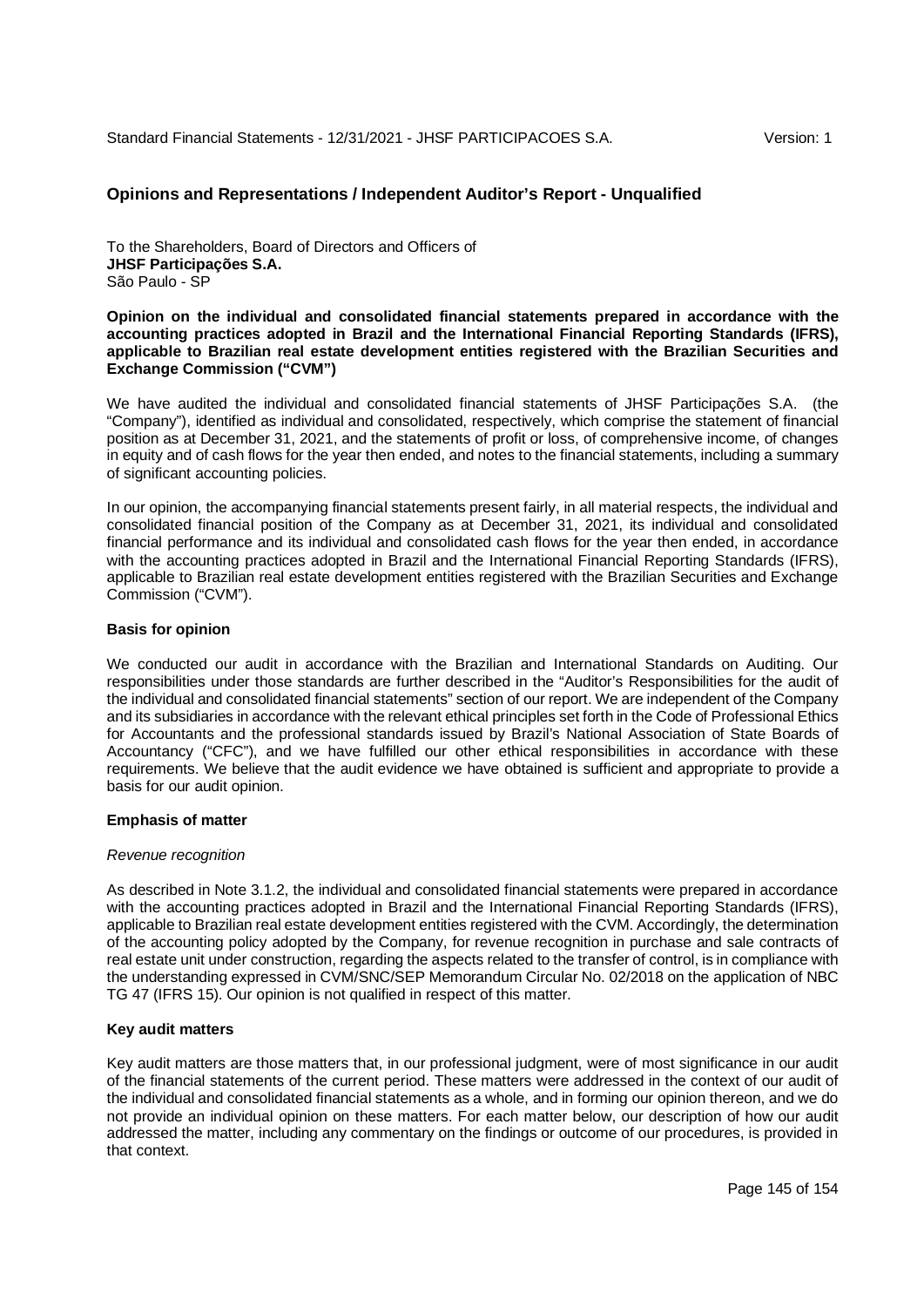We have fulfilled the responsibilities described in the "Auditor's responsibilities for the audit of the individual and consolidated financial statements" section of our report, including in relation to these matters. Accordingly, our audit included the performance of procedures designed to respond to our assessment of the risks of material misstatement of the financial statements. The results of our audit procedures, including the procedures performed to address the matters below, provide the basis for our audit opinion on the accompanying financial statements.

### Recognition of revenue from real estate development

As mentioned in Note 19, throughout the year ended December 31, 2021, the Company and its subsidiaries recognized the amount of R\$1,559,931 thousand, referring to the net revenue from properties sold. As mentioned in Note 3.1.2, the Company recognizes this revenue during the construction of the properties, based on the percentage of costs incurred, including those related to plots of land, projects and construction, in relation to the total budgeted costs of the project (PoC), which are periodically reviewed.

The monitoring of this matter was considered significant for our audit due to the materiality of the amounts involved, in addition to the uncertainties inherent in determining the estimate on the expected profitability values of properties sold, in view of the controls for monitoring the forecast of costs to be incurred until the end of the construction work, of the evaluation of recognition or not of the revenue, considering the transfer of control and fulfillment of the performance obligations and the events of changes in and updating of the construction work budgets. A change in the construction work budget and margins, respectively, not identified on a timely basis, may have a significant impact on the Company's individual and consolidated financial statements.

## *How our audit addressed this matter*

Our audit procedures included, among other, understanding the main internal control established by management to recognize revenue from properties sold under construction; crosschecking budgets between years and obtaining clarifications for unusual variations; involvement of our specialist engineers to assist us in evaluating the methodology, indexes and assumptions used in preparing the estimates and in calculating the update of individual construction cost budgets by properties and, also, in visits to a sample of construction sites to assist us in checking the reasonableness between physical progress and the percentage of costs incurred in relation to the total budgeted; verification, on a sample basis, of supporting documents for costs incurred in the year, verification, on a sample basis, of sales contracts, evidence of financial settlement, and recalculation of the balance receivable according to the current contractual index as well as recalculation test on revenue recognized in the year based on the percentages of completion determined, crosschecking with those determined by management. In addition, we evaluated the adequacy of the Company's disclosures on this matter, included in Note 19 to the financial statements as at December 31, 2021.

As a result of these procedures, we identified audit adjustments, which were not recorded by management in view of their immateriality on the individual and consolidated financial statements taken as a whole.

Based on the result of our audit procedures conducted on the recognition of revenues from properties sold, which is consistent with management's assessment, we consider that the criteria and assumptions adopted by management as well as the related disclosures in the explanatory information are acceptable in the context of the individual and consolidated financial statements taken as a whole.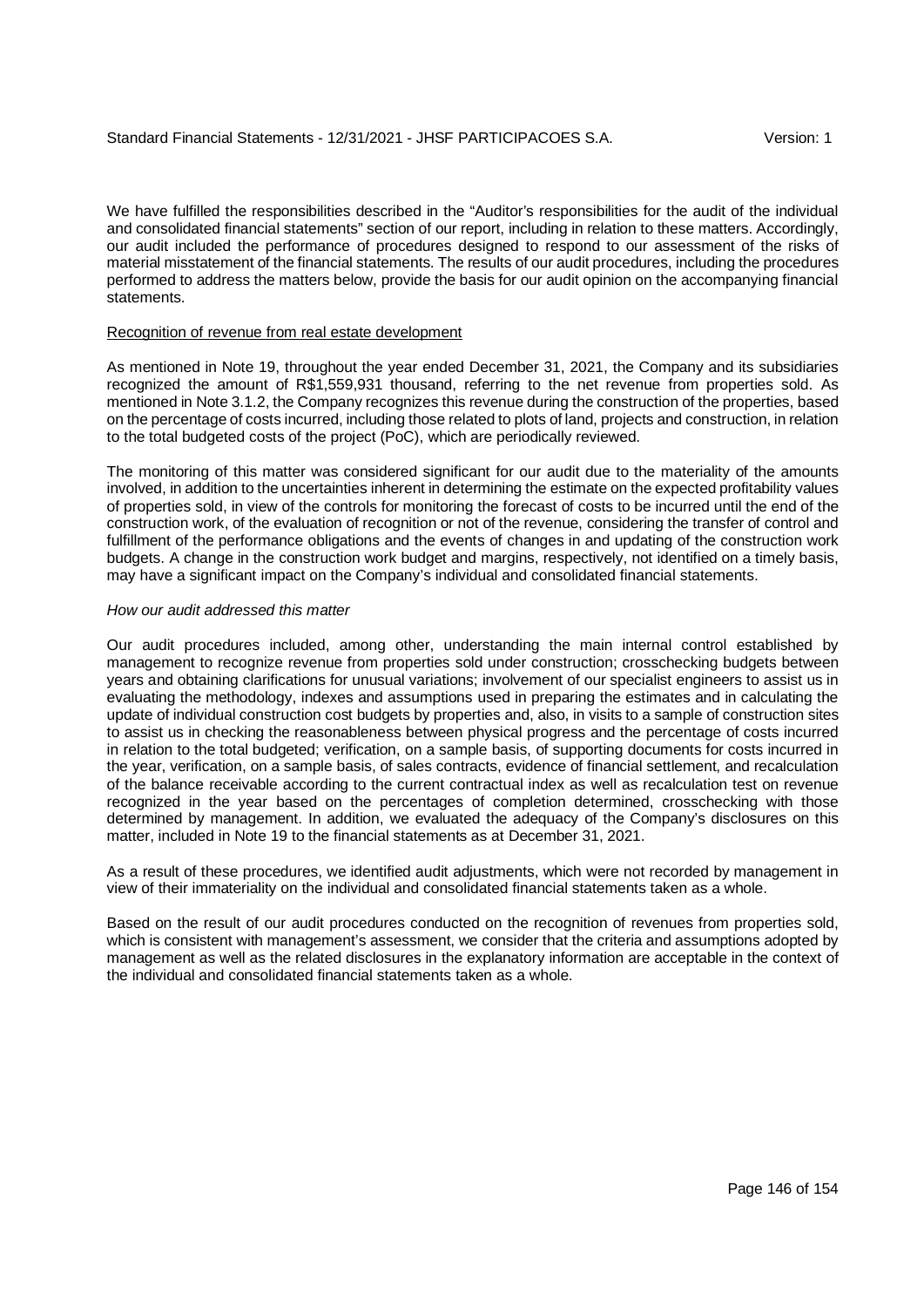## Fair value measurement of investment properties

At December 31, 2021, the balance of investment properties, measured at fair value, totaled R\$3,637,532 thousand, representing 43% of total assets in the Consolidated financial statements on that date. The methodologies and models used to determine the fair value involved significant judgment and were based on subjective assumptions adopted by the external appraisers engaged, who supported the Company, which include the current and historical performance of agreements with lessees, future lease income projections, market conditions, occupancy rates and discount rates, among others.

This matter was considered significant for our audit due to the materiality of the amounts involved in relation to total assets, equity and the effects of adjustments to fair value on P&L for the year, in addition to uncertainties inherent in the fair value estimate, given the high degree of judgment involved and the determination of significant assumptions described in Note 9. A change in any of these assumptions may have a material impact on the Company's individual and consolidated financial statements.

### *How our audit addressed this matter*

Our audit procedures included, among other, the involvement of valuation experts to assist us in the review of the methodology and models used to measure the fair value of investment properties, including the analysis of the reasonableness of assumptions used and the integrity of data on the property provided by Company management and by the external appraisers. We analyzed information that could contradict the most significant assumptions and methodologies selected as well as the data from comparable companies. We also analyzed the sensitivity of such assumptions to evaluate the behavior of the fair value recorded, considering other scenarios and assumptions, based on market data. In addition, we evaluated the adequacy of the Company's disclosures on this matter, included in Note 9 to the financial statements as at December 31, 2021.

As a result of these procedures, we identified an audit adjustment, which was not recorded by management in view of its immateriality on the individual and consolidated financial statements taken as a whole.

Based on the results of the audit procedures performed on the fair value measurement of investment properties, which is consistent with management's assessment, we consider that the criteria and assumptions adopted by management to determine the fair value of these investment properties, as well as the respective disclosures in Note 9, are acceptable in the context of the individual and consolidated financial statements taken as a whole.

### Impairment test of property and equipment related to Catarina Airport

As mentioned in Note 8, as at December 31, 2021, the balance of property and equipment for São Paulo Catarina Aeroporto Executivo ("Catarina Airport") was R\$695,058 thousand, which represented 8% of the total consolidated assets of the Company. The Company carries out the annual impairment test of this asset based on the analysis of the value in use, considering an income approach under the discounted cash flow method. This assessment takes into consideration the business plans and annual budget adopted by management, supported by significant judgments based on various economic and business assumptions as well as evaluation of growth and discount rates. The Company, supported by external appraiser engaged, evaluated the assumptions that supported these profitability estimates, as well as discount, revenue growth, costs and cash generation rates, among others.

This matter was considered significant for our audit due to the materiality of the amounts involved in relation to total consolidated assets in addition to uncertainties inherent in estimates for determining the recoverable amount of this property and equipment item, given the judgment exercised in determining the assumptions used in the profitability and cash generation projections, which are described in Note 8. Misstatements in determining the recoverable amount of this asset could result in a material impact on the consolidated financial statements.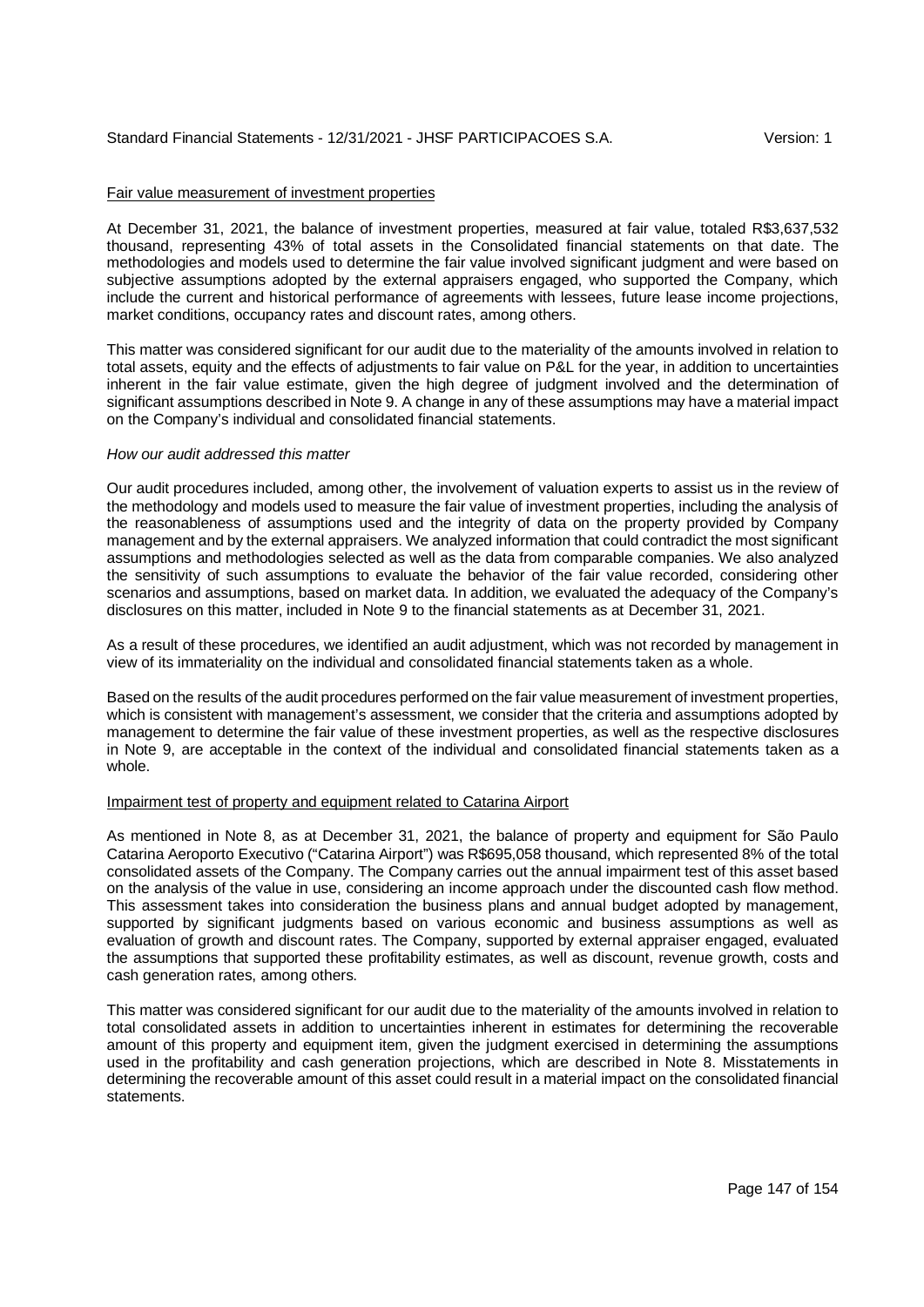## *How our audit addressed this matter*

Our audit procedures included, among other, the involvement of valuation experts to assist us in the analysis and review of the methodologies and models used by management and external appraisers engaged, and in evaluating the assumptions that supported the projections that determined the business plan, budget, technical studies and impairment test of this Company's asset. Our procedures also included evaluating the reasonableness and consistency of data and assumptions used in preparing these documents, including growth rates, discount rates, country risk and cash flow projections, among others, as provided by Company management and external appraisers, as well as the analysis of the accuracy of arithmetic and mathematical calculations. We compared the assertiveness of projections made in prior periods in relation to the performance achieved by the Company and analyzed information that could contradict the most significant assumptions and methodologies selected.

In addition, we compared the recoverable amount calculated by Company management, based on the discounted cash flow, with the carrying amount of Catarina Airport as at December 2021 and evaluated the adequacy of the disclosures in Note 8 to the financial statements.

Based on the results of the audit procedures performed on the impairment test of property and equipment referring to Catarina Airport, which is consistent with management's assessment, we consider that the criteria and assumptions applied for this property and equipment item by management, as well as the respective disclosures in Note 8, are acceptable in the context of the individual and consolidated financial statements taken as a whole.

## **Other matters**

## *Statements of value added*

The individual and consolidated statements of value added (SVA) for year ended December 31, 2021, prepared under the responsibility of Company management, and presented as supplementary information for purposes of IFRS, were submitted to audit procedures conducted together with the audit of the Company's individual and consolidated financial statements. To form our opinion, we evaluate if these statements are reconciled with the individual and consolidated financial statements and accounting records, as applicable, and if their form and content comply with the criteria defined under Accounting Pronouncement NBC TG 09 - Statement of Value Added. In our opinion, these statements of value added were prepared fairly, in all material respects, in accordance with the criteria defined in referred to Accounting Pronouncement, and are consistent in relation to the individual and consolidated financial statements taken as a whole.

## **Other information accompanying the individual and consolidated financial statements and the auditor's report**

Management is responsible for such other information, which comprise the Management Report.

Our opinion on the individual and consolidated financial statements does not cover the Management Report and we do not express any form of assurance conclusion thereon.

In connection with the audit of the individual and consolidated financial statements, our responsibility is to read the Management Report and, in doing so, consider whether the report is significantly inconsistent with the individual and consolidated financial statements or with our knowledge obtained in the audit, or otherwise seems to contain material misstatements. If, based on the work we have performed, we conclude that there is a material misstatement of the Management Report, we are required to report that fact. We have nothing to report in this regard.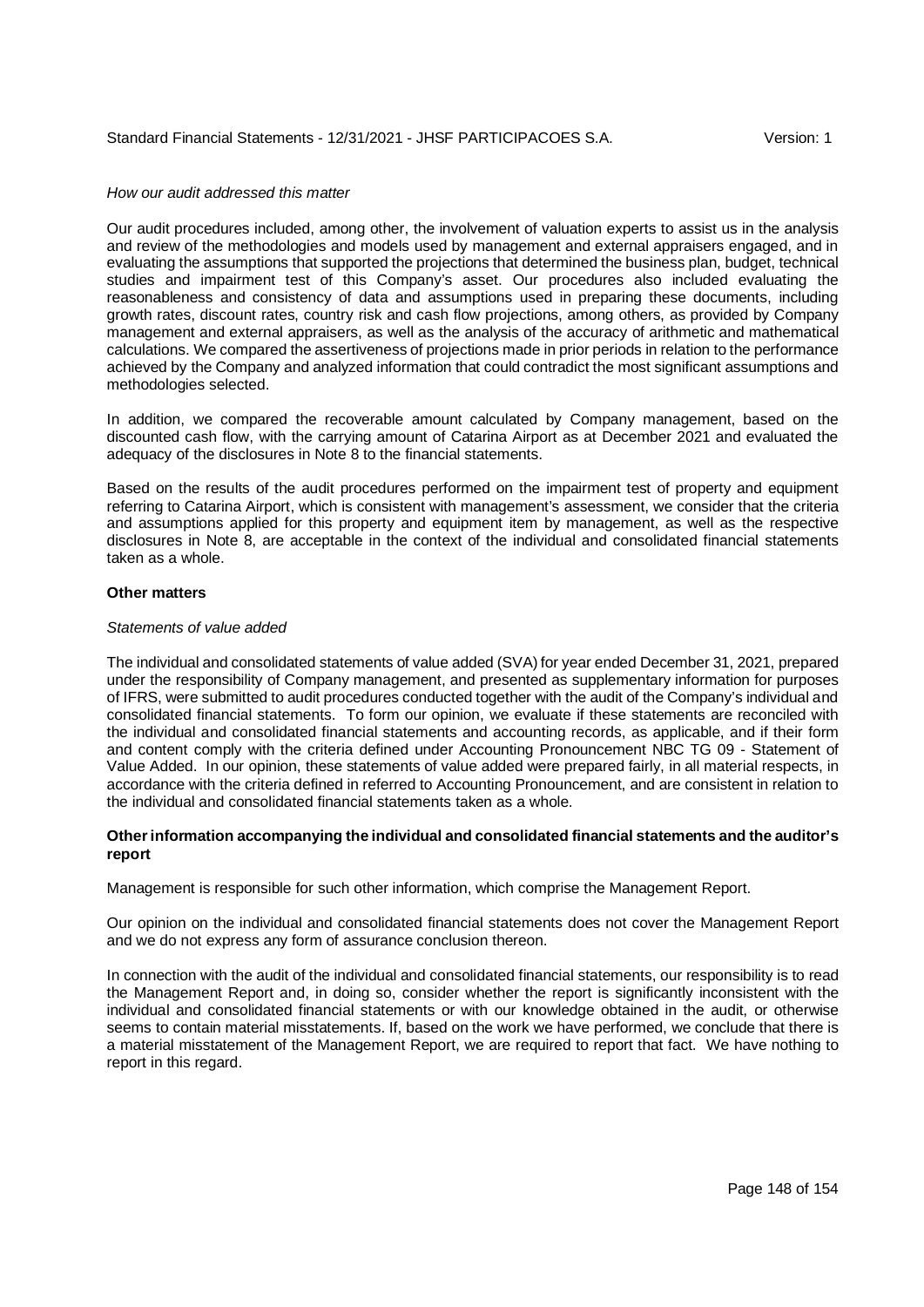## **Responsibilities of management and those charged with governance for the individual and consolidated financial statements**

Management is responsible for the preparation and fair presentation of the individual and consolidated financial statements in accordance with the accounting practices adopted in Brazil and the International Financial Reporting Standards (IFRS), applicable to Brazilian real estate development entities registered with the CVM, and for such internal control as management determined is necessary to enable the preparation of financial statements that are free from material misstatement, whether due to fraud or error.

In preparing the individual and consolidated financial statements, management is responsible for assessing the Company's ability to continue as a going concern, disclosing, as applicable, matters related to going concern and using the going concern basis of accounting unless management either intends to liquidate the Company or to cease operations, or has no realistic alternative but to do so.

Those charged with governance are responsible for overseeing the Company's and its subsidiaries' financial reporting process.

#### **Auditor's responsibilities for the audit of the individual and consolidated financial statements**

Our objectives are to obtain reasonable assurance about whether the individual and consolidated financial statements as a whole are free from material misstatement, whether due to fraud or error, and to issue an auditor's report that includes our opinion. Reasonable assurance is a high level of assurance, but is not a guarantee that an audit conducted in accordance with the Brazilian and International Standards on Auditing will always detect a material misstatement when it exists. Misstatements can arise from fraud or error and are considered material if, individually or in the aggregate, they could reasonably be expected to influence the economic decisions of users taken on the basis of these financial statements.

## As part of the audit conducted in accordance with the Brazilian and International Standards on Auditing, we exercise professional judgment and maintain professional skepticism throughout the audit. We also:

- Identified and assessed risks of material misstatements of the individual and consolidated financial statements, whether due to fraud or error, designed and performed audit procedures responsive to those risks, and obtained sufficient appropriate audit evidence to provide a basis for our opinion. The risk of not detecting a material misstatement resulting from fraud is higher than for one resulting from error, as fraud may involve collusion, forgery, intentional omissions, misrepresentations, or the override of internal control.
- Obtained an understanding of internal control relevant to the audit in order to design audit procedures that are appropriate in the circumstances, but not for the purpose of expressing an opinion on the effectiveness of the Company's and its subsidiaries' internal control.
- Evaluated the appropriateness of accounting policies used and the reasonableness of accounting estimates and related disclosures made by management.
- Concluded on the appropriateness of management's use of the going concern basis of accounting and, based on the audit evidence obtained, whether a material uncertainty exists related to events or conditions that may cast significant doubt on the Company's ability to continue as a going concern. If we conclude that a material uncertainty exists, we are required to draw attention in our auditor's report to the related disclosures in the individual and consolidated financial statements or, if such disclosures are inadequate, to modify our opinion. Our conclusions are based on the audit evidence obtained up to the date of our auditor's report. However, future events or future conditions may cause the Company to cease to continue as a going concern.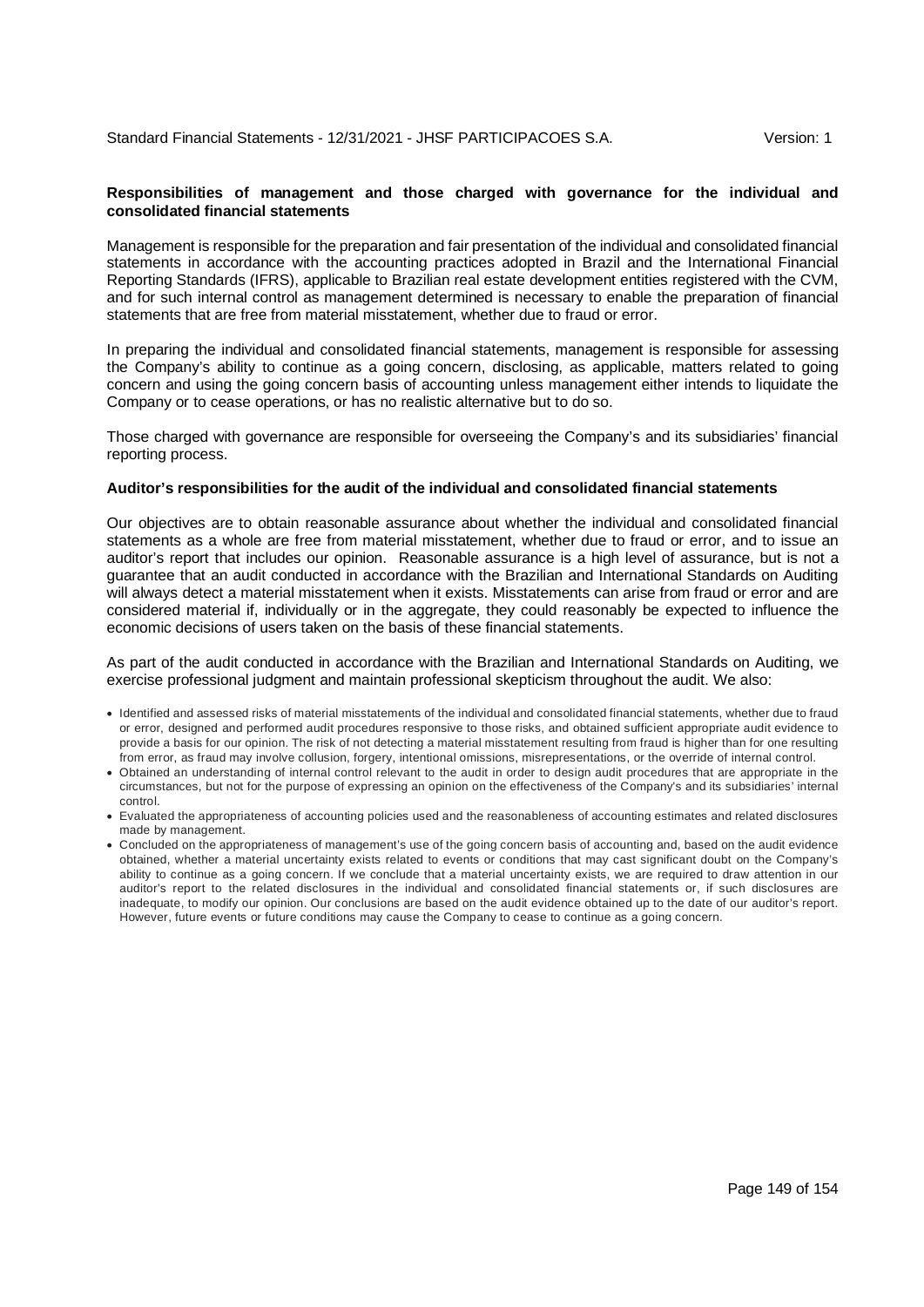## Standard Financial Statements - 12/31/2021 - JHSF PARTICIPACOES S.A. Version: 1

 Evaluated the overall presentation, structure and content of the individual and consolidated financial statements, including the disclosures, and whether these financial statements represent the underlying transactions and events in a manner that achieves fair presentation.

We communicate with those charged with governance regarding, among other matters, the planned scope and timing of the audit and significant audit findings, including any significant deficiencies in internal control that we may have identified during our audit.

We also provide those charged with governance with a statement that we have complied with relevant ethical requirements, including applicable independence requirements, and communicate with them all relationships and other matters that may reasonably be thought to bear on our independence, and where applicable, related safeguards.

From the matters communicated with those charged with governance, we determine those matters that were of most significance in the audit of the financial statements of the current period and are therefore the key audit matters. We describe these matters in our auditor's report unless law or regulation precludes public disclosure about the matter or when, in extremely rare circumstances, we determine that a matter should not be communicated in our report because the adverse consequences of doing so would reasonably be expected to outweigh the public interest benefits of such communication.

São Paulo, February 24, 2022.

ERNST & YOUNG Auditores Independentes S.S. CRC-2SP034519/O-6

Fernando Próspero Neto Accountant CRC-1SP189791/O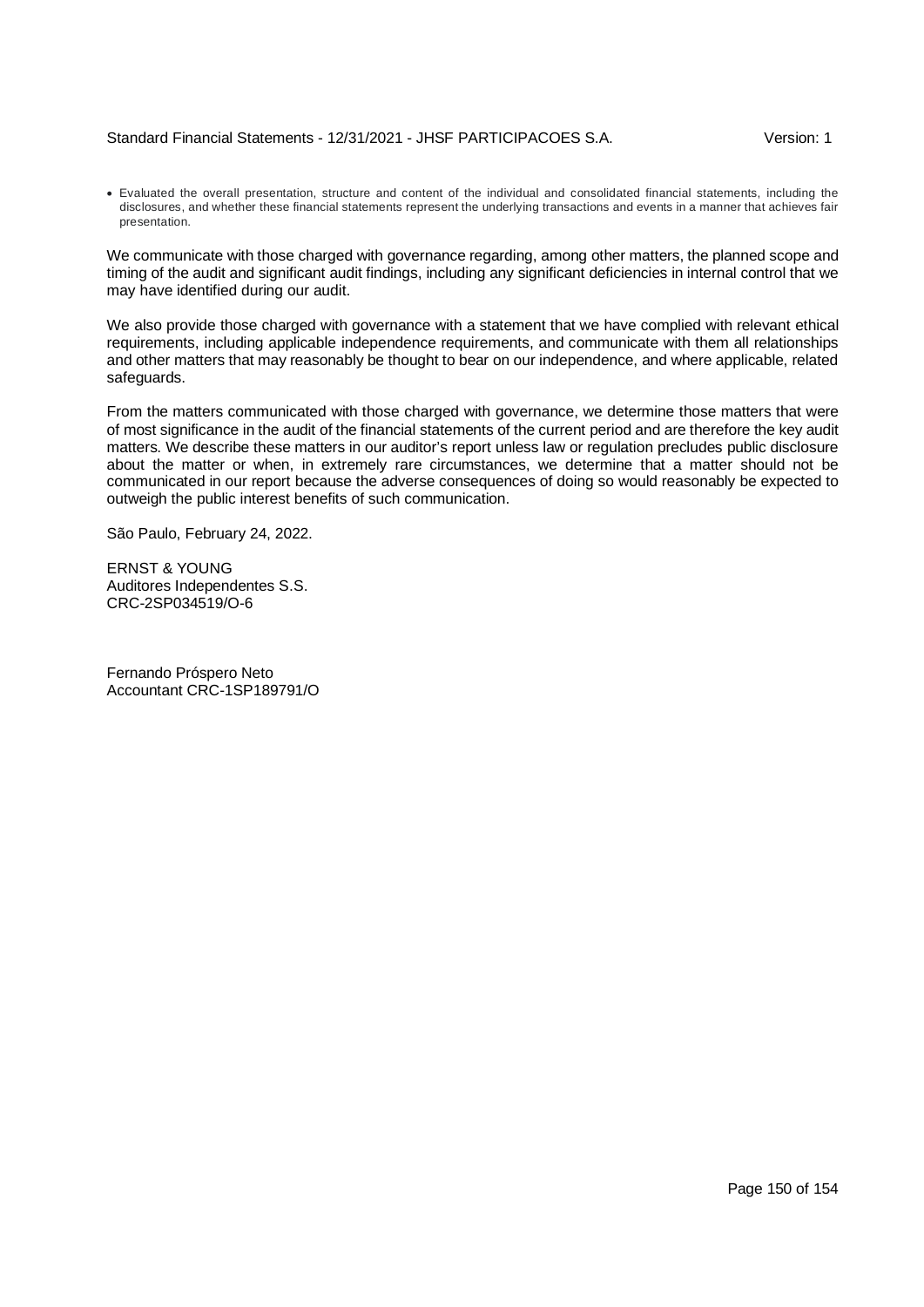# **Opinions and Representations / Opinion by the Supervisory Board or Equivalent Body**

The Supervisory Board of JHSF Participações S.A., pursuant to legal and statutory provisions, examined the management report, the financial statements and related explanatory information for the year ended December 31, 2021. Based on the examinations carried out, also considering the independent auditor's report issued by Ernst & Young Auditores Independentes S/S dated February 24, 2022, as well as information and clarifications received throughout the year, the Supervisory Board understands that these documents are in a position to be considered at the Annual General Meeting.

In addition, the Supervisory Board, pursuant to legal and statutory provisions, examined the management proposal regarding the allocation of income for the year ended December 31, 2021 as well as the proposal for the distribution of dividends in the following amounts: (i) R\$50,173 thousand, representing 5% (five percent) of the net income for the year, allocated to the legal reserve; (ii) R\$17,321 thousand of balance allocated to unearned income; (iii) R\$233,992 thousand, representing 25% (twenty-five percent) of net income, allocated as a mandatory minimum dividend, discounting the amount allocated to the legal reserve and the balance of unearned income reserve, of which R\$125,000 were declared and prepaid; and (iv) R\$701,977 thousand allocated to the capital budget proposed by the Company. Based on the examinations carried out as well as information and clarifications received throughout the year, the Supervisory Board understands that these documents are in a position to be considered at the Annual General Meeting.

São Paulo, February 24, 2022.

Ademir José Scarpin Ariovaldo dos Santos Héctor José Alfonso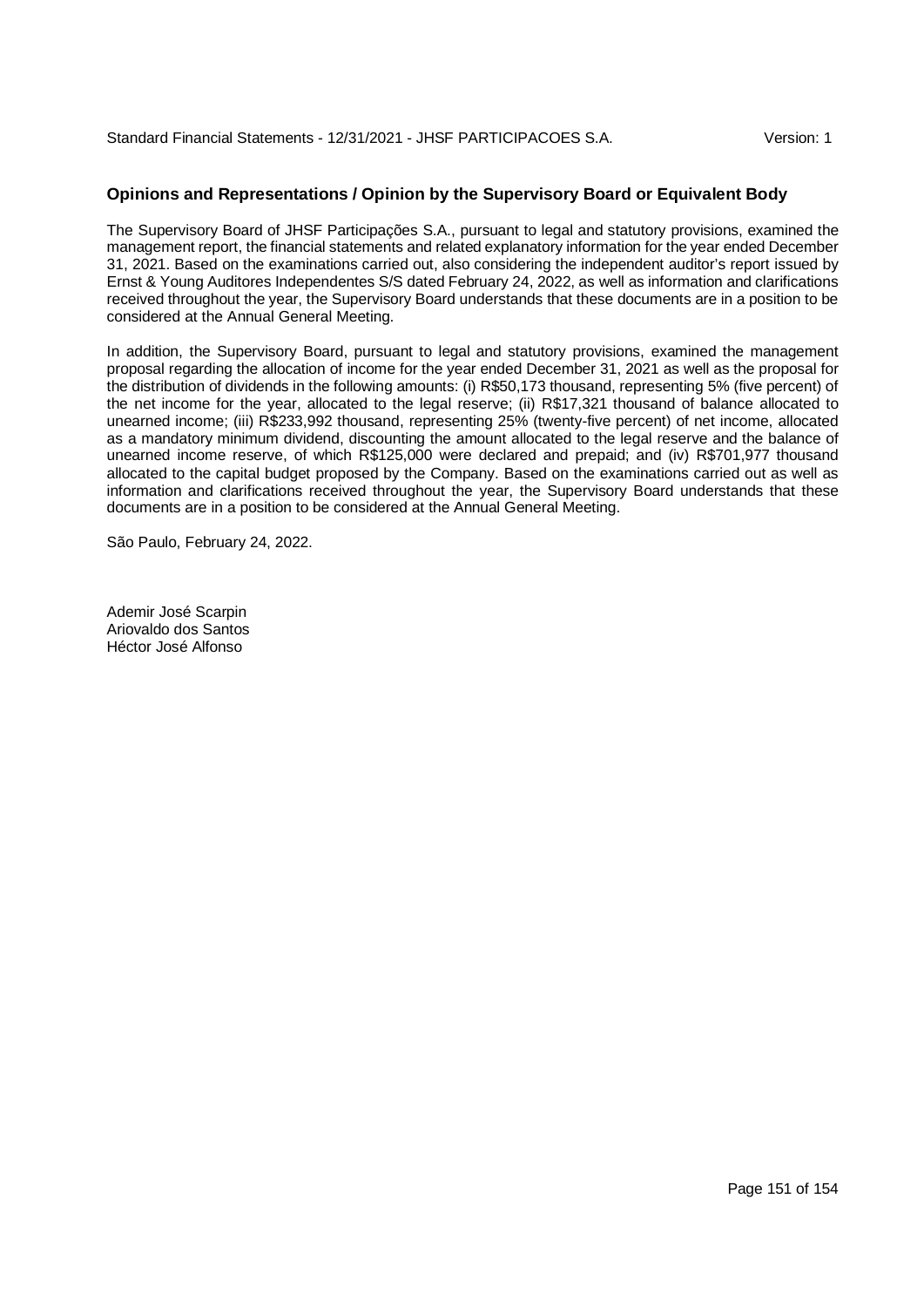# **Opinions and Representations / Summary of the Audit Committee Report (statutory, provided for in CVM Specific Regulation)**

The Statutory Audit Committee of JHSF PARTICIPAÇÕES S.A. in the exercise of its legal and statutory attributions and responsibilities, as provided for in the Internal Regulation of this Committee and in compliance with the provisions of item IX of article 25 of CVM Ruling No. 480/09, examined the individual and consolidated financial statements for the year ended December 31, 2021, accompanied by the Annual Management Report and the Independent Auditor's Report containing an unmodified opinion issued by Ernst & Young Auditores Independentes S.S. Based on the documents examined and information provided by Company management and by the Independent Auditors, the members of the Statutory Audit Committee understand that referred documents fairly reflect, in all material respects, the financial position of JHSF Participações S.A. and its subsidiaries and recommend the approval of the Financial Statements by the Company's Board of Directors and their referral to the Annual General Meeting, under the terms of the Brazilian Corporation Law.

São Paulo, February 24, 2022.

Osvaldo Roberto Nieto Coordinator

Francisco Montagner Neto Member

Norton dos Santos Freire Member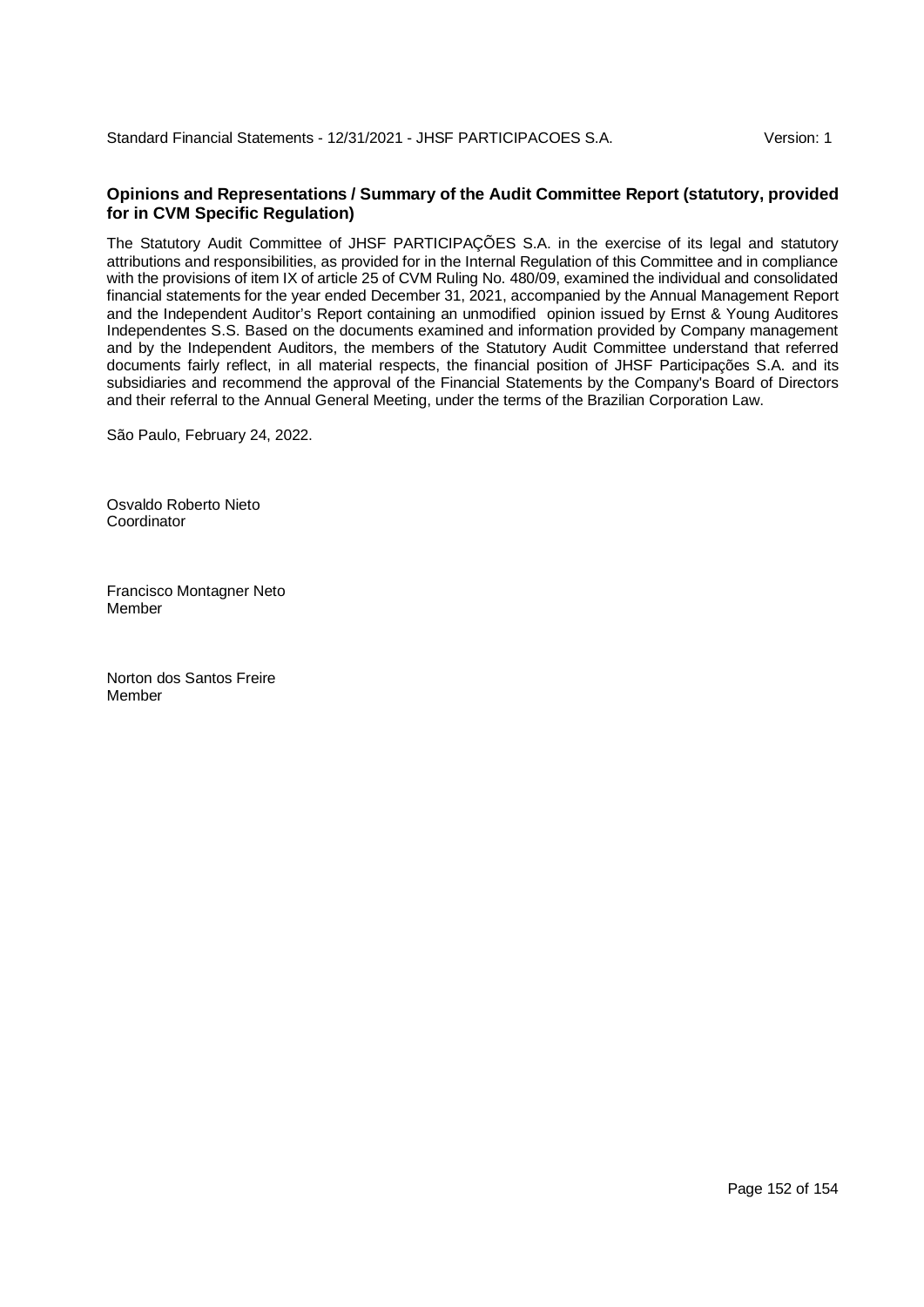# **Opinions and Representations / Executive Board's Representation on the Financial Statements**

Pursuant to article 25 of CVM Ruling No. 480 of December 7, 2009, the Officers of JHSF Participações S.A. represent that they have:

- (i) reviewed, discussed and agreed with the Company's financial statements for the year ended December 31, 2021; and
- (ii) reviewed, discussed and agreed, without any reservations, with the opinions expressed in the opinion issued on February 24, 2022 by Ernst & Young Auditores Independentes S.S., independent auditors of the Company, with respect to the financial statements for the year ended December 31, 2021.

São Paulo, February 24, 2022.

José Auriemo Neto – Chairman of the Board of Directors Thiago Alonso Oliveira - Chief Executive Officer and Chief Financial Officer Wilmar Silva Rodriguez - Vice Chairman João Alves Meira Neto - Chief Legal Officer Karine Monteiro de Oliveira - Chief People and Management Officer Mara Boaventura Dias - Chief Investor Relations Officer